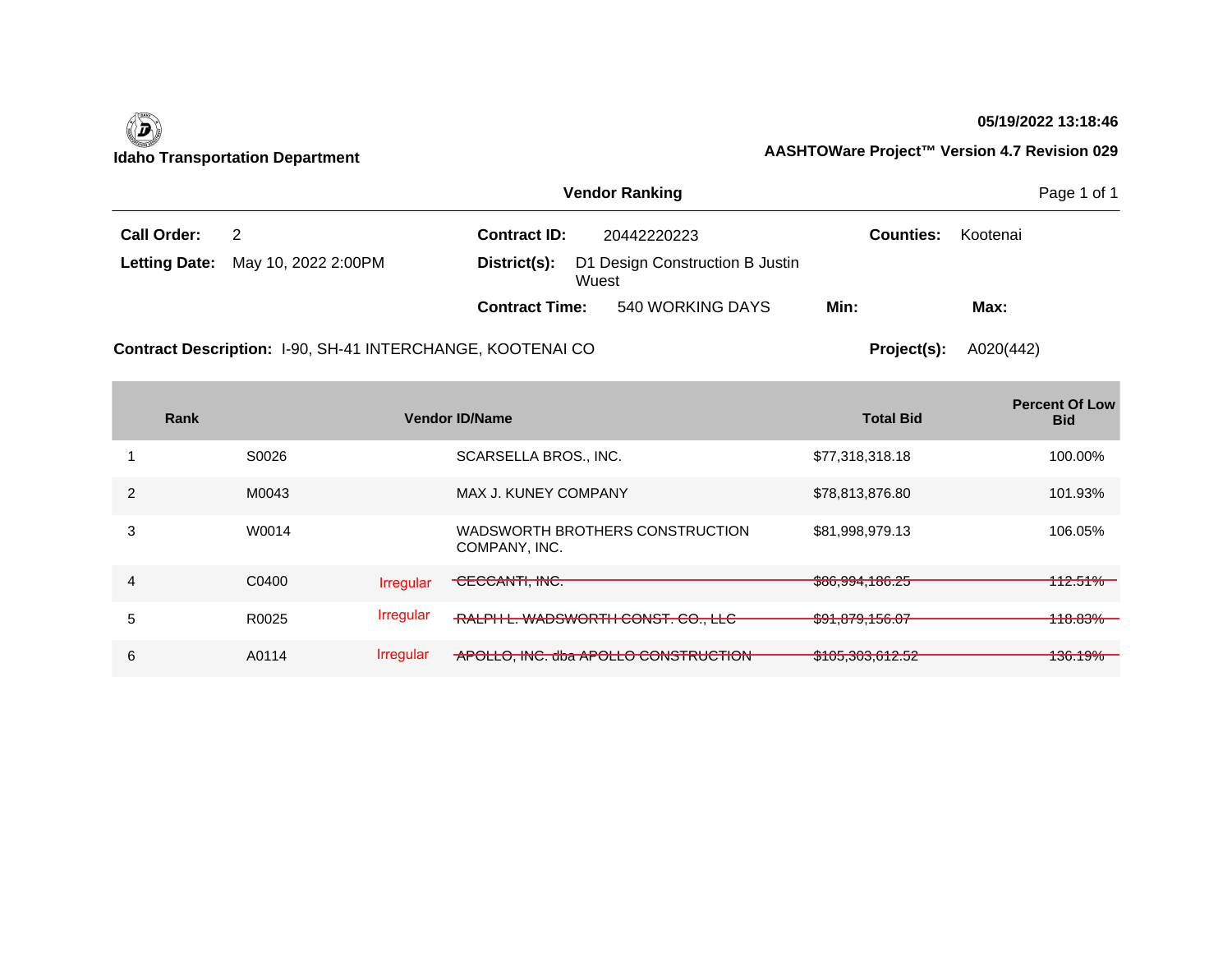# **05/19/2022 13:18:46**

# **Idaho Transportation Department AASHTOWare Project™ Version 4.7 Revision 029**

|                                 | Page 1 of 100                                             |  |
|---------------------------------|-----------------------------------------------------------|--|
| <b>Proposal ID: 20442220223</b> | <b>Counties: Kootenai</b>                                 |  |
| Letting Date: May 10, 2022      | <b>District(s):</b> D1 Design Construction B Justin Wuest |  |
| Call Order: 2                   | <b>Project(s):</b> $A020(442)$                            |  |

**Contract Time:** 540 WORKING DAYS

| Line No / Item ID<br><b>Item Description</b> |                                                    | (1) SCARSELLA BROS., INC.   |                   | (2) MAX J. KUNEY COMPANY |                        | (3) WADSWORTH BROTHERS<br><b>CONSTRUCTION COMPANY,</b><br>INC. |                   |                   |
|----------------------------------------------|----------------------------------------------------|-----------------------------|-------------------|--------------------------|------------------------|----------------------------------------------------------------|-------------------|-------------------|
|                                              | Alt Set / Alt Member                               | <b>Quantity and Units</b>   | <b>Unit Price</b> | <b>Ext Amount</b>        | <b>Unit Price</b>      | <b>Ext Amount</b>                                              | <b>Unit Price</b> | <b>Ext Amount</b> |
| <b>SECTION:</b>                              | 0001                                               | (WORK BY CONTRACT A020(442) |                   | <b>Cat Alt Set:</b>      | <b>Cat Alt Member:</b> |                                                                | LCC:              |                   |
| 0005                                         | 105-010A                                           | 102,000.000                 | 1.00000           | 102,000.00               | 1.00000                | 102,000.00                                                     | 1.00000           | 102,000.00        |
|                                              | <b>DISPUTE REVIEW BOARD-3</b><br>MEMBER(CONT ITEM) | CA                          |                   |                          |                        |                                                                |                   |                   |
| 0010                                         | 110-005A                                           | 8,750.000                   | 0.80000           | 7,000.00                 | 0.80000                | 7,000.00                                                       | 0.80000           | 7,000.00          |
| <b>TRAINING</b>                              |                                                    | <b>HR</b>                   |                   |                          |                        |                                                                |                   |                   |
| 0015                                         | 201-005A                                           | 33.200                      | 2,000.00000       | 66,400.00                | 550.00000              | 18,260.00                                                      | 5,392.60000       | 179,034.32        |
|                                              | <b>CLEARING &amp; GRUBBING</b>                     | <b>ACRE</b>                 |                   |                          |                        |                                                                |                   |                   |
| 0020                                         | 203-005A                                           | (1.000)                     | 69,638.48000      | 69,638.48                | 1.00000                | 1.00                                                           | 58,671.71000      | 58,671.71         |
|                                              | <b>REM OF OBSTRUCTIONS</b>                         | LS                          |                   |                          |                        |                                                                |                   |                   |
| 0025                                         | 203-015A                                           | 135,316.000                 | 3.10000           | 419,479.60               | 4.00000                | 541,264.00                                                     | 2.57000           | 347,762.12        |
|                                              | <b>REM OF BITUMINOUS SURF</b>                      | SY                          |                   |                          |                        |                                                                |                   |                   |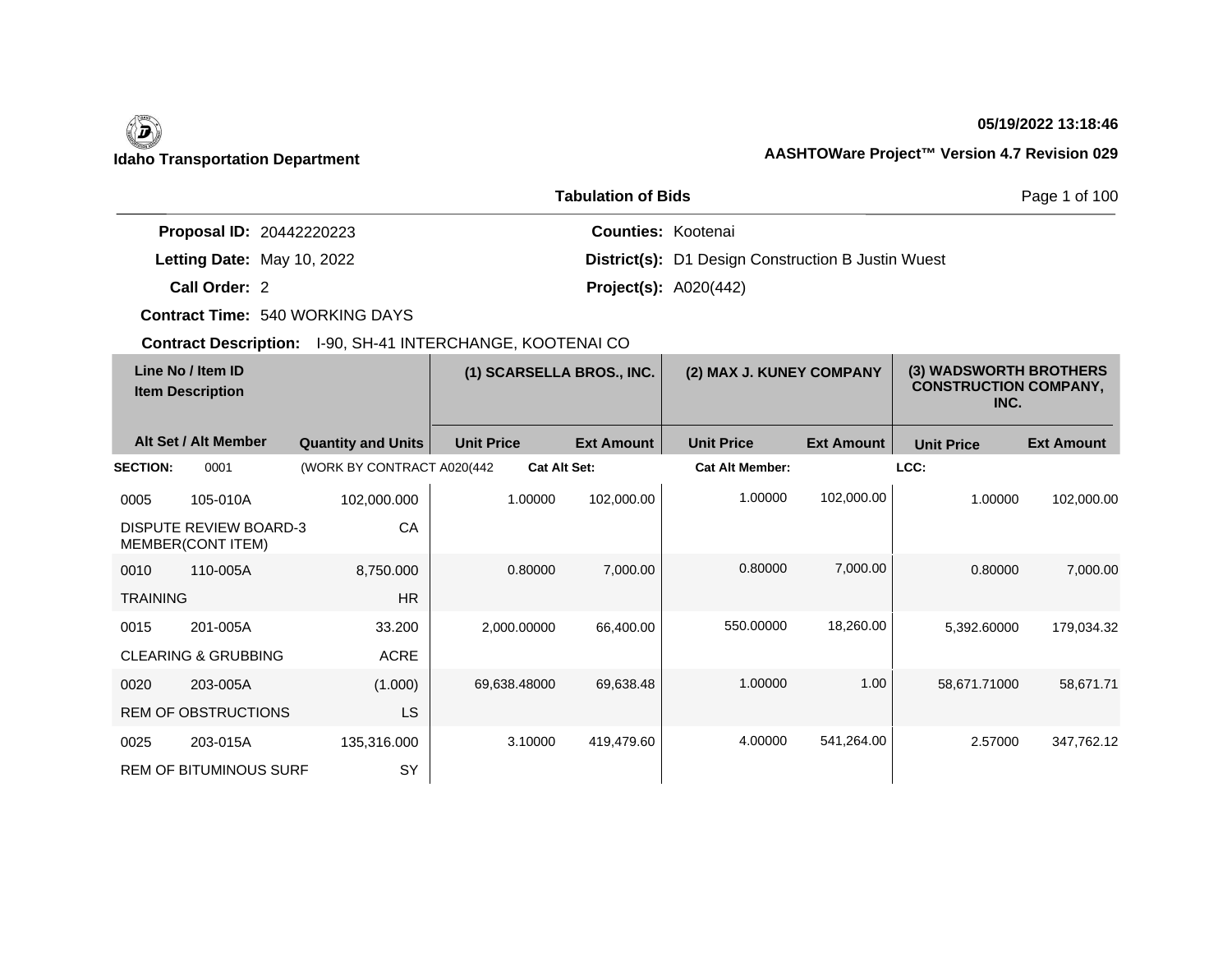# **05/19/2022 13:18:46**

# **Idaho Transportation Department AASHTOWare Project™ Version 4.7 Revision 029**

|                                 | Page 2 of 100                                             |  |
|---------------------------------|-----------------------------------------------------------|--|
| <b>Proposal ID: 20442220223</b> | <b>Counties: Kootenai</b>                                 |  |
| Letting Date: May 10, 2022      | <b>District(s):</b> D1 Design Construction B Justin Wuest |  |
| Call Order: 2                   | <b>Project(s): A020(442)</b>                              |  |

**Contract Time:** 540 WORKING DAYS

| Line No / Item ID<br><b>Item Description</b> |                                                    | (1) SCARSELLA BROS., INC.   |                   | (2) MAX J. KUNEY COMPANY |                        | (3) WADSWORTH BROTHERS<br><b>CONSTRUCTION COMPANY,</b><br>INC. |                   |                   |
|----------------------------------------------|----------------------------------------------------|-----------------------------|-------------------|--------------------------|------------------------|----------------------------------------------------------------|-------------------|-------------------|
|                                              | Alt Set / Alt Member                               | <b>Quantity and Units</b>   | <b>Unit Price</b> | <b>Ext Amount</b>        | <b>Unit Price</b>      | <b>Ext Amount</b>                                              | <b>Unit Price</b> | <b>Ext Amount</b> |
| <b>SECTION:</b>                              | 0001                                               | (WORK BY CONTRACT A020(442) |                   | <b>Cat Alt Set:</b>      | <b>Cat Alt Member:</b> |                                                                | LCC:              |                   |
| 0030                                         | 203-020A                                           | 1.000                       | 120,000.00000     | 120,000.00               | 100,000.00000          | 100,000.00                                                     | 75,317.16000      | 75,317.16         |
|                                              | REM OF BRIDGE (I-90 EB)                            | <b>EACH</b>                 |                   |                          |                        |                                                                |                   |                   |
| 0035                                         | 203-020B                                           | 1.000                       | 100,000.00000     | 100,000.00               | 100,000.00000          | 100,000.00                                                     | 91,263.68000      | 91,263.68         |
|                                              | REM OF BRIDGE (I-90 WB)                            | <b>EACH</b>                 |                   |                          |                        |                                                                |                   |                   |
| 0040                                         | 203-025A                                           | 10.000                      | 350,00000         | 3,500.00                 | 625,00000              | 6,250.00                                                       | 611.94000         | 6,119.40          |
|                                              | <b>REM OF CATCH BASIN</b>                          | <b>EACH</b>                 |                   |                          |                        |                                                                |                   |                   |
| 0045                                         | 203-050A                                           | 2.000                       | 5,000.00000       | 10,000.00                | 20.00000               | 40.00                                                          | 1,415.00000       | 2,830.00          |
|                                              | <b>REM OF CONC HEADWALL</b>                        | <b>EACH</b>                 |                   |                          |                        |                                                                |                   |                   |
| 0050                                         | 203-050B                                           | 25,000.000                  | 1.00000           | 25,000.00                | 1.00000                | 25,000.00                                                      | 1.00000           | 25,000.00         |
| <b>DISPOSAL</b>                              | <b>HAZARDOUS MATERIAL</b><br>TESTING, REMOVAL, AND | CA                          |                   |                          |                        |                                                                |                   |                   |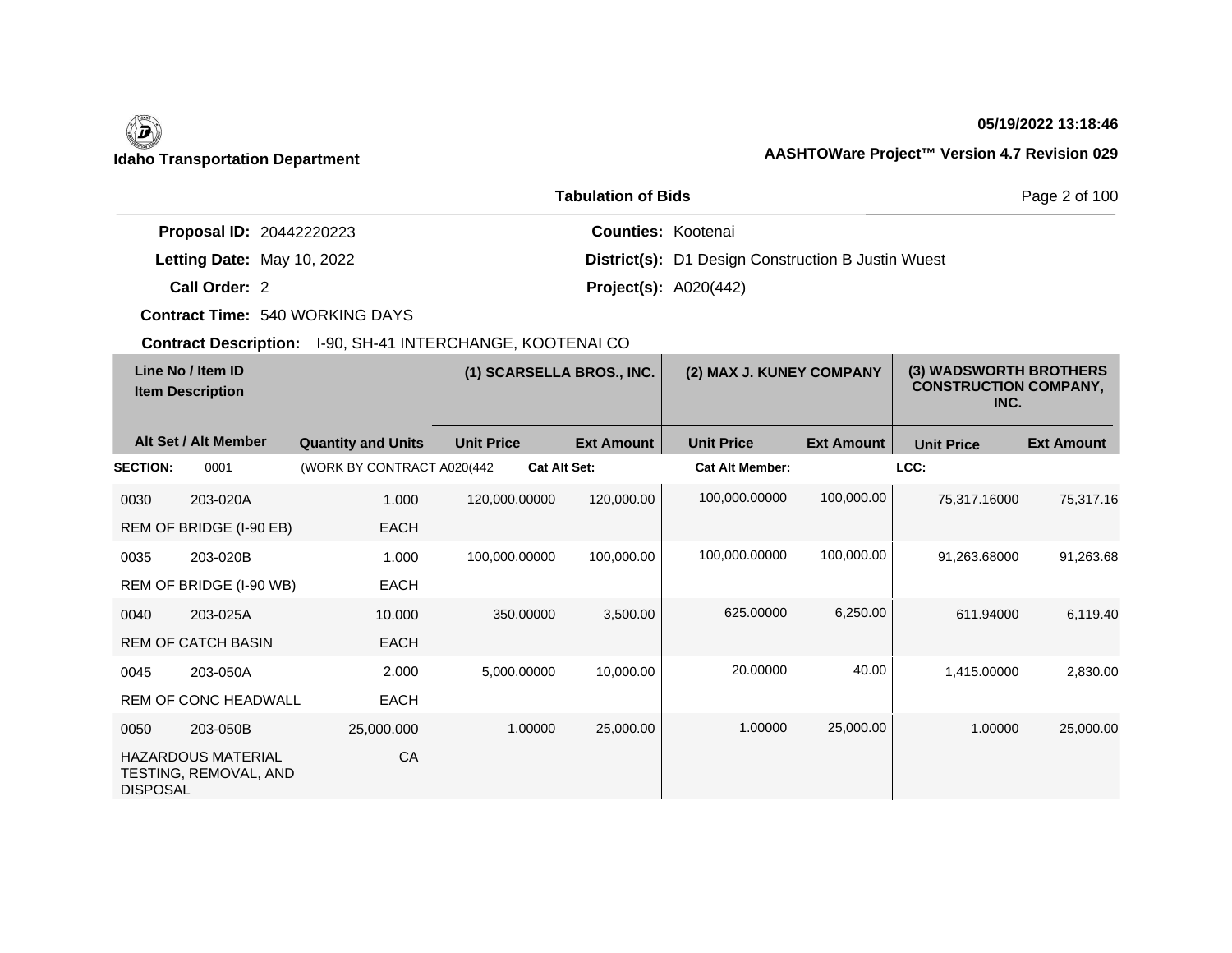# $\left(\begin{matrix} \n\end{matrix}\right)$

# **05/19/2022 13:18:46**

# **Idaho Transportation Department AASHTOWare Project™ Version 4.7 Revision 029**

|                                 | Page 3 of 100                                             |  |
|---------------------------------|-----------------------------------------------------------|--|
| <b>Proposal ID: 20442220223</b> | <b>Counties: Kootenai</b>                                 |  |
| Letting Date: May 10, 2022      | <b>District(s): D1 Design Construction B Justin Wuest</b> |  |
| Call Order: 2                   | <b>Project(s): A020(442)</b>                              |  |

**Contract Time:** 540 WORKING DAYS

| Line No / Item ID<br><b>Item Description</b> |                                 | (1) SCARSELLA BROS., INC.   |                   | (2) MAX J. KUNEY COMPANY |                   | (3) WADSWORTH BROTHERS<br><b>CONSTRUCTION COMPANY,</b><br>INC. |                   |                   |                   |
|----------------------------------------------|---------------------------------|-----------------------------|-------------------|--------------------------|-------------------|----------------------------------------------------------------|-------------------|-------------------|-------------------|
|                                              | Alt Set / Alt Member            | <b>Quantity and Units</b>   | <b>Unit Price</b> |                          | <b>Ext Amount</b> | <b>Unit Price</b>                                              | <b>Ext Amount</b> | <b>Unit Price</b> | <b>Ext Amount</b> |
| <b>SECTION:</b>                              | 0001                            | (WORK BY CONTRACT A020(442) |                   | <b>Cat Alt Set:</b>      |                   | <b>Cat Alt Member:</b>                                         |                   | LCC:              |                   |
| 0055                                         | 203-055A                        | 7,044.000                   |                   | 16.00000                 | 112,704.00        | 5.00000                                                        | 35,220.00         | 10.20000          | 71,848.80         |
|                                              | <b>REM OF CONC PAV</b>          | SY                          |                   |                          |                   |                                                                |                   |                   |                   |
| 0060                                         | 203-060A                        | 2,252.000                   |                   | 14.50000                 | 32,654.00         | 4.00000                                                        | 9,008.00          | 8.06000           | 18,151.12         |
|                                              | <b>REM OF CONC SIDEWALK</b>     | SY                          |                   |                          |                   |                                                                |                   |                   |                   |
| 0065                                         | 203-065A                        | 2,121.000                   |                   | 2.65000                  | 5,620.65          | 5.00000                                                        | 10,605.00         | 4.69000           | 9,947.49          |
| <b>REM OF CURB</b>                           |                                 | <b>FT</b>                   |                   |                          |                   |                                                                |                   |                   |                   |
| 0070                                         | 203-070A                        | 9,649.000                   |                   | 5.35000                  | 51,622.15         | 6.00000                                                        | 57,894.00         | 3.82000           | 36,859.18         |
|                                              | <b>REM OF CURB &amp; GUTTER</b> | <b>FT</b>                   |                   |                          |                   |                                                                |                   |                   |                   |
| 0075                                         | 203-075A                        | 3,214.000                   |                   | 6.00000                  | 19,284.00         | 8.00000                                                        | 25,712.00         | 5.39000           | 17,323.46         |
| <b>REM OF FENCE</b>                          |                                 | <b>FT</b>                   |                   |                          |                   |                                                                |                   |                   |                   |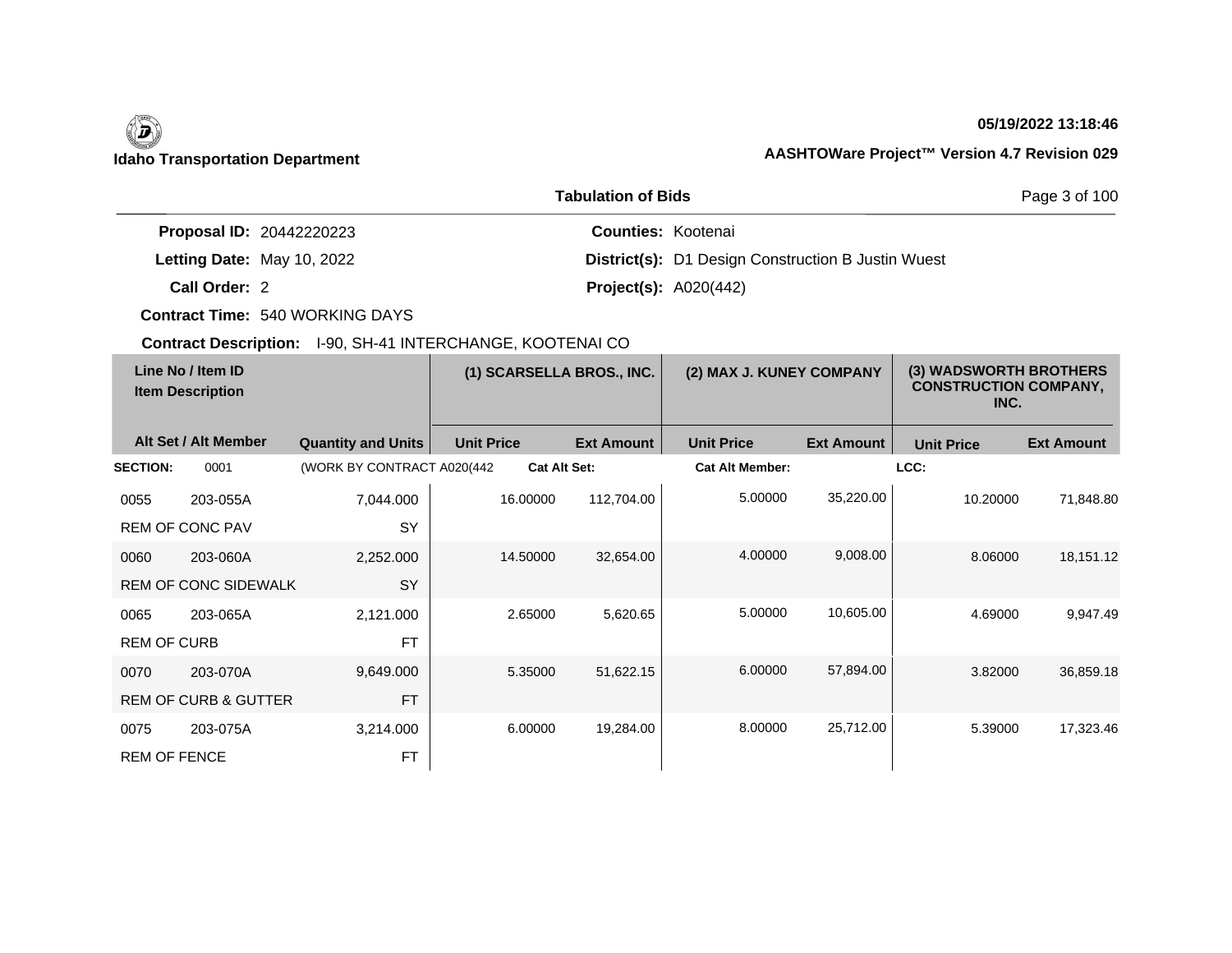$\overline{\phantom{a}}$ 

# **05/19/2022 13:18:46**

|                                 | Page 4 of 100                                             |  |
|---------------------------------|-----------------------------------------------------------|--|
| <b>Proposal ID: 20442220223</b> | <b>Counties: Kootenai</b>                                 |  |
| Letting Date: May 10, 2022      | <b>District(s):</b> D1 Design Construction B Justin Wuest |  |
| Call Order: 2                   | <b>Project(s):</b> $A020(442)$                            |  |

**Contract Time:** 540 WORKING DAYS

| Line No / Item ID<br><b>Item Description</b> |                                 | (1) SCARSELLA BROS., INC.   |                   | (2) MAX J. KUNEY COMPANY |                        | (3) WADSWORTH BROTHERS<br><b>CONSTRUCTION COMPANY,</b><br>INC. |                   |                   |
|----------------------------------------------|---------------------------------|-----------------------------|-------------------|--------------------------|------------------------|----------------------------------------------------------------|-------------------|-------------------|
|                                              | Alt Set / Alt Member            | <b>Quantity and Units</b>   | <b>Unit Price</b> | <b>Ext Amount</b>        | <b>Unit Price</b>      | <b>Ext Amount</b>                                              | <b>Unit Price</b> | <b>Ext Amount</b> |
| <b>SECTION:</b>                              | 0001                            | (WORK BY CONTRACT A020(442) |                   | <b>Cat Alt Set:</b>      | <b>Cat Alt Member:</b> |                                                                | LCC:              |                   |
| 0080                                         | 203-080A                        | 29,402.000                  | 3.00000           | 88,206.00                | 4.00000                | 117,608.00                                                     | 2.59000           | 76,151.18         |
| (METAL)                                      | <b>REM OF GUARDRAIL/BARRIER</b> | <b>FT</b>                   |                   |                          |                        |                                                                |                   |                   |
| 0085                                         | 203-080B                        | 415,000                     | 10.00000          | 4,150.00                 | 12.00000               | 4,980.00                                                       | 15.08000          | 6,258.20          |
| (CONC)                                       | <b>REM OF GUARDRAIL/BARRIER</b> | <b>FT</b>                   |                   |                          |                        |                                                                |                   |                   |
| 0090                                         | 203-085A                        | 312,000                     | 6.50000           | 2,028.00                 | 4.00000                | 1,248.00                                                       | 5.55000           | 1,731.60          |
| <b>REM OF GUTTER</b>                         |                                 | <b>FT</b>                   |                   |                          |                        |                                                                |                   |                   |
| 0095                                         | 203-090A                        | 1.000                       | 400.00000         | 400.00                   | 360.00000              | 360.00                                                         | 611.94000         | 611.94            |
| <b>REM OF INLET</b>                          |                                 | <b>EACH</b>                 |                   |                          |                        |                                                                |                   |                   |
| 0100                                         | 203-095A                        | 3.000                       | 1,000.00000       | 3,000.00                 | 1,250.00000            | 3,750.00                                                       | 1,128.31000       | 3,384.93          |
|                                              | <b>REM OF MANHOLE</b>           | <b>EACH</b>                 |                   |                          |                        |                                                                |                   |                   |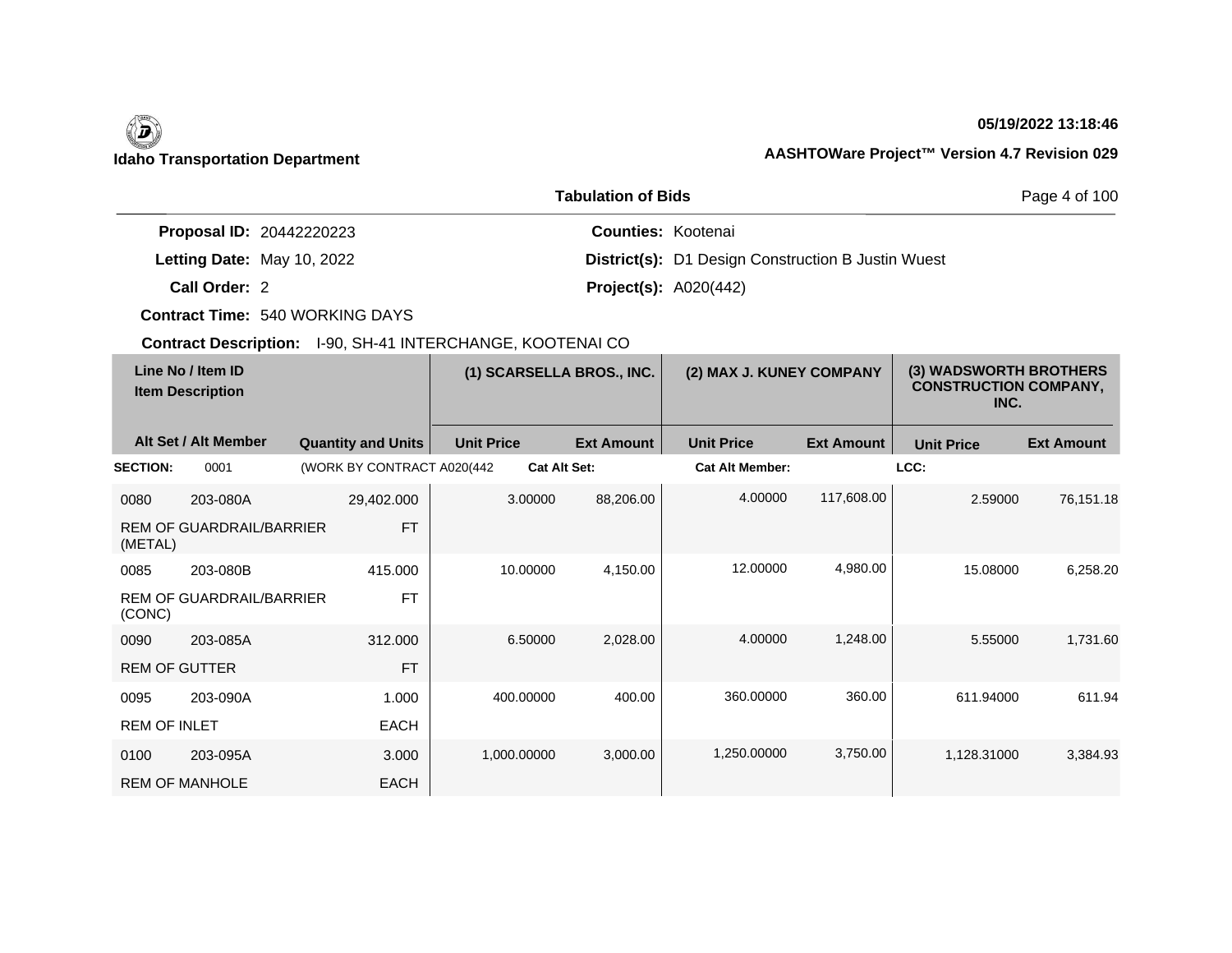# $\left(\begin{matrix} \n\end{matrix}\right)$

# **05/19/2022 13:18:46**

# **Idaho Transportation Department AASHTOWare Project™ Version 4.7 Revision 029**

|                                 | Page 5 of 100                                             |  |
|---------------------------------|-----------------------------------------------------------|--|
| <b>Proposal ID: 20442220223</b> | <b>Counties: Kootenai</b>                                 |  |
| Letting Date: May 10, 2022      | <b>District(s):</b> D1 Design Construction B Justin Wuest |  |
| Call Order: 2                   | <b>Project(s):</b> $A020(442)$                            |  |

**Contract Time:** 540 WORKING DAYS

|                        | Line No / Item ID<br><b>Item Description</b>             |                             | (1) SCARSELLA BROS., INC. |                   | (2) MAX J. KUNEY COMPANY |                   | (3) WADSWORTH BROTHERS<br><b>CONSTRUCTION COMPANY,</b><br>INC. |                   |
|------------------------|----------------------------------------------------------|-----------------------------|---------------------------|-------------------|--------------------------|-------------------|----------------------------------------------------------------|-------------------|
|                        | Alt Set / Alt Member                                     | <b>Quantity and Units</b>   | <b>Unit Price</b>         | <b>Ext Amount</b> | <b>Unit Price</b>        | <b>Ext Amount</b> | <b>Unit Price</b>                                              | <b>Ext Amount</b> |
| <b>SECTION:</b>        | 0001                                                     | (WORK BY CONTRACT A020(442) | <b>Cat Alt Set:</b>       |                   | <b>Cat Alt Member:</b>   |                   | LCC:                                                           |                   |
| 0105                   | 203-125B                                                 | 12.000                      | 800.00000                 | 9,600.00          | 1,600.00000              | 19,200.00         | 611.94000                                                      | 7,343.28          |
| <b>ITEMS (CULVERT)</b> | <b>REM OF MISCELLANEOUS</b>                              | EA                          |                           |                   |                          |                   |                                                                |                   |
| 0110                   | 203-125C                                                 | 5,728.000                   | 20.75000                  | 118,856.00        | 15.00000                 | 85,920.00         | 22.62000                                                       | 129,567.36        |
|                        | <b>REM OF MISCELLANEOUS</b><br><b>ITEMS (WATER MAIN)</b> | <b>FT</b>                   |                           |                   |                          |                   |                                                                |                   |
| 0115                   | 203-130A                                                 | 150,673.000                 | 0.50000                   | 75,336.50         | 1.00000                  | 150,673.00        | 0.59000                                                        | 88,897.07         |
|                        | REMOVAL OF PAV MARKINGS                                  | <b>FT</b>                   |                           |                   |                          |                   |                                                                |                   |
| 0120                   | 203-135A                                                 | 112.000                     | 275,00000                 | 30,800.00         | 325,00000                | 36,400.00         | 296.23000                                                      | 33,177.76         |
|                        | <b>REMOVAL OF SIGN</b>                                   | <b>EACH</b>                 |                           |                   |                          |                   |                                                                |                   |
| 0125                   | 204-006A                                                 | (1.000)                     | 15,000.00000              | 15,000.00         | 10,000.00000             | 10,000.00         | 31,714.06000                                                   | 31,714.06         |
|                        | OBLITERATION OF OLD ROAD                                 | L S                         |                           |                   |                          |                   |                                                                |                   |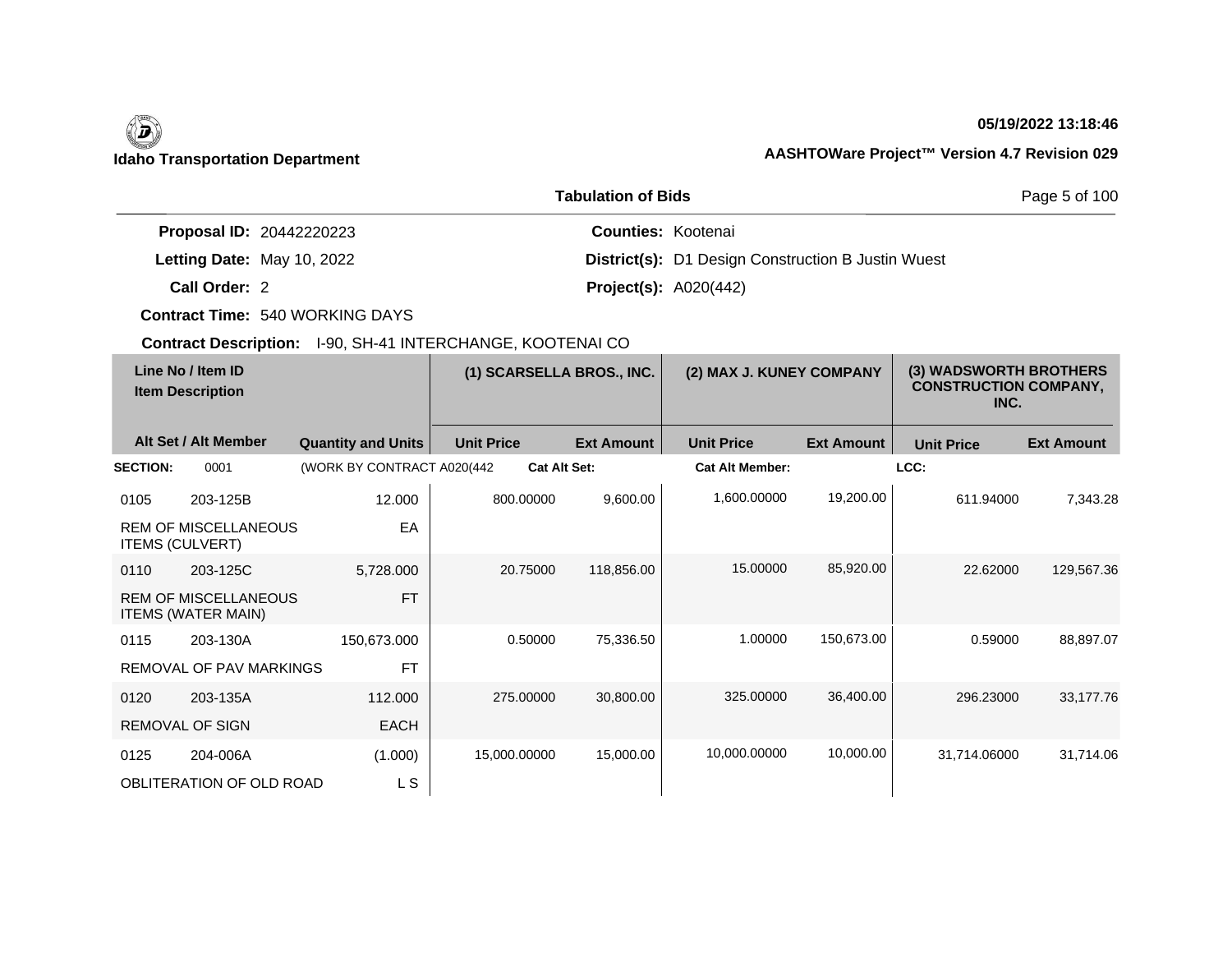$\overline{\phantom{a}}$ 

# **05/19/2022 13:18:46**

|                                 | <b>Tabulation of Bids</b>                                 | Page 6 of 100 |
|---------------------------------|-----------------------------------------------------------|---------------|
| <b>Proposal ID: 20442220223</b> | <b>Counties: Kootenai</b>                                 |               |
| Letting Date: May 10, 2022      | <b>District(s): D1 Design Construction B Justin Wuest</b> |               |
| Call Order: 2                   | <b>Project(s): A020(442)</b>                              |               |

**Contract Time:** 540 WORKING DAYS

| Line No / Item ID<br><b>Item Description</b> |                          |                             | (1) SCARSELLA BROS., INC. |                   | (2) MAX J. KUNEY COMPANY |                   | (3) WADSWORTH BROTHERS<br><b>CONSTRUCTION COMPANY,</b><br>INC. |                   |
|----------------------------------------------|--------------------------|-----------------------------|---------------------------|-------------------|--------------------------|-------------------|----------------------------------------------------------------|-------------------|
|                                              | Alt Set / Alt Member     | <b>Quantity and Units</b>   | <b>Unit Price</b>         | <b>Ext Amount</b> | <b>Unit Price</b>        | <b>Ext Amount</b> | <b>Unit Price</b>                                              | <b>Ext Amount</b> |
| <b>SECTION:</b>                              | 0001                     | (WORK BY CONTRACT A020(442) | <b>Cat Alt Set:</b>       |                   | <b>Cat Alt Member:</b>   |                   | LCC:                                                           |                   |
| 0130                                         | 205-005A                 | 442,562.000                 | 11.25000                  | 4,978,822.50      | 13.00000                 | 5,753,306.00      | 16.16000                                                       | 7,151,801.92      |
| <b>EXCAVATION</b>                            |                          | <b>CY</b>                   |                           |                   |                          |                   |                                                                |                   |
| 0135                                         | 205-040A                 | 254.000                     | 20.00000                  | 5,080.00          | 30.00000                 | 7,620.00          | 107.72000                                                      | 27,360.88         |
|                                              | <b>GRANULAR BORROW</b>   | CY                          |                           |                   |                          |                   |                                                                |                   |
| 0140                                         | 205-060A                 | 33,000.000                  | 0.00000                   | 0.00              | 10.00000                 | 330,000.00        | 26.93000                                                       | 888,690.00        |
| <b>ABATEMENT</b>                             | <b>WATER FOR DUST</b>    | <b>MG</b>                   |                           |                   |                          |                   |                                                                |                   |
| 0145                                         | 205-095A                 | 15,000.000                  | 1.00000                   | 15,000.00         | 1.00000                  | 15,000.00         | 1.00000                                                        | 15,000.00         |
|                                              | <b>SOFT SPOT REPAIR</b>  | CA                          |                           |                   |                          |                   |                                                                |                   |
| 0150                                         | 210-005A                 | 7,625.000                   | 16.05000                  | 122,381.25        | 16.00000                 | 122,000.00        | 20.02000                                                       | 152,652.50        |
|                                              | STR EXCAVATION SCH NO. 1 | CY                          |                           |                   |                          |                   |                                                                |                   |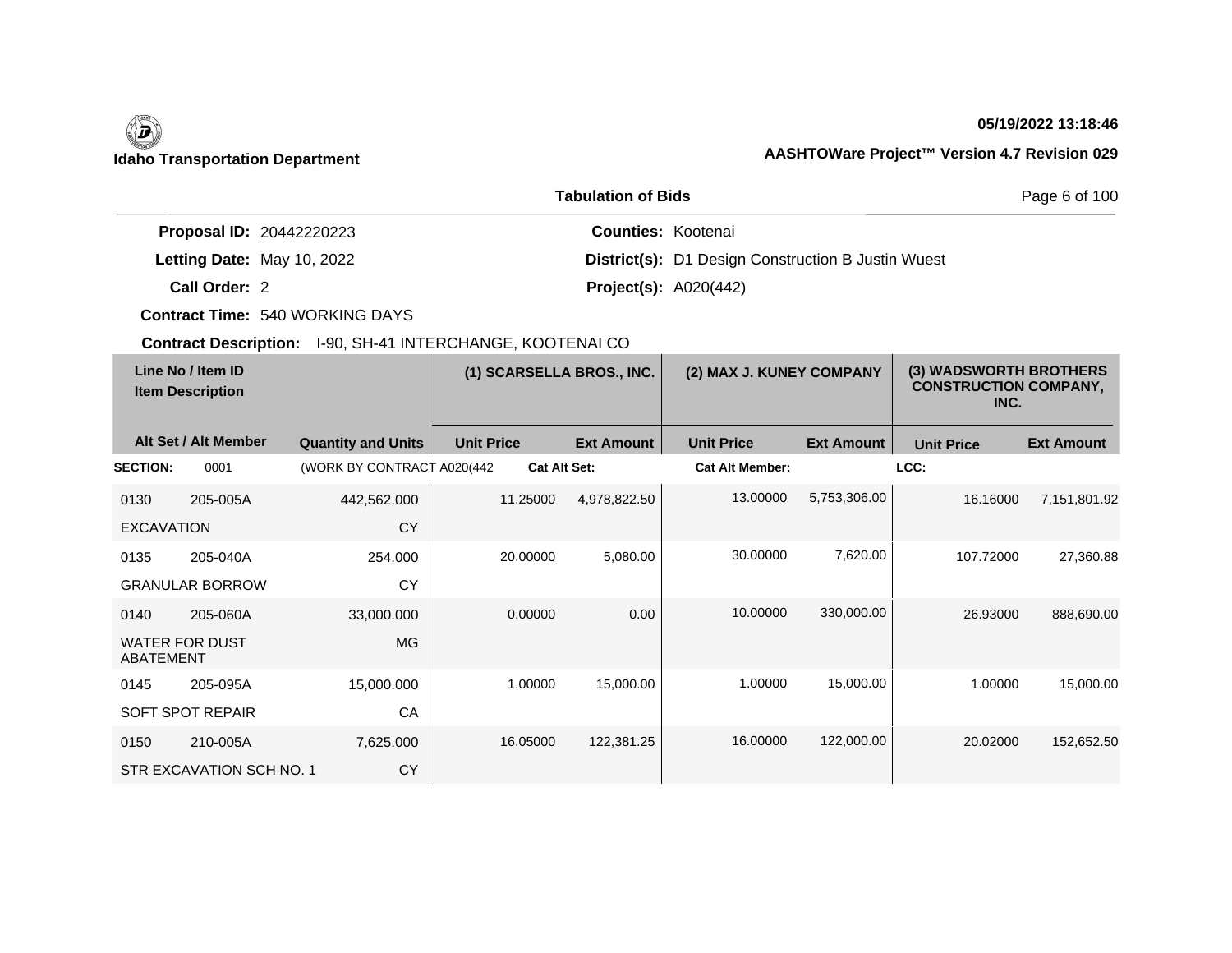# (5)

# **05/19/2022 13:18:46**

# **Idaho Transportation Department AASHTOWare Project™ Version 4.7 Revision 029**

|                                 | <b>Tabulation of Bids</b>                                 | Page 7 of 100 |
|---------------------------------|-----------------------------------------------------------|---------------|
| <b>Proposal ID: 20442220223</b> | <b>Counties: Kootenai</b>                                 |               |
| Letting Date: May 10, 2022      | <b>District(s): D1 Design Construction B Justin Wuest</b> |               |
| Call Order: 2                   | <b>Project(s): A020(442)</b>                              |               |

**Contract Time:** 540 WORKING DAYS

|                                              | <b>OOMTQUE DUSUI IRIUM.</b> TOO, ON FITTING ENOTINGE, NOOTENNI OO |                             |                     |                          |                        |                                                                |                   |                   |
|----------------------------------------------|-------------------------------------------------------------------|-----------------------------|---------------------|--------------------------|------------------------|----------------------------------------------------------------|-------------------|-------------------|
| Line No / Item ID<br><b>Item Description</b> |                                                                   | (1) SCARSELLA BROS., INC.   |                     | (2) MAX J. KUNEY COMPANY |                        | (3) WADSWORTH BROTHERS<br><b>CONSTRUCTION COMPANY,</b><br>INC. |                   |                   |
|                                              | Alt Set / Alt Member                                              | <b>Quantity and Units</b>   | <b>Unit Price</b>   | <b>Ext Amount</b>        | <b>Unit Price</b>      | <b>Ext Amount</b>                                              | <b>Unit Price</b> | <b>Ext Amount</b> |
| <b>SECTION:</b>                              | 0001                                                              | (WORK BY CONTRACT A020(442) | <b>Cat Alt Set:</b> |                          | <b>Cat Alt Member:</b> |                                                                | LCC:              |                   |
| 0155                                         | 210-015A                                                          | 3,876.000                   | 15.00000            | 58,140.00                | 7.00000                | 27,132.00                                                      | 27.07000          | 104,923.32        |
|                                              | <b>COMPACTING BACKFILL</b>                                        | <b>CY</b>                   |                     |                          |                        |                                                                |                   |                   |
| 0160                                         | 212-011A                                                          | 27,612.000                  | 2.95000             | 81,455.40                | 3.00000                | 82,836.00                                                      | 3.18000           | 87,806.16         |
| <b>FIBER WATTLE</b>                          |                                                                   | <b>FT</b>                   |                     |                          |                        |                                                                |                   |                   |
| 0165                                         | 212-040A                                                          | 809.000                     | 5.00000             | 4,045.00                 | 40.00000               | 32,360.00                                                      | 47.35000          | 38,306.15         |
| <b>BERM</b>                                  |                                                                   | <b>FT</b>                   |                     |                          |                        |                                                                |                   |                   |
| 0170                                         | 212-060A                                                          | 20.000                      | 2,500.00000         | 50,000.00                | 3,500.00000            | 70,000.00                                                      | 3,483.29000       | 69,665.80         |
| <b>ENTRANCE</b>                              | STABILIZED CONST                                                  | <b>EACH</b>                 |                     |                          |                        |                                                                |                   |                   |
| 0175                                         | 212-095A                                                          | 56.000                      | 125.00000           | 7,000.00                 | 150.00000              | 8,400.00                                                       | 323.15000         | 18,096.40         |
|                                              | <b>INLET PROTECTION</b>                                           | <b>EACH</b>                 |                     |                          |                        |                                                                |                   |                   |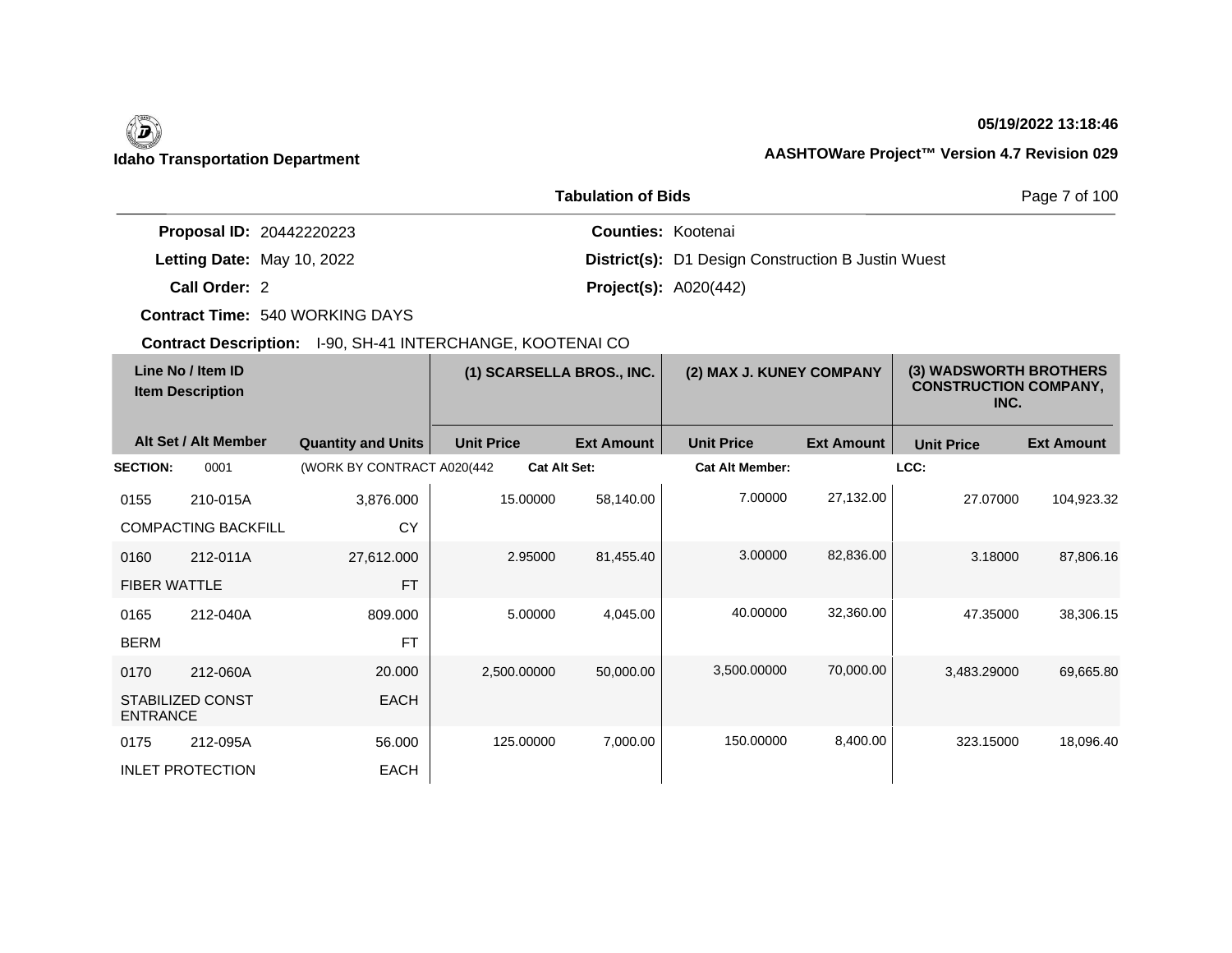# **05/19/2022 13:18:46**

|                                 | <b>Tabulation of Bids</b>                                 | Page 8 of 100 |
|---------------------------------|-----------------------------------------------------------|---------------|
| <b>Proposal ID: 20442220223</b> | <b>Counties: Kootenai</b>                                 |               |
| Letting Date: May 10, 2022      | <b>District(s):</b> D1 Design Construction B Justin Wuest |               |
| Call Order: 2                   | <b>Project(s):</b> $A020(442)$                            |               |

**Contract Time:** 540 WORKING DAYS

| Line No / Item ID<br><b>Item Description</b> |                                                      |                             | (1) SCARSELLA BROS., INC. |                   | (2) MAX J. KUNEY COMPANY |                   | (3) WADSWORTH BROTHERS<br><b>CONSTRUCTION COMPANY,</b><br>INC. |                   |
|----------------------------------------------|------------------------------------------------------|-----------------------------|---------------------------|-------------------|--------------------------|-------------------|----------------------------------------------------------------|-------------------|
|                                              | Alt Set / Alt Member                                 | <b>Quantity and Units</b>   | <b>Unit Price</b>         | <b>Ext Amount</b> | <b>Unit Price</b>        | <b>Ext Amount</b> | <b>Unit Price</b>                                              | <b>Ext Amount</b> |
| <b>SECTION:</b>                              | 0001                                                 | (WORK BY CONTRACT A020(442) | <b>Cat Alt Set:</b>       |                   | <b>Cat Alt Member:</b>   |                   | LCC:                                                           |                   |
| 0180                                         | 212-105A                                             | 50,000.000                  | 1.00000                   | 50,000.00         | 1.00000                  | 50,000.00         | 1.00000                                                        | 50,000.00         |
|                                              | <b>WATER POLLUTION AND</b><br><b>EROSION CONTROL</b> | CA                          |                           |                   |                          |                   |                                                                |                   |
| 0185                                         | 212-110A                                             | (1.000)                     | 400,000.00000             | 400,000.00        | 75,000.00000             | 75,000.00         | 269,295.54000                                                  | 269,295.54        |
| <b>MANAGER</b>                               | <b>WATER POLLUTION CONTROL</b>                       | L S                         |                           |                   |                          |                   |                                                                |                   |
| 0190                                         | 213-010A                                             | 131,595.000                 | 4.25000                   | 559,278.75        | 0.50000                  | 65,797.50         | 5.85000                                                        | 769,830.75        |
| TOPSOIL (6")                                 |                                                      | SY                          |                           |                   |                          |                   |                                                                |                   |
| 0195                                         | 251-005A                                             | 10,000.000                  | 1.00000                   | 10,000.00         | 1.00000                  | 10,000.00         | 1.00000                                                        | 10,000.00         |
| <b>MIGRATORY BIRD</b><br><b>COMPLIANCE</b>   |                                                      | CA                          |                           |                   |                          |                   |                                                                |                   |
| 0200                                         | 303-021A                                             | 153,958.000                 | 20.00000                  | 3,079,160.00      | 20.00000                 | 3,079,160.00      | 26.75000                                                       | 4,118,376.50      |
|                                              | 3/4" AGGR TY A FOR BASE                              | <b>TON</b>                  |                           |                   |                          |                   |                                                                |                   |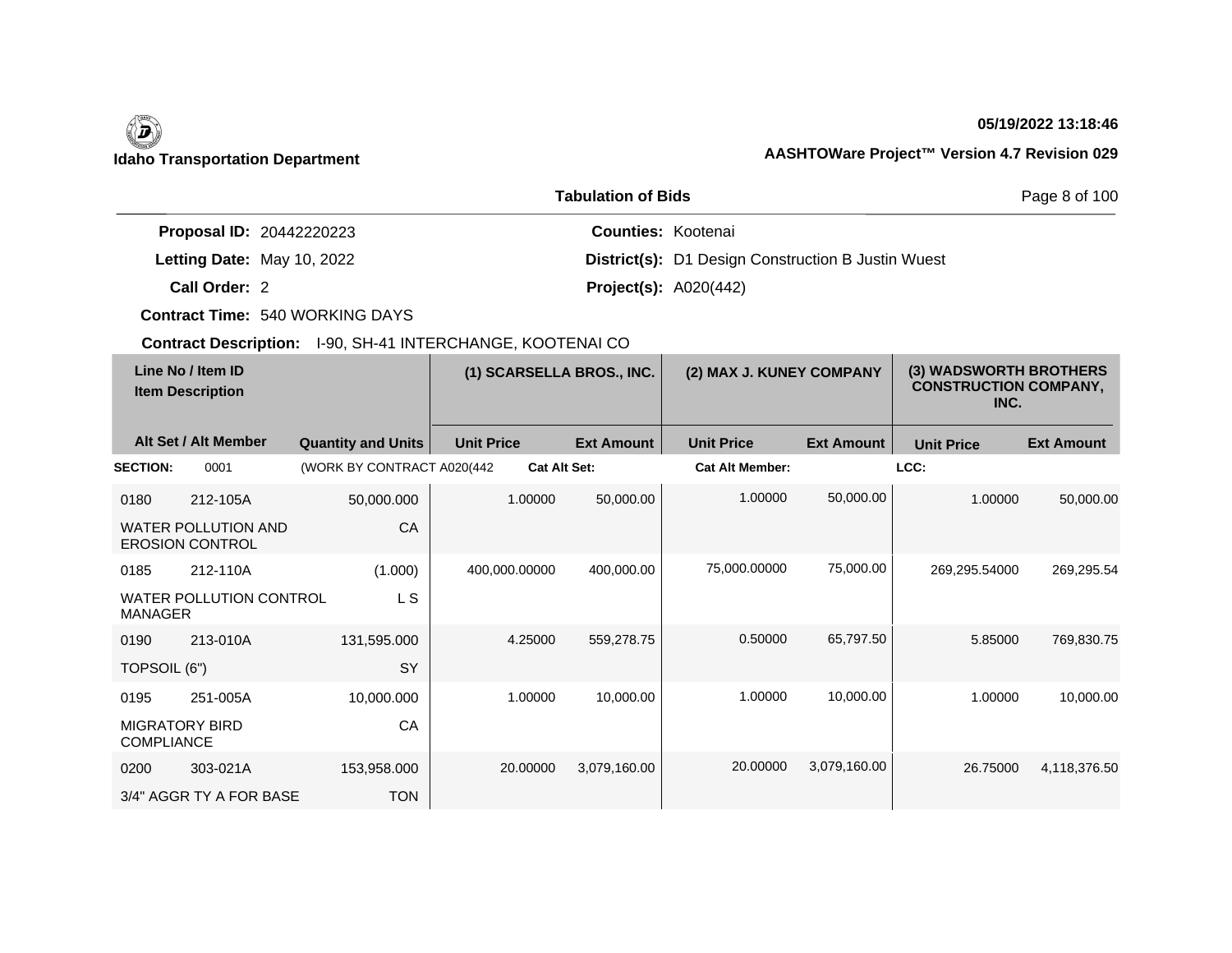# $\left(\begin{matrix} \n\end{matrix}\right)$ **Idaho Transportation Department AASHTOWare Project™ Version 4.7 Revision 029**

# **05/19/2022 13:18:46**

|                                 | <b>Tabulation of Bids</b> | Page 9 of 100                                             |  |
|---------------------------------|---------------------------|-----------------------------------------------------------|--|
| <b>Proposal ID: 20442220223</b> | <b>Counties: Kootenai</b> |                                                           |  |
| Letting Date: May 10, 2022      |                           | <b>District(s):</b> D1 Design Construction B Justin Wuest |  |
| Call Order: 2                   |                           | <b>Project(s): A020(442)</b>                              |  |

**Contract Time:** 540 WORKING DAYS

| Line No / Item ID<br><b>Item Description</b> |                                 | (1) SCARSELLA BROS., INC.   |                     | (2) MAX J. KUNEY COMPANY |                        | (3) WADSWORTH BROTHERS<br><b>CONSTRUCTION COMPANY,</b><br>INC. |                   |                   |
|----------------------------------------------|---------------------------------|-----------------------------|---------------------|--------------------------|------------------------|----------------------------------------------------------------|-------------------|-------------------|
|                                              | Alt Set / Alt Member            | <b>Quantity and Units</b>   | <b>Unit Price</b>   | <b>Ext Amount</b>        | <b>Unit Price</b>      | <b>Ext Amount</b>                                              | <b>Unit Price</b> | <b>Ext Amount</b> |
| <b>SECTION:</b>                              | 0001                            | (WORK BY CONTRACT A020(442) | <b>Cat Alt Set:</b> |                          | <b>Cat Alt Member:</b> |                                                                | LCC:              |                   |
| 0205                                         | 307-010A                        | 469.000                     | 37.00000            | 17,353.00                | 30.00000               | 14,070.00                                                      | 29.01000          | 13,605.69         |
|                                              | <b>OPEN-GRADED BASE CLASS I</b> | <b>TON</b>                  |                     |                          |                        |                                                                |                   |                   |
| 0210                                         | 401-020A                        | 24,299.000                  | 4.50000             | 109,345.50               | 5.00000                | 121,495.00                                                     | 4.85000           | 117,850.15        |
| <b>TACK COAT</b>                             | CSS-1 DIL EMUL ASPH FOR         | GAL                         |                     |                          |                        |                                                                |                   |                   |
| 0215                                         | 405-240A                        | 345.000                     | 65.00000            | 22,425.00                | 60.00000               | 20,700.00                                                      | 59.08000          | 20,382.60         |
| <b>MISC PAV</b>                              |                                 | SY                          |                     |                          |                        |                                                                |                   |                   |
| 0220                                         | 405-245A                        | 12.000                      | 2,500.00000         | 30,000.00                | 2,000.00000            | 24,000.00                                                      | 1,971.24000       | 23,654.88         |
| <b>APPROACH</b>                              |                                 | <b>EACH</b>                 |                     |                          |                        |                                                                |                   |                   |
| 0225                                         | 405-260A                        | 117.000                     | 43.41000            | 5,078.97                 | 15.00000               | 1,755.00                                                       | 52.71000          | 6,167.07          |
| <b>WEDGE MILLING)</b>                        | <b>WEDGE MILLING (SHOE</b>      | SY                          |                     |                          |                        |                                                                |                   |                   |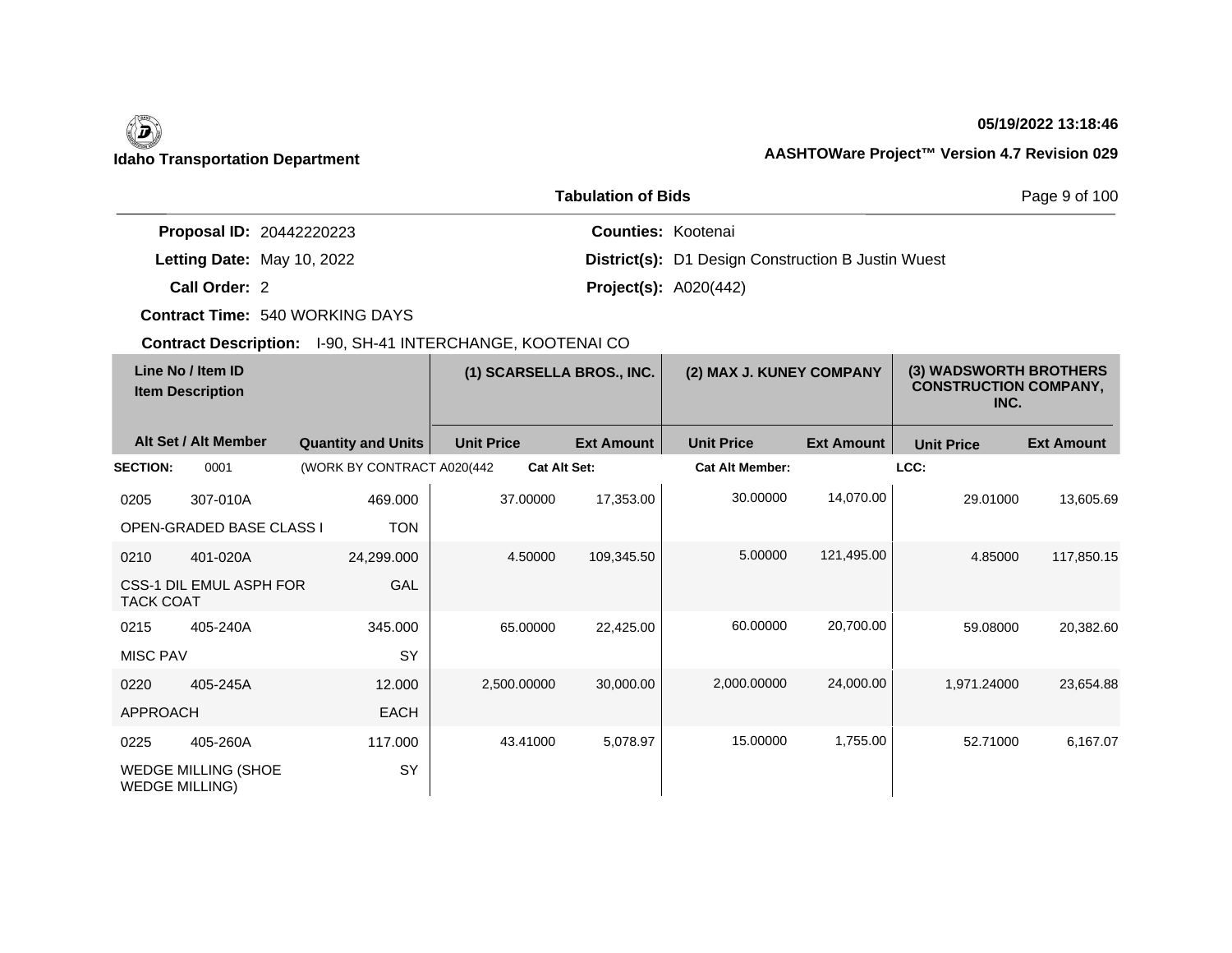$\overline{\phantom{a}}$ 

## **05/19/2022 13:18:46**

|                                 | <b>Tabulation of Bids</b>                                 | Page 10 of 100 |
|---------------------------------|-----------------------------------------------------------|----------------|
| <b>Proposal ID: 20442220223</b> | <b>Counties: Kootenai</b>                                 |                |
| Letting Date: May 10, 2022      | <b>District(s):</b> D1 Design Construction B Justin Wuest |                |
| Call Order: 2                   | <b>Project(s):</b> $A020(442)$                            |                |

**Contract Time:** 540 WORKING DAYS

| Line No / Item ID<br><b>Item Description</b> |                                            | (1) SCARSELLA BROS., INC.   |                   | (2) MAX J. KUNEY COMPANY |                        | (3) WADSWORTH BROTHERS<br><b>CONSTRUCTION COMPANY,</b><br>INC. |                   |                   |
|----------------------------------------------|--------------------------------------------|-----------------------------|-------------------|--------------------------|------------------------|----------------------------------------------------------------|-------------------|-------------------|
|                                              | Alt Set / Alt Member                       | <b>Quantity and Units</b>   | <b>Unit Price</b> | <b>Ext Amount</b>        | <b>Unit Price</b>      | <b>Ext Amount</b>                                              | <b>Unit Price</b> | <b>Ext Amount</b> |
| <b>SECTION:</b>                              | 0001                                       | (WORK BY CONTRACT A020(442) |                   | <b>Cat Alt Set:</b>      | <b>Cat Alt Member:</b> |                                                                | LCC:              |                   |
| 0230                                         | 405-435A                                   | 46,094.000                  | 115.25000         | 5,312,333.50             | 120.00000              | 5,531,280.00                                                   | 124.15000         | 5,722,570.10      |
|                                              | SUPERPAVE HMA PAV INCL<br>ASPH&ADD CL SP-3 | <b>TON</b>                  |                   |                          |                        |                                                                |                   |                   |
| 0235                                         | 405-455A                                   | 30,255.000                  | 113.40000         | 3,430,917.00             | 120.00000              | 3,630,600.00                                                   | 122.15000         | 3,695,648.25      |
|                                              | SUPERPAVE HMA PAV INCL<br>ASPH&ADD CL SP-5 | <b>TON</b>                  |                   |                          |                        |                                                                |                   |                   |
| 0240                                         | 409-015A                                   | 15,991.000                  | 125.00000         | 1,998,875.00             | 140.00000              | 2,238,740.00                                                   | 134.65000         | 2,153,188.15      |
| <b>CONC PAV</b>                              |                                            | <b>SY</b>                   |                   |                          |                        |                                                                |                   |                   |
| 0245                                         | 431-005A                                   | 2,084.000                   | 12.25000          | 25,529.00                | 18.00000               | 37,512.00                                                      | 12.23000          | 25,487.32         |
| <b>COLD MILLING</b>                          |                                            | SY                          |                   |                          |                        |                                                                |                   |                   |
| 0250                                         | 502-025A                                   | 325.000                     | 650.00000         | 211,250.00               | 1,600.00000            | 520,000.00                                                     | 797.21000         | 259,093.25        |
| CONC CL 40-A                                 |                                            | <b>CY</b>                   |                   |                          |                        |                                                                |                   |                   |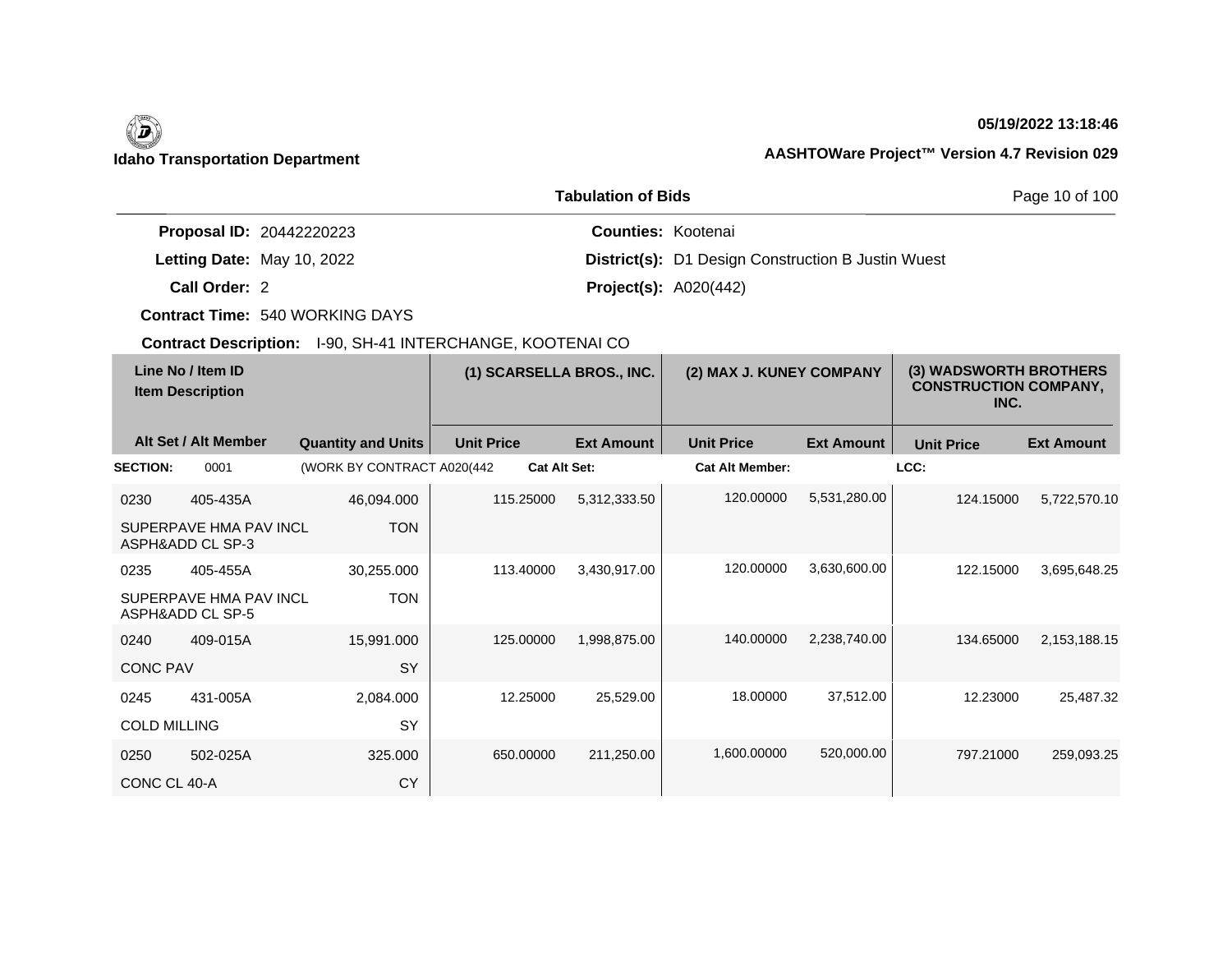# $\left(\begin{matrix} \n\end{matrix}\right)$

# **05/19/2022 13:18:46**

# **Idaho Transportation Department AASHTOWare Project™ Version 4.7 Revision 029**

|                                 | <b>Tabulation of Bids</b>                                 | Page 11 of 100 |
|---------------------------------|-----------------------------------------------------------|----------------|
| <b>Proposal ID: 20442220223</b> | <b>Counties: Kootenai</b>                                 |                |
| Letting Date: May 10, 2022      | <b>District(s):</b> D1 Design Construction B Justin Wuest |                |
| Call Order: 2                   | <b>Project(s):</b> $A020(442)$                            |                |

**Contract Time:** 540 WORKING DAYS

| Line No / Item ID<br><b>Item Description</b> |                         | (1) SCARSELLA BROS., INC.   |                     | (2) MAX J. KUNEY COMPANY |                        | (3) WADSWORTH BROTHERS<br><b>CONSTRUCTION COMPANY,</b><br>INC. |                   |                   |
|----------------------------------------------|-------------------------|-----------------------------|---------------------|--------------------------|------------------------|----------------------------------------------------------------|-------------------|-------------------|
|                                              | Alt Set / Alt Member    | <b>Quantity and Units</b>   | <b>Unit Price</b>   | <b>Ext Amount</b>        | <b>Unit Price</b>      | <b>Ext Amount</b>                                              | <b>Unit Price</b> | <b>Ext Amount</b> |
| <b>SECTION:</b>                              | 0001                    | (WORK BY CONTRACT A020(442) | <b>Cat Alt Set:</b> |                          | <b>Cat Alt Member:</b> |                                                                | LCC:              |                   |
| 0255                                         | 502-140A                | 1,330.000                   | 650.00000           | 864,500.00               | 1,000.00000            | 1,330,000.00                                                   | 796.86000         | 1,059,823.80      |
|                                              | CONC CL 40-A SCH NO. 1  | <b>CY</b>                   |                     |                          |                        |                                                                |                   |                   |
| 0260                                         | 502-310A                | 2,671.000                   | 650.00000           | 1,736,150.00             | 1,000.00000            | 2,671,000.00                                                   | 783.67000         | 2,093,182.57      |
|                                              | CONC CL 40 AF SCH NO. 2 | <b>CY</b>                   |                     |                          |                        |                                                                |                   |                   |
| 0265                                         | 502-380A                | 8,424.000                   | 650.00000           | 5,475,600.00             | 730.00000              | 6,149,520.00                                                   | 531.96000         | 4,481,231.04      |
| (66" DEPTH)                                  | PRESTRESSED WF GIRDER   | <b>FT</b>                   |                     |                          |                        |                                                                |                   |                   |
| 0270                                         | 502-430A                | 4,312.300                   | 160,00000           | 689,968.00               | 420.00000              | 1,811,166.00                                                   | 147.40000         | 635,633.02        |
|                                              | CONC PARAPET (42" HIGH) | <b>FT</b>                   |                     |                          |                        |                                                                |                   |                   |
| 0275                                         | 502-435A                | 3,947.000                   | 250,00000           | 986,750.00               | 300.00000              | 1,184,100.00                                                   | 276.18000         | 1,090,082.46      |
| APPROACH SLAB                                |                         | SY                          |                     |                          |                        |                                                                |                   |                   |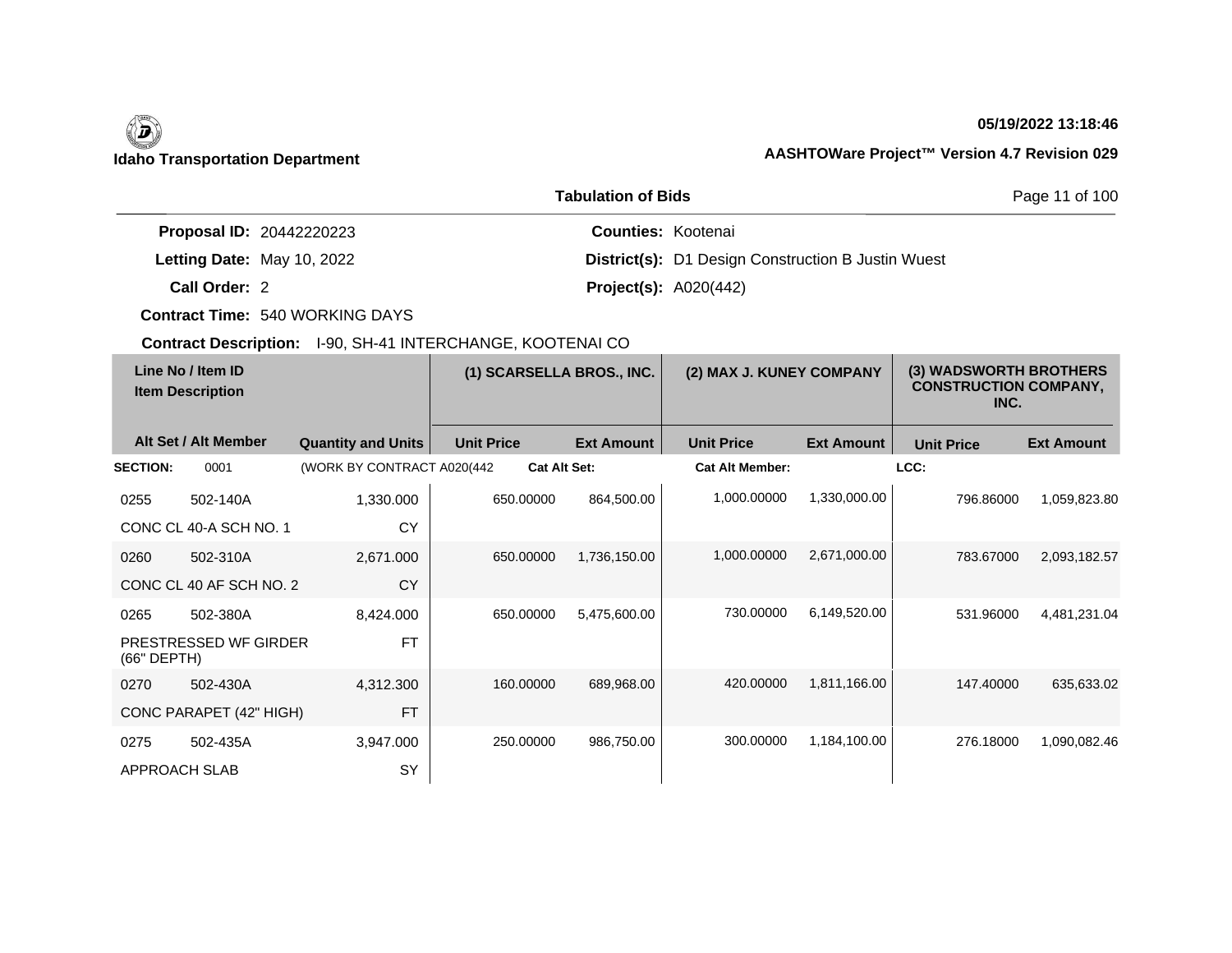$\overline{\phantom{a}}$ 

# **05/19/2022 13:18:46**

|                                 | Page 12 of 100                                            |  |
|---------------------------------|-----------------------------------------------------------|--|
| <b>Proposal ID: 20442220223</b> | <b>Counties: Kootenai</b>                                 |  |
| Letting Date: May 10, 2022      | <b>District(s):</b> D1 Design Construction B Justin Wuest |  |
| Call Order: 2                   | <b>Project(s): A020(442)</b>                              |  |

**Contract Time:** 540 WORKING DAYS

| Line No / Item ID<br><b>Item Description</b> |                          | (1) SCARSELLA BROS., INC.   |                   | (2) MAX J. KUNEY COMPANY |                   | (3) WADSWORTH BROTHERS<br><b>CONSTRUCTION COMPANY,</b><br>INC. |                   |                   |                   |
|----------------------------------------------|--------------------------|-----------------------------|-------------------|--------------------------|-------------------|----------------------------------------------------------------|-------------------|-------------------|-------------------|
|                                              | Alt Set / Alt Member     | <b>Quantity and Units</b>   | <b>Unit Price</b> |                          | <b>Ext Amount</b> | <b>Unit Price</b>                                              | <b>Ext Amount</b> | <b>Unit Price</b> | <b>Ext Amount</b> |
| <b>SECTION:</b>                              | 0001                     | (WORK BY CONTRACT A020(442) |                   | <b>Cat Alt Set:</b>      |                   | <b>Cat Alt Member:</b>                                         |                   | LCC:              |                   |
| 0280                                         | 503-005A                 | 65,549.000                  |                   | 2.00000                  | 131,098.00        | 1.60000                                                        | 104,878.40        | 1.62000           | 106,189.38        |
| <b>METAL REINF</b>                           |                          | LB                          |                   |                          |                   |                                                                |                   |                   |                   |
| 0285                                         | 503-010A                 | 194,998.000                 |                   | 2.00000                  | 389,996.00        | 1.65000                                                        | 321,746.70        | 1.68000           | 327,596.64        |
|                                              | METAL REINF SCH NO. 1    | LB                          |                   |                          |                   |                                                                |                   |                   |                   |
| 0290                                         | 503-015A                 | 219,765.000                 |                   | 2.00000                  | 439,530.00        | 1.75000                                                        | 384,588.75        | 1.80000           | 395,577.00        |
|                                              | METAL REINF SCH NO. 2    | LB                          |                   |                          |                   |                                                                |                   |                   |                   |
| 0295                                         | 503-020A                 | 276,242.000                 |                   | 2.40000                  | 662,980.80        | 2.20000                                                        | 607,732.40        | 2.15000           | 593,920.30        |
|                                              | EPOXY COATED METAL REINF | LB                          |                   |                          |                   |                                                                |                   |                   |                   |
| 0300                                         | 504-035A                 | 2,262.000                   |                   | 210.00000                | 475,020.00        | 200.00000                                                      | 452,400.00        | 294.93000         | 667,131.66        |
| <b>RAILING</b>                               | PEDESTRIAN / BICYCLE     | <b>FT</b>                   |                   |                          |                   |                                                                |                   |                   |                   |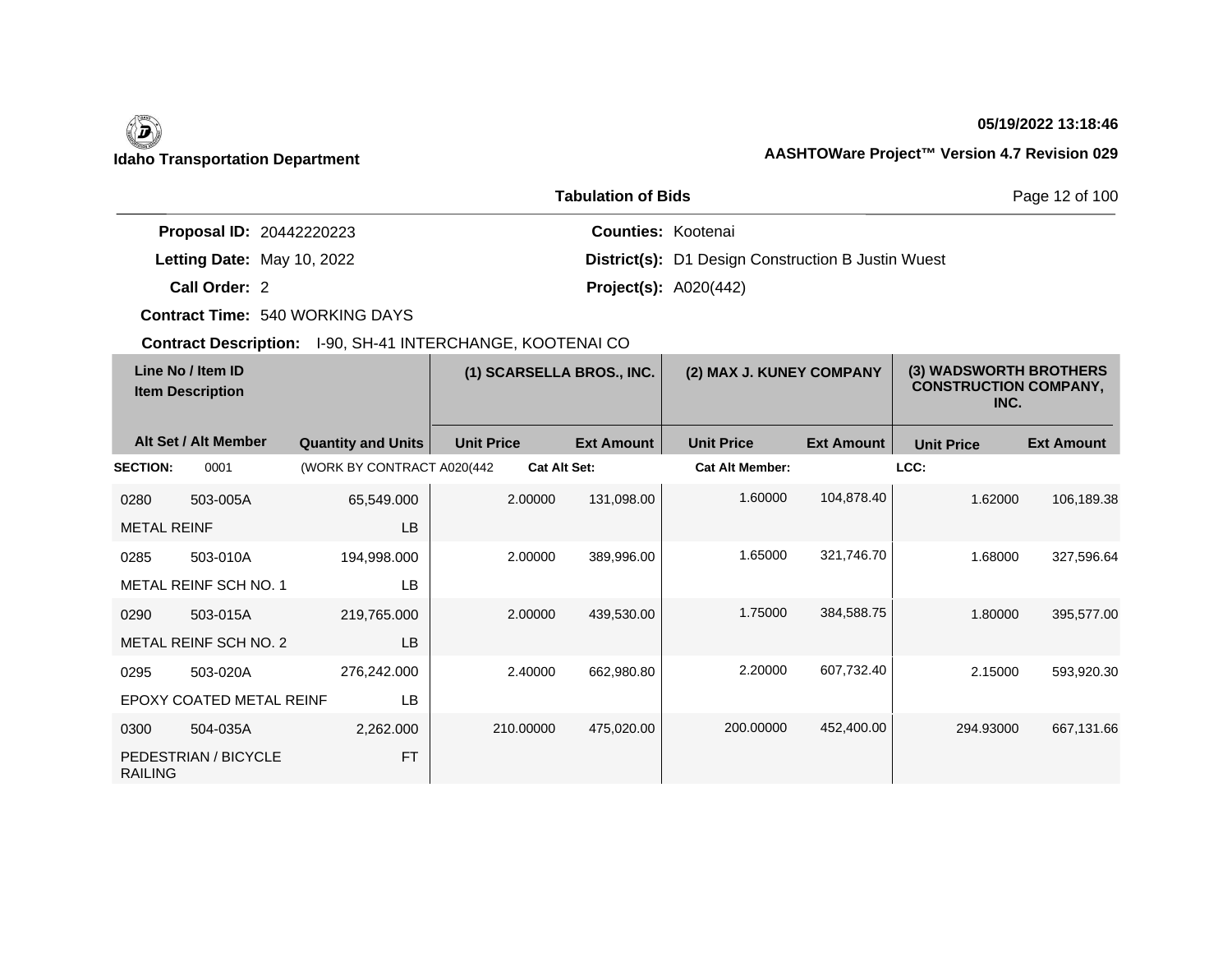$\overline{\phantom{a}}$ 

### **05/19/2022 13:18:46**

|                                 | <b>Tabulation of Bids</b>                                 | Page 13 of 100 |
|---------------------------------|-----------------------------------------------------------|----------------|
| <b>Proposal ID: 20442220223</b> | <b>Counties: Kootenai</b>                                 |                |
| Letting Date: May 10, 2022      | <b>District(s):</b> D1 Design Construction B Justin Wuest |                |
| Call Order: 2                   | <b>Project(s):</b> $A020(442)$                            |                |

**Contract Time:** 540 WORKING DAYS

| Line No / Item ID<br><b>Item Description</b> |                                              | (1) SCARSELLA BROS., INC.   |                     | (2) MAX J. KUNEY COMPANY |                        | (3) WADSWORTH BROTHERS<br><b>CONSTRUCTION COMPANY,</b><br>INC. |                   |                   |
|----------------------------------------------|----------------------------------------------|-----------------------------|---------------------|--------------------------|------------------------|----------------------------------------------------------------|-------------------|-------------------|
|                                              | Alt Set / Alt Member                         | <b>Quantity and Units</b>   | <b>Unit Price</b>   | <b>Ext Amount</b>        | <b>Unit Price</b>      | <b>Ext Amount</b>                                              | <b>Unit Price</b> | <b>Ext Amount</b> |
| <b>SECTION:</b>                              | 0001                                         | (WORK BY CONTRACT A020(442) | <b>Cat Alt Set:</b> |                          | <b>Cat Alt Member:</b> |                                                                | LCC:              |                   |
| 0305                                         | 505-050A                                     | 6,368.000                   | 210.00000           | 1,337,280.00             | 320,00000              | 2,037,760.00                                                   | 193.91000         | 1,234,818.88      |
| STEEL SHELL)                                 | PROV&DRIV PILE (20" DIA                      | <b>FT</b>                   |                     |                          |                        |                                                                |                   |                   |
| 0310                                         | 505-200A                                     | 820,000                     | 300.00000           | 246,000.00               | 360,00000              | 295,200.00                                                     | 210.91000         | 172,946.20        |
|                                              | PROV&DRIV TEST PILE (20"<br>DIA STEEL SHELL) | <b>FT</b>                   |                     |                          |                        |                                                                |                   |                   |
| 0315                                         | 505-205C                                     | 152.000                     | 2,000.00000         | 304,000.00               | 1,200.00000            | 182,400.00                                                     | 1,718.38000       | 261,193.76        |
| TIPS (20")                                   | PROV&INST PILE SHOES OR                      | <b>EACH</b>                 |                     |                          |                        |                                                                |                   |                   |
| 0320                                         | 505-215A                                     | 11.000                      | 900.00000           | 9,900.00                 | 800.00000              | 8,800.00                                                       | 0.01000           | 0.11              |
| <b>DRIVING</b>                               | <b>SPLICE STEEL PILE BEFORE</b>              | <b>EACH</b>                 |                     |                          |                        |                                                                |                   |                   |
| 0325                                         | 505-215B                                     | 304.000                     | 1.00000             | 304.00                   | 1.00000                | 304.00                                                         | 0.01000           | 3.04              |
| <b>DRIVING</b>                               | SPLICE STEEL PILE DURING                     | <b>EACH</b>                 |                     |                          |                        |                                                                |                   |                   |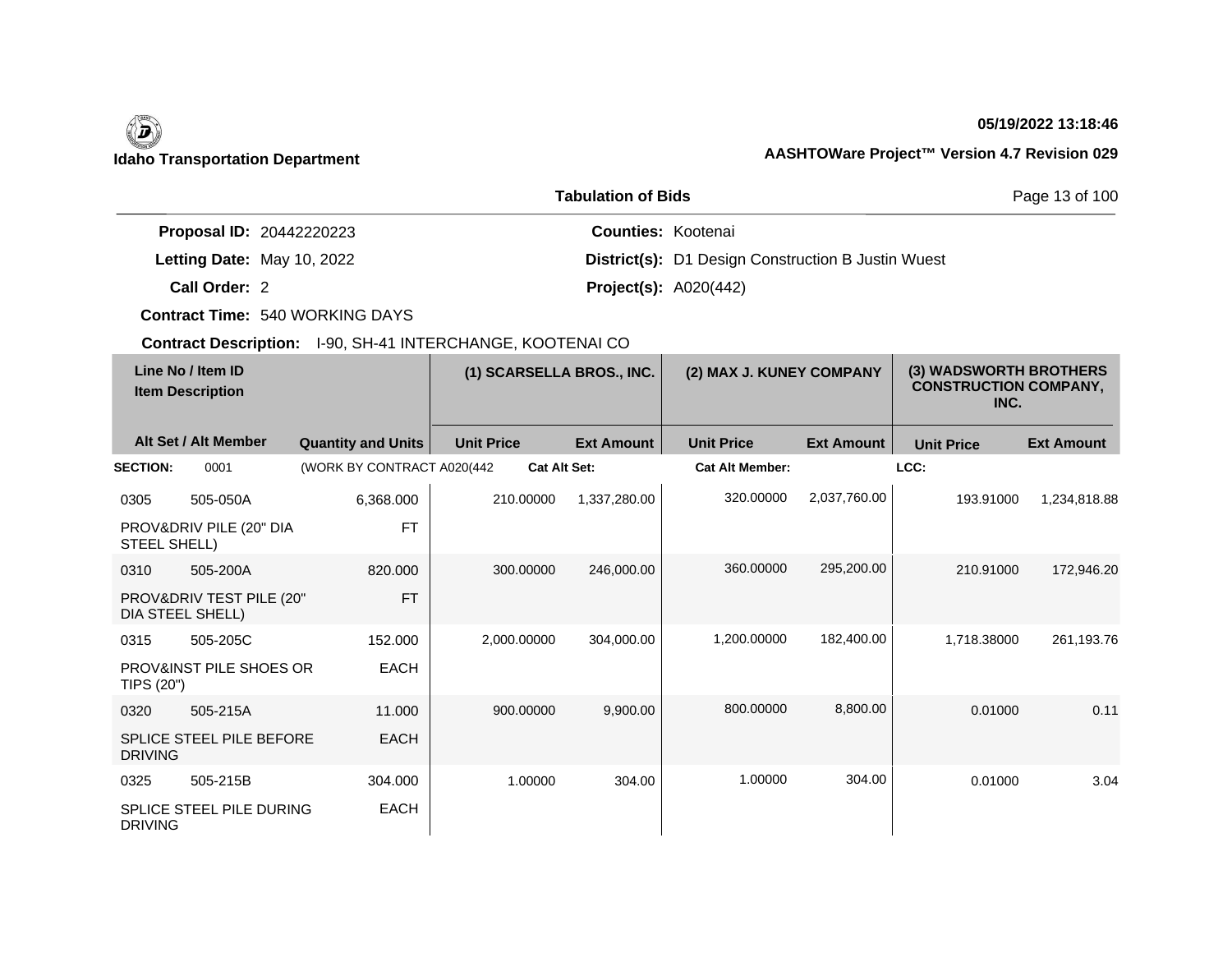$\overline{\phantom{a}}$ 

## **05/19/2022 13:18:46**

|                                 | Page 14 of 100                                            |  |
|---------------------------------|-----------------------------------------------------------|--|
| <b>Proposal ID: 20442220223</b> | <b>Counties: Kootenai</b>                                 |  |
| Letting Date: May 10, 2022      | <b>District(s):</b> D1 Design Construction B Justin Wuest |  |
| Call Order: 2                   | <b>Project(s):</b> $A020(442)$                            |  |

**Contract Time:** 540 WORKING DAYS

| Line No / Item ID<br><b>Item Description</b> |                                                | (1) SCARSELLA BROS., INC.   |                   | (2) MAX J. KUNEY COMPANY |                        | (3) WADSWORTH BROTHERS<br><b>CONSTRUCTION COMPANY,</b><br>INC. |                   |                   |
|----------------------------------------------|------------------------------------------------|-----------------------------|-------------------|--------------------------|------------------------|----------------------------------------------------------------|-------------------|-------------------|
|                                              | Alt Set / Alt Member                           | <b>Quantity and Units</b>   | <b>Unit Price</b> | <b>Ext Amount</b>        | <b>Unit Price</b>      | <b>Ext Amount</b>                                              | <b>Unit Price</b> | <b>Ext Amount</b> |
| <b>SECTION:</b>                              | 0001                                           | (WORK BY CONTRACT A020(442) |                   | <b>Cat Alt Set:</b>      | <b>Cat Alt Member:</b> |                                                                | LCC:              |                   |
| 0330                                         | 507-005A                                       | 108.000                     | 230,00000         | 24,840.00                | 550,00000              | 59,400.00                                                      | 217.93000         | 23,536.44         |
| (Size                                        | <b>BRIDGE BEARINGS PLAIN</b><br>) 36"x12"x3/4" | EA                          |                   |                          |                        |                                                                |                   |                   |
| 0335                                         | 509-010A                                       | 2,071.000                   | 68.20000          | 141,242.20               | 60.00000               | 124,260.00                                                     | 60.32000          | 124,922.72        |
| CLASS 30                                     | NON-STRUCTURAL CONC                            | SY                          |                   |                          |                        |                                                                |                   |                   |
| 0340                                         | 511-005A                                       | 724.000                     | 12.00000          | 8,688.00                 | 30.00000               | 21,720.00                                                      | 31.58000          | 22,863.92         |
|                                              | CONC WATERPROOF SYS                            | SY                          |                   |                          |                        |                                                                |                   |                   |
| 0345                                         | 521-005A                                       | 12.000                      | 10,000.00000      | 120,000.00               | 2.500.00000            | 30,000.00                                                      | 1,777.35000       | 21,328.20         |
|                                              | DYNAMIC PILE TESTING                           | EA                          |                   |                          |                        |                                                                |                   |                   |
| 0350                                         | 521-010A                                       | 24.000                      | 1,000.00000       | 24,000.00                | 1,000.00000            | 24,000.00                                                      | 915.60000         | 21,974.40         |
|                                              | <b>CAPWAP ANALYSIS</b>                         | EA                          |                   |                          |                        |                                                                |                   |                   |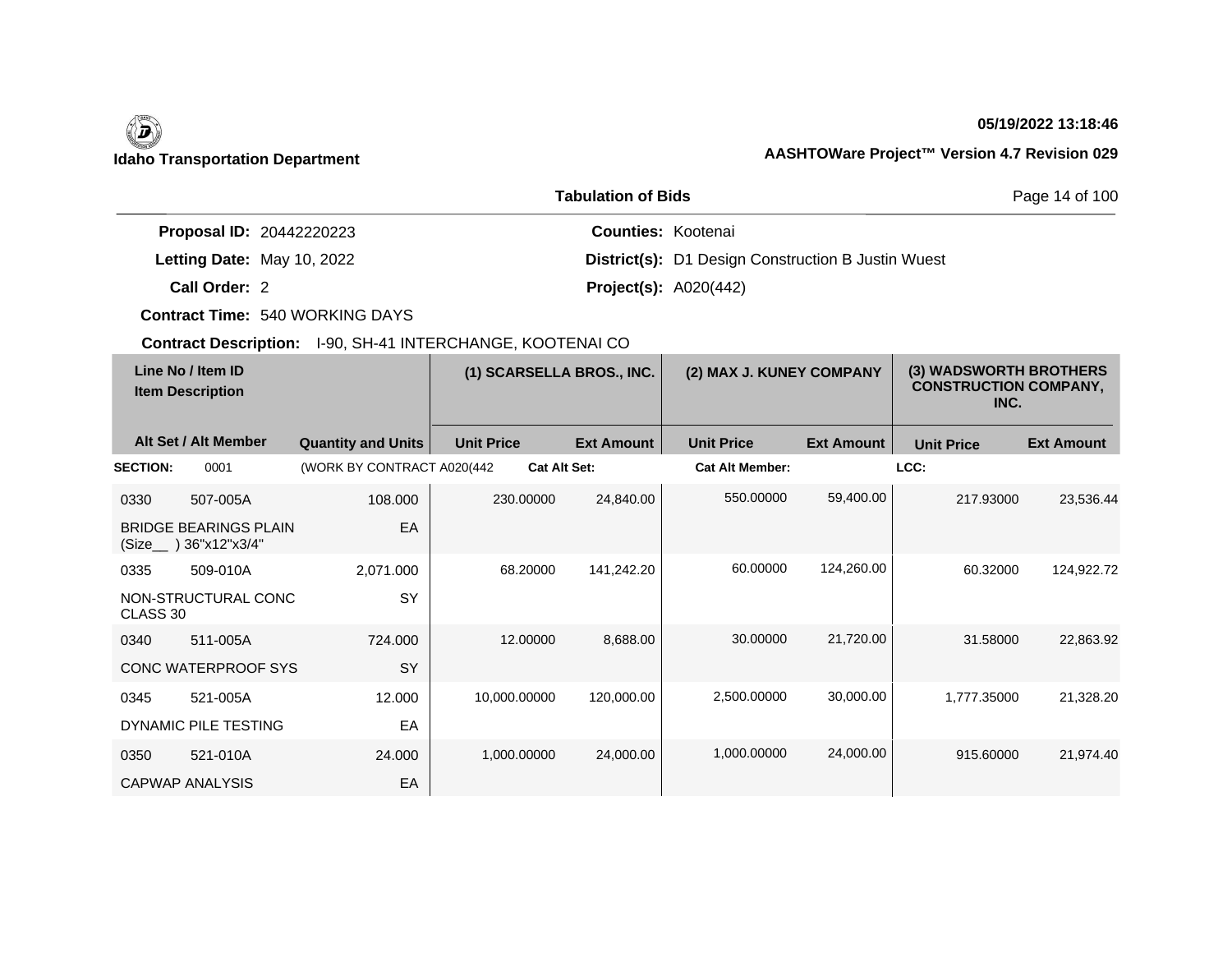## **05/19/2022 13:18:46**

# **Idaho Transportation Department AASHTOWare Project™ Version 4.7 Revision 029**

|                                 | <b>Tabulation of Bids</b>                                 | Page 15 of 100 |  |
|---------------------------------|-----------------------------------------------------------|----------------|--|
| <b>Proposal ID: 20442220223</b> | <b>Counties: Kootenai</b>                                 |                |  |
| Letting Date: May 10, 2022      | <b>District(s):</b> D1 Design Construction B Justin Wuest |                |  |
| Call Order: 2                   | <b>Project(s): A020(442)</b>                              |                |  |

**Contract Time:** 540 WORKING DAYS

| Line No / Item ID<br><b>Item Description</b> |                                                             | (1) SCARSELLA BROS., INC.   |                     | (2) MAX J. KUNEY COMPANY |                        | (3) WADSWORTH BROTHERS<br><b>CONSTRUCTION COMPANY,</b><br>INC. |                   |                   |
|----------------------------------------------|-------------------------------------------------------------|-----------------------------|---------------------|--------------------------|------------------------|----------------------------------------------------------------|-------------------|-------------------|
|                                              | Alt Set / Alt Member                                        | <b>Quantity and Units</b>   | <b>Unit Price</b>   | <b>Ext Amount</b>        | <b>Unit Price</b>      | <b>Ext Amount</b>                                              | <b>Unit Price</b> | <b>Ext Amount</b> |
| <b>SECTION:</b>                              | 0001                                                        | (WORK BY CONTRACT A020(442) | <b>Cat Alt Set:</b> |                          | <b>Cat Alt Member:</b> |                                                                | LCC:              |                   |
| 0355                                         | 522-005A                                                    | 362.000                     | 165.00000           | 59,730.00                | 155.00000              | 56,110.00                                                      | 190.63000         | 69,008.06         |
|                                              | <b>CONTROLLED DENSITY FILL</b>                              | CY                          |                     |                          |                        |                                                                |                   |                   |
| 0360                                         | 551-005A                                                    | 10,013.000                  | 27.30000            | 273,354.90               | 36.00000               | 360,468.00                                                     | 29.37000          | 294,081.81        |
| <b>OVERLAY</b>                               | PREPARED & PLACED PPC                                       | SY                          |                     |                          |                        |                                                                |                   |                   |
| 0365                                         | 551-010A                                                    | 243.000                     | 3,115.00000         | 756,945.00               | 3,800.00000            | 923,400.00                                                     | 3.354.35000       | 815,107.05        |
|                                              | PPC OVERLAY MATERIAL                                        | CY                          |                     |                          |                        |                                                                |                   |                   |
| 0370                                         | 566-005A                                                    | 480.000                     | 80.00000            | 38,400.00                | 80.00000               | 38,400.00                                                      | 150.51000         | 72,244.80         |
|                                              | <b>COMPRESSION EXPANSION</b><br><b>JOINT (2 1/2" JEENE)</b> | <b>FT</b>                   |                     |                          |                        |                                                                |                   |                   |
| 0375                                         | 566-005B                                                    | 28.000                      | 420.00000           | 11,760.00                | 800.00000              | 22,400.00                                                      | 1,217.68000       | 34,095.04         |
| JOINT (2" JOINT)                             | <b>COMPRESSION EXPANSION</b>                                | <b>FT</b>                   |                     |                          |                        |                                                                |                   |                   |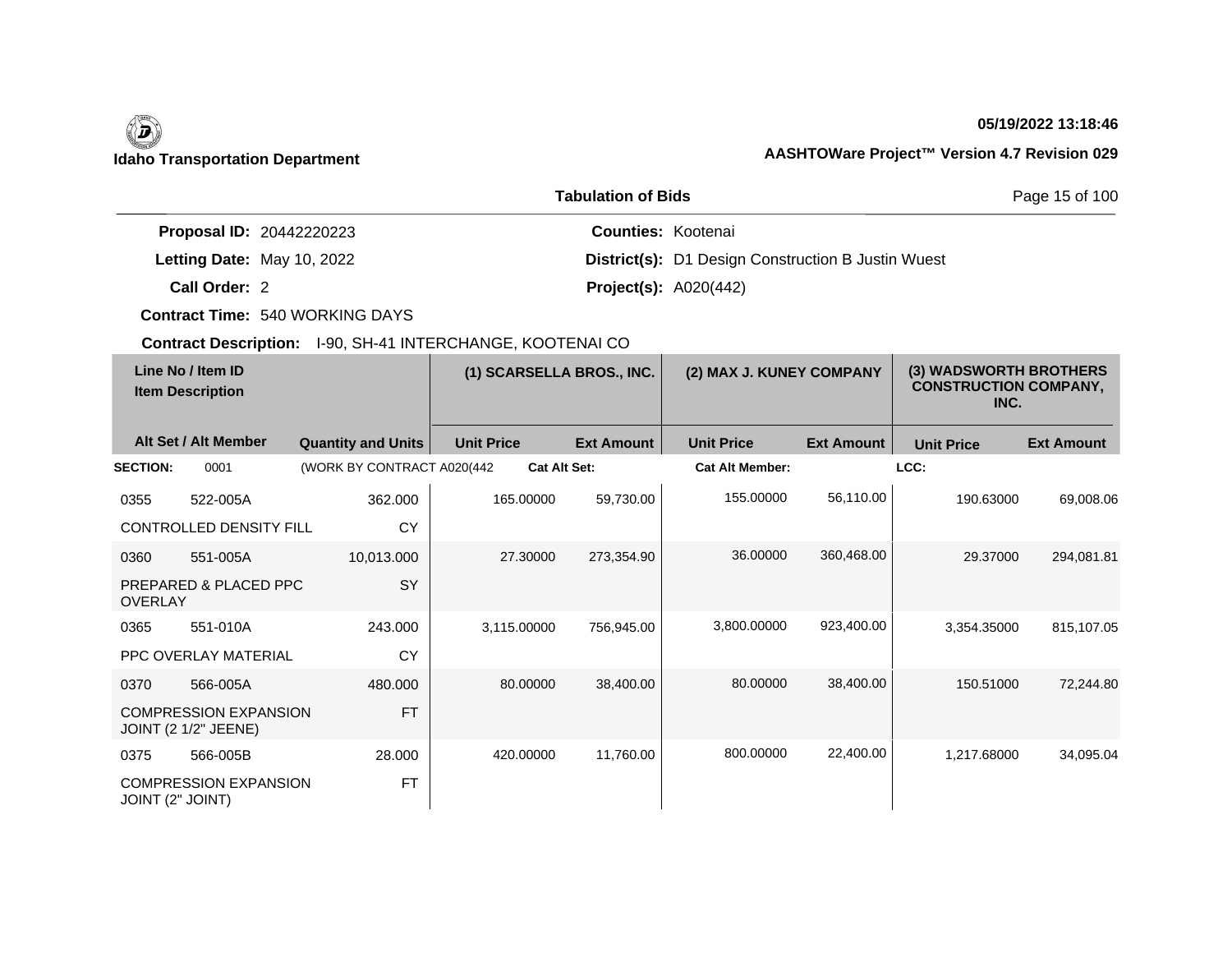## **05/19/2022 13:18:46**

|                                 | <b>Tabulation of Bids</b>                                 | Page 16 of 100 |
|---------------------------------|-----------------------------------------------------------|----------------|
| <b>Proposal ID: 20442220223</b> | <b>Counties: Kootenai</b>                                 |                |
| Letting Date: May 10, 2022      | <b>District(s):</b> D1 Design Construction B Justin Wuest |                |
| Call Order: 2                   | <b>Project(s): A020(442)</b>                              |                |

**Contract Time:** 540 WORKING DAYS

| Line No / Item ID<br><b>Item Description</b> |                                                     | (1) SCARSELLA BROS., INC.   |                   | (2) MAX J. KUNEY COMPANY |                        | (3) WADSWORTH BROTHERS<br><b>CONSTRUCTION COMPANY,</b><br>INC. |                   |                   |
|----------------------------------------------|-----------------------------------------------------|-----------------------------|-------------------|--------------------------|------------------------|----------------------------------------------------------------|-------------------|-------------------|
|                                              | Alt Set / Alt Member                                | <b>Quantity and Units</b>   | <b>Unit Price</b> | <b>Ext Amount</b>        | <b>Unit Price</b>      | <b>Ext Amount</b>                                              | <b>Unit Price</b> | <b>Ext Amount</b> |
| <b>SECTION:</b>                              | 0001                                                | (WORK BY CONTRACT A020(442) |                   | <b>Cat Alt Set:</b>      | <b>Cat Alt Member:</b> |                                                                | LCC:              |                   |
| 0380                                         | 567-005A                                            | 120,000                     | 660,00000         | 79,200.00                | 400.00000              | 48,000.00                                                      | 1,096.68000       | 131,601.60        |
| <b>JOINT</b>                                 | STRIP SEAL EXPANSION                                | <b>FT</b>                   |                   |                          |                        |                                                                |                   |                   |
| 0385                                         | 575-005A                                            | 4,293.300                   | 0.01000           | 42.93                    | 35.00000               | 150,265.50                                                     | 64.08000          | 275,114.66        |
| <b>SURFACE</b>                               | <b>TEXTURED CONCRETE</b>                            | <b>SY</b>                   |                   |                          |                        |                                                                |                   |                   |
| 0390                                         | 576-005A                                            | 3,600.000                   | 8.00000           | 28,800.00                | 4.20000                | 15,120.00                                                      | 4.29000           | 15,444.00         |
|                                              | (GFRP) REINFORCEMENT                                | <b>FT</b>                   |                   |                          |                        |                                                                |                   |                   |
| 0395                                         | 584-005A                                            | (1.000)                     | 480,000.00000     | 480,000.00               | 350,000.00000          | 350,000.00                                                     | 144,207.92000     | 144,207.92        |
| BRIDGE)                                      | TEMPORARY SHORING (SH-41                            | LS                          |                   |                          |                        |                                                                |                   |                   |
| 0400                                         | 584-005B                                            | (1.000)                     | 351,000.00000     | 351,000.00               | 32.00000               | 32.00                                                          | 62,830.56000      | 62,830.56         |
|                                              | TEMPORARY SHORING (STAY-<br>IN-PLACE, SH-41 BRIDGE) | LS                          |                   |                          |                        |                                                                |                   |                   |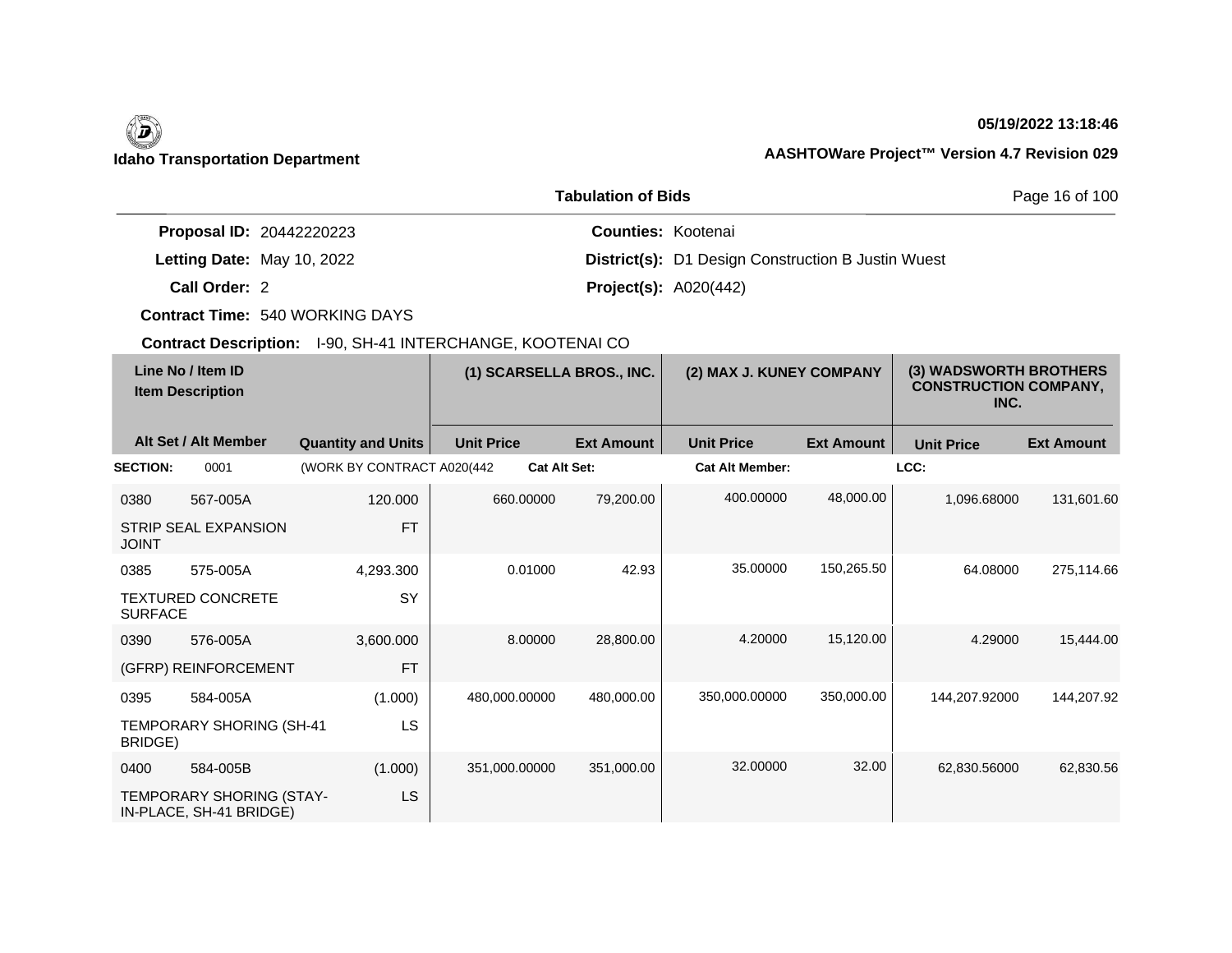# $\left(\begin{matrix} \n\end{matrix}\right)$

## **05/19/2022 13:18:46**

# **Idaho Transportation Department AASHTOWare Project™ Version 4.7 Revision 029**

|                                 | <b>Tabulation of Bids</b>                                 | Page 17 of 100 |
|---------------------------------|-----------------------------------------------------------|----------------|
| <b>Proposal ID: 20442220223</b> | <b>Counties: Kootenai</b>                                 |                |
| Letting Date: May 10, 2022      | <b>District(s):</b> D1 Design Construction B Justin Wuest |                |
| Call Order: 2                   | <b>Project(s): A020(442)</b>                              |                |

**Contract Time:** 540 WORKING DAYS

| Line No / Item ID<br><b>Item Description</b> |                                                       | (1) SCARSELLA BROS., INC.   |           | (2) MAX J. KUNEY COMPANY |                     | (3) WADSWORTH BROTHERS<br><b>CONSTRUCTION COMPANY,</b><br>INC. |                        |                   |                   |                   |
|----------------------------------------------|-------------------------------------------------------|-----------------------------|-----------|--------------------------|---------------------|----------------------------------------------------------------|------------------------|-------------------|-------------------|-------------------|
|                                              | Alt Set / Alt Member                                  | <b>Quantity and Units</b>   |           | <b>Unit Price</b>        |                     | <b>Ext Amount</b>                                              | <b>Unit Price</b>      | <b>Ext Amount</b> | <b>Unit Price</b> | <b>Ext Amount</b> |
| <b>SECTION:</b>                              | 0001                                                  | (WORK BY CONTRACT A020(442) |           |                          | <b>Cat Alt Set:</b> |                                                                | <b>Cat Alt Member:</b> |                   | LCC:              |                   |
| 0405                                         | 584-005C                                              |                             | (1.000)   | 480.000.00000            |                     | 480,000.00                                                     | 250,000.00000          | 250,000.00        | 134,792.12000     | 134,792.12        |
| AB BRIDGE)                                   | TEMPORARY SHORING (RAMP                               |                             | LS        |                          |                     |                                                                |                        |                   |                   |                   |
| 0410                                         | 584-005D                                              |                             | (1.000)   | 335.000.00000            |                     | 335,000.00                                                     | 30.00000               | 30.00             | 54.012.57000      | 54.012.57         |
|                                              | TEMPORARY SHORING (STAY-<br>IN-PLACE, RAMP AB BRIDGE) |                             | LS        |                          |                     |                                                                |                        |                   |                   |                   |
| 0415                                         | 584-005E                                              |                             | (1.000)   | 480.000.00000            |                     | 480.000.00                                                     | 360,000.00000          | 360,000.00        | 134,792.12000     | 134.792.12        |
| <b>BC BRIDGE)</b>                            | TEMPORARY SHORING (RAMP                               |                             | LS        |                          |                     |                                                                |                        |                   |                   |                   |
| 0420                                         | 584-005F                                              |                             | (1.000)   | 337,000.00000            |                     | 337,000.00                                                     | 30.00000               | 30.00             | 54,012.57000      | 54,012.57         |
|                                              | TEMPORARY SHORING (STAY-<br>IN-PLACE, RAMP BC BRIDGE) |                             | <b>LS</b> |                          |                     |                                                                |                        |                   |                   |                   |
| 0425                                         | 586-005A                                              |                             | (1.000)   | 357,725.00000            |                     | 357,725.00                                                     | 376,000.00000          | 376,000.00        | 385,334.99000     | 385,334.99        |
|                                              | UTILITY CONDUIT                                       |                             | L S       |                          |                     |                                                                |                        |                   |                   |                   |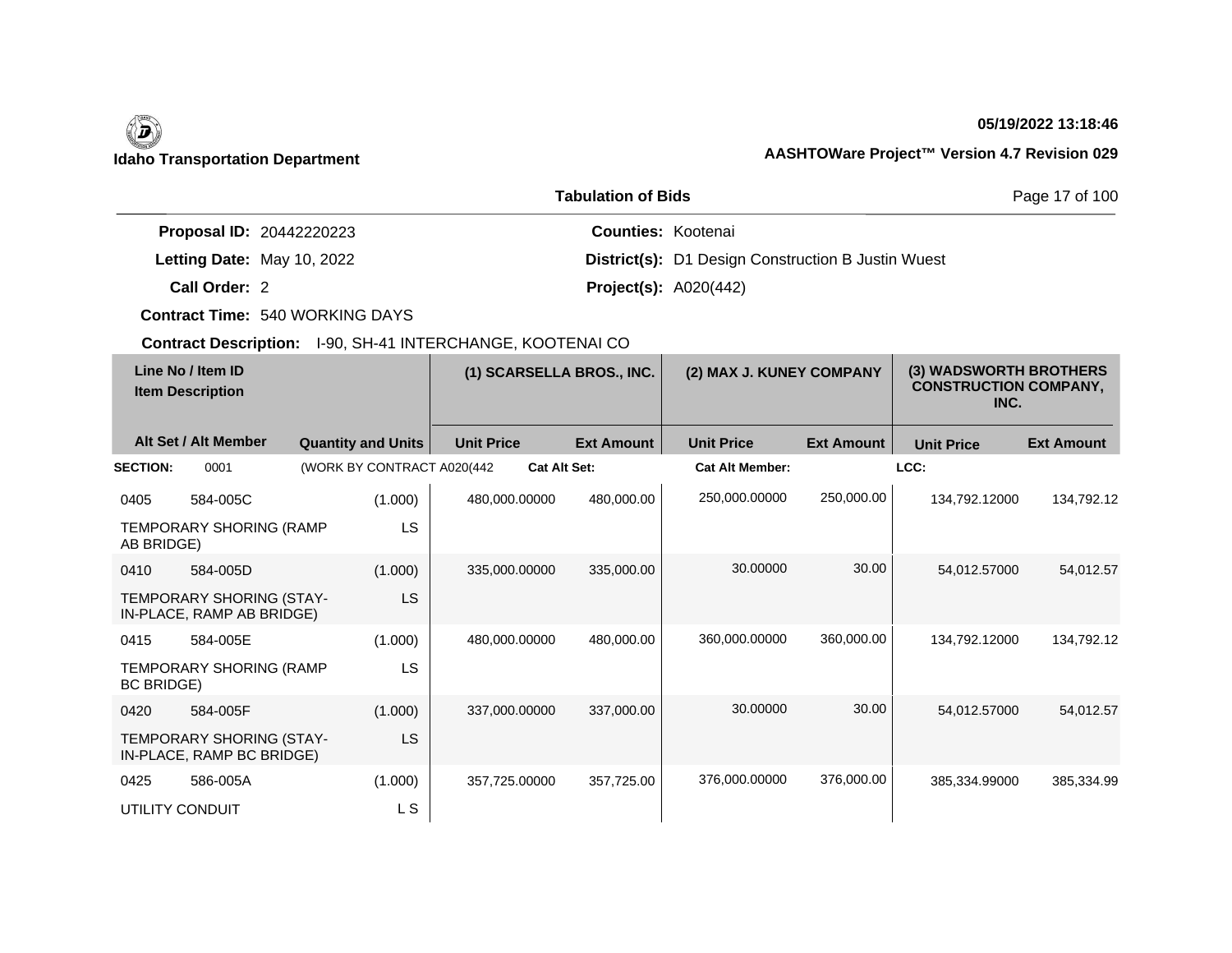# $\left(\begin{matrix} \n\end{matrix}\right)$

### **05/19/2022 13:18:46**

# **Idaho Transportation Department AASHTOWare Project™ Version 4.7 Revision 029**

|                                 | <b>Tabulation of Bids</b>                                 | Page 18 of 100 |
|---------------------------------|-----------------------------------------------------------|----------------|
| <b>Proposal ID: 20442220223</b> | <b>Counties: Kootenai</b>                                 |                |
| Letting Date: May 10, 2022      | <b>District(s):</b> D1 Design Construction B Justin Wuest |                |
| Call Order: 2                   | <b>Project(s):</b> $A020(442)$                            |                |

**Contract Time:** 540 WORKING DAYS

| Line No / Item ID<br><b>Item Description</b> |                             | (1) SCARSELLA BROS., INC.   |                     | (2) MAX J. KUNEY COMPANY |                        | (3) WADSWORTH BROTHERS<br><b>CONSTRUCTION COMPANY,</b><br>INC. |                   |                   |
|----------------------------------------------|-----------------------------|-----------------------------|---------------------|--------------------------|------------------------|----------------------------------------------------------------|-------------------|-------------------|
|                                              | Alt Set / Alt Member        | <b>Quantity and Units</b>   | <b>Unit Price</b>   | <b>Ext Amount</b>        | <b>Unit Price</b>      | <b>Ext Amount</b>                                              | <b>Unit Price</b> | <b>Ext Amount</b> |
| <b>SECTION:</b>                              | 0001                        | (WORK BY CONTRACT A020(442) | <b>Cat Alt Set:</b> |                          | <b>Cat Alt Member:</b> |                                                                | LCC:              |                   |
| 0430                                         | 602-035A                    | 40.000                      | 130.00000           | 5,200.00                 | 110.00000              | 4,400.00                                                       | 113.23000         | 4,529.20          |
| 18" PIPE CULV                                |                             | <b>FT</b>                   |                     |                          |                        |                                                                |                   |                   |
| 0435                                         | 605-015A                    | 71.000                      | 69.50000            | 4,934.50                 | 68.00000               | 4,828.00                                                       | 147.81000         | 10,494.51         |
|                                              | 8" STORM SEWER PIPE         | <b>FT</b>                   |                     |                          |                        |                                                                |                   |                   |
| 0440                                         | 605-025A                    | 324.000                     | 73.50000            | 23,814.00                | 75.00000               | 24,300.00                                                      | 123.18000         | 39,910.32         |
|                                              | 12" STORM SEWER PIPE        | <b>FT</b>                   |                     |                          |                        |                                                                |                   |                   |
| 0445                                         | 605-035A                    | 6,242.000                   | 131.80000           | 822,695.60               | 110.00000              | 686,620.00                                                     | 120.25000         | 750,600.50        |
|                                              | <b>18" STORM SEWER PIPE</b> | <b>FT</b>                   |                     |                          |                        |                                                                |                   |                   |
| 0450                                         | 605-045A                    | 1,249.000                   | 165.10000           | 206,209.90               | 240,00000              | 299,760.00                                                     | 79.24000          | 98,970.76         |
|                                              | 24" STORM SEWER PIPE        | <b>FT</b>                   |                     |                          |                        |                                                                |                   |                   |
| 0455                                         | 605-205A                    | 14.000                      | 325.00000           | 4,550.00                 | 66,00000               | 924.00                                                         | 1,020.99000       | 14,293.86         |
|                                              | 4" SANITARY SEWER PIPE      | <b>FT</b>                   |                     |                          |                        |                                                                |                   |                   |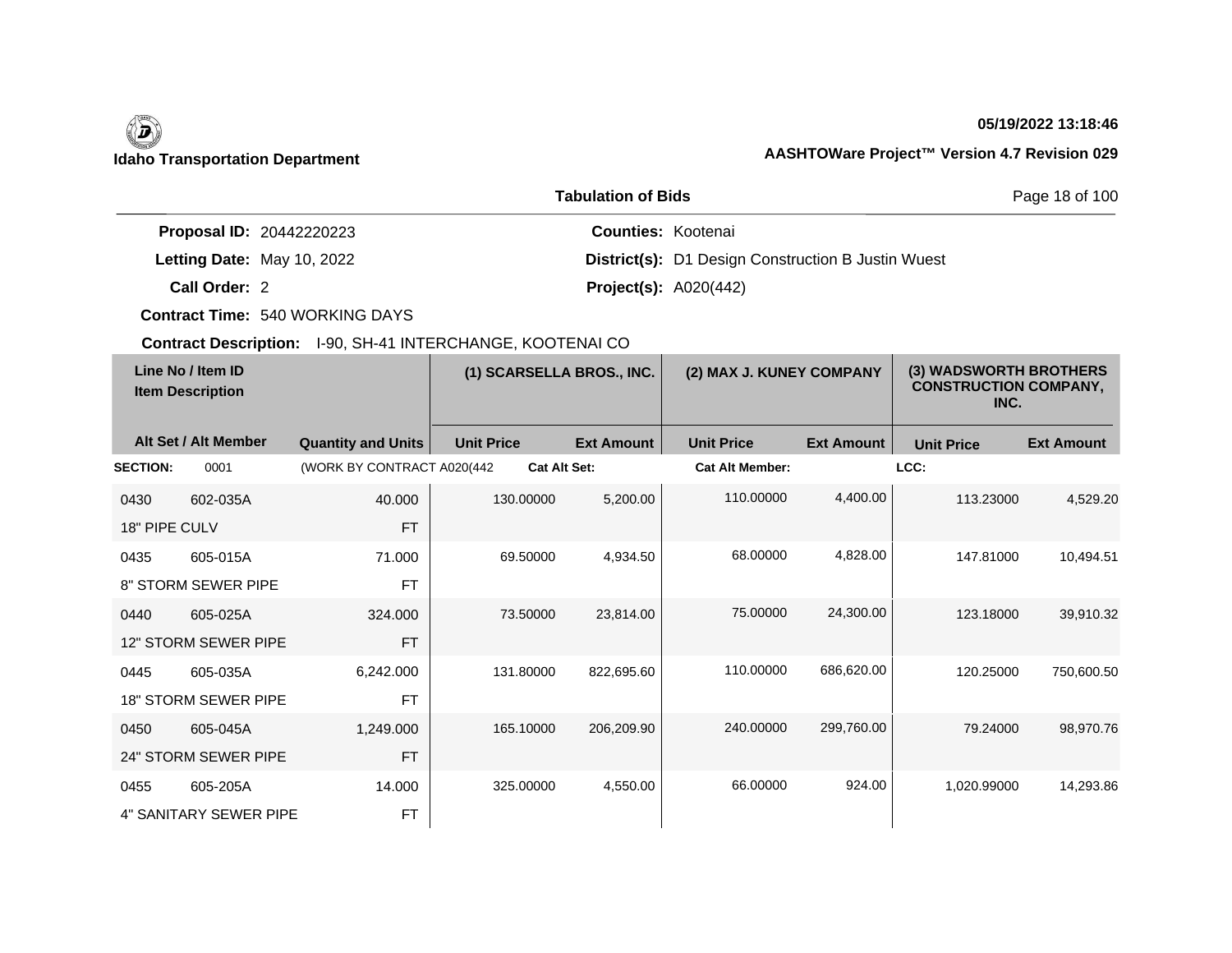## **05/19/2022 13:18:46**

|                                 | <b>Tabulation of Bids</b>                                 | Page 19 of 100 |
|---------------------------------|-----------------------------------------------------------|----------------|
| <b>Proposal ID: 20442220223</b> | <b>Counties: Kootenai</b>                                 |                |
| Letting Date: May 10, 2022      | <b>District(s):</b> D1 Design Construction B Justin Wuest |                |
| Call Order: 2                   | <b>Project(s): A020(442)</b>                              |                |

**Contract Time:** 540 WORKING DAYS

| Line No / Item ID<br><b>Item Description</b> |                          | (1) SCARSELLA BROS., INC.  |                   | (2) MAX J. KUNEY COMPANY |                        | (3) WADSWORTH BROTHERS<br><b>CONSTRUCTION COMPANY,</b><br>INC. |                   |                   |
|----------------------------------------------|--------------------------|----------------------------|-------------------|--------------------------|------------------------|----------------------------------------------------------------|-------------------|-------------------|
|                                              | Alt Set / Alt Member     | <b>Quantity and Units</b>  | <b>Unit Price</b> | <b>Ext Amount</b>        | <b>Unit Price</b>      | <b>Ext Amount</b>                                              | <b>Unit Price</b> | <b>Ext Amount</b> |
| <b>SECTION:</b>                              | 0001                     | (WORK BY CONTRACT A020(442 |                   | <b>Cat Alt Set:</b>      | <b>Cat Alt Member:</b> |                                                                | LCC:              |                   |
| 0460                                         | 605-455A                 | 17.000                     | 6.225.00000       | 105,825.00               | 4,250.00000            | 72,250.00                                                      | 6.063.17000       | 103,073.89        |
| <b>MANHOLE TY A</b>                          |                          | <b>EACH</b>                |                   |                          |                        |                                                                |                   |                   |
| 0465                                         | 605-465A                 | 9.000                      | 5,850.00000       | 52,650.00                | 4,500.00000            | 40,500.00                                                      | 7,258.20000       | 65,323.80         |
| <b>MANHOLE TY C</b>                          |                          | <b>EACH</b>                |                   |                          |                        |                                                                |                   |                   |
| 0470                                         | 605-505A                 | 18.000                     | 3.655.00000       | 65.790.00                | 4,250.00000            | 76,500.00                                                      | 4.533.91000       | 81,610.38         |
|                                              | <b>CATCH BASIN TY 1A</b> | <b>EACH</b>                |                   |                          |                        |                                                                |                   |                   |
| 0475                                         | 605-525A                 | 20,000                     | 3.600.00000       | 72,000.00                | 4,000.00000            | 80,000.00                                                      | 4.425.42000       | 88,508.40         |
|                                              | <b>CATCH BASIN TY 3A</b> | <b>EACH</b>                |                   |                          |                        |                                                                |                   |                   |
| 0480                                         | 605-635A                 | 18.000                     | 600.00000         | 10,800.00                | 700.00000              | 12,600.00                                                      | 1.723.49000       | 31,022.82         |
|                                              | ADJUST MANHOLE COVERS    | <b>EACH</b>                |                   |                          |                        |                                                                |                   |                   |
| 0485                                         | 605-640A                 | 4.000                      | 500.00000         | 2,000.00                 | 600.00000              | 2,400.00                                                       | 1.077.18000       | 4.308.72          |
|                                              | ADJUST VALVE COVERS      | <b>EACH</b>                |                   |                          |                        |                                                                |                   |                   |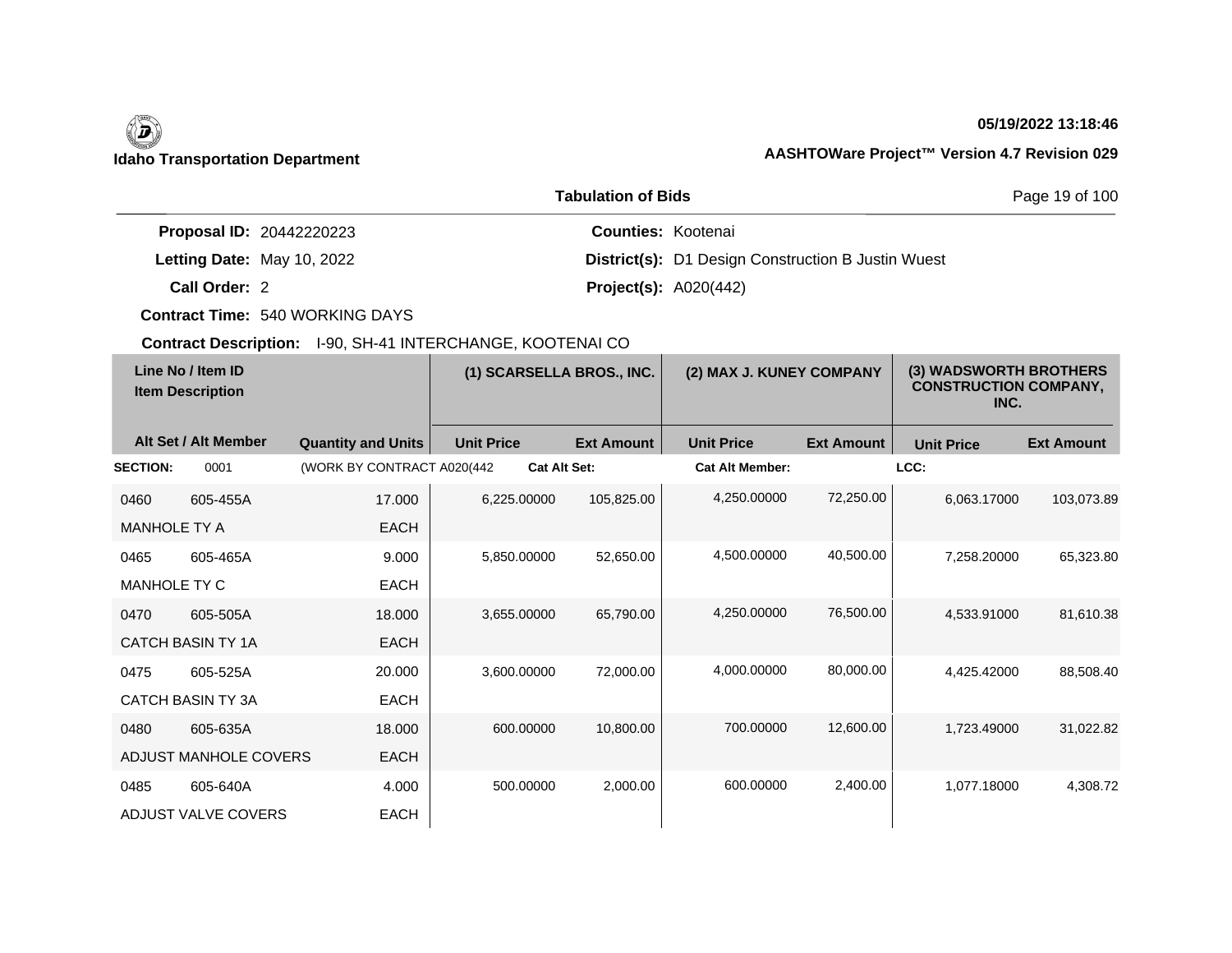## **05/19/2022 13:18:46**

|                                 | <b>Tabulation of Bids</b>                                 | Page 20 of 100 |
|---------------------------------|-----------------------------------------------------------|----------------|
| <b>Proposal ID: 20442220223</b> | <b>Counties: Kootenai</b>                                 |                |
| Letting Date: May 10, 2022      | <b>District(s):</b> D1 Design Construction B Justin Wuest |                |
| Call Order: 2                   | <b>Project(s): A020(442)</b>                              |                |

**Contract Time:** 540 WORKING DAYS

| Line No / Item ID<br><b>Item Description</b> |                         | (1) SCARSELLA BROS., INC.  |                   | (2) MAX J. KUNEY COMPANY |                   | (3) WADSWORTH BROTHERS<br><b>CONSTRUCTION COMPANY,</b><br>INC. |                   |                   |                   |
|----------------------------------------------|-------------------------|----------------------------|-------------------|--------------------------|-------------------|----------------------------------------------------------------|-------------------|-------------------|-------------------|
|                                              | Alt Set / Alt Member    | <b>Quantity and Units</b>  | <b>Unit Price</b> |                          | <b>Ext Amount</b> | <b>Unit Price</b>                                              | <b>Ext Amount</b> | <b>Unit Price</b> | <b>Ext Amount</b> |
| <b>SECTION:</b>                              | 0001                    | (WORK BY CONTRACT A020(442 |                   | <b>Cat Alt Set:</b>      |                   | <b>Cat Alt Member:</b>                                         |                   | LCC:              |                   |
| 0490                                         | 610-035A                | 1,532.500                  |                   | 45.00000                 | 68,962.50         | 40.00000                                                       | 61,300.00         | 30.16000          | 46,220.20         |
| FENCE TY 4                                   |                         | <b>FT</b>                  |                   |                          |                   |                                                                |                   |                   |                   |
| 0495                                         | 610-045A                | 5,291.000                  |                   | 10.50000                 | 55,555.50         | 15.00000                                                       | 79,365.00         | 17.23000          | 91,163.93         |
| FENCE TY 5 B                                 |                         | <b>FT</b>                  |                   |                          |                   |                                                                |                   |                   |                   |
| 0500                                         | 610-250A                | 86.000                     |                   | 250,00000                | 21,500.00         | 350.00000                                                      | 30,100.00         | 323.15000         | 27,790.90         |
| <b>BRACES</b>                                |                         | <b>EACH</b>                |                   |                          |                   |                                                                |                   |                   |                   |
| 0505                                         | 612-005D                | 16,710.000                 |                   | 32.50000                 | 543,075.00        | 35.00000                                                       | 584,850.00        | 35.01000          | 585,017.10        |
|                                              | <b>W-BEAM GUARDRAIL</b> | <b>FT</b>                  |                   |                          |                   |                                                                |                   |                   |                   |
| 0510                                         | 612-110A                | 8.000                      |                   | 2,000.00000              | 16,000.00         | 2,200.00000                                                    | 17,600.00         | 1,615.77000       | 12,926.16         |
|                                              | <b>GUARDRAIL ANCHOR</b> | <b>EACH</b>                |                   |                          |                   |                                                                |                   |                   |                   |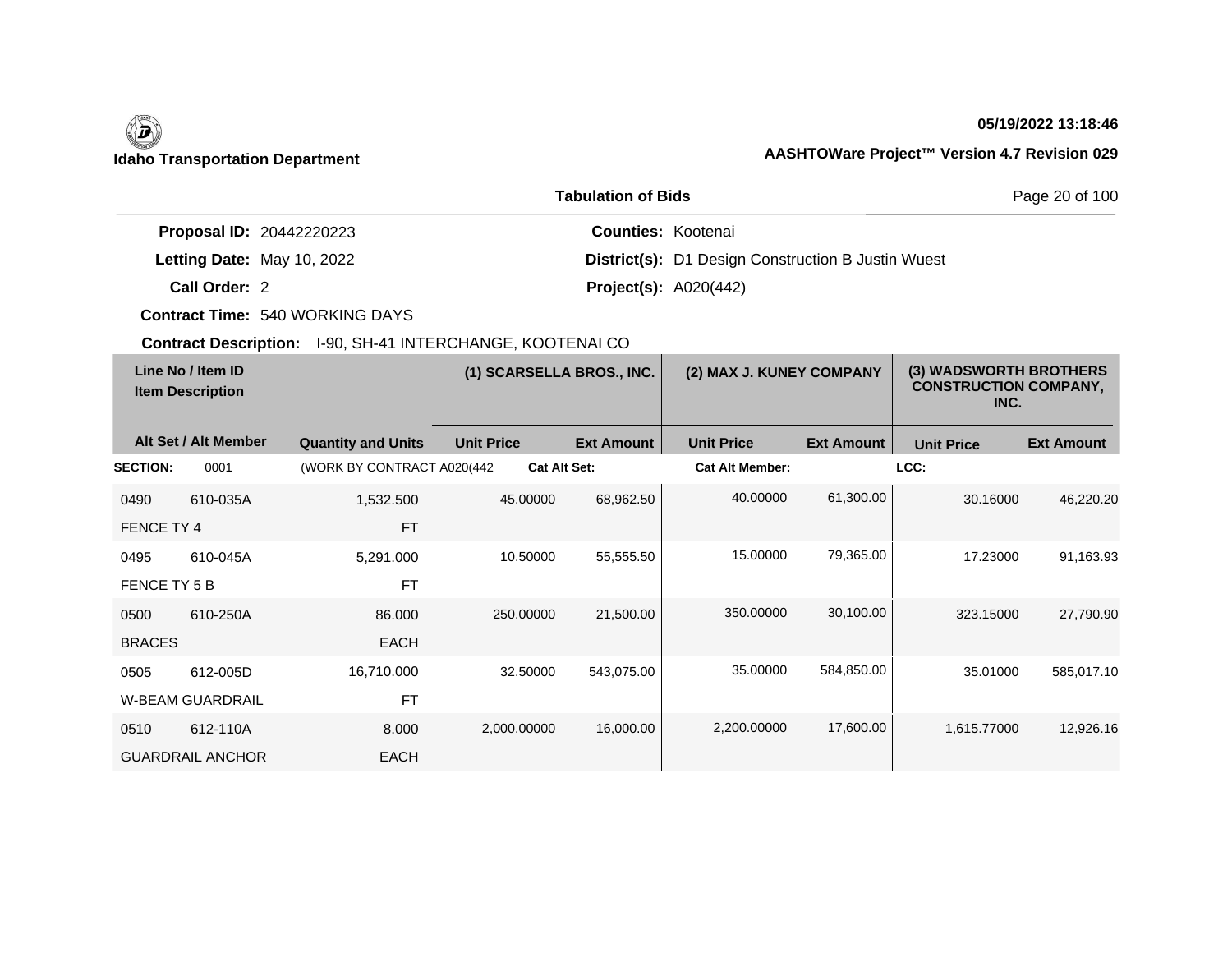# $\left(\begin{matrix} \n\end{matrix}\right)$

## **05/19/2022 13:18:46**

# **Idaho Transportation Department AASHTOWare Project™ Version 4.7 Revision 029**

|                                 | <b>Tabulation of Bids</b>                                 | Page 21 of 100 |
|---------------------------------|-----------------------------------------------------------|----------------|
| <b>Proposal ID: 20442220223</b> | <b>Counties: Kootenai</b>                                 |                |
| Letting Date: May 10, 2022      | <b>District(s):</b> D1 Design Construction B Justin Wuest |                |
| Call Order: 2                   | <b>Project(s):</b> $A020(442)$                            |                |

**Contract Time:** 540 WORKING DAYS

| Line No / Item ID<br><b>Item Description</b> |                              | (1) SCARSELLA BROS., INC.   |                     | (2) MAX J. KUNEY COMPANY |                        | (3) WADSWORTH BROTHERS<br><b>CONSTRUCTION COMPANY,</b><br>INC. |                   |                   |
|----------------------------------------------|------------------------------|-----------------------------|---------------------|--------------------------|------------------------|----------------------------------------------------------------|-------------------|-------------------|
|                                              | Alt Set / Alt Member         | <b>Quantity and Units</b>   | <b>Unit Price</b>   | <b>Ext Amount</b>        | <b>Unit Price</b>      | <b>Ext Amount</b>                                              | <b>Unit Price</b> | <b>Ext Amount</b> |
| <b>SECTION:</b>                              | 0001                         | (WORK BY CONTRACT A020(442) | <b>Cat Alt Set:</b> |                          | <b>Cat Alt Member:</b> |                                                                | LCC:              |                   |
| 0515                                         | 612-115C                     | 9.000                       | 3.000.00000         | 27,000.00                | 3,200.00000            | 28,800.00                                                      | 3.877.86000       | 34,900.74         |
| <b>TANGENT</b>                               | <b>GUARDRAIL TERMINAL,</b>   | <b>EACH</b>                 |                     |                          |                        |                                                                |                   |                   |
| 0520                                         | 612-120A                     | 5.000                       | 2,500.00000         | 12,500.00                | 2,600.00000            | 13,000.00                                                      | 1,615.77000       | 8,078.85          |
| LOW SPEED                                    | <b>GUARDRAIL TRANSITION,</b> | <b>EACH</b>                 |                     |                          |                        |                                                                |                   |                   |
| 0525                                         | 612-120B                     | 12.000                      | 2,500.00000         | 30,000.00                | 2,600.00000            | 31,200.00                                                      | 3.231.55000       | 38,778.60         |
| <b>HIGH SPEED</b>                            | <b>GUARDRAIL TRANSITION,</b> | <b>EACH</b>                 |                     |                          |                        |                                                                |                   |                   |
| 0530                                         | 612-150A                     | 3,536.000                   | 123.00000           | 434,928.00               | 125.00000              | 442,000.00                                                     | 131.42000         | 464,701.12        |
|                                              | <b>CONCRETE BARRIER</b>      | <b>FT</b>                   |                     |                          |                        |                                                                |                   |                   |
| 0535                                         | 612-155A                     | 2.000                       | 500.00000           | 1.000.00                 | 525.00000              | 1,050.00                                                       | 1.292.62000       | 2.585.24          |
|                                              | CONCRETE TERMINAL TY A       | <b>EACH</b>                 |                     |                          |                        |                                                                |                   |                   |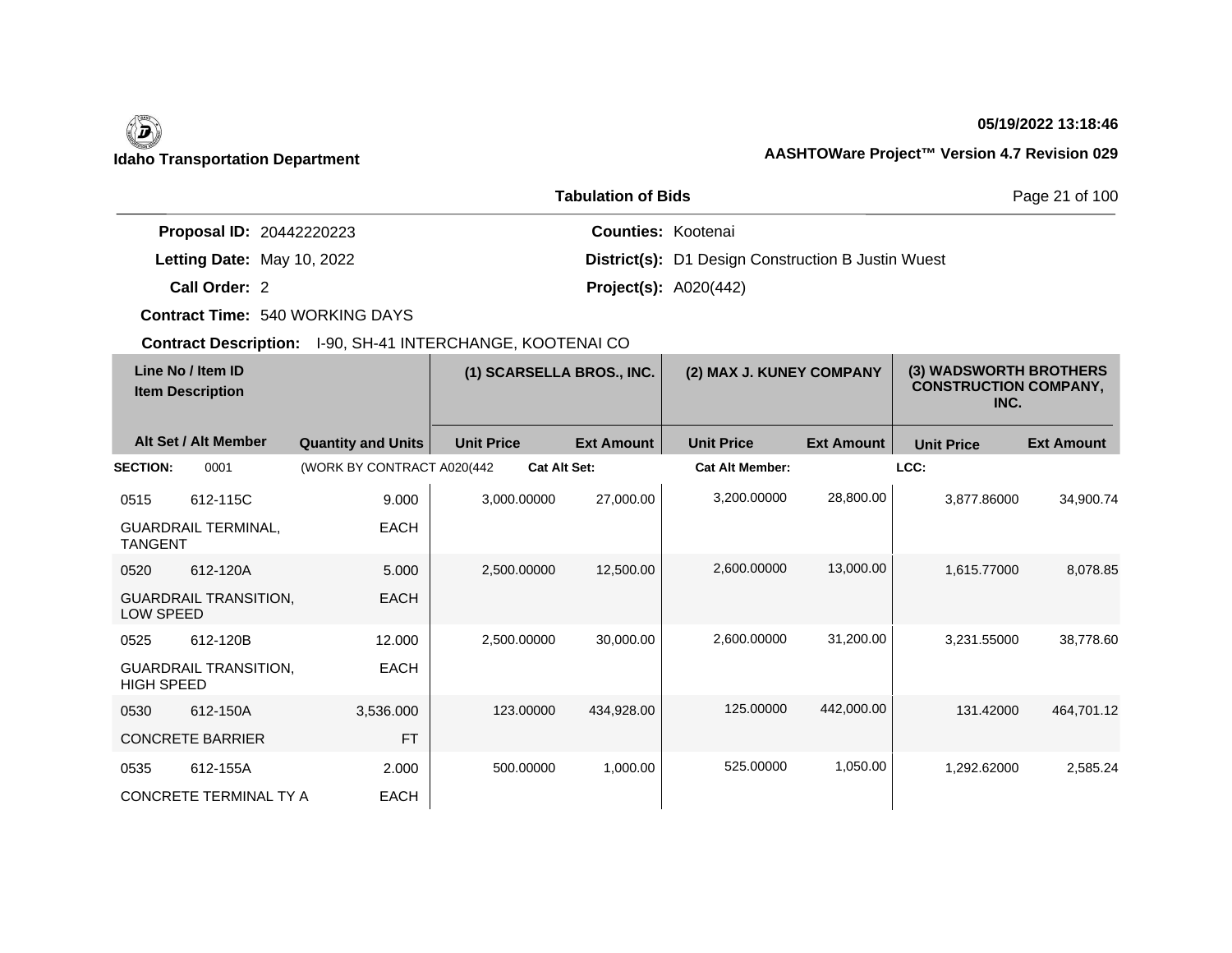## **05/19/2022 13:18:46**

|                                 | <b>Tabulation of Bids</b>                                 | Page 22 of 100 |
|---------------------------------|-----------------------------------------------------------|----------------|
| <b>Proposal ID: 20442220223</b> | <b>Counties: Kootenai</b>                                 |                |
| Letting Date: May 10, 2022      | <b>District(s):</b> D1 Design Construction B Justin Wuest |                |
| Call Order: 2                   | <b>Project(s): A020(442)</b>                              |                |

**Contract Time:** 540 WORKING DAYS

| <b>OUTHACLOGOFIQUOIL</b> TOO, OIL TERRICHOLIANOE, NOOTENATOO |                                 |                            |                   |                          |                   |                                                                |                   |                   |                   |
|--------------------------------------------------------------|---------------------------------|----------------------------|-------------------|--------------------------|-------------------|----------------------------------------------------------------|-------------------|-------------------|-------------------|
| Line No / Item ID<br><b>Item Description</b>                 |                                 | (1) SCARSELLA BROS., INC.  |                   | (2) MAX J. KUNEY COMPANY |                   | (3) WADSWORTH BROTHERS<br><b>CONSTRUCTION COMPANY,</b><br>INC. |                   |                   |                   |
|                                                              | Alt Set / Alt Member            | <b>Quantity and Units</b>  | <b>Unit Price</b> |                          | <b>Ext Amount</b> | <b>Unit Price</b>                                              | <b>Ext Amount</b> | <b>Unit Price</b> | <b>Ext Amount</b> |
| <b>SECTION:</b>                                              | 0001                            | (WORK BY CONTRACT A020(442 |                   | <b>Cat Alt Set:</b>      |                   | <b>Cat Alt Member:</b>                                         |                   | LCC:              |                   |
| 0540                                                         | 613-030A                        | 1.000                      |                   | 34,500.00000             | 34,500.00         | 38,000.00000                                                   | 38,000.00         | 42,010.10000      | 42,010.10         |
| <b>REUSABLE</b>                                              | <b>CRASH CUSHION, PARTIALLY</b> | <b>EACH</b>                |                   |                          |                   |                                                                |                   |                   |                   |
| 0545                                                         | 613-035A                        | 3.000                      |                   | 36,875.00000             | 110,625.00        | 40,000.00000                                                   | 120,000.00        | 42,010.10000      | 126,030.30        |
| <b>MAINTENANCE</b>                                           | <b>CRASH CUSHION, LOW</b>       | <b>EACH</b>                |                   |                          |                   |                                                                |                   |                   |                   |
| 0550                                                         | 614-015A                        | 4,652.000                  |                   | 74.80000                 | 347,969.60        | 62.00000                                                       | 288,424.00        | 80.79000          | 375,835.08        |
| <b>SIDEWALK</b>                                              |                                 | <b>SY</b>                  |                   |                          |                   |                                                                |                   |                   |                   |
| 0555                                                         | 614-020A                        | 1,479.000                  |                   | 103.40000                | 152,928.60        | 85.00000                                                       | 125,715.00        | 101.26000         | 149,763.54        |
| <b>DRIVEWAY</b>                                              |                                 | <b>SY</b>                  |                   |                          |                   |                                                                |                   |                   |                   |
| 0560                                                         | 614-025A                        | 518.000                    |                   | 250.00000                | 129,500.00        | 200.00000                                                      | 103,600.00        | 227.29000         | 117,736.22        |
| <b>CURB RAMP</b>                                             |                                 | SY                         |                   |                          |                   |                                                                |                   |                   |                   |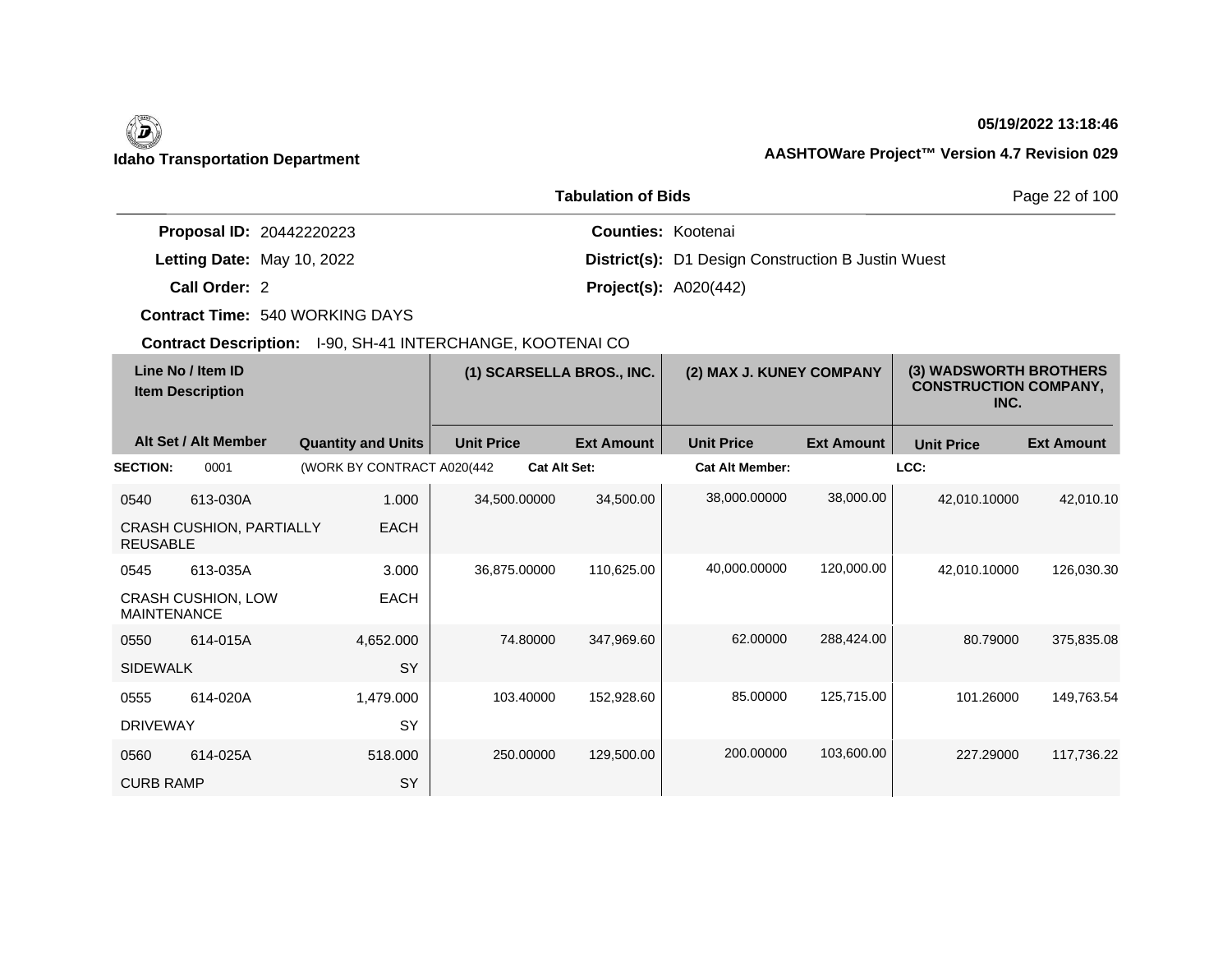### **05/19/2022 13:18:46**

|                                 | <b>Tabulation of Bids</b>                                 | Page 23 of 100 |
|---------------------------------|-----------------------------------------------------------|----------------|
| <b>Proposal ID: 20442220223</b> | <b>Counties: Kootenai</b>                                 |                |
| Letting Date: May 10, 2022      | <b>District(s):</b> D1 Design Construction B Justin Wuest |                |
| Call Order: 2                   | <b>Project(s): A020(442)</b>                              |                |

**Contract Time:** 540 WORKING DAYS

| Line No / Item ID<br><b>Item Description</b> |                                 | (1) SCARSELLA BROS., INC.  |                     | (2) MAX J. KUNEY COMPANY |                        | (3) WADSWORTH BROTHERS<br><b>CONSTRUCTION COMPANY,</b><br>INC. |                   |                   |
|----------------------------------------------|---------------------------------|----------------------------|---------------------|--------------------------|------------------------|----------------------------------------------------------------|-------------------|-------------------|
|                                              | Alt Set / Alt Member            | <b>Quantity and Units</b>  | <b>Unit Price</b>   | <b>Ext Amount</b>        | <b>Unit Price</b>      | <b>Ext Amount</b>                                              | <b>Unit Price</b> | <b>Ext Amount</b> |
| <b>SECTION:</b>                              | 0001                            | (WORK BY CONTRACT A020(442 | <b>Cat Alt Set:</b> |                          | <b>Cat Alt Member:</b> |                                                                | LCC:              |                   |
| 0565                                         | 614-025B                        | 10.000                     | 511.50000           | 5,115.00                 | 430.00000              | 4,300.00                                                       | 727.10000         | 7,271.00          |
|                                              | <b>CURB RAMP (BICYCLE)</b>      | SY                         |                     |                          |                        |                                                                |                   |                   |
| 0570                                         | 615-257A                        | 9,083.000                  | 35.20000            | 319,721.60               | 30.00000               | 272,490.00                                                     | 34.47000          | 313,091.01        |
| <b>CURB TYPE 2</b>                           |                                 | <b>FT</b>                  |                     |                          |                        |                                                                |                   |                   |
| 0575                                         | 615-258A                        | 36.000                     | 122.10000           | 4,395.60                 | 105.00000              | 3,780.00                                                       | 113.10000         | 4,071.60          |
| <b>CURB TYPE 3</b>                           |                                 | <b>FT</b>                  |                     |                          |                        |                                                                |                   |                   |
| 0580                                         | 615-260A                        | 643.000                    | 45.65000            | 29,352.95                | 38.00000               | 24,434.00                                                      | 44.16000          | 28,394.88         |
| <b>CURB TYPE 5</b>                           |                                 | <b>FT</b>                  |                     |                          |                        |                                                                |                   |                   |
| 0585                                         | 615-492A                        | 9,164.000                  | 37.40000            | 342,733.60               | 32.00000               | 293,248.00                                                     | 37.16000          | 340,534.24        |
|                                              | <b>CURB &amp; GUTTER TYPE 2</b> | <b>FT</b>                  |                     |                          |                        |                                                                |                   |                   |
| 0590                                         | 615-651A                        | 261.000                    | 67.10000            | 17,513.10                | 42.00000               | 10,962.00                                                      | 113.10000         | 29,519.10         |
|                                              | <b>TRAFFIC SEPARATOR TYPE 1</b> | <b>FT</b>                  |                     |                          |                        |                                                                |                   |                   |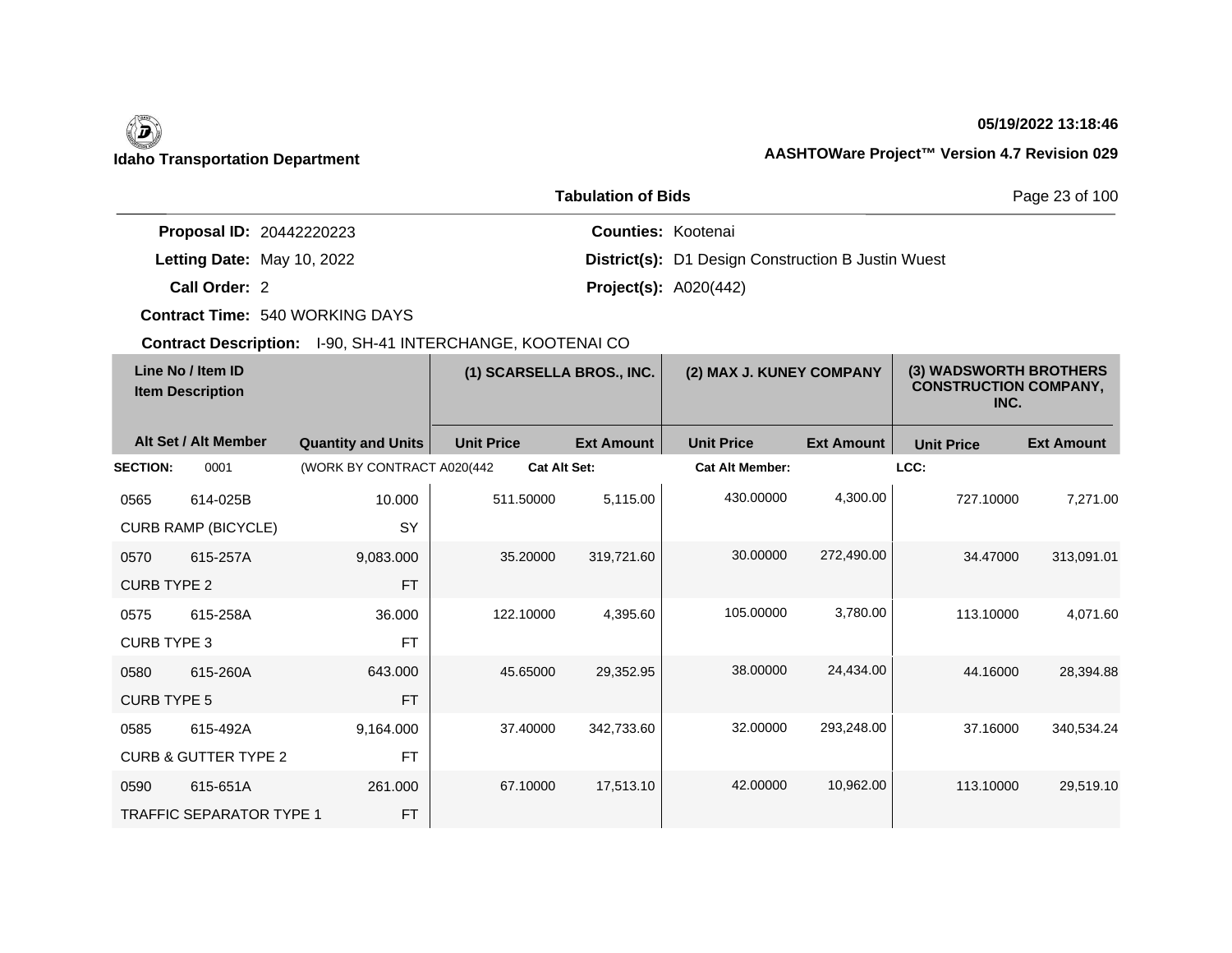## **05/19/2022 13:18:46**

# **Idaho Transportation Department AASHTOWare Project™ Version 4.7 Revision 029**

|                                 | Page 24 of 100                                            |  |
|---------------------------------|-----------------------------------------------------------|--|
| <b>Proposal ID: 20442220223</b> | <b>Counties: Kootenai</b>                                 |  |
| Letting Date: May 10, 2022      | <b>District(s):</b> D1 Design Construction B Justin Wuest |  |
| Call Order: 2                   | <b>Project(s):</b> $A020(442)$                            |  |

**Contract Time:** 540 WORKING DAYS

| Line No / Item ID<br><b>Item Description</b> |                                                      | (1) SCARSELLA BROS., INC.   |                   | (2) MAX J. KUNEY COMPANY |                        | (3) WADSWORTH BROTHERS<br><b>CONSTRUCTION COMPANY,</b><br>INC. |                   |                   |
|----------------------------------------------|------------------------------------------------------|-----------------------------|-------------------|--------------------------|------------------------|----------------------------------------------------------------|-------------------|-------------------|
|                                              | Alt Set / Alt Member                                 | <b>Quantity and Units</b>   | <b>Unit Price</b> | <b>Ext Amount</b>        | <b>Unit Price</b>      | <b>Ext Amount</b>                                              | <b>Unit Price</b> | <b>Ext Amount</b> |
| <b>SECTION:</b>                              | 0001                                                 | (WORK BY CONTRACT A020(442) |                   | <b>Cat Alt Set:</b>      | <b>Cat Alt Member:</b> |                                                                | LCC:              |                   |
| 0595                                         | 616-010A                                             | 1,385.000                   | 16.00000          | 22,160.00                | 18.00000               | 24,930.00                                                      | 17.23000          | 23,863.55         |
| SIGNS TY B                                   |                                                      | <b>SF</b>                   |                   |                          |                        |                                                                |                   |                   |
| 0600                                         | 616-015A                                             | 2,767.000                   | 30.00000          | 83,010.00                | 32,00000               | 88,544.00                                                      | 32.32000          | 89,429.44         |
| SIGNS TY C                                   |                                                      | <b>SF</b>                   |                   |                          |                        |                                                                |                   |                   |
| 0605                                         | 616-030A                                             | 1.000                       | 302,650.00000     | 302,650.00               | 300,000.00000          | 300,000.00                                                     | 318,468.91000     | 318,468.91        |
|                                              | <b>OVERHEAD BRIDGE SIGN</b><br>STRUCTURE (65' SPAN)  | <b>EACH</b>                 |                   |                          |                        |                                                                |                   |                   |
| 0610                                         | 616-030B                                             | 1.000                       | 641,500.00000     | 641,500.00               | 635,000.00000          | 635,000.00                                                     | 683,472.09000     | 683,472.09        |
|                                              | <b>OVERHEAD BRIDGE SIGN</b><br>STRUCTURE (135' SPAN) | <b>EACH</b>                 |                   |                          |                        |                                                                |                   |                   |
| 0615                                         | 616-030C                                             | 1.000                       | 432,885.00000     | 432,885.00               | 425,000.00000          | 425,000.00                                                     | 457,139.96000     | 457,139.96        |
|                                              | <b>OVERHEAD BRIDGE SIGN</b><br>STRUCTURE (105' SPAN) | <b>EACH</b>                 |                   |                          |                        |                                                                |                   |                   |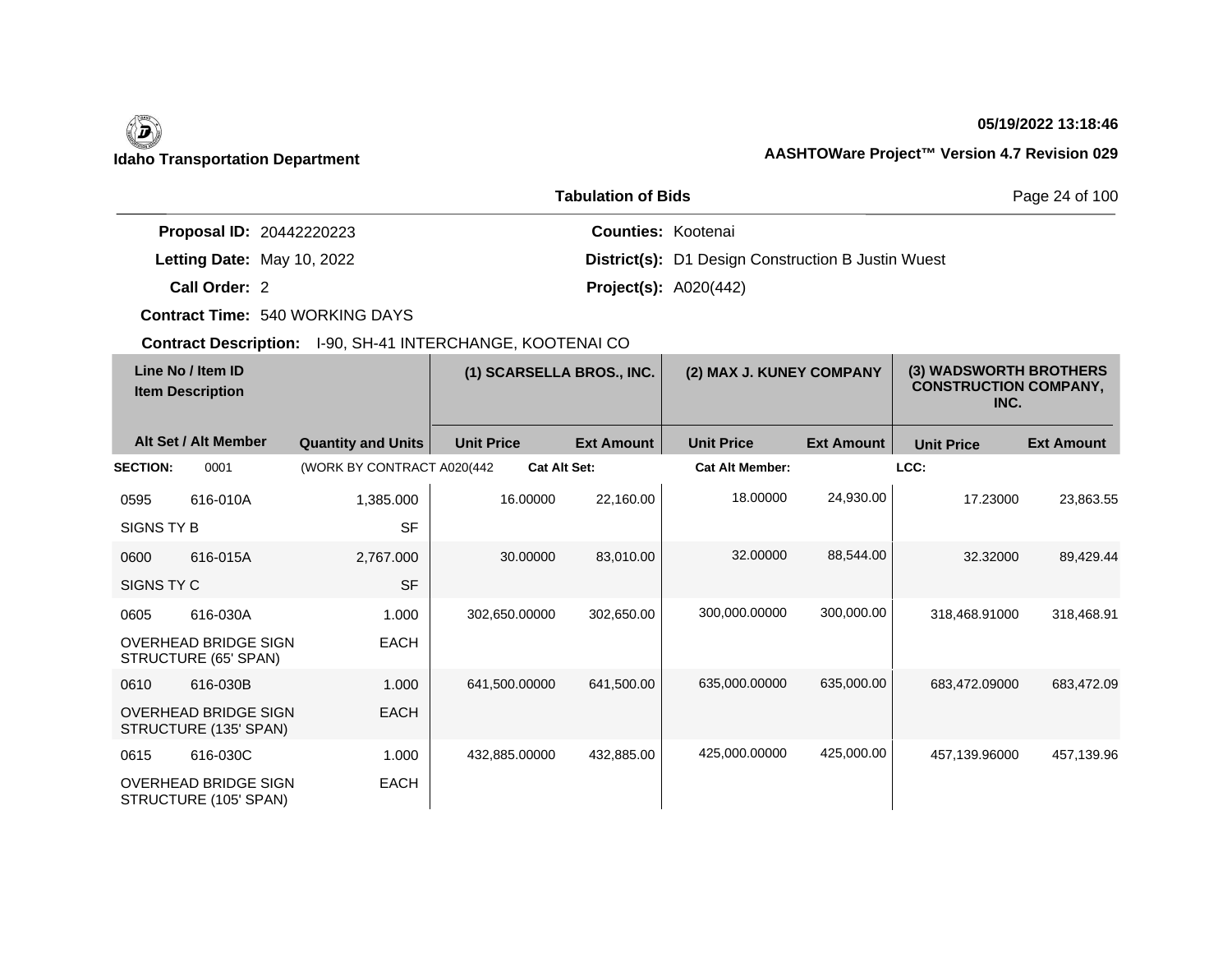## **05/19/2022 13:18:46**

# **Idaho Transportation Department AASHTOWare Project™ Version 4.7 Revision 029**

|                                 | Page 25 of 100                                            |  |
|---------------------------------|-----------------------------------------------------------|--|
| <b>Proposal ID: 20442220223</b> | <b>Counties: Kootenai</b>                                 |  |
| Letting Date: May 10, 2022      | <b>District(s):</b> D1 Design Construction B Justin Wuest |  |
| Call Order: 2                   | <b>Project(s): A020(442)</b>                              |  |

**Contract Time:** 540 WORKING DAYS

| Line No / Item ID<br><b>Item Description</b> |                                                         | (1) SCARSELLA BROS., INC.   |                   | (2) MAX J. KUNEY COMPANY |                        | (3) WADSWORTH BROTHERS<br><b>CONSTRUCTION COMPANY,</b><br>INC. |                   |                   |
|----------------------------------------------|---------------------------------------------------------|-----------------------------|-------------------|--------------------------|------------------------|----------------------------------------------------------------|-------------------|-------------------|
|                                              | Alt Set / Alt Member                                    | <b>Quantity and Units</b>   | <b>Unit Price</b> | <b>Ext Amount</b>        | <b>Unit Price</b>      | <b>Ext Amount</b>                                              | <b>Unit Price</b> | <b>Ext Amount</b> |
| <b>SECTION:</b>                              | 0001                                                    | (WORK BY CONTRACT A020(442) |                   | <b>Cat Alt Set:</b>      | <b>Cat Alt Member:</b> |                                                                | LCC:              |                   |
| 0620                                         | 616-031A                                                | 1.000                       | 204,125.00000     | 204,125.00               | 200,000.00000          | 200,000.00                                                     | 211,800.95000     | 211,800.95        |
|                                              | <b>OVERHEAD CANTILEVER</b><br>SIGN STRUCTURE (30' SPAN) | <b>EACH</b>                 |                   |                          |                        |                                                                |                   |                   |
| 0625                                         | 616-031B                                                | 2.000                       | 255,775.00000     | 511,550.00               | 250,000.00000          | 500,000.00                                                     | 267,976.00000     | 535,952.00        |
|                                              | <b>OVERHEAD CANTILEVER</b><br>SIGN STRUCTURE (40' SPAN) | <b>EACH</b>                 |                   |                          |                        |                                                                |                   |                   |
| 0630                                         | 616-031C                                                | 1.000                       | 289,225.00000     | 289,225.00               | 285,000.00000          | 285,000.00                                                     | 304,007.74000     | 304,007.74        |
|                                              | <b>OVERHEAD CANTILEVER</b><br>SIGN STRUCTURE (45' SPAN) | <b>EACH</b>                 |                   |                          |                        |                                                                |                   |                   |
| 0635                                         | 616-035A                                                | 1,596.000                   |                   | 7.25000<br>11,571.00     | 8.00000                | 12,768.00                                                      | 7.81000           | 12,464.76         |
| ANGLES                                       | <b>SIGN BRACKETS &amp; BRACE</b>                        | LB.                         |                   |                          |                        |                                                                |                   |                   |
| 0640                                         | 616-040A                                                | 2,075.000                   |                   | 7.00000<br>14,525.00     | 8.00000                | 16,600.00                                                      | 7.54000           | 15,645.50         |
|                                              | BRKAWY STL SIGN POST TY A                               | LB.                         |                   |                          |                        |                                                                |                   |                   |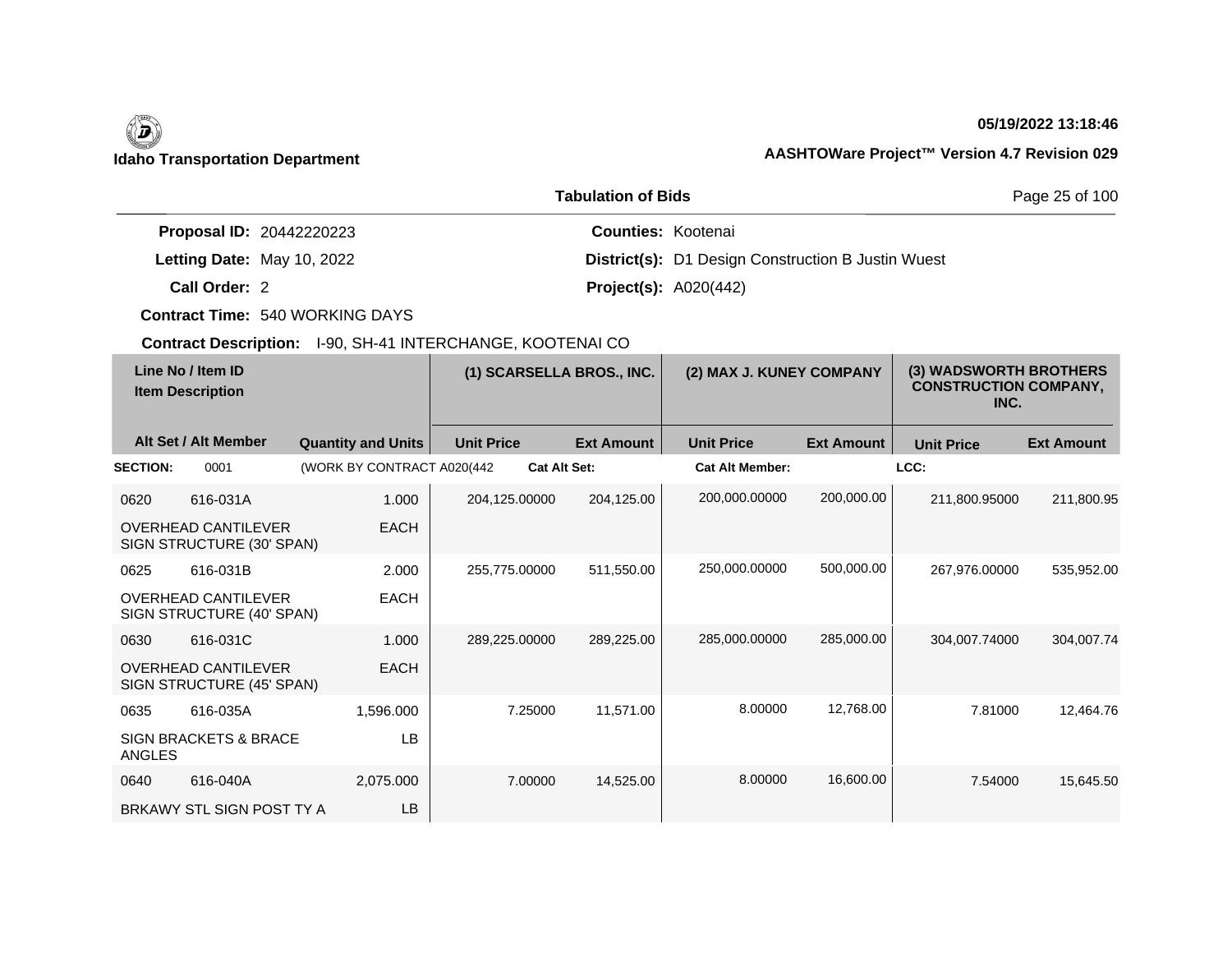### **05/19/2022 13:18:46**

# **Idaho Transportation Department AASHTOWare Project™ Version 4.7 Revision 029**

|                                 | Page 26 of 100                                            |  |
|---------------------------------|-----------------------------------------------------------|--|
| <b>Proposal ID: 20442220223</b> | <b>Counties: Kootenai</b>                                 |  |
| Letting Date: May 10, 2022      | <b>District(s):</b> D1 Design Construction B Justin Wuest |  |
| Call Order: 2                   | <b>Project(s): A020(442)</b>                              |  |

**Contract Time:** 540 WORKING DAYS

| Line No / Item ID<br><b>Item Description</b> |                                  | (1) SCARSELLA BROS., INC.   |                   | (2) MAX J. KUNEY COMPANY |                        | (3) WADSWORTH BROTHERS<br><b>CONSTRUCTION COMPANY,</b><br>INC. |                   |                   |
|----------------------------------------------|----------------------------------|-----------------------------|-------------------|--------------------------|------------------------|----------------------------------------------------------------|-------------------|-------------------|
|                                              | Alt Set / Alt Member             | <b>Quantity and Units</b>   | <b>Unit Price</b> | <b>Ext Amount</b>        | <b>Unit Price</b>      | <b>Ext Amount</b>                                              | <b>Unit Price</b> | <b>Ext Amount</b> |
| <b>SECTION:</b>                              | 0001                             | (WORK BY CONTRACT A020(442) |                   | <b>Cat Alt Set:</b>      | <b>Cat Alt Member:</b> |                                                                | LCC:              |                   |
| 0645                                         | 616-045A                         | 6,772.000                   | 7.55000           | 51,128.60                | 8.25000                | 55,869.00                                                      | 8.13000           | 55,056.36         |
|                                              | BRKAWY STL SIGN POST TY B        | <b>LB</b>                   |                   |                          |                        |                                                                |                   |                   |
| 0650                                         | 616-050A                         | 1,967.000                   | 4.00000           | 7,868.00                 | 4.50000                | 8,851.50                                                       | 4.31000           | 8,477.77          |
|                                              | BRKAWY STL SIGN POST TY E        | <b>LB</b>                   |                   |                          |                        |                                                                |                   |                   |
| 0655                                         | 616-060A                         | 11.000                      | 2,050.00000       | 22,550.00                | 2,250.00000            | 24,750.00                                                      | 2,208.22000       | 24,290.42         |
| TY A                                         | BRKAWY STL SIGN POST INST        | <b>EACH</b>                 |                   |                          |                        |                                                                |                   |                   |
| 0660                                         | 616-065A                         | 61.000                      | 1,785.00000       | 108,885.00               | 2,000.00000            | 122,000.00                                                     | 1,922.77000       | 117,288.97        |
| TY B                                         | <b>BRKAWY STL SIGN POST INST</b> | <b>EACH</b>                 |                   |                          |                        |                                                                |                   |                   |
| 0665                                         | 616-070A                         | 53.000                      | 500.00000         | 26,500.00                | 550.00000              | 29,150.00                                                      | 538.59000         | 28,545.27         |
| TY E                                         | BRKAWY STL SIGN POST INST        | <b>EACH</b>                 |                   |                          |                        |                                                                |                   |                   |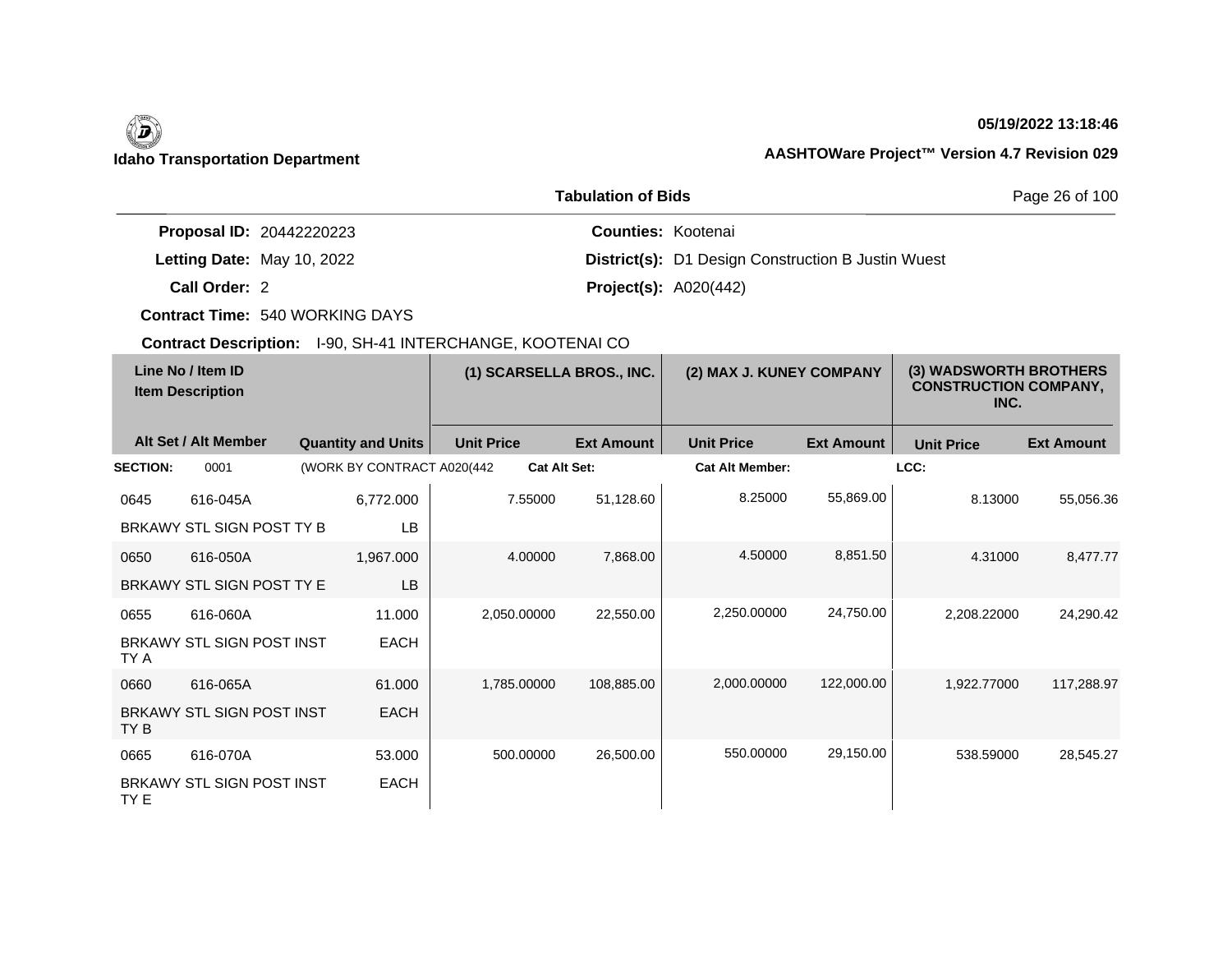### **05/19/2022 13:18:46**

# **Idaho Transportation Department AASHTOWare Project™ Version 4.7 Revision 029**

|                                 | <b>Tabulation of Bids</b> |                                                           | Page 27 of 100 |
|---------------------------------|---------------------------|-----------------------------------------------------------|----------------|
| <b>Proposal ID: 20442220223</b> |                           | <b>Counties: Kootenai</b>                                 |                |
| Letting Date: May 10, 2022      |                           | <b>District(s):</b> D1 Design Construction B Justin Wuest |                |
| Call Order: 2                   |                           | <b>Project(s): A020(442)</b>                              |                |

**Contract Time:** 540 WORKING DAYS

| Line No / Item ID<br><b>Item Description</b> |                             | (1) SCARSELLA BROS., INC.   |                   | (2) MAX J. KUNEY COMPANY |                        | (3) WADSWORTH BROTHERS<br><b>CONSTRUCTION COMPANY,</b><br>INC. |                   |                   |
|----------------------------------------------|-----------------------------|-----------------------------|-------------------|--------------------------|------------------------|----------------------------------------------------------------|-------------------|-------------------|
|                                              | Alt Set / Alt Member        | <b>Quantity and Units</b>   | <b>Unit Price</b> | <b>Ext Amount</b>        | <b>Unit Price</b>      | <b>Ext Amount</b>                                              | <b>Unit Price</b> | <b>Ext Amount</b> |
| <b>SECTION:</b>                              | 0001                        | (WORK BY CONTRACT A020(442) |                   | <b>Cat Alt Set:</b>      | <b>Cat Alt Member:</b> |                                                                | LCC:              |                   |
| 0670                                         | 617-010A                    | 102.000                     | 45.00000          | 4,590.00                 | 50.00000               | 5,100.00                                                       | 48.47000          | 4.943.94          |
|                                              | DELINEATOR TY 2             | <b>EACH</b>                 |                   |                          |                        |                                                                |                   |                   |
| 0675                                         | 617-020A                    | 5.000                       | 45.00000          | 225.00                   | 50.00000               | 250.00                                                         | 48.47000          | 242.35            |
|                                              | <b>DELINEATOR TY 4</b>      | <b>EACH</b>                 |                   |                          |                        |                                                                |                   |                   |
| 0680                                         | 617-045A                    | 227,000                     | 25.00000          | 5,675.00                 | 30.00000               | 6,810.00                                                       | 26.93000          | 6,113.11          |
|                                              | <b>DELINEATOR TY 9</b>      | <b>EACH</b>                 |                   |                          |                        |                                                                |                   |                   |
| 0685                                         | 617-050A                    | 2.000                       | 700.00000         | 1,400.00                 | 750.00000              | 1,500.00                                                       | 754.03000         | 1,508.06          |
| MILEPOST TY 1                                |                             | <b>EACH</b>                 |                   |                          |                        |                                                                |                   |                   |
| 0690                                         | 619-010A                    | (1.000)                     | 1,250,565.00000   | 1,250,565.00             | 1,300,000.00000        | 1,300,000.00                                                   | 1,347,086.33000   | 1,347,086.33      |
|                                              | <b>ILLUMINATION TY 2</b>    | L S                         |                   |                          |                        |                                                                |                   |                   |
| 0695                                         | 621-005A                    | 27.680                      | 500.00000         | 13,840.00                | 1,000.00000            | 27,680.00                                                      | 807.89000         | 22,362.40         |
|                                              | <b>SEED BED PREPARATION</b> | <b>ACRE</b>                 |                   |                          |                        |                                                                |                   |                   |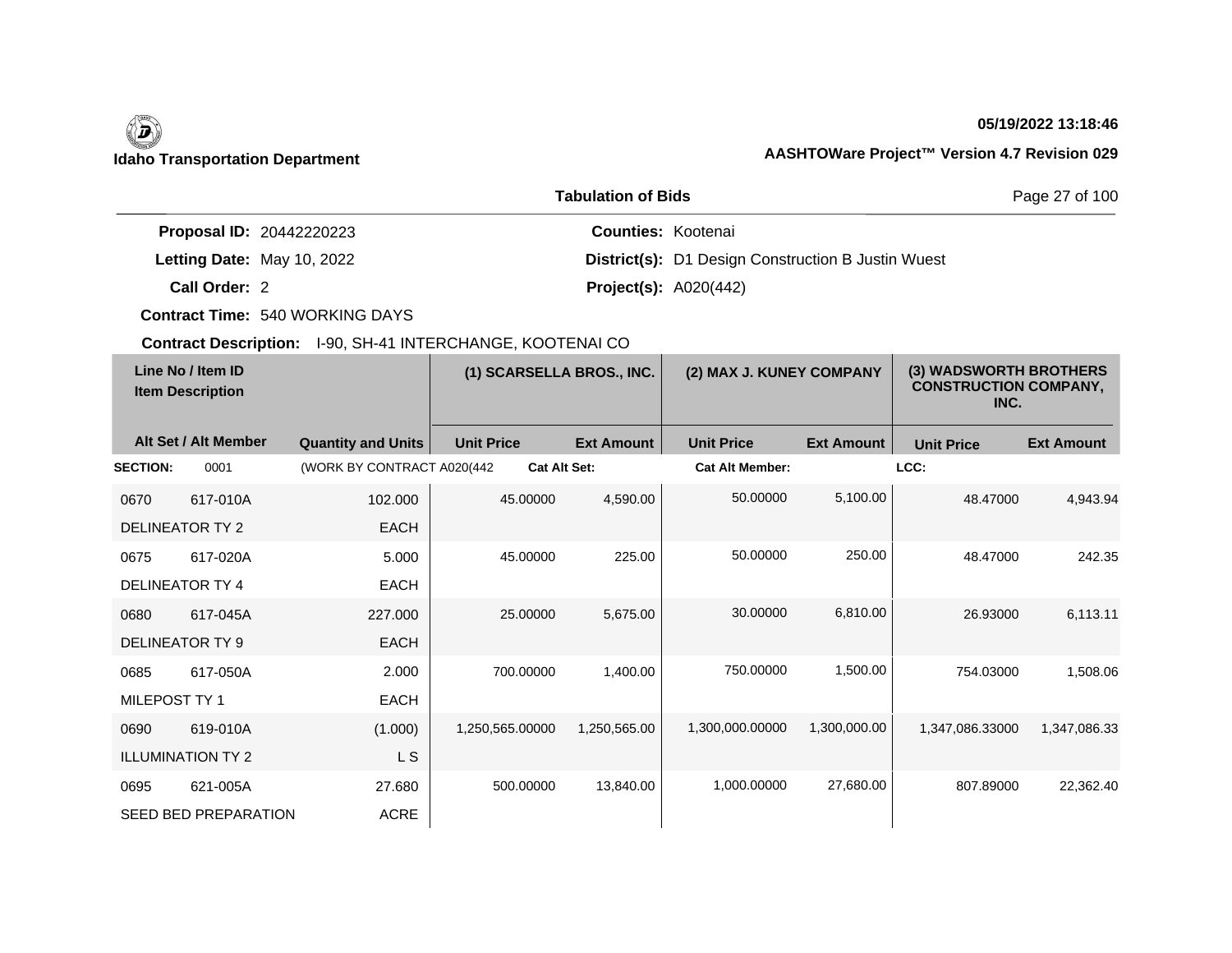# $\left(\begin{matrix} \n\end{matrix}\right)$

### **05/19/2022 13:18:46**

# **Idaho Transportation Department AASHTOWare Project™ Version 4.7 Revision 029**

|                                 | Page 28 of 100                                            |  |
|---------------------------------|-----------------------------------------------------------|--|
| <b>Proposal ID: 20442220223</b> | <b>Counties: Kootenai</b>                                 |  |
| Letting Date: May 10, 2022      | <b>District(s):</b> D1 Design Construction B Justin Wuest |  |
| Call Order: 2                   | <b>Project(s): A020(442)</b>                              |  |

**Contract Time:** 540 WORKING DAYS

| Line No / Item ID<br><b>Item Description</b> |                             | (1) SCARSELLA BROS., INC.   |                   | (2) MAX J. KUNEY COMPANY |                        | (3) WADSWORTH BROTHERS<br><b>CONSTRUCTION COMPANY,</b><br>INC. |                   |                   |
|----------------------------------------------|-----------------------------|-----------------------------|-------------------|--------------------------|------------------------|----------------------------------------------------------------|-------------------|-------------------|
|                                              | Alt Set / Alt Member        | <b>Quantity and Units</b>   | <b>Unit Price</b> | <b>Ext Amount</b>        | <b>Unit Price</b>      | <b>Ext Amount</b>                                              | <b>Unit Price</b> | <b>Ext Amount</b> |
| <b>SECTION:</b>                              | 0001                        | (WORK BY CONTRACT A020(442) |                   | <b>Cat Alt Set:</b>      | <b>Cat Alt Member:</b> |                                                                | LCC:              |                   |
| 0700                                         | 621-010A                    | 27.630                      | 1,200.00000       | 33,156.00                | 1,300.00000            | 35,919.00                                                      | 1,292.62000       | 35,715.09         |
|                                              | SEEDING (TYPE 1)            | <b>ACRE</b>                 |                   |                          |                        |                                                                |                   |                   |
| 0705                                         | 621-010B                    | 36.340                      | 750.00000         | 27,255.00                | 1,000.00000            | 36,340.00                                                      | 807.89000         | 29,358.72         |
|                                              | SEEDING (TEMPORARY)         | ACRE                        |                   |                          |                        |                                                                |                   |                   |
| 0710                                         | 621-035A                    | 27.680                      | 450.00000         | 12,456.00                | 500.00000              | 13,840.00                                                      | 484.73000         | 13,417.33         |
| <b>FERTILIZING</b>                           |                             | <b>ACRE</b>                 |                   |                          |                        |                                                                |                   |                   |
| 0715                                         | 621-060A                    | 27.680                      | 1,700.00000       | 47,056.00                | 1,800.00000            | 49,824.00                                                      | 1,831.21000       | 50,687.89         |
|                                              | <b>MULCH PLUS TACKIFIER</b> | <b>ACRE</b>                 |                   |                          |                        |                                                                |                   |                   |
| 0720                                         | 623-005A                    | 3,574.000                   | 86.90000          | 310,580.60               | 70.00000               | 250,180.00                                                     | 102.83000         | 367,514.42        |
|                                              | CONC SLOPE PAVING           | SY                          |                   |                          |                        |                                                                |                   |                   |
| 0725                                         | 624-005A                    | 717.000                     | 65.00000          | 46,605.00                | 90.00000               | 64,530.00                                                      | 96.95000          | 69,513.15         |
| <b>LOOSE RIPRAP</b>                          |                             | CY                          |                   |                          |                        |                                                                |                   |                   |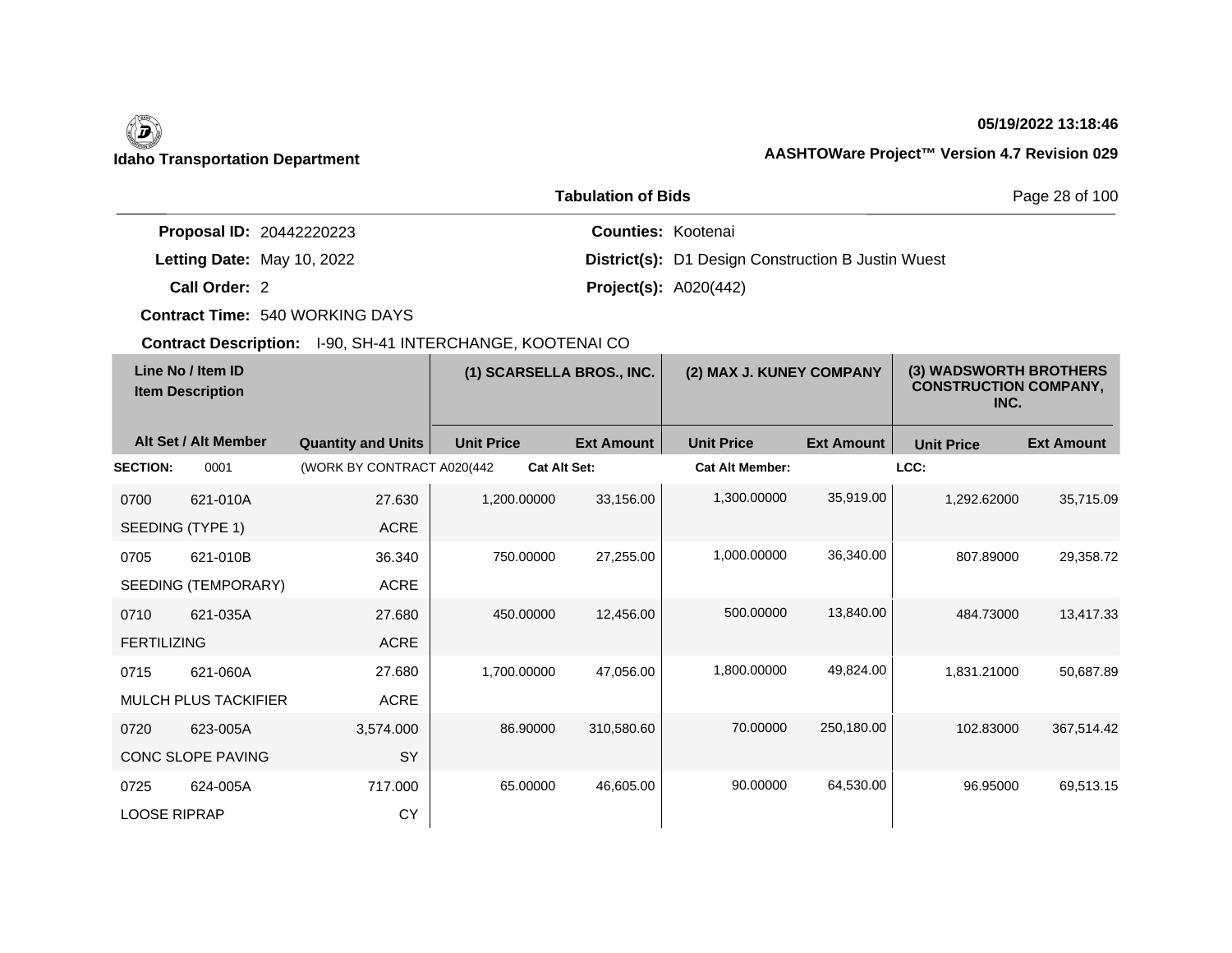$\overline{\phantom{a}}$ 

## **05/19/2022 13:18:46**

|                                 | Page 29 of 100                                            |  |
|---------------------------------|-----------------------------------------------------------|--|
| <b>Proposal ID: 20442220223</b> | <b>Counties: Kootenai</b>                                 |  |
| Letting Date: May 10, 2022      | <b>District(s):</b> D1 Design Construction B Justin Wuest |  |
| Call Order: 2                   | <b>Project(s):</b> $A020(442)$                            |  |

**Contract Time:** 540 WORKING DAYS

| Line No / Item ID<br><b>Item Description</b> |                           | (1) SCARSELLA BROS., INC.   |                   | (2) MAX J. KUNEY COMPANY |                        | (3) WADSWORTH BROTHERS<br><b>CONSTRUCTION COMPANY,</b><br>INC. |                   |                   |
|----------------------------------------------|---------------------------|-----------------------------|-------------------|--------------------------|------------------------|----------------------------------------------------------------|-------------------|-------------------|
|                                              | Alt Set / Alt Member      | <b>Quantity and Units</b>   | <b>Unit Price</b> | <b>Ext Amount</b>        | <b>Unit Price</b>      | <b>Ext Amount</b>                                              | <b>Unit Price</b> | <b>Ext Amount</b> |
| <b>SECTION:</b>                              | 0001                      | (WORK BY CONTRACT A020(442) |                   | <b>Cat Alt Set:</b>      | <b>Cat Alt Member:</b> |                                                                | LCC:              |                   |
| 0730                                         | 626-010A                  | 2,470.000                   | 27.15000          | 67,060.50                | 55.00000               | 135,850.00                                                     | 25.85000          | 63,849.50         |
| <b>CONTROL SIGNS</b>                         | <b>TEMPORARY TRAFFIC</b>  | <b>SF</b>                   |                   |                          |                        |                                                                |                   |                   |
| 0735                                         | 626-040A                  | 38.000                      | 300.00000         | 11,400.00                | 175.00000              | 6,650.00                                                       | 96.95000          | 3,684.10          |
| <b>BARRICADE TY 3</b>                        |                           | <b>EACH</b>                 |                   |                          |                        |                                                                |                   |                   |
| 0740                                         | 626-050A                  | 762,000                     | 100.00000         | 76,200.00                | 30.00000               | 22,860.00                                                      | 40.93000          | 31,188.66         |
| <b>DRUMS</b>                                 |                           | <b>EACH</b>                 |                   |                          |                        |                                                                |                   |                   |
| 0745                                         | 626-076B                  | 1,266.000                   | 25.00000          | 31,650.00                | 30.00000               | 37,980.00                                                      | 30.16000          | 38,182.56         |
|                                              | ARROW BOARD TY C          | <b>DAY</b>                  |                   |                          |                        |                                                                |                   |                   |
| 0750                                         | 626-093A                  | 270,730.000                 | 0.25000           | 67,682.50                | 0.35000                | 94,755.50                                                      | 0.27000           | 73,097.10         |
| <b>WATERBORNE</b>                            | <b>TEMP PAV MARKING -</b> | <b>FT</b>                   |                   |                          |                        |                                                                |                   |                   |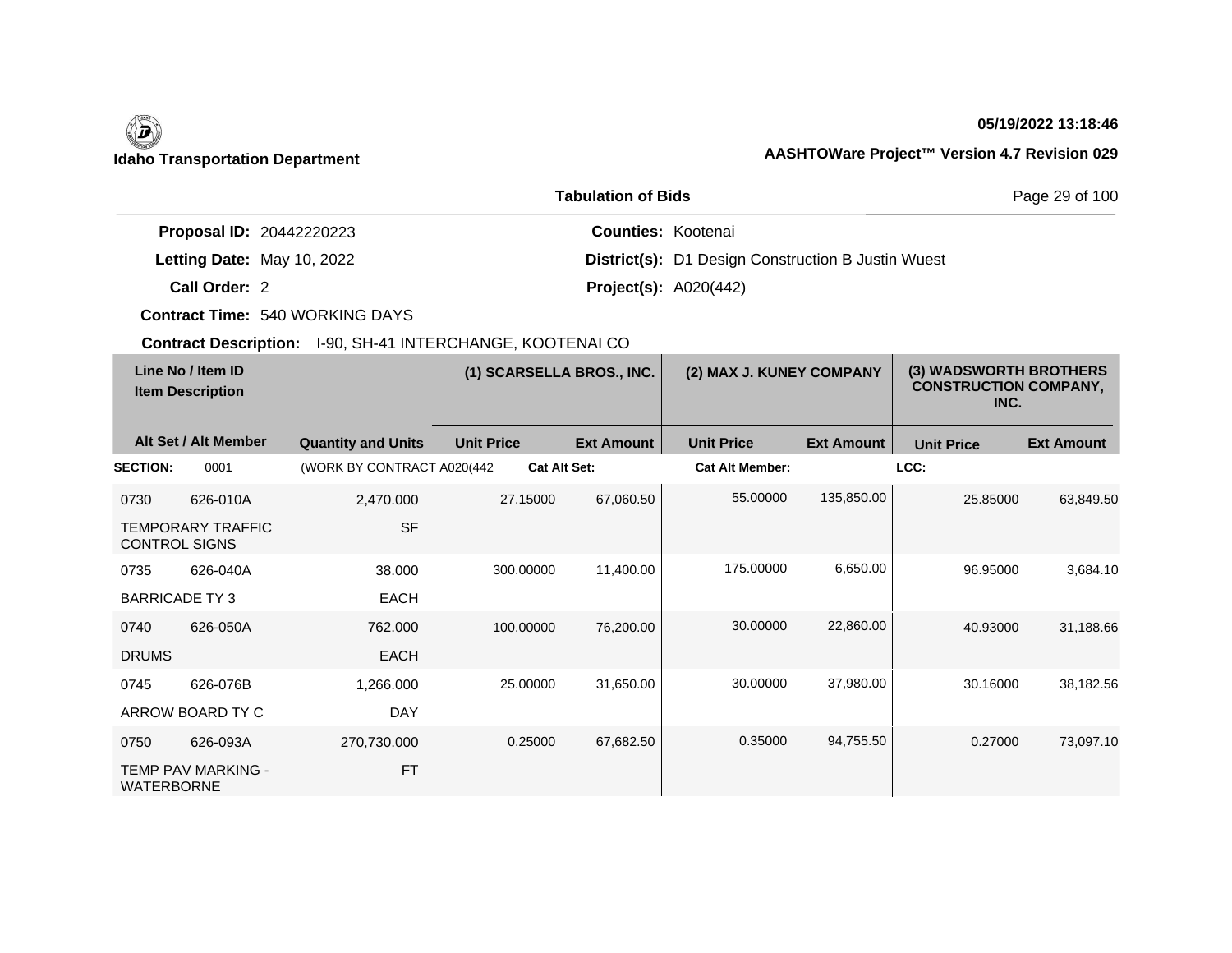## **05/19/2022 13:18:46**

|                                 | <b>Tabulation of Bids</b>                                 | Page 30 of 100 |
|---------------------------------|-----------------------------------------------------------|----------------|
| <b>Proposal ID: 20442220223</b> | <b>Counties: Kootenai</b>                                 |                |
| Letting Date: May 10, 2022      | <b>District(s):</b> D1 Design Construction B Justin Wuest |                |
| Call Order: 2                   | <b>Project(s): A020(442)</b>                              |                |

**Contract Time:** 540 WORKING DAYS

| Line No / Item ID<br><b>Item Description</b> |                                                   | (1) SCARSELLA BROS., INC.   |                   | (2) MAX J. KUNEY COMPANY |                        | (3) WADSWORTH BROTHERS<br><b>CONSTRUCTION COMPANY,</b><br>INC. |                   |                   |
|----------------------------------------------|---------------------------------------------------|-----------------------------|-------------------|--------------------------|------------------------|----------------------------------------------------------------|-------------------|-------------------|
|                                              | Alt Set / Alt Member                              | <b>Quantity and Units</b>   | <b>Unit Price</b> | <b>Ext Amount</b>        | <b>Unit Price</b>      | <b>Ext Amount</b>                                              | <b>Unit Price</b> | <b>Ext Amount</b> |
| <b>SECTION:</b>                              | 0001                                              | (WORK BY CONTRACT A020(442) |                   | <b>Cat Alt Set:</b>      | <b>Cat Alt Member:</b> |                                                                | LCC:              |                   |
| 0755                                         | 626-105A                                          | 2,752.000                   | 60.00000          | 165,120.00               | 80.00000               | 220,160.00                                                     | 51.70000          | 142,278.40        |
|                                              | <b>TRAF CNTL MAINTENANCE</b>                      | <b>HR</b>                   |                   |                          |                        |                                                                |                   |                   |
| 0760                                         | 626-112B                                          | 150,000                     | 125.00000         | 18,750.00                | 65.00000               | 9,750.00                                                       | 356.77000         | 53,515.50         |
| <b>FLOOD LIGHTS</b>                          |                                                   | <b>DAY</b>                  |                   |                          |                        |                                                                |                   |                   |
| 0765                                         | 626-115B                                          | 6,248.000                   | 42.60000          | 266,164.80               | 28.00000               | 174,944.00                                                     | 36.62000          | 228,801.76        |
|                                              | PORTABLE CHANGEABLE<br><b>MESSAGE SIGN (PCMS)</b> | <b>DAY</b>                  |                   |                          |                        |                                                                |                   |                   |
| 0770                                         | 626-116A                                          | 19,816.000                  | 36.00000          | 713,376.00               | 40.00000               | 792,640.00                                                     | 31.27000          | 619,646.32        |
|                                              | <b>TEMP CONCRETE BARRIER</b>                      | <b>FT</b>                   |                   |                          |                        |                                                                |                   |                   |
| 0775                                         | 626-117A                                          | 52,221.000                  | 10.00000          | 522,210.00               | 12.00000               | 626,652.00                                                     | 7.87000           | 410,979.27        |
| <b>BARRIER</b>                               | <b>R&amp;R TEMP CONCRETE</b>                      | <b>FT</b>                   |                   |                          |                        |                                                                |                   |                   |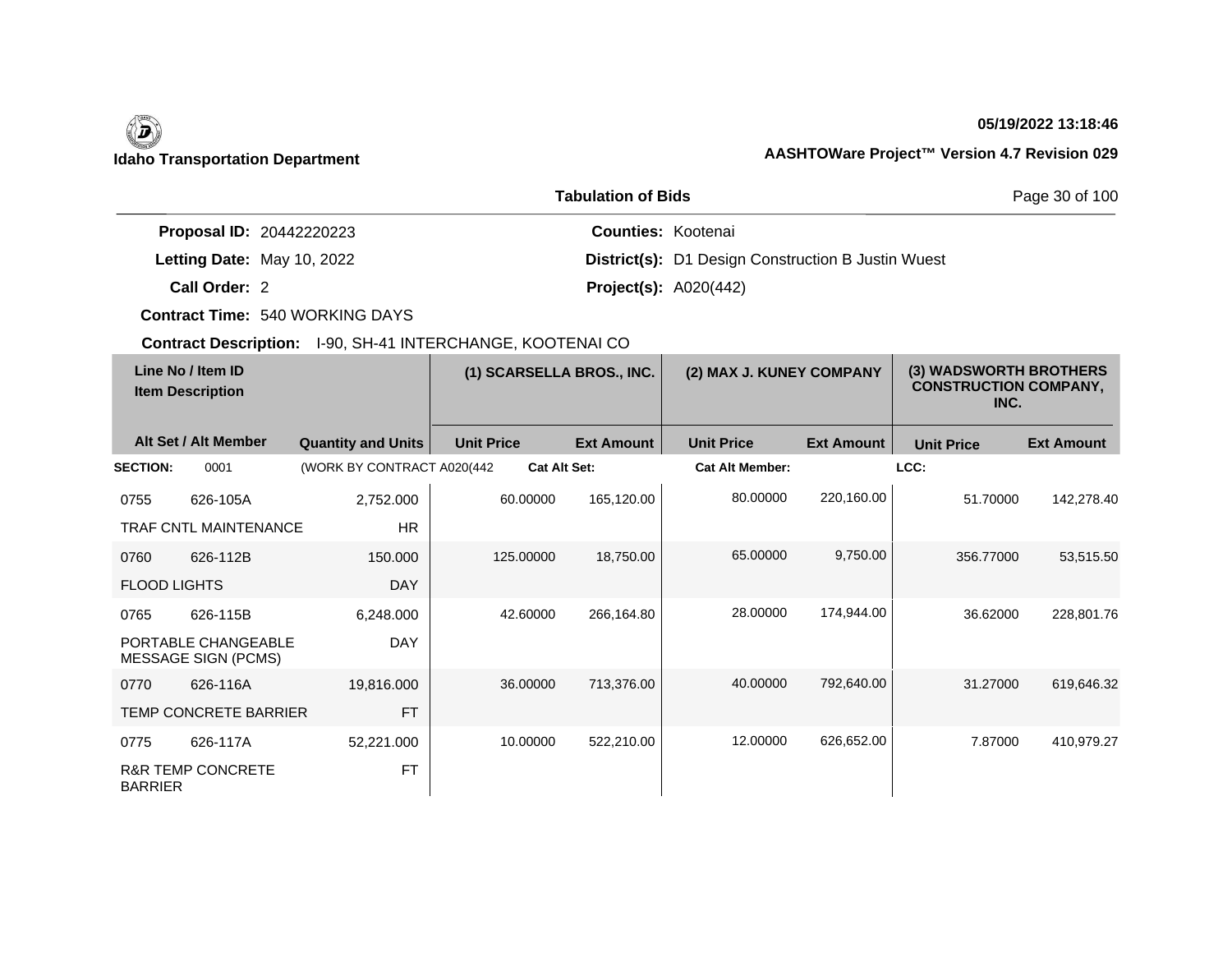$\overline{\phantom{a}}$ 

# **05/19/2022 13:18:46**

|                                 | Page 31 of 100                                            |  |
|---------------------------------|-----------------------------------------------------------|--|
| <b>Proposal ID: 20442220223</b> | <b>Counties: Kootenai</b>                                 |  |
| Letting Date: May 10, 2022      | <b>District(s):</b> D1 Design Construction B Justin Wuest |  |
| Call Order: 2                   | <b>Project(s):</b> $A020(442)$                            |  |

**Contract Time:** 540 WORKING DAYS

| Line No / Item ID<br><b>Item Description</b> |                                           | (1) SCARSELLA BROS., INC.   |                   | (2) MAX J. KUNEY COMPANY |                   | (3) WADSWORTH BROTHERS<br><b>CONSTRUCTION COMPANY,</b><br>INC. |                   |                   |                   |
|----------------------------------------------|-------------------------------------------|-----------------------------|-------------------|--------------------------|-------------------|----------------------------------------------------------------|-------------------|-------------------|-------------------|
|                                              | Alt Set / Alt Member                      | <b>Quantity and Units</b>   | <b>Unit Price</b> |                          | <b>Ext Amount</b> | <b>Unit Price</b>                                              | <b>Ext Amount</b> | <b>Unit Price</b> | <b>Ext Amount</b> |
| <b>SECTION:</b>                              | 0001                                      | (WORK BY CONTRACT A020(442) |                   | <b>Cat Alt Set:</b>      |                   | <b>Cat Alt Member:</b>                                         |                   | LCC:              |                   |
| 0780                                         | 626-118A                                  | 8.000                       | 3,000.00000       |                          | 24,000.00         | 4,000.00000                                                    | 32,000.00         | 7,863.43000       | 62,907.44         |
|                                              | <b>TEMP CRASH CUSHION</b>                 | <b>EACH</b>                 |                   |                          |                   |                                                                |                   |                   |                   |
| 0785                                         | 626-119A                                  | 2.000                       | 40,000.00000      |                          | 80,000.00         | 35,000.00000                                                   | 70,000.00         | 52,781.93000      | 105,563.86        |
|                                              | <b>TRUCK ATTENTUATOR</b>                  | <b>EACH</b>                 |                   |                          |                   |                                                                |                   |                   |                   |
| 0790                                         | 626-120A                                  | 1,000.000                   |                   | 60.00000                 | 60,000.00         | 68.00000                                                       | 68,000.00         | 49.01000          | 49,010.00         |
|                                              | <b>FLAGGER CONTROL</b>                    | <b>HR</b>                   |                   |                          |                   |                                                                |                   |                   |                   |
| 0795                                         | 626-121A                                  | 18,000                      |                   | 2,000.00000              | 36,000.00         | 3,500.00000                                                    | 63,000.00         | 3,016.11000       | 54,289.98         |
|                                              | <b>R&amp;R TEMP CRASH CUSHION</b>         | <b>EACH</b>                 |                   |                          |                   |                                                                |                   |                   |                   |
| 0800                                         | 626-140A                                  | 48.000                      |                   | 60.00000                 | 2,880.00          | 45.00000                                                       | 2,160.00          | 53.86000          | 2,585.28          |
|                                              | SURFACE-MOUNTED<br><b>TUBULAR MARKERS</b> | <b>EACH</b>                 |                   |                          |                   |                                                                |                   |                   |                   |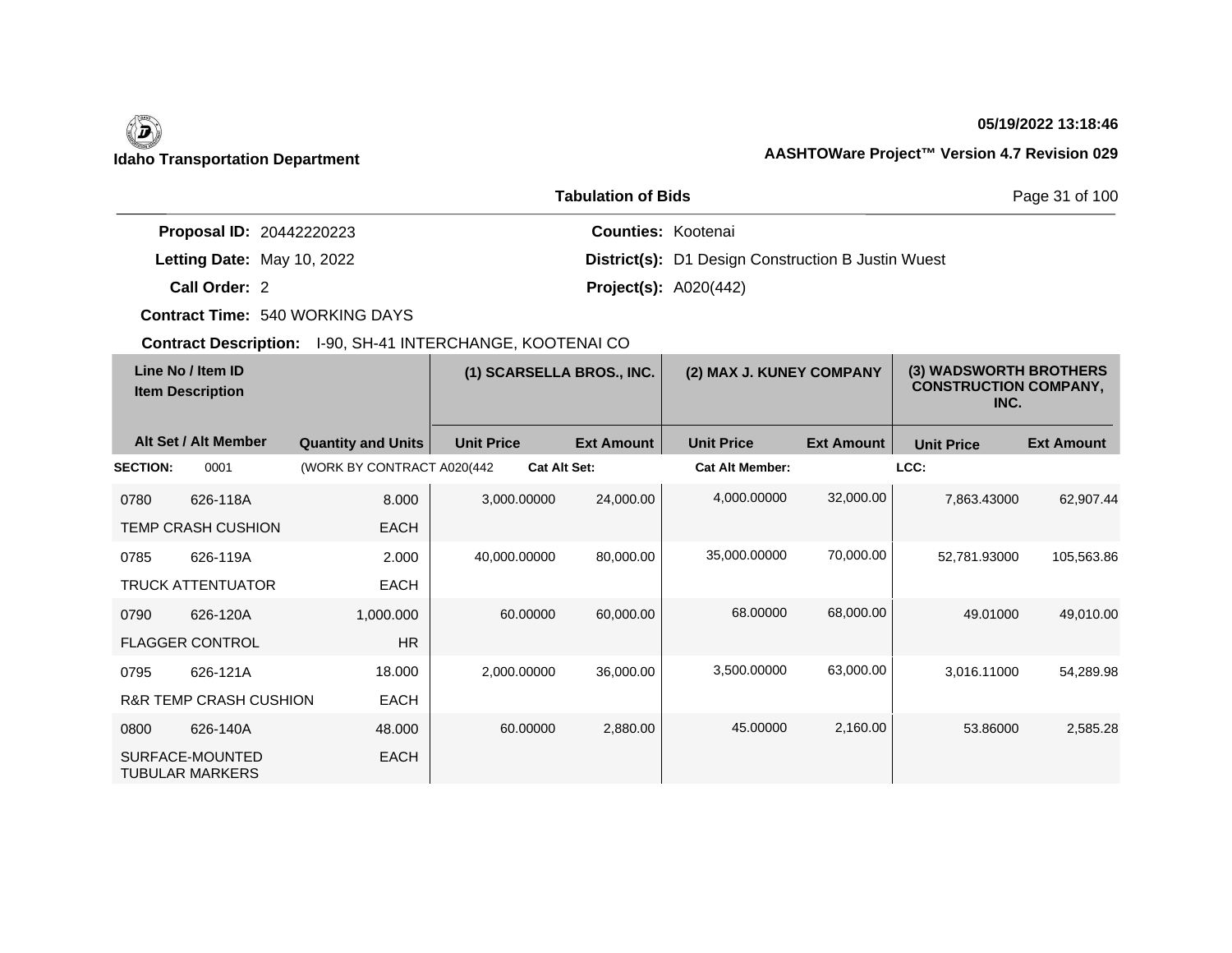## **05/19/2022 13:18:46**

# **Idaho Transportation Department AASHTOWare Project™ Version 4.7 Revision 029**

|                                 | Page 32 of 100                                            |  |
|---------------------------------|-----------------------------------------------------------|--|
| <b>Proposal ID: 20442220223</b> | <b>Counties: Kootenai</b>                                 |  |
| Letting Date: May 10, 2022      | <b>District(s):</b> D1 Design Construction B Justin Wuest |  |
| Call Order: 2                   | <b>Project(s): A020(442)</b>                              |  |

**Contract Time:** 540 WORKING DAYS

|                                              | <b>OOMTOOL DUSCH DITE:</b> TOO, OFF THIN ENOTIATIOL, NOOT LIVAL OO |                             |                     |                          |                        |                                                                |                   |                   |
|----------------------------------------------|--------------------------------------------------------------------|-----------------------------|---------------------|--------------------------|------------------------|----------------------------------------------------------------|-------------------|-------------------|
| Line No / Item ID<br><b>Item Description</b> |                                                                    | (1) SCARSELLA BROS., INC.   |                     | (2) MAX J. KUNEY COMPANY |                        | (3) WADSWORTH BROTHERS<br><b>CONSTRUCTION COMPANY,</b><br>INC. |                   |                   |
|                                              | Alt Set / Alt Member                                               | <b>Quantity and Units</b>   | <b>Unit Price</b>   | <b>Ext Amount</b>        | <b>Unit Price</b>      | <b>Ext Amount</b>                                              | <b>Unit Price</b> | <b>Ext Amount</b> |
| <b>SECTION:</b>                              | 0001                                                               | (WORK BY CONTRACT A020(442) | <b>Cat Alt Set:</b> |                          | <b>Cat Alt Member:</b> |                                                                | LCC:              |                   |
| 0805                                         | 630-020A                                                           | 480.000                     | 2.50000             | 1,200.00                 | 3.00000                | 1,440.00                                                       | 2.69000           | 1,291.20          |
|                                              | PAV MKG - WATERBORNE                                               | <b>SF</b>                   |                     |                          |                        |                                                                |                   |                   |
| 0810                                         | 630-020B                                                           | 5,805.000                   | 11.35000            | 65,886.75                | 12.00000               | 69,660.00                                                      | 12.23000          | 70,995.15         |
|                                              | <b>PAV MKG - PREFORMED</b><br><b>THERMOPLASTIC</b>                 | <b>SF</b>                   |                     |                          |                        |                                                                |                   |                   |
| 0815                                         | 630-025A                                                           | 41,865.000                  | 0.12000             | 5,023.80                 | 0.15000                | 6,279.75                                                       | 0.13000           | 5,442.45          |
| <b>WATERBORNE</b>                            | <b>LONGITUDINAL PAV MKG-</b>                                       | <b>FT</b>                   |                     |                          |                        |                                                                |                   |                   |
| 0820                                         | 630-025B                                                           | 1,446.000                   | 3.50000             | 5,061.00                 | 4.00000                | 5,784.00                                                       | 3.77000           | 5,451.42          |
|                                              | LONGITUDINAL PAV MKG-<br>PREFORMED THERMO                          | <b>FT</b>                   |                     |                          |                        |                                                                |                   |                   |
| 0825                                         | 631-010A                                                           | 2.100                       | 5,000.00000         | 10,500.00                | 5,800.00000            | 12,180.00                                                      | 3.446.98000       | 7,238.66          |
| <b>RUMBLE STRIPS</b>                         |                                                                    | <b>MILE</b>                 |                     |                          |                        |                                                                |                   |                   |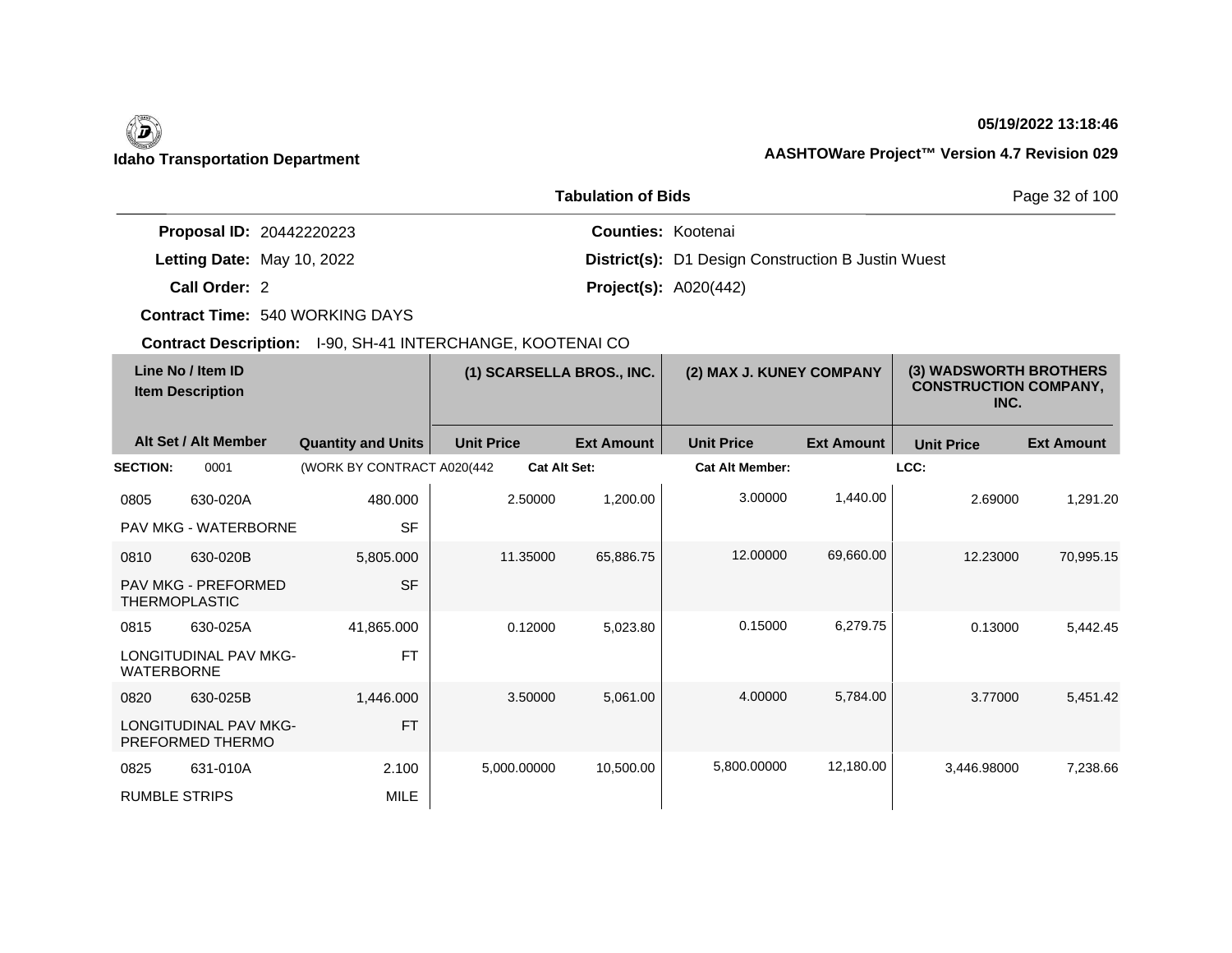## **05/19/2022 13:18:46**

|                                 | <b>Tabulation of Bids</b>                                 | Page 33 of 100 |  |  |
|---------------------------------|-----------------------------------------------------------|----------------|--|--|
| <b>Proposal ID: 20442220223</b> | <b>Counties: Kootenai</b>                                 |                |  |  |
| Letting Date: May 10, 2022      | <b>District(s):</b> D1 Design Construction B Justin Wuest |                |  |  |
| Call Order: 2                   | <b>Project(s):</b> $A020(442)$                            |                |  |  |

**Contract Time:** 540 WORKING DAYS

| Line No / Item ID<br><b>Item Description</b> |                            | (1) SCARSELLA BROS., INC.   |                     | (2) MAX J. KUNEY COMPANY |                        | (3) WADSWORTH BROTHERS<br><b>CONSTRUCTION COMPANY,</b><br>INC. |                   |                   |
|----------------------------------------------|----------------------------|-----------------------------|---------------------|--------------------------|------------------------|----------------------------------------------------------------|-------------------|-------------------|
|                                              | Alt Set / Alt Member       | <b>Quantity and Units</b>   | <b>Unit Price</b>   | <b>Ext Amount</b>        | <b>Unit Price</b>      | <b>Ext Amount</b>                                              | <b>Unit Price</b> | <b>Ext Amount</b> |
| <b>SECTION:</b>                              | 0001                       | (WORK BY CONTRACT A020(442) | <b>Cat Alt Set:</b> |                          | <b>Cat Alt Member:</b> |                                                                | LCC:              |                   |
| 0830                                         | 634-005A                   | 1.000                       | 400.00000           | 400.00                   | 500.00000              | 500.00                                                         | 2,692.96000       | 2,692.96          |
| <b>MAILBOX</b>                               |                            | <b>EACH</b>                 |                     |                          |                        |                                                                |                   |                   |
| 0835                                         | 640-010A                   | 2,110.000                   | 3.50000             | 7,385.00                 | 4.00000                | 8,440.00                                                       | 2.71000           | 5,718.10          |
| <b>GEOTEXTILE</b>                            | <b>RIPRAP/EROSION CONT</b> | <b>SY</b>                   |                     |                          |                        |                                                                |                   |                   |
| 0840                                         | 645-004A                   | (1.000)                     | 200,000.00000       | 200,000.00               | 50,000.00000           | 50,000.00                                                      | 142,295.77000     | 142,295.77        |
|                                              | C1 AGG & SOILS FIELD LAB   | <b>LS</b>                   |                     |                          |                        |                                                                |                   |                   |
| 0845                                         | 650-070A                   | 1.000                       | 6,000.00000         | 6,000.00                 | 10,000.00000           | 10,000.00                                                      | 21,543.64000      | 21,543.64         |
|                                              | <b>TIME-LAPSE CAMERA</b>   | <b>EACH</b>                 |                     |                          |                        |                                                                |                   |                   |
| 0850                                         | 650-070B                   | 34.000                      | 700.00000           | 23,800.00                | 400.00000              | 13,600.00                                                      | 538,59000         | 18,312.06         |
| <b>SERVICE</b>                               | TIME-LAPSE CAMERA          | <b>MO</b>                   |                     |                          |                        |                                                                |                   |                   |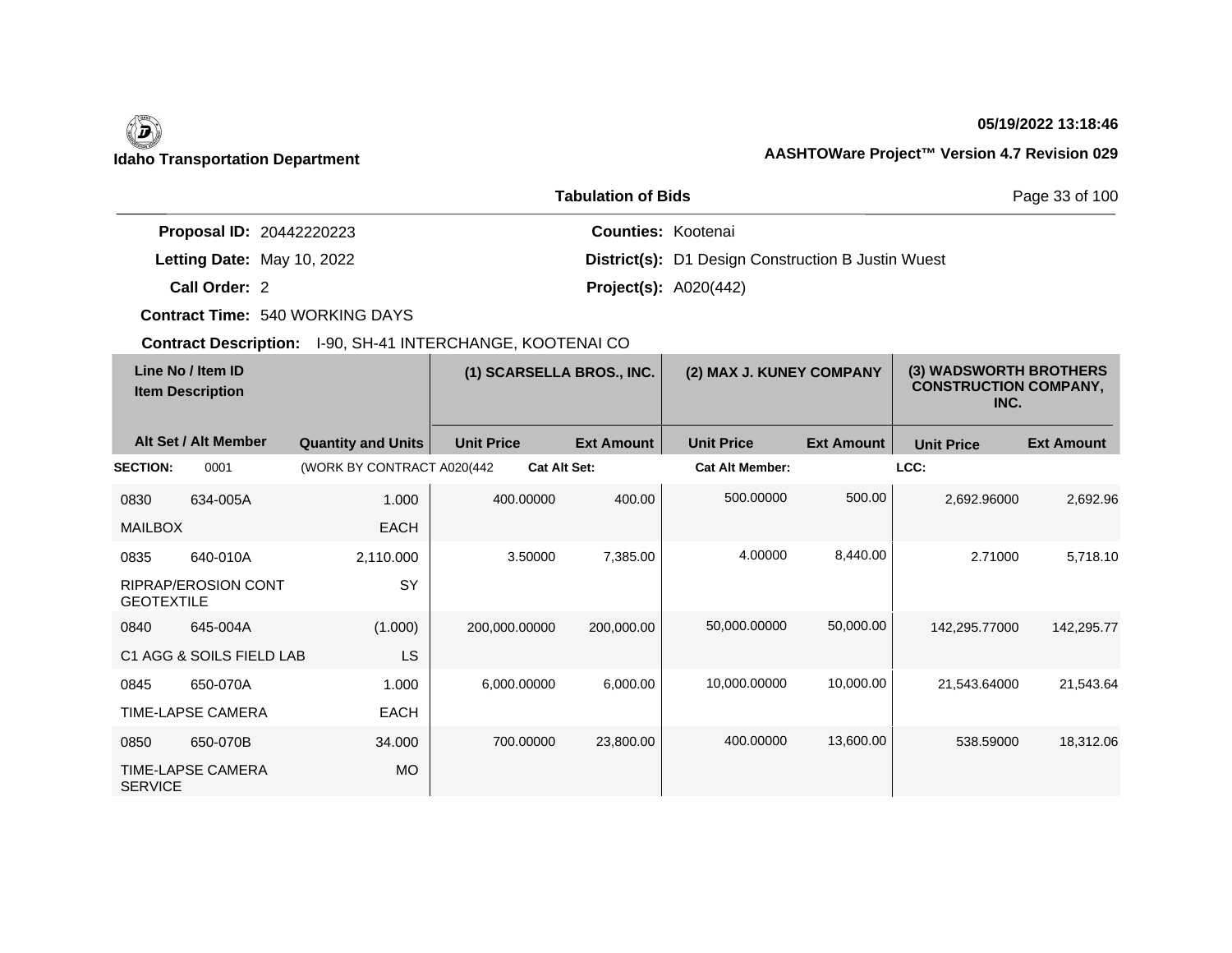## **05/19/2022 13:18:46**

# **Idaho Transportation Department AASHTOWare Project™ Version 4.7 Revision 029**

|                                 | Page 34 of 100                                            |  |
|---------------------------------|-----------------------------------------------------------|--|
| <b>Proposal ID: 20442220223</b> | <b>Counties: Kootenai</b>                                 |  |
| Letting Date: May 10, 2022      | <b>District(s):</b> D1 Design Construction B Justin Wuest |  |
| Call Order: 2                   | <b>Project(s): A020(442)</b>                              |  |

**Contract Time:** 540 WORKING DAYS

| Line No / Item ID<br><b>Item Description</b> |                                                               | (1) SCARSELLA BROS., INC.  |                     | (2) MAX J. KUNEY COMPANY |                        | (3) WADSWORTH BROTHERS<br><b>CONSTRUCTION COMPANY,</b><br>INC. |                   |                   |
|----------------------------------------------|---------------------------------------------------------------|----------------------------|---------------------|--------------------------|------------------------|----------------------------------------------------------------|-------------------|-------------------|
|                                              | Alt Set / Alt Member                                          | <b>Quantity and Units</b>  | <b>Unit Price</b>   | <b>Ext Amount</b>        | <b>Unit Price</b>      | <b>Ext Amount</b>                                              | <b>Unit Price</b> | <b>Ext Amount</b> |
| <b>SECTION:</b>                              | 0001                                                          | (WORK BY CONTRACT A020(442 | <b>Cat Alt Set:</b> |                          | <b>Cat Alt Member:</b> |                                                                | LCC:              |                   |
| 0855                                         | 656-005A                                                      | (1.000)                    | 1,337,000.00000     | 1,337,000.00             | 1,340,000.00000        | 1,340,000.00                                                   | 1,440,192.57000   | 1,440,192.57      |
| (SH-41 & I-90)                               | <b>TRAF SIGNAL INSTALLATION</b>                               | <b>LS</b>                  |                     |                          |                        |                                                                |                   |                   |
| 0860                                         | 656-005B                                                      | (1.000)                    | 1,483,000.00000     | 1,483,000.00             | 1,500,000.00000        | 1,500,000.00                                                   | 1,597,461.17000   | 1,597,461.17      |
|                                              | <b>TRAF SIGNAL INSTALLATION</b><br>(SH-41 & MULLAN AVE)       | <b>LS</b>                  |                     |                          |                        |                                                                |                   |                   |
| 0865                                         | 656-005C                                                      | (1.000)                    | 785,000.00000       | 785,000.00               | 790,000.00000          | 790,000.00                                                     | 845,588.01000     | 845,588.01        |
|                                              | <b>TRAF SIGNAL INSTALLATION</b><br>(SH-41 & SELTICE WAY)      | LS                         |                     |                          |                        |                                                                |                   |                   |
| 0870                                         | 656-005D                                                      | (1.000)                    | 278,515.00000       | 278,515.00               | 280,000.00000          | 280,000.00                                                     | 300.011.39000     | 300,011.39        |
|                                              | <b>TRAF SIGNAL INSTALLATION</b><br>(ROSS POINT & SELTICE WAY) | <b>LS</b>                  |                     |                          |                        |                                                                |                   |                   |
| 0875                                         | 675-005A                                                      | (1.000)                    | 600,000.00000       | 600,000.00               | 320,000.00000          | 320,000.00                                                     | 754,027.52000     | 754,027.52        |
| <b>SURVEY</b>                                |                                                               | LS                         |                     |                          |                        |                                                                |                   |                   |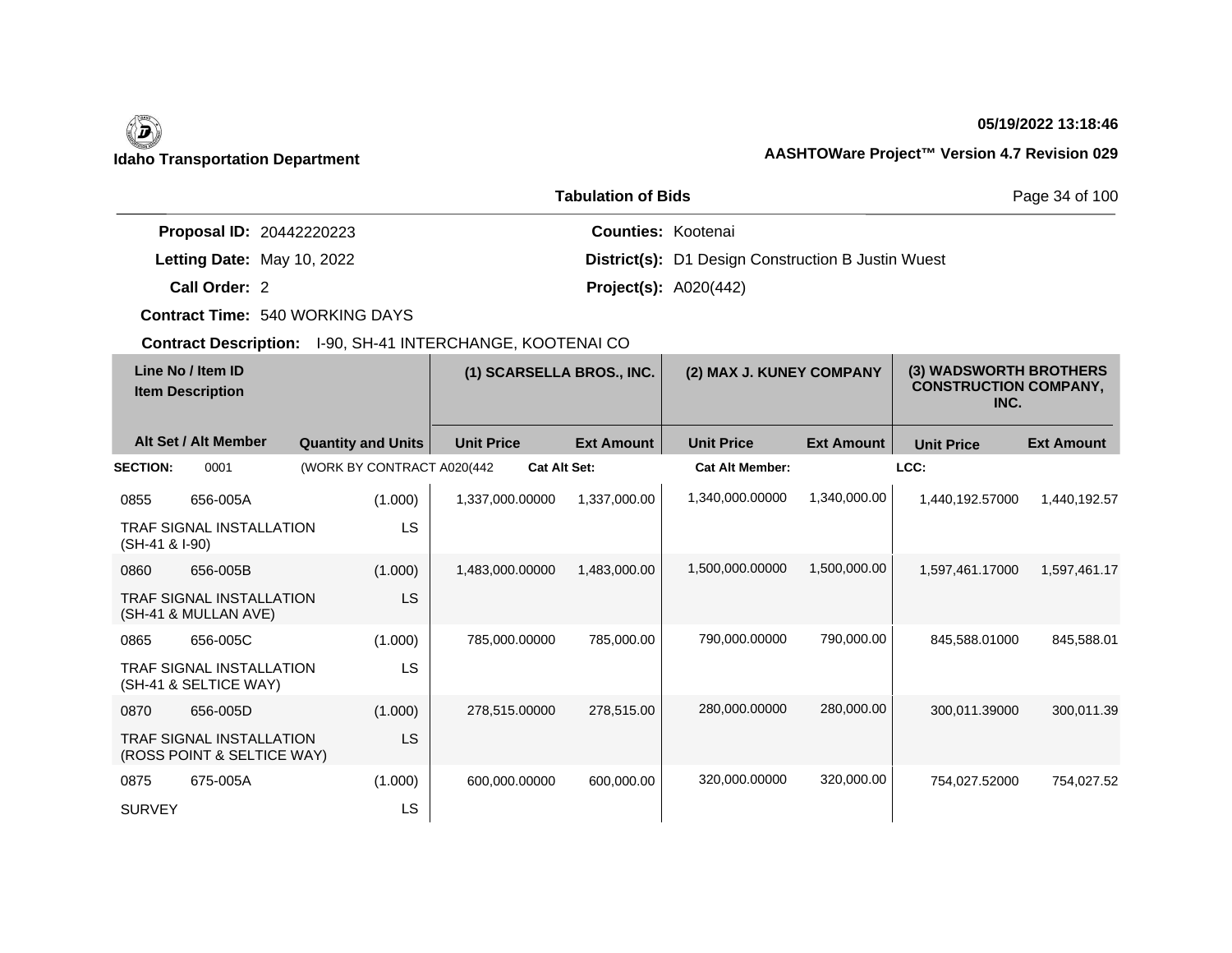$\overline{\phantom{a}}$ 

## **05/19/2022 13:18:46**

|                                 | Page 35 of 100                                            |  |
|---------------------------------|-----------------------------------------------------------|--|
| <b>Proposal ID: 20442220223</b> | <b>Counties: Kootenai</b>                                 |  |
| Letting Date: May 10, 2022      | <b>District(s):</b> D1 Design Construction B Justin Wuest |  |
| Call Order: 2                   | <b>Project(s):</b> $A020(442)$                            |  |

**Contract Time:** 540 WORKING DAYS

|                                            | Line No / Item ID<br><b>Item Description</b>          |                             |                     | (1) SCARSELLA BROS., INC. |                        | (2) MAX J. KUNEY COMPANY |                   | (3) WADSWORTH BROTHERS<br><b>CONSTRUCTION COMPANY,</b><br>INC. |  |
|--------------------------------------------|-------------------------------------------------------|-----------------------------|---------------------|---------------------------|------------------------|--------------------------|-------------------|----------------------------------------------------------------|--|
|                                            | Alt Set / Alt Member                                  | <b>Quantity and Units</b>   | <b>Unit Price</b>   | <b>Ext Amount</b>         | <b>Unit Price</b>      | <b>Ext Amount</b>        | <b>Unit Price</b> | <b>Ext Amount</b>                                              |  |
| <b>SECTION:</b>                            | 0001                                                  | (WORK BY CONTRACT A020(442) | <b>Cat Alt Set:</b> |                           | <b>Cat Alt Member:</b> |                          | LCC:              |                                                                |  |
| 0880                                       | 675-010A                                              | 40,000.000                  | 1.00000             | 40,000.00                 | 1.00000                | 40,000.00                | 1.00000           | 40,000.00                                                      |  |
|                                            | DIRECTED SURVEYING<br>OFFICE COMPUTATIONS             | CA                          |                     |                           |                        |                          |                   |                                                                |  |
| 0885                                       | 675-015A                                              | 80,000.000                  | 1.00000             | 80,000.00                 | 1.00000                | 80,000.00                | 1.00000           | 80,000.00                                                      |  |
|                                            | DIRECTED SURVEYING CREW                               | CA                          |                     |                           |                        |                          |                   |                                                                |  |
| 0890                                       | 677-005A                                              | (1.000)                     | 16,000.00000        | 16,000.00                 | 7,500.00000            | 7,500.00                 | 26,929.55000      | 26,929.55                                                      |  |
|                                            | <b>RECORD DRAWINGS</b>                                | L S                         |                     |                           |                        |                          |                   |                                                                |  |
| 0895                                       | S501-15A                                              | 731.000                     | 60.00000            | 43,860.00                 | 40.00000               | 29,240.00                | 74.67000          | 54,583.77                                                      |  |
|                                            | <b>RETAINING WALL GRAVITY</b><br>SMALL CONCRETE BLOCK | <b>SF</b>                   |                     |                           |                        |                          |                   |                                                                |  |
| 0900                                       | S501-15B                                              | 7,484.000                   | 86.00000            | 643,624.00                | 120.00000              | 898,080.00               | 87.24000          | 652,904.16                                                     |  |
| <b>RETAINING WALL</b><br><b>CANTILEVER</b> |                                                       | <b>SF</b>                   |                     |                           |                        |                          |                   |                                                                |  |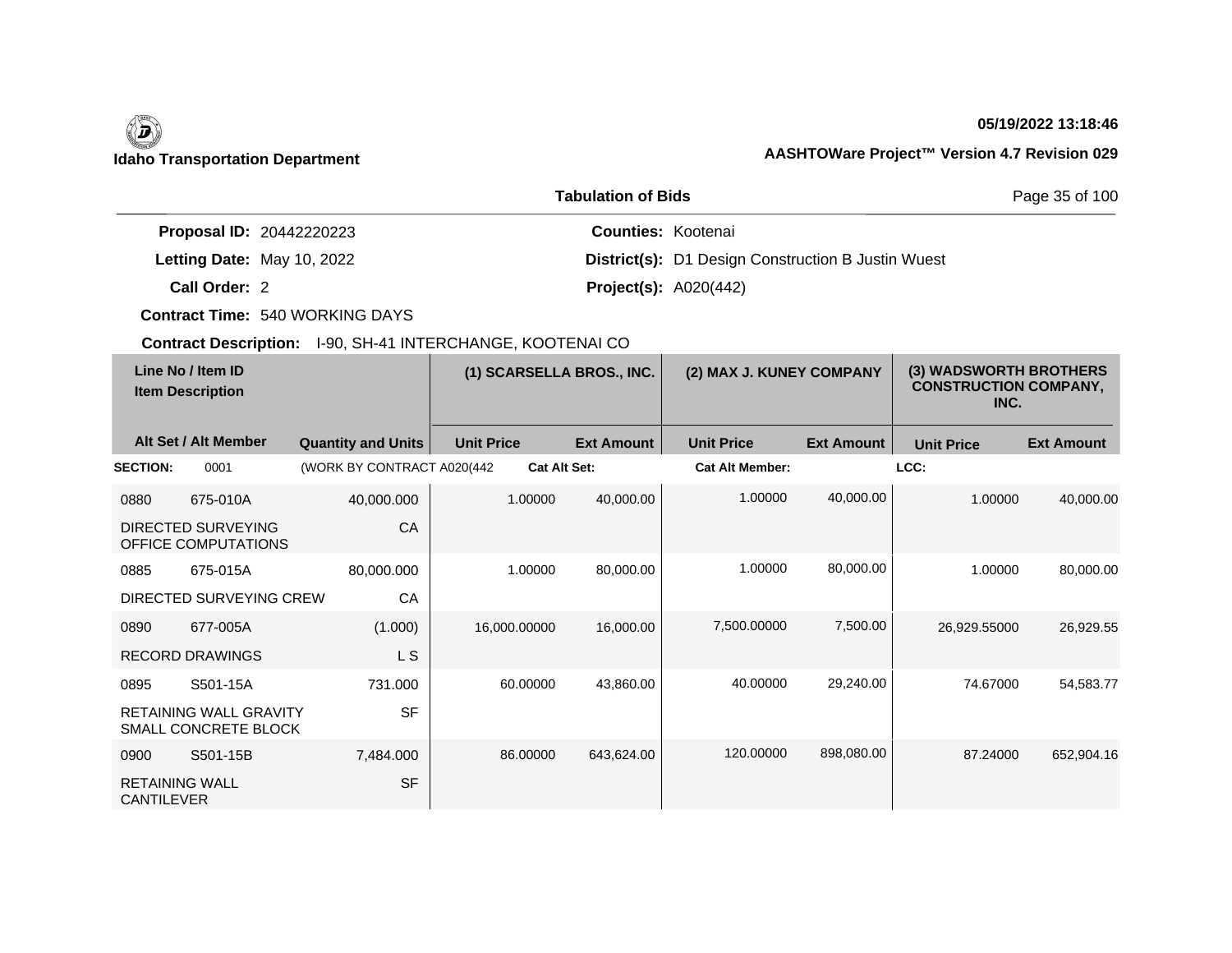## **05/19/2022 13:18:46**

|                                 | <b>Tabulation of Bids</b>                                 | Page 36 of 100 |  |
|---------------------------------|-----------------------------------------------------------|----------------|--|
| <b>Proposal ID: 20442220223</b> | <b>Counties: Kootenai</b>                                 |                |  |
| Letting Date: May 10, 2022      | <b>District(s):</b> D1 Design Construction B Justin Wuest |                |  |
| Call Order: 2                   | <b>Project(s): A020(442)</b>                              |                |  |

**Contract Time:** 540 WORKING DAYS

| Line No / Item ID<br><b>Item Description</b> |                                                                                                           | (1) SCARSELLA BROS., INC.   |                     | (2) MAX J. KUNEY COMPANY |                        | (3) WADSWORTH BROTHERS<br><b>CONSTRUCTION COMPANY,</b><br>INC. |                   |                   |
|----------------------------------------------|-----------------------------------------------------------------------------------------------------------|-----------------------------|---------------------|--------------------------|------------------------|----------------------------------------------------------------|-------------------|-------------------|
|                                              | Alt Set / Alt Member                                                                                      | <b>Quantity and Units</b>   | <b>Unit Price</b>   | <b>Ext Amount</b>        | <b>Unit Price</b>      | <b>Ext Amount</b>                                              | <b>Unit Price</b> | <b>Ext Amount</b> |
| <b>SECTION:</b>                              | 0001                                                                                                      | (WORK BY CONTRACT A020(442) | <b>Cat Alt Set:</b> |                          | <b>Cat Alt Member:</b> |                                                                | LCC:              |                   |
| 0905                                         | S501-15F                                                                                                  | 7,481.000                   | 190.00000           | 1,421,390.00             | 165.00000              | 1,234,365.00                                                   | 170.67000         | 1,276,782.27      |
|                                              | <b>SOLDIER PILE WALL</b>                                                                                  | <b>SF</b>                   |                     |                          |                        |                                                                |                   |                   |
| 0910                                         | S501-17A                                                                                                  | 14,860.000                  | 71.50000            | 1,062,490.00             | 55.00000               | 817,300.00                                                     | 79.71000          | 1,184,490.60      |
|                                              | <b>MSE RETAINING WALL</b>                                                                                 | <b>SF</b>                   |                     |                          |                        |                                                                |                   |                   |
| 0915                                         | S501-18A                                                                                                  | 1,262.000                   | 200.00000           | 252,400.00               | 280.00000              | 353,360.00                                                     | 131.43000         | 165,864.66        |
|                                              | <b>COPING FOR MSE WALL</b>                                                                                | <b>FT</b>                   |                     |                          |                        |                                                                |                   |                   |
| 0920                                         | S501-20A                                                                                                  | 15.000                      | 46.395.00000        | 695,925.00               | 50,000.00000           | 750,000.00                                                     | 49,975.87000      | 749,638.05        |
|                                              | SP BRIDGE OVERHEAD SIGN<br>& SIGNAL POLE WITH MAST<br>ARM GREATER THAN 55'<br><b>LONG - DRILLED SHAFT</b> | <b>EACH</b>                 |                     |                          |                        |                                                                |                   |                   |
| 0925                                         | S501-20B                                                                                                  | 1.000                       | 2,000,000.00000     | 2,000,000.00             | 755,000.00000          | 755,000.00                                                     | 1,095,926.86000   | 1,095,926.86      |
| BRIDGE (I-90 EB)                             | SP BRIDGE TEMPORARY                                                                                       | EACH                        |                     |                          |                        |                                                                |                   |                   |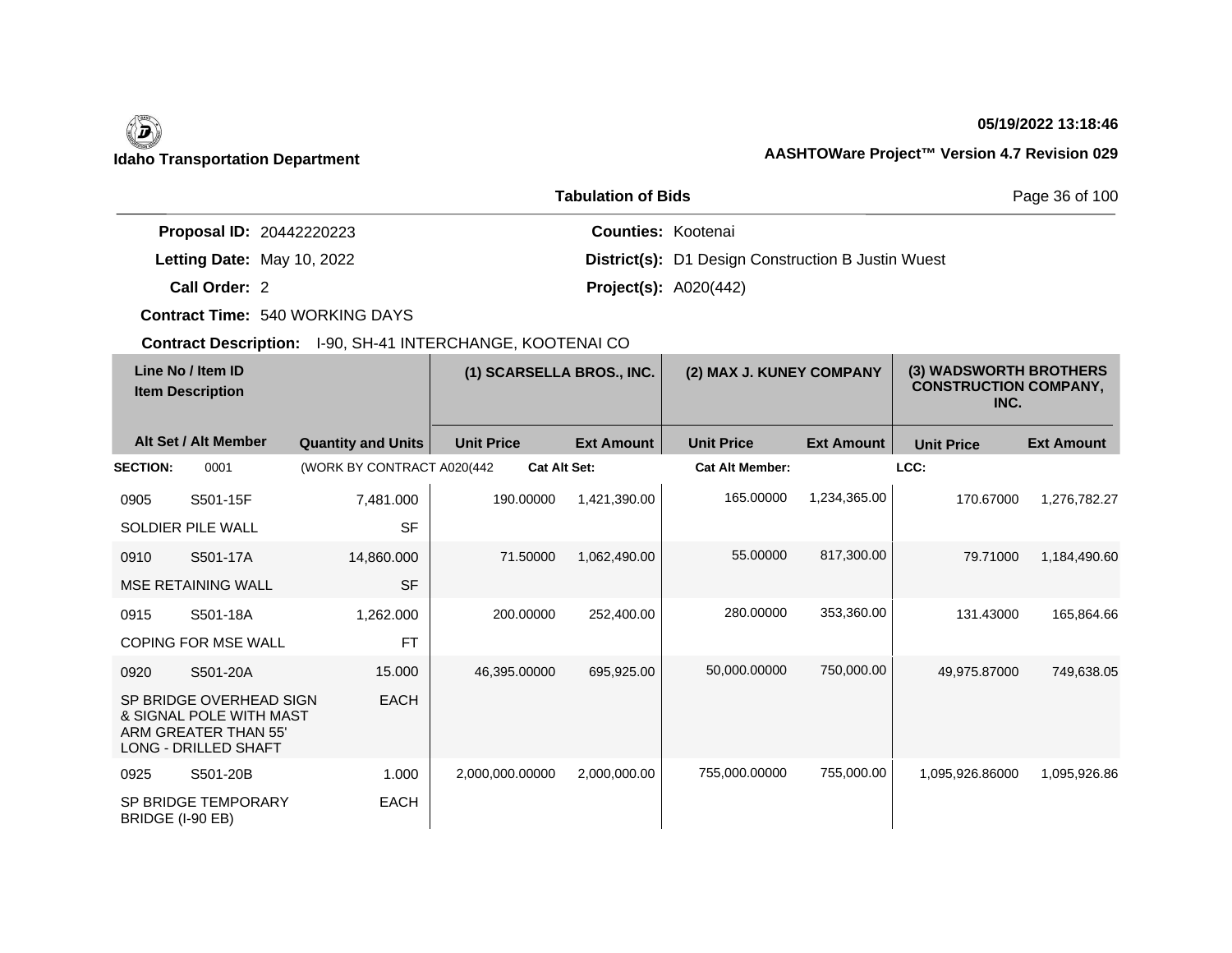## **05/19/2022 13:18:46**

|                                 | Page 37 of 100                                            |  |
|---------------------------------|-----------------------------------------------------------|--|
| <b>Proposal ID: 20442220223</b> | <b>Counties: Kootenai</b>                                 |  |
| Letting Date: May 10, 2022      | <b>District(s):</b> D1 Design Construction B Justin Wuest |  |
| Call Order: 2                   | <b>Project(s): A020(442)</b>                              |  |

**Contract Time:** 540 WORKING DAYS

| Line No / Item ID<br><b>Item Description</b> |                                                      | (1) SCARSELLA BROS., INC.   |                     | (2) MAX J. KUNEY COMPANY |                        | (3) WADSWORTH BROTHERS<br><b>CONSTRUCTION COMPANY,</b><br>INC. |                   |                   |
|----------------------------------------------|------------------------------------------------------|-----------------------------|---------------------|--------------------------|------------------------|----------------------------------------------------------------|-------------------|-------------------|
|                                              | Alt Set / Alt Member                                 | <b>Quantity and Units</b>   | <b>Unit Price</b>   | <b>Ext Amount</b>        | <b>Unit Price</b>      | <b>Ext Amount</b>                                              | <b>Unit Price</b> | <b>Ext Amount</b> |
| <b>SECTION:</b>                              | 0001                                                 | (WORK BY CONTRACT A020(442) | <b>Cat Alt Set:</b> |                          | <b>Cat Alt Member:</b> |                                                                | LCC:              |                   |
| 0930                                         | S501-20C                                             | 1.000                       | 1,130,000.00000     | 1,130,000.00             | 755,000.00000          | 755,000.00                                                     | 1,095,926.86000   | 1,095,926.86      |
| BRIDGE (I-90 WB)                             | SP BRIDGE TEMPORARY                                  | <b>EACH</b>                 |                     |                          |                        |                                                                |                   |                   |
| 0935                                         | S501-25A                                             | (1.000)                     | 450,000.00000       | 450,000.00               | 300,000.00000          | 300,000.00                                                     | 480,845.10000     | 480,845.10        |
|                                              | SP BRIDGE PEDESTRIAN<br><b>BRIDGE SUPERSTRUCTURE</b> | LS                          |                     |                          |                        |                                                                |                   |                   |
| 0940                                         | S501-25B                                             | (1.000)                     | 118,800.00000       | 118,800.00               | 120,000.00000          | 120,000.00                                                     | 127,969.24000     | 127,969.24        |
|                                              | SP BRIDGE BRIDGE<br><b>MOUNTED LIGHT SUPPORT</b>     | LS                          |                     |                          |                        |                                                                |                   |                   |
| 0945                                         | S501-25C                                             | (1.000)                     | 80,000.00000        | 80,000.00                | 50,000.00000           | 50,000.00                                                      | 86,174.57000      | 86,174.57         |
|                                              | SP BRIDGE BRIDGE<br>MOUNTED SIGN BRACKET             | LS                          |                     |                          |                        |                                                                |                   |                   |
| 0950                                         | S501-30A                                             | 487.000                     | 400.00000           | 194,800.00               | 275,00000              | 133,925.00                                                     | 338.83000         | 165,010.21        |
|                                              | SP BRIDGE MOMENT SLAB                                | <b>FT</b>                   |                     |                          |                        |                                                                |                   |                   |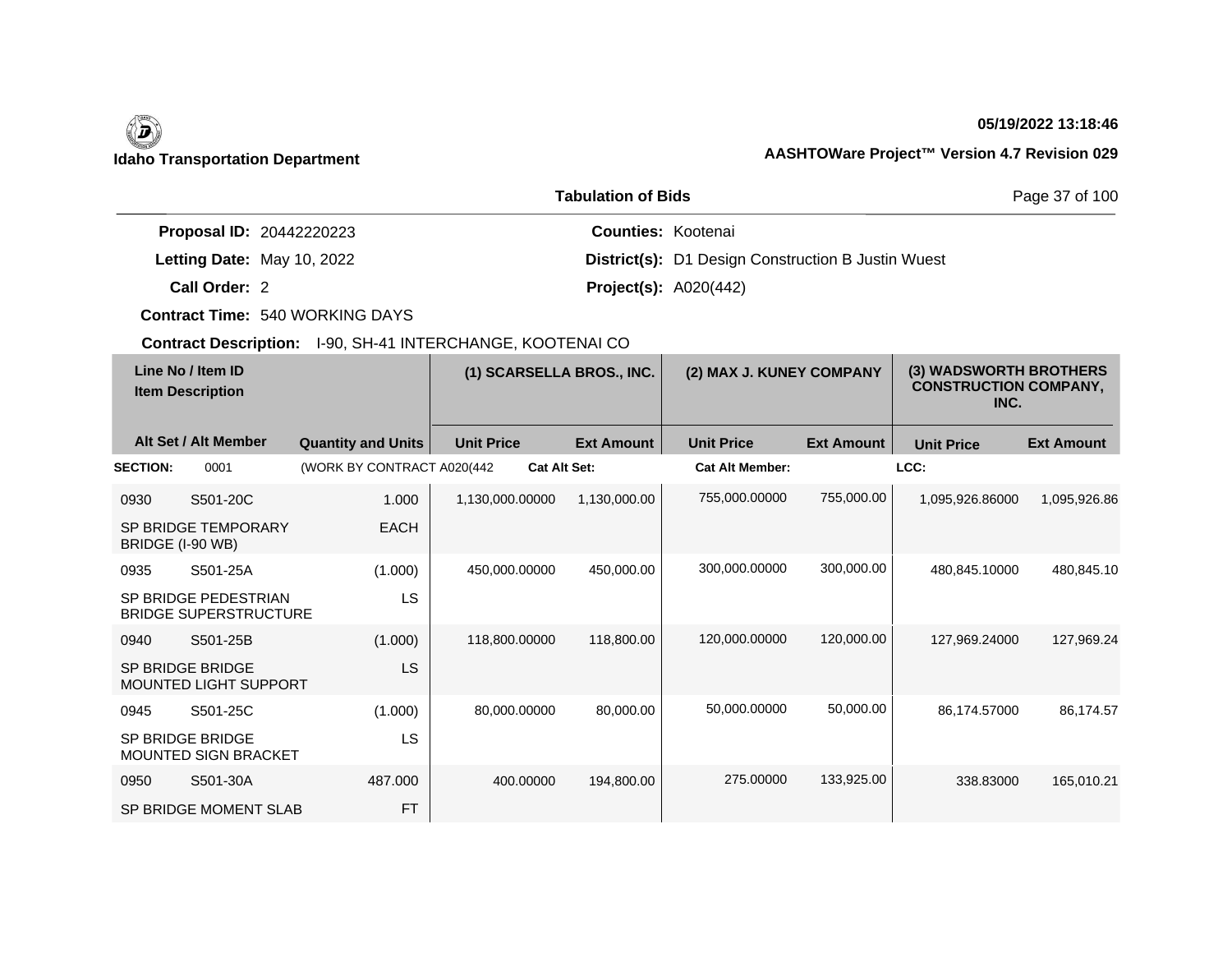## **05/19/2022 13:18:46**

## **Idaho Transportation Department AASHTOWare Project™ Version 4.7 Revision 029**

|                                 | Page 38 of 100                                            |  |
|---------------------------------|-----------------------------------------------------------|--|
| <b>Proposal ID: 20442220223</b> | <b>Counties: Kootenai</b>                                 |  |
| Letting Date: May 10, 2022      | <b>District(s):</b> D1 Design Construction B Justin Wuest |  |
| Call Order: 2                   | <b>Project(s): A020(442)</b>                              |  |

**Contract Time:** 540 WORKING DAYS

| Line No / Item ID<br><b>Item Description</b> |                            | (1) SCARSELLA BROS., INC.   |                   | (2) MAX J. KUNEY COMPANY |                        | (3) WADSWORTH BROTHERS<br><b>CONSTRUCTION COMPANY,</b><br>INC. |                   |                   |
|----------------------------------------------|----------------------------|-----------------------------|-------------------|--------------------------|------------------------|----------------------------------------------------------------|-------------------|-------------------|
|                                              | Alt Set / Alt Member       | <b>Quantity and Units</b>   | <b>Unit Price</b> | <b>Ext Amount</b>        | <b>Unit Price</b>      | <b>Ext Amount</b>                                              | <b>Unit Price</b> | <b>Ext Amount</b> |
| <b>SECTION:</b>                              | 0001                       | (WORK BY CONTRACT A020(442) |                   | <b>Cat Alt Set:</b>      | <b>Cat Alt Member:</b> |                                                                | LCC:              |                   |
| 0955                                         | S501-35A                   | 374.000                     | 65.00000          | 24,310.00                | 135.00000              | 50,490.00                                                      | 48.20000          | 18,026.80         |
| <b>GRINDING</b>                              | SP BRIDGE DIAMOND          | SY                          |                   |                          |                        |                                                                |                   |                   |
| 0960                                         | S501-51A                   | 108,701.000                 | 2.05000           | 222,837.05               | 2.20000                | 239,142.20                                                     | 2.26000           | 245,664.26        |
| <b>COATING</b>                               | SP BRIDGE ANTI-GRAFFITI    | <b>SF</b>                   |                   |                          |                        |                                                                |                   |                   |
| 0965                                         | S600-45A                   | 19.000                      | 210.00000         | 3,990.00                 | 70.00000               | 1,330.00                                                       | 767.06000         | 14,574.14         |
|                                              | <b>WATER LINE (6" PVC)</b> | <b>FT</b>                   |                   |                          |                        |                                                                |                   |                   |
| 0970                                         | S600-45B                   | 60.000                      | 225.00000         | 13,500.00                | 37,00000               | 2,220.00                                                       | 512.87000         | 30,772.20         |
|                                              | WATER LINE (8" PVC)        | <b>FT</b>                   |                   |                          |                        |                                                                |                   |                   |
| 0975                                         | S600-45C                   | 1,874.000                   | 140.00000         | 262,360.00               | 125.00000              | 234,250.00                                                     | 463.96000         | 869,461.04        |
|                                              | WATER LINE (12" PVC)       | <b>FT</b>                   |                   |                          |                        |                                                                |                   |                   |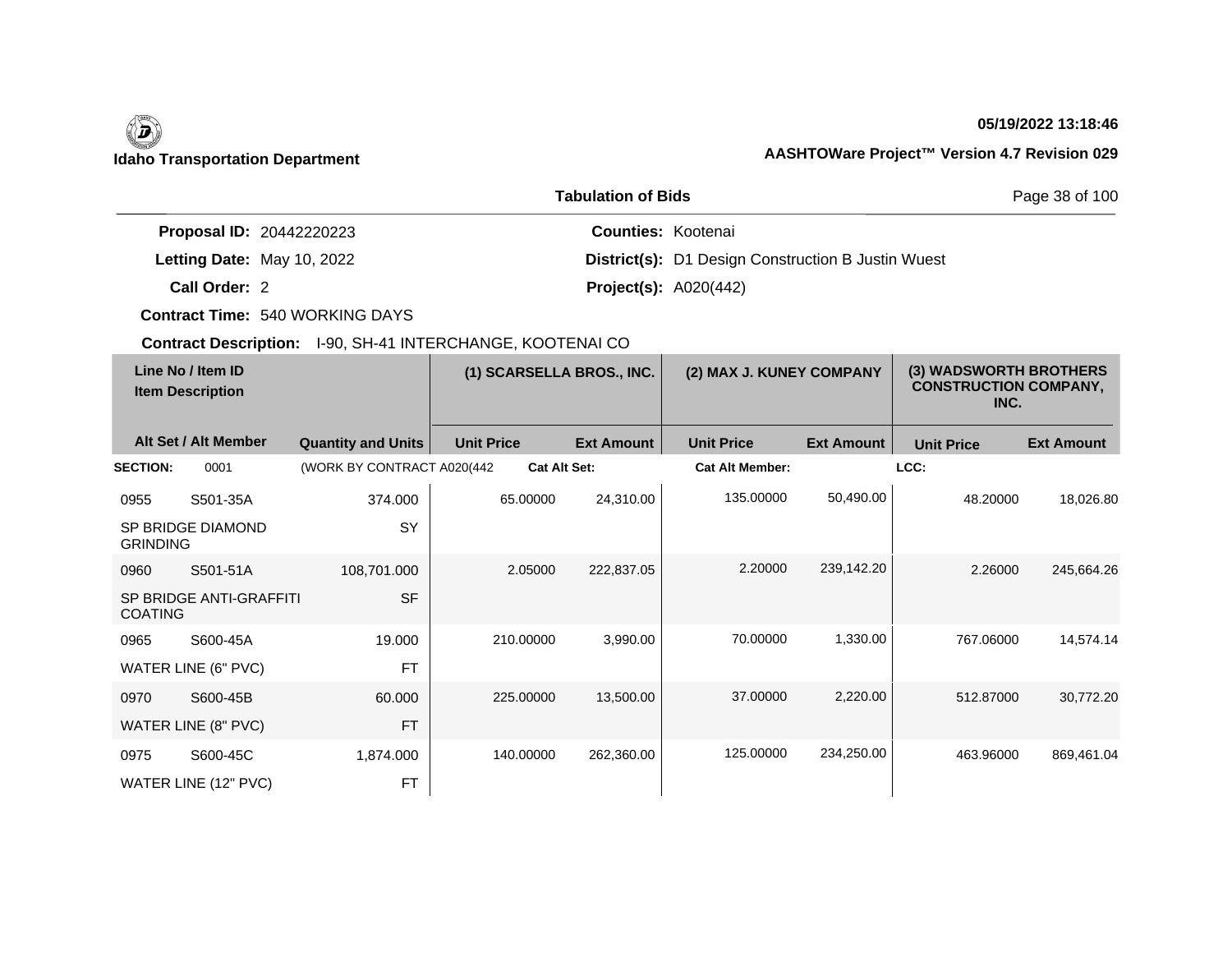## **05/19/2022 13:18:46**

|                                 | <b>Tabulation of Bids</b>                                 | Page 39 of 100 |  |
|---------------------------------|-----------------------------------------------------------|----------------|--|
| <b>Proposal ID: 20442220223</b> | <b>Counties: Kootenai</b>                                 |                |  |
| Letting Date: May 10, 2022      | <b>District(s):</b> D1 Design Construction B Justin Wuest |                |  |
| Call Order: 2                   | <b>Project(s): A020(442)</b>                              |                |  |

**Contract Time:** 540 WORKING DAYS

|                 | Line No / Item ID<br><b>Item Description</b> |                             | (1) SCARSELLA BROS., INC. |                     | (2) MAX J. KUNEY COMPANY |                   | (3) WADSWORTH BROTHERS<br><b>CONSTRUCTION COMPANY,</b><br>INC. |                   |
|-----------------|----------------------------------------------|-----------------------------|---------------------------|---------------------|--------------------------|-------------------|----------------------------------------------------------------|-------------------|
|                 | Alt Set / Alt Member                         | <b>Quantity and Units</b>   | <b>Unit Price</b>         | <b>Ext Amount</b>   | <b>Unit Price</b>        | <b>Ext Amount</b> | <b>Unit Price</b>                                              | <b>Ext Amount</b> |
| <b>SECTION:</b> | 0001                                         | (WORK BY CONTRACT A020(442) |                           | <b>Cat Alt Set:</b> | <b>Cat Alt Member:</b>   |                   | LCC:                                                           |                   |
| 0980            | S600-45D                                     | 315.000                     | 315.25000                 | 99,303.75           | 300.00000                | 94,500.00         | 317.42000                                                      | 99,987.30         |
|                 | WATER LINE (18" PVC)                         | <b>FT</b>                   |                           |                     |                          |                   |                                                                |                   |
| 0985            | S626-30A                                     | 781.000                     | 645.00000                 | 503,745.00          | 400.00000                | 312,400.00        | 750.80000                                                      | 586,374.80        |
|                 | <b>TRAF CNTL MANAGER</b>                     | <b>DAY</b>                  |                           |                     |                          |                   |                                                                |                   |
| 0990            | S637-10A                                     | 1,379.000                   | 25,00000                  | 34,475.00           | 20.00000                 | 27,580.00         | 34.62000                                                       | 47,740.98         |
| <b>USE PATH</b> | AGGR BASE FOR SHARED-                        | <b>TON</b>                  |                           |                     |                          |                   |                                                                |                   |
| 0995            | S637-15A                                     | 529.000                     | 153.10000                 | 80,989.90           | 155.00000                | 81,995.00         | 164.92000                                                      | 87,242.68         |
| <b>PATH</b>     | PLANTMIX FOR SHARED-USE                      | <b>TON</b>                  |                           |                     |                          |                   |                                                                |                   |
| 1000            | S656-15A                                     | (1.000)                     | 166,000.00000             | 166,000.00          | 85,000.00000             | 85,000.00         | 178.812.24000                                                  | 178.812.24        |
|                 | MULTIPLE APPROACH RADAR<br>DETECTION SYSTEM  | LS                          |                           |                     |                          |                   |                                                                |                   |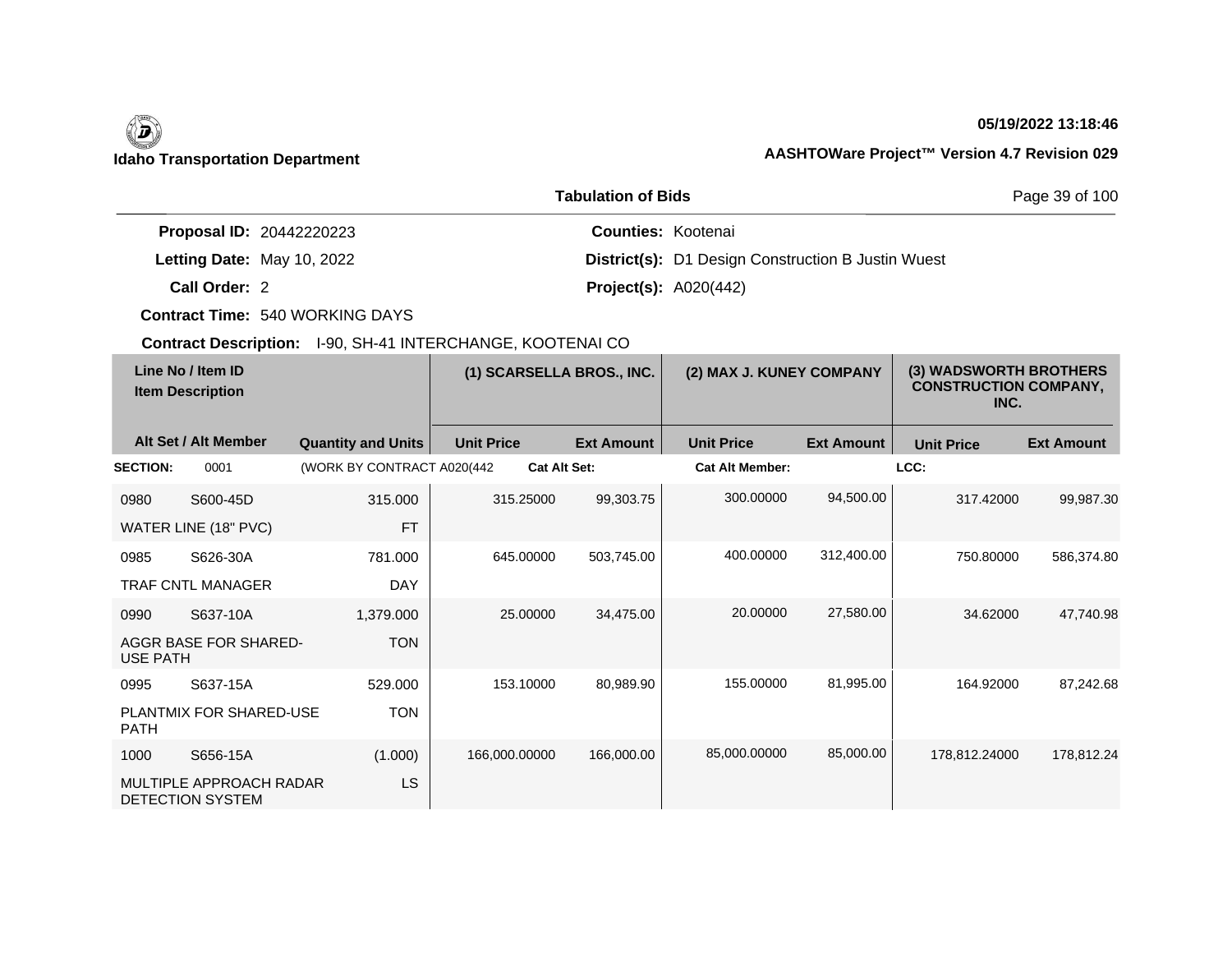## **05/19/2022 13:18:46**

## **Idaho Transportation Department AASHTOWare Project™ Version 4.7 Revision 029**

|                                 | <b>Tabulation of Bids</b>                                 | Page 40 of 100 |  |
|---------------------------------|-----------------------------------------------------------|----------------|--|
| <b>Proposal ID: 20442220223</b> | <b>Counties: Kootenai</b>                                 |                |  |
| Letting Date: May 10, 2022      | <b>District(s):</b> D1 Design Construction B Justin Wuest |                |  |
| Call Order: 2                   | <b>Project(s): A020(442)</b>                              |                |  |

**Contract Time:** 540 WORKING DAYS

|                 | Line No / Item ID<br><b>Item Description</b>           |                             | (1) SCARSELLA BROS., INC. |                     | (2) MAX J. KUNEY COMPANY |                        | (3) WADSWORTH BROTHERS<br><b>CONSTRUCTION COMPANY,</b><br>INC. |                   |                   |
|-----------------|--------------------------------------------------------|-----------------------------|---------------------------|---------------------|--------------------------|------------------------|----------------------------------------------------------------|-------------------|-------------------|
|                 | Alt Set / Alt Member                                   | <b>Quantity and Units</b>   | <b>Unit Price</b>         |                     | <b>Ext Amount</b>        | <b>Unit Price</b>      | <b>Ext Amount</b>                                              | <b>Unit Price</b> | <b>Ext Amount</b> |
| <b>SECTION:</b> | 0001                                                   | (WORK BY CONTRACT A020(442) |                           | <b>Cat Alt Set:</b> |                          | <b>Cat Alt Member:</b> |                                                                | LCC:              |                   |
| 1005            | S900-50A                                               | 100,000.000                 |                           | 1.00000             | 100,000.00               | 1.00000                | 100,000.00                                                     | 1.00000           | 100,000.00        |
|                 | <b>CONTINGENCY AMOUNT</b><br><b>WINTER MAINTENANCE</b> | CA                          |                           |                     |                          |                        |                                                                |                   |                   |
| 1010            | S900-50B                                               | 50,000.000                  |                           | 1.00000             | 50,000.00                | 1.00000                | 50,000.00                                                      | 1.00000           | 50,000.00         |
|                 | <b>CONTINGENCY AMOUNT</b><br>UNIDENTIFIED UTILITIES    | CA                          |                           |                     |                          |                        |                                                                |                   |                   |
| 1015            | S900-50D                                               | 50,000.000                  |                           | 1.00000             | 50,000.00                | 1.00000                | 50,000.00                                                      | 1.00000           | 50,000.00         |
| <b>PLAN</b>     | <b>CONTINGENCY AMOUNT</b><br><b>EMERGENCY RESPONSE</b> | CA                          |                           |                     |                          |                        |                                                                |                   |                   |
| 1020            | S900-50E                                               | 100,000.000                 |                           | 1.00000             | 100,000.00               | 1.00000                | 100,000.00                                                     | 1.00000           | 100,000.00        |
|                 | <b>CONTINGENCY AMOUNT</b><br><b>FORMAL PARTNERING</b>  | CA                          |                           |                     |                          |                        |                                                                |                   |                   |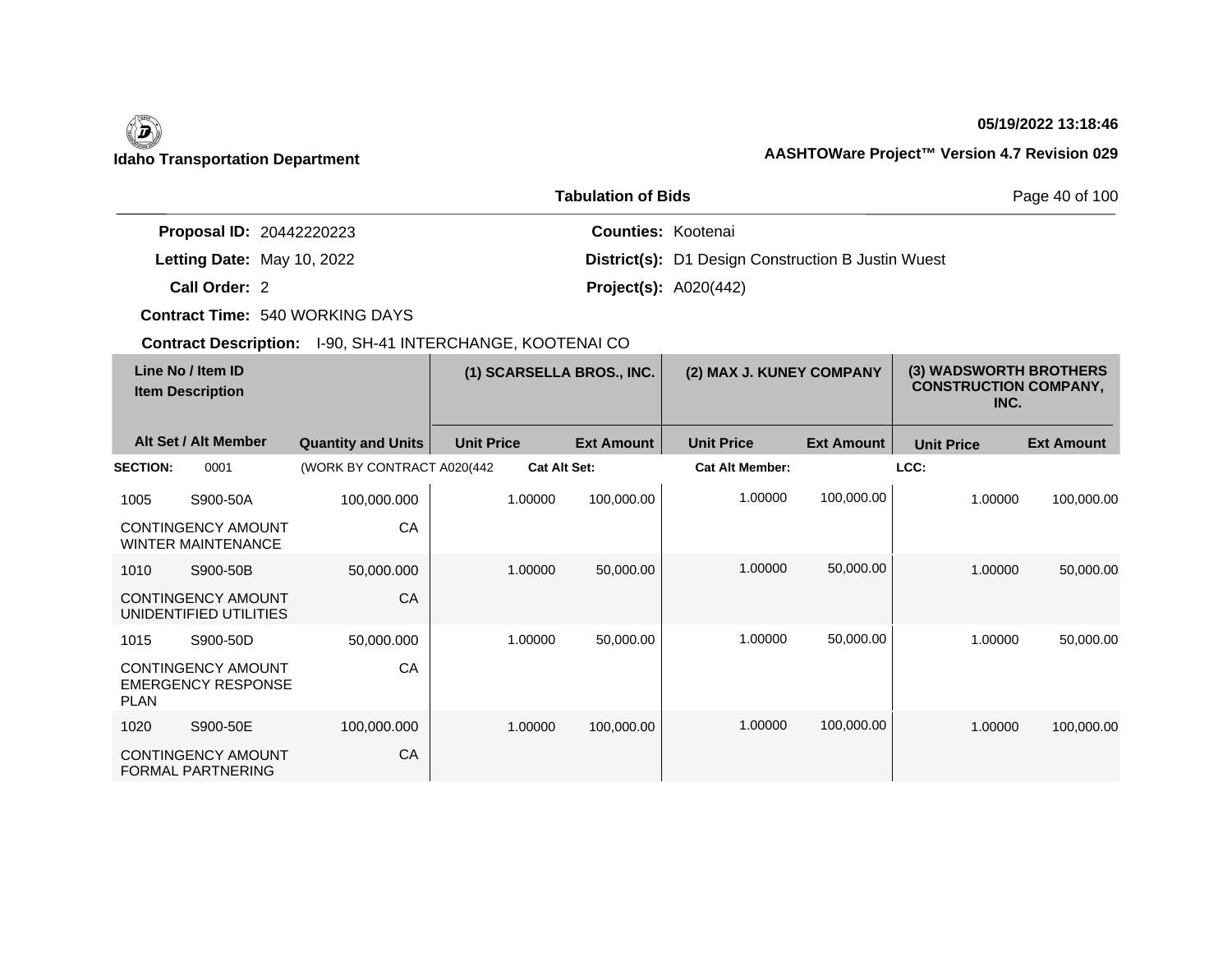## **05/19/2022 13:18:46**

|                                 | <b>Tabulation of Bids</b>                                 | Page 41 of 100 |  |
|---------------------------------|-----------------------------------------------------------|----------------|--|
| <b>Proposal ID: 20442220223</b> | <b>Counties: Kootenai</b>                                 |                |  |
| Letting Date: May 10, 2022      | <b>District(s):</b> D1 Design Construction B Justin Wuest |                |  |
| Call Order: 2                   | <b>Project(s):</b> $A020(442)$                            |                |  |

**Contract Time:** 540 WORKING DAYS

| Line No / Item ID<br><b>Item Description</b> |                                                                         | (1) SCARSELLA BROS., INC.   |                   | (2) MAX J. KUNEY COMPANY |                        | (3) WADSWORTH BROTHERS<br><b>CONSTRUCTION COMPANY,</b><br>INC. |                   |                   |
|----------------------------------------------|-------------------------------------------------------------------------|-----------------------------|-------------------|--------------------------|------------------------|----------------------------------------------------------------|-------------------|-------------------|
|                                              | Alt Set / Alt Member                                                    | <b>Quantity and Units</b>   | <b>Unit Price</b> | <b>Ext Amount</b>        | <b>Unit Price</b>      | <b>Ext Amount</b>                                              | <b>Unit Price</b> | <b>Ext Amount</b> |
| <b>SECTION:</b>                              | 0001                                                                    | (WORK BY CONTRACT A020(442) |                   | <b>Cat Alt Set:</b>      | <b>Cat Alt Member:</b> |                                                                | LCC:              |                   |
| 1025                                         | S900-50G                                                                | 26,000.000                  | 1.00000           | 26,000.00                | 1.00000                | 26,000.00                                                      | 1.00000           | 26,000.00         |
|                                              | <b>CONTINGENCY AMOUNT</b><br>DRILLED SHAFT - REMOVAL<br>OF OBSTRUCTIONS | CA                          |                   |                          |                        |                                                                |                   |                   |
| 1030                                         | S901-05A                                                                | 12.000                      | 300.00000         | 3,600.00                 | 260,00000              | 3,120.00                                                       | 1,266.54000       | 15,198.48         |
|                                              | SP ROCK CHECK DAM                                                       | <b>EACH</b>                 |                   |                          |                        |                                                                |                   |                   |
| 1035                                         | S901-05B                                                                | 5.000                       | 26,500,00000      | 132.500.00               | 27,000.00000           | 135,000.00                                                     | 28.545.33000      | 142.726.65        |
| SP REMOVE SIGN<br><b>STRUCTURE</b>           |                                                                         | <b>EACH</b>                 |                   |                          |                        |                                                                |                   |                   |
| 1040                                         | S901-05C                                                                | 12,000                      | 1.000.00000       | 12,000.00                | 1,700.00000            | 20,400.00                                                      | 1.481.13000       | 17.773.56         |
|                                              | <b>SP REMOVE DRYWELL</b>                                                | <b>EACH</b>                 |                   |                          |                        |                                                                |                   |                   |
| 1045                                         | S901-05D                                                                | 4.000                       | 3,500.00000       | 14,000.00                | 3,800.00000            | 15,200.00                                                      | 5,385.91000       | 21,543.64         |
| <b>TRANSITION</b>                            | <b>SP CONCRETE BARRIER</b>                                              | <b>EACH</b>                 |                   |                          |                        |                                                                |                   |                   |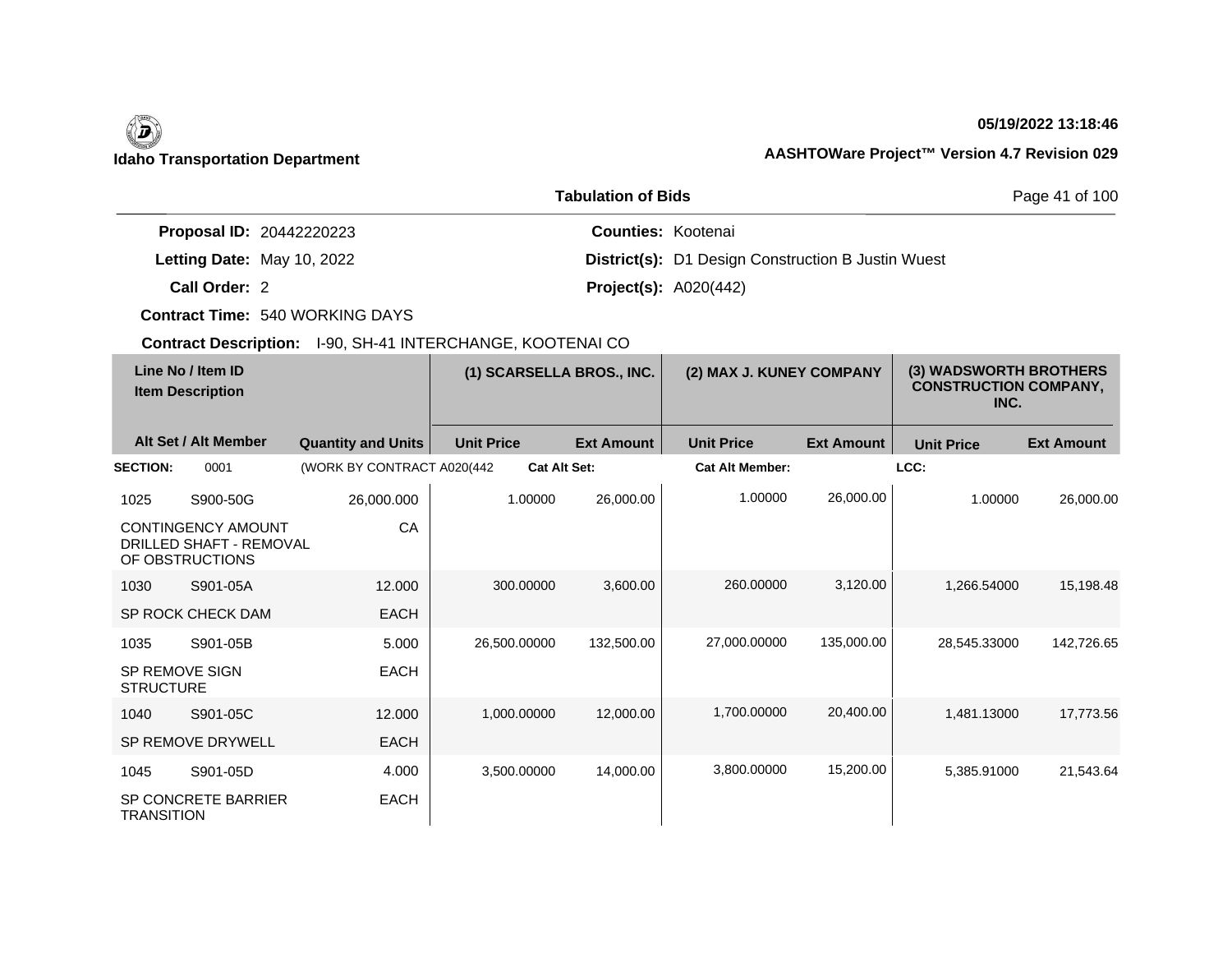$\overline{\phantom{a}}$ 

## **05/19/2022 13:18:46**

|                                 | <b>Tabulation of Bids</b>                                 | Page 42 of 100 |
|---------------------------------|-----------------------------------------------------------|----------------|
| <b>Proposal ID: 20442220223</b> | <b>Counties: Kootenai</b>                                 |                |
| Letting Date: May 10, 2022      | <b>District(s):</b> D1 Design Construction B Justin Wuest |                |
| Call Order: 2                   | <b>Project(s):</b> $A020(442)$                            |                |

**Contract Time:** 540 WORKING DAYS

| Line No / Item ID<br><b>Item Description</b> |                        | (1) SCARSELLA BROS., INC.   |                   | (2) MAX J. KUNEY COMPANY |                        | (3) WADSWORTH BROTHERS<br><b>CONSTRUCTION COMPANY,</b><br>INC. |                   |                   |
|----------------------------------------------|------------------------|-----------------------------|-------------------|--------------------------|------------------------|----------------------------------------------------------------|-------------------|-------------------|
|                                              | Alt Set / Alt Member   | <b>Quantity and Units</b>   | <b>Unit Price</b> | <b>Ext Amount</b>        | <b>Unit Price</b>      | <b>Ext Amount</b>                                              | <b>Unit Price</b> | <b>Ext Amount</b> |
| <b>SECTION:</b>                              | 0001                   | (WORK BY CONTRACT A020(442) |                   | <b>Cat Alt Set:</b>      | <b>Cat Alt Member:</b> |                                                                | LCC:              |                   |
| 1050                                         | S901-05E               | 18.000                      | 440.00000         | 7,920.00                 | 400.00000              | 7,200.00                                                       | 430.87000         | 7,755.66          |
| <b>SP CURB CUT</b>                           |                        | <b>EACH</b>                 |                   |                          |                        |                                                                |                   |                   |
| 1055                                         | S901-05F               | 8.000                       | 2,000.00000       | 16,000.00                | 3,000.00000            | 24,000.00                                                      | 2,769.20000       | 22,153.60         |
|                                              | SP SIDEWALK UNDERDRAIN | <b>EACH</b>                 |                   |                          |                        |                                                                |                   |                   |
| 1060                                         | S901-05G               | 26,000                      | 5,000.00000       | 130,000.00               | 4,500.00000            | 117,000.00                                                     | 2,737.54000       | 71,176.04         |
|                                              | SP DRYWELL TYPE A      | <b>EACH</b>                 |                   |                          |                        |                                                                |                   |                   |
| 1065                                         | S901-05H               | 1.000                       | 6,750.00000       | 6,750.00                 | 5,600.00000            | 5,600.00                                                       | 4,362.96000       | 4,362.96          |
|                                              | SP DRYWELL TYPE B      | <b>EACH</b>                 |                   |                          |                        |                                                                |                   |                   |
| 1070                                         | S901-05I               | 3.000                       | 2,000.00000       | 6,000.00                 | 1,000.00000            | 3,000.00                                                       | 323.15000         | 969.45            |
| <b>TRAIL SIGN</b>                            | SP REMOVE AND RESET    | <b>EACH</b>                 |                   |                          |                        |                                                                |                   |                   |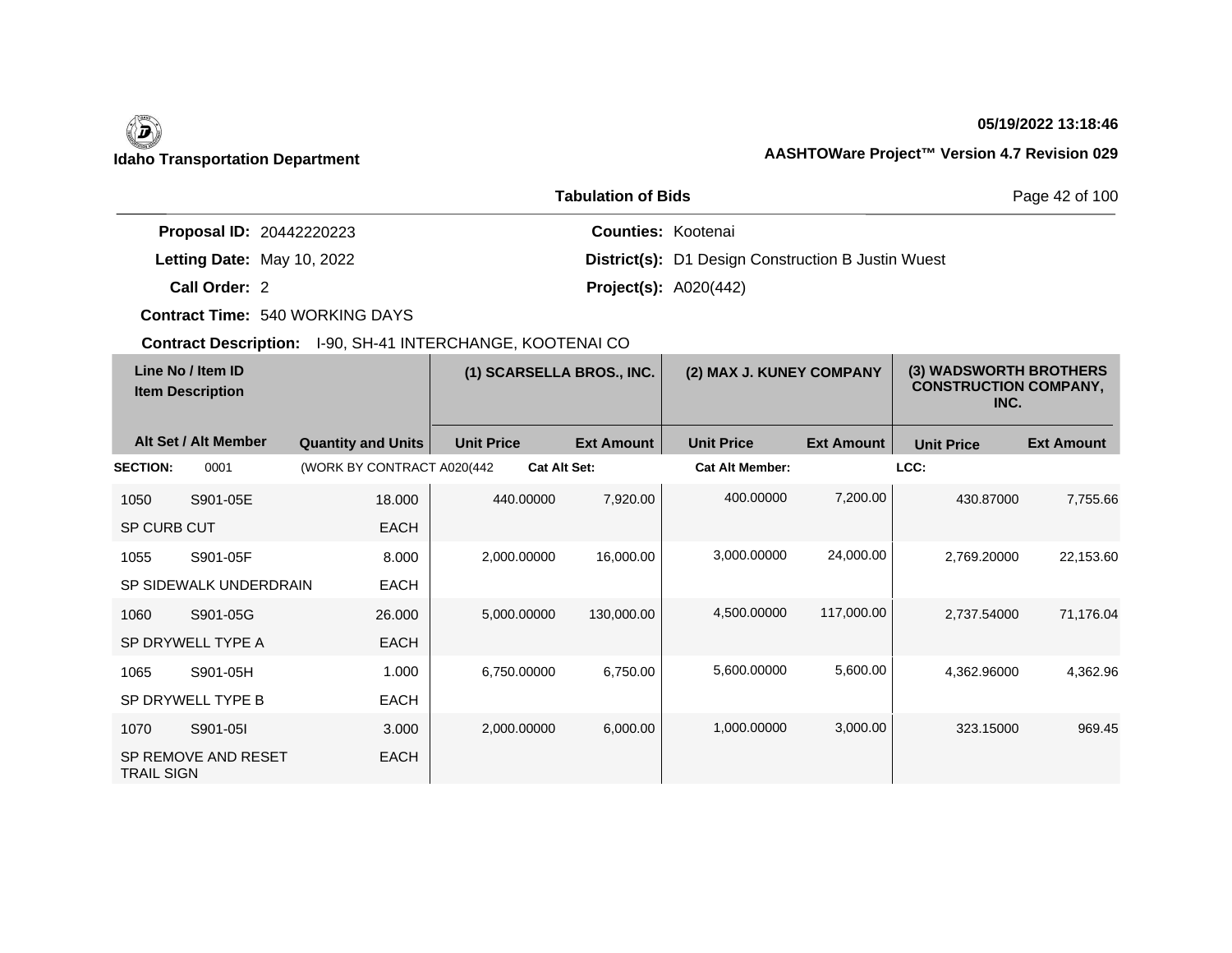## **05/19/2022 13:18:46**

## **Idaho Transportation Department AASHTOWare Project™ Version 4.7 Revision 029**

|                                 | Page 43 of 100                                            |  |
|---------------------------------|-----------------------------------------------------------|--|
| <b>Proposal ID: 20442220223</b> | <b>Counties: Kootenai</b>                                 |  |
| Letting Date: May 10, 2022      | <b>District(s):</b> D1 Design Construction B Justin Wuest |  |
| Call Order: 2                   | <b>Project(s):</b> $A020(442)$                            |  |

**Contract Time:** 540 WORKING DAYS

| Line No / Item ID<br><b>Item Description</b> |                                                     | (1) SCARSELLA BROS., INC.   |                     | (2) MAX J. KUNEY COMPANY |                        | (3) WADSWORTH BROTHERS<br><b>CONSTRUCTION COMPANY,</b><br>INC. |                   |                   |
|----------------------------------------------|-----------------------------------------------------|-----------------------------|---------------------|--------------------------|------------------------|----------------------------------------------------------------|-------------------|-------------------|
|                                              | Alt Set / Alt Member                                | <b>Quantity and Units</b>   | <b>Unit Price</b>   | <b>Ext Amount</b>        | <b>Unit Price</b>      | <b>Ext Amount</b>                                              | <b>Unit Price</b> | <b>Ext Amount</b> |
| <b>SECTION:</b>                              | 0001                                                | (WORK BY CONTRACT A020(442) | <b>Cat Alt Set:</b> |                          | <b>Cat Alt Member:</b> |                                                                | LCC:              |                   |
| 1075                                         | S901-05J                                            | 3.000                       | 7.000.00000         | 21,000.00                | 3.000.00000            | 9,000.00                                                       | 2.113.81000       | 6.341.43          |
|                                              | SP REMOVE AND RESET FIRE<br><b>HYDRANT ASSEMBLY</b> | <b>EACH</b>                 |                     |                          |                        |                                                                |                   |                   |
| 1080                                         | S901-05K                                            | 17.000                      | 750.00000           | 12,750.00                | 2,300.00000            | 39,100.00                                                      | 1,938.93000       | 32,961.81         |
| <b>GRADING</b>                               | SP GUARDRAIL TERMINAL                               | <b>EACH</b>                 |                     |                          |                        |                                                                |                   |                   |
| 1085                                         | S901-05L                                            | 7.000                       | 1,000.00000         | 7,000.00                 | 1,200.00000            | 8,400.00                                                       | 6,902.36000       | 48,316.52         |
| <b>RAMP</b>                                  | SP TEMPORARY PEDESTRIAN                             | <b>EACH</b>                 |                     |                          |                        |                                                                |                   |                   |
| 1090                                         | S901-05M                                            | 4.000                       | 32,750.00000        | 131,000.00               | 35,000.00000           | 140,000.00                                                     | 35,277.72000      | 141,110.88        |
|                                              | SP REM OF SIGNAL                                    | <b>EACH</b>                 |                     |                          |                        |                                                                |                   |                   |
| 1095                                         | S901-05N                                            | 7.000                       | 700.00000           | 4,900.00                 | 1,500.00000            | 10,500.00                                                      | 1,595.08000       | 11,165.56         |
|                                              | <b>SP STORMWATER BERM</b>                           | <b>EACH</b>                 |                     |                          |                        |                                                                |                   |                   |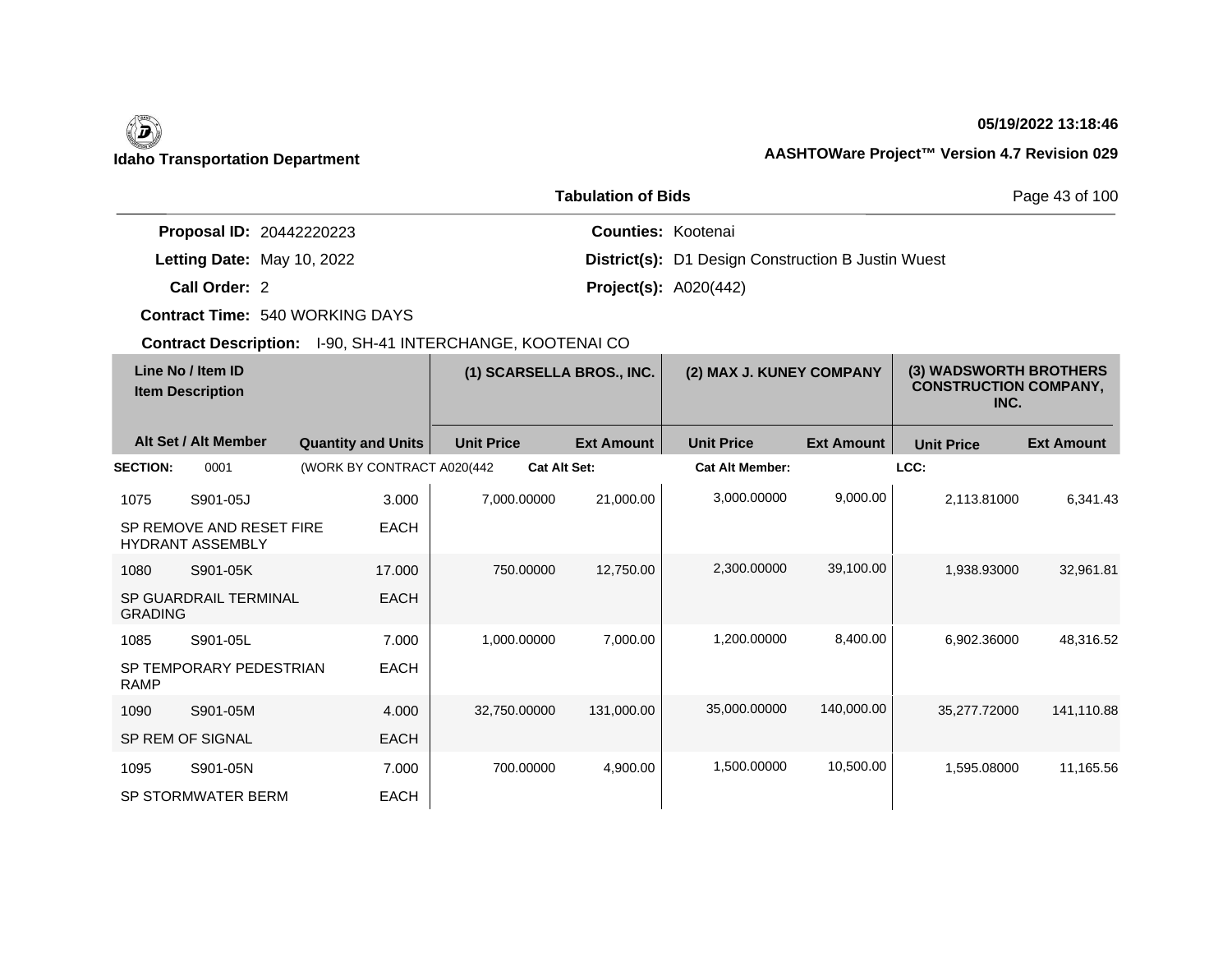## **05/19/2022 13:18:46**

## **Idaho Transportation Department AASHTOWare Project™ Version 4.7 Revision 029**

|                                 | Page 44 of 100                                            |  |
|---------------------------------|-----------------------------------------------------------|--|
| <b>Proposal ID: 20442220223</b> | <b>Counties: Kootenai</b>                                 |  |
| Letting Date: May 10, 2022      | <b>District(s):</b> D1 Design Construction B Justin Wuest |  |
| Call Order: 2                   | <b>Project(s):</b> $A020(442)$                            |  |

**Contract Time:** 540 WORKING DAYS

| Line No / Item ID<br><b>Item Description</b> |                        | (1) SCARSELLA BROS., INC.   |                   | (2) MAX J. KUNEY COMPANY |                        | (3) WADSWORTH BROTHERS<br><b>CONSTRUCTION COMPANY,</b><br>INC. |                   |                   |
|----------------------------------------------|------------------------|-----------------------------|-------------------|--------------------------|------------------------|----------------------------------------------------------------|-------------------|-------------------|
|                                              | Alt Set / Alt Member   | <b>Quantity and Units</b>   | <b>Unit Price</b> | <b>Ext Amount</b>        | <b>Unit Price</b>      | <b>Ext Amount</b>                                              | <b>Unit Price</b> | <b>Ext Amount</b> |
| <b>SECTION:</b>                              | 0001                   | (WORK BY CONTRACT A020(442) |                   | <b>Cat Alt Set:</b>      | <b>Cat Alt Member:</b> |                                                                | LCC:              |                   |
| 1100                                         | S901-05O               | 1.000                       | 2,500.00000       | 2,500.00                 | 2,200.00000            | 2,200.00                                                       | 3,156.35000       | 3,156.35          |
|                                              | SP 6" GATE VALVE       | <b>EACH</b>                 |                   |                          |                        |                                                                |                   |                   |
| 1105                                         | S901-05P               | 2.000                       | 3,250.00000       | 6,500.00                 | 2,800.00000            | 5,600.00                                                       | 3,817.48000       | 7,634.96          |
|                                              | SP 8" GATE VALVE       | <b>EACH</b>                 |                   |                          |                        |                                                                |                   |                   |
| 1110                                         | S901-05Q               | 2.000                       | 6,500.00000       | 13,000.00                | 3,100.00000            | 6,200.00                                                       | 5,116.85000       | 10,233.70         |
|                                              | SP 12" BUTTERFLY VALVE | <b>EACH</b>                 |                   |                          |                        |                                                                |                   |                   |
| 1115                                         | S901-05R               | 2.000                       | 12,500.00000      | 25,000.00                | 7,800.00000            | 15,600.00                                                      | 10,510.87000      | 21,021.74         |
|                                              | SP 18" BUTTERFLY VALVE | <b>EACH</b>                 |                   |                          |                        |                                                                |                   |                   |
| 1120                                         | S901-05S               | 244.000                     | 75,00000          | 18,300.00                | 80.00000               | 19,520.00                                                      | 80.79000          | 19,712.76         |
|                                              | SP FUSION SPLICE       | <b>EACH</b>                 |                   |                          |                        |                                                                |                   |                   |
| 1125                                         | S901-05T               | 24.000                      | 3,950.00000       | 94,800.00                | 4,000.00000            | 96,000.00                                                      | 4,254.87000       | 102,116.88        |
|                                              | SP JUNCTION BOX        | <b>EACH</b>                 |                   |                          |                        |                                                                |                   |                   |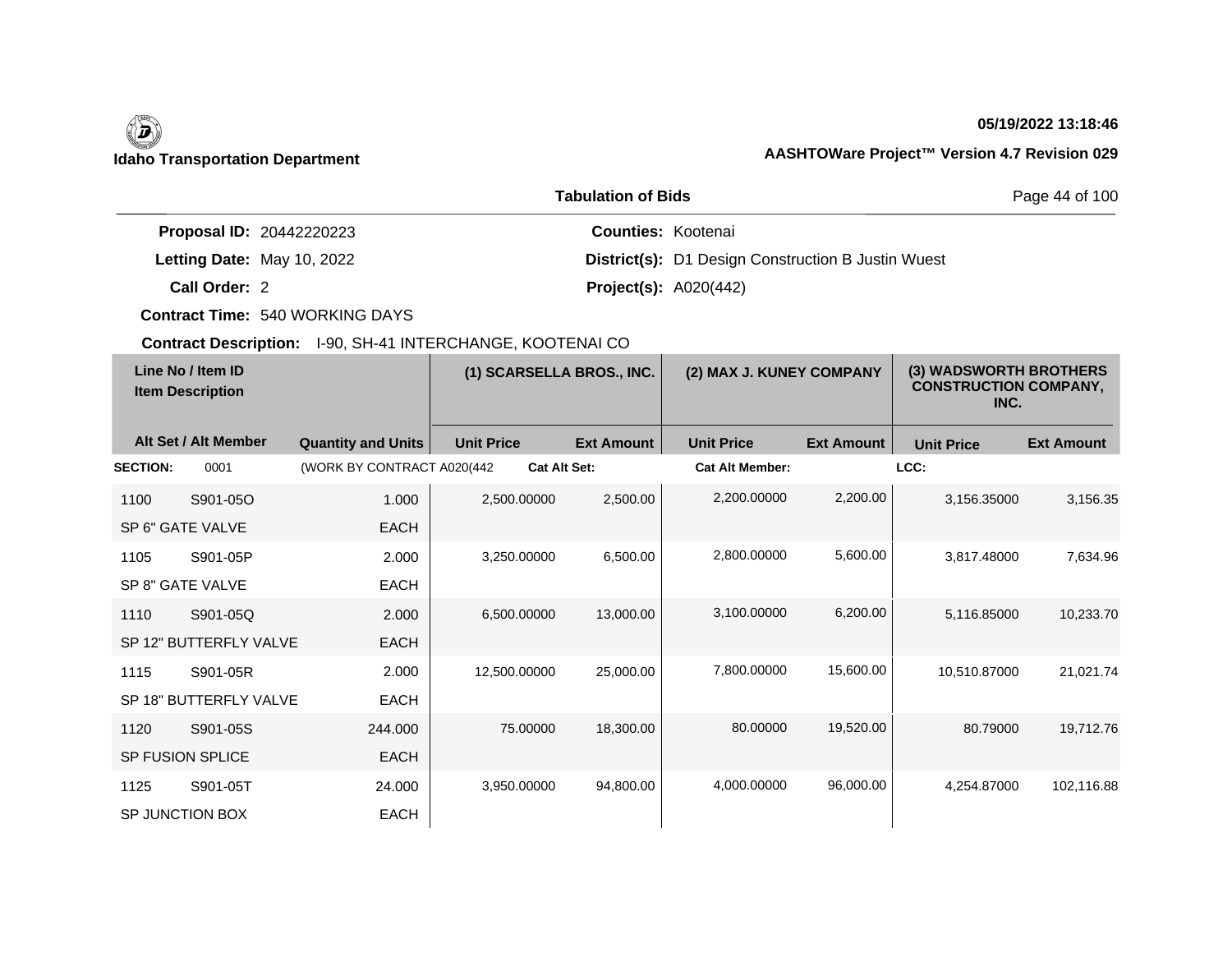## **05/19/2022 13:18:46**

## **Idaho Transportation Department AASHTOWare Project™ Version 4.7 Revision 029**

|                                 | Page 45 of 100                                            |  |
|---------------------------------|-----------------------------------------------------------|--|
| <b>Proposal ID: 20442220223</b> | <b>Counties: Kootenai</b>                                 |  |
| Letting Date: May 10, 2022      | <b>District(s):</b> D1 Design Construction B Justin Wuest |  |
| Call Order: 2                   | <b>Project(s): A020(442)</b>                              |  |

**Contract Time:** 540 WORKING DAYS

| Line No / Item ID<br><b>Item Description</b> |                                                                     | (1) SCARSELLA BROS., INC.   |                   | (2) MAX J. KUNEY COMPANY |                        | (3) WADSWORTH BROTHERS<br><b>CONSTRUCTION COMPANY,</b><br>INC. |                   |                   |
|----------------------------------------------|---------------------------------------------------------------------|-----------------------------|-------------------|--------------------------|------------------------|----------------------------------------------------------------|-------------------|-------------------|
|                                              | Alt Set / Alt Member                                                | <b>Quantity and Units</b>   | <b>Unit Price</b> | <b>Ext Amount</b>        | <b>Unit Price</b>      | <b>Ext Amount</b>                                              | <b>Unit Price</b> | <b>Ext Amount</b> |
| <b>SECTION:</b>                              | 0001                                                                | (WORK BY CONTRACT A020(442) |                   | <b>Cat Alt Set:</b>      | <b>Cat Alt Member:</b> |                                                                | LCC:              |                   |
| 1130                                         | S901-05U                                                            | 1.000                       | 155,000.00000     | 155,000.00               | 160,000.00000          | 160,000.00                                                     | 166,963.24000     | 166,963.24        |
|                                              | SP TEMPORARY TRAFFIC<br>SIGNAL (I-90 EB ON RAMP<br>AND SELTICE WAY) | <b>EACH</b>                 |                   |                          |                        |                                                                |                   |                   |
| 1135                                         | S901-05V                                                            | 1.000                       | 295,000.00000     | 295,000.00               | 300,000.00000          | 300,000.00                                                     | 317,768.74000     | 317,768.74        |
| HERBORN)                                     | SP TEMPORARY TRAFFIC<br>SIGNAL (SELTICE WAY AND                     | <b>EACH</b>                 |                   |                          |                        |                                                                |                   |                   |
| 1140                                         | S901-05W                                                            | 1.000                       | 248,000.00000     | 248,000.00               | 250,000.00000          | 250,000.00                                                     | 267,141.18000     | 267,141.18        |
| <b>ROSS POINT)</b>                           | SP TEMPORARY TRAFFIC<br>SIGNAL (SELTICE WAY AND                     | <b>EACH</b>                 |                   |                          |                        |                                                                |                   |                   |
| 1145                                         | S901-05X                                                            | 52.000                      | 1,200.00000       | 62,400.00                | 1,500.00000            | 78,000.00                                                      | 1,292.62000       | 67,216.24         |
|                                              | SP REM OF LUMINAIRE                                                 | EACH                        |                   |                          |                        |                                                                |                   |                   |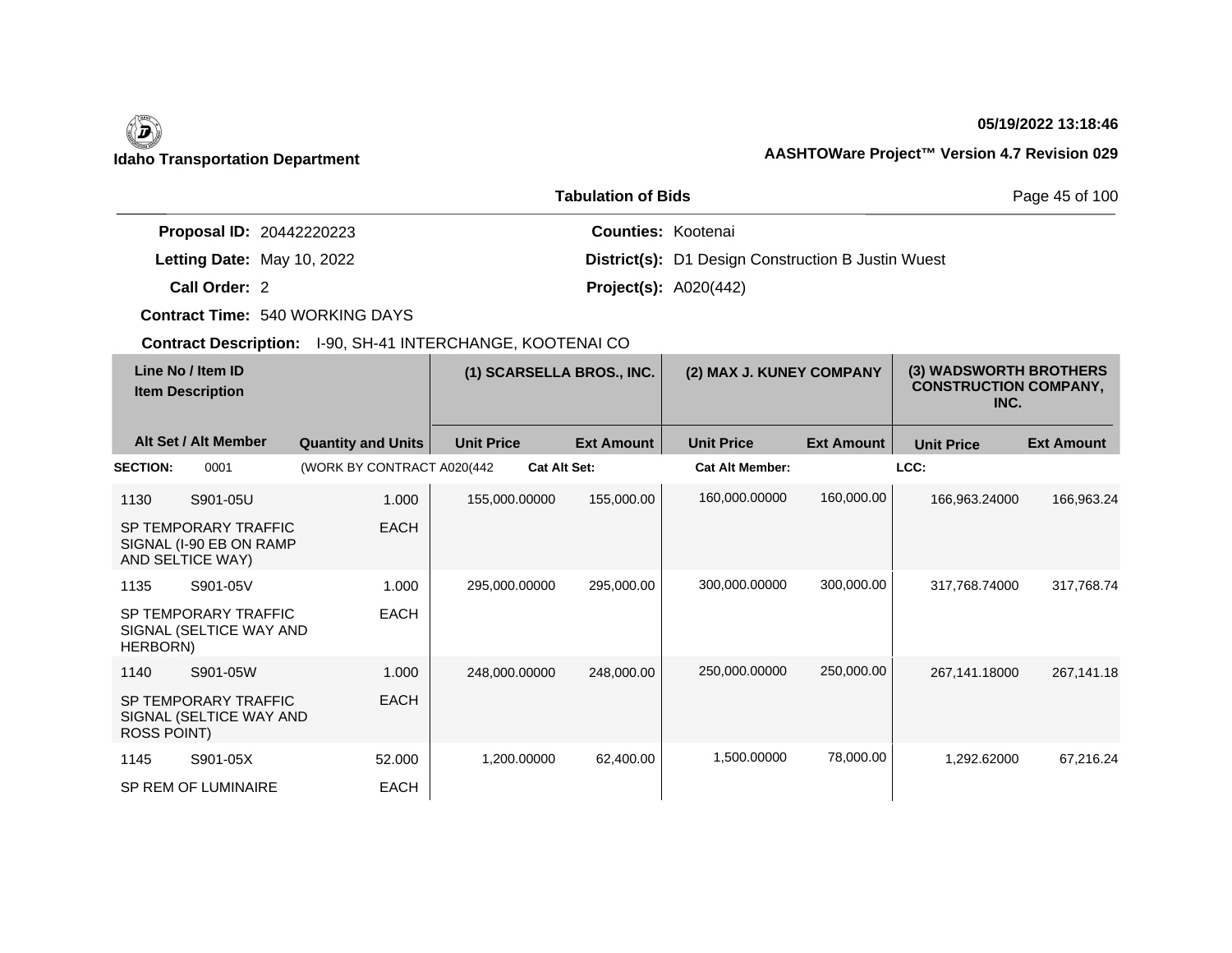## **05/19/2022 13:18:46**

## **Idaho Transportation Department AASHTOWare Project™ Version 4.7 Revision 029**

|                                 | Page 46 of 100                                            |  |
|---------------------------------|-----------------------------------------------------------|--|
| <b>Proposal ID: 20442220223</b> | <b>Counties: Kootenai</b>                                 |  |
| Letting Date: May 10, 2022      | <b>District(s):</b> D1 Design Construction B Justin Wuest |  |
| Call Order: 2                   | <b>Project(s): A020(442)</b>                              |  |

**Contract Time:** 540 WORKING DAYS

| Line No / Item ID<br><b>Item Description</b> |                                                                       | (1) SCARSELLA BROS., INC.   |                   | (2) MAX J. KUNEY COMPANY |                        | (3) WADSWORTH BROTHERS<br><b>CONSTRUCTION COMPANY,</b><br>INC. |                   |                   |
|----------------------------------------------|-----------------------------------------------------------------------|-----------------------------|-------------------|--------------------------|------------------------|----------------------------------------------------------------|-------------------|-------------------|
|                                              | Alt Set / Alt Member                                                  | <b>Quantity and Units</b>   | <b>Unit Price</b> | <b>Ext Amount</b>        | <b>Unit Price</b>      | <b>Ext Amount</b>                                              | <b>Unit Price</b> | <b>Ext Amount</b> |
| <b>SECTION:</b>                              | 0001                                                                  | (WORK BY CONTRACT A020(442) |                   | <b>Cat Alt Set:</b>      | <b>Cat Alt Member:</b> |                                                                | LCC:              |                   |
| 1150                                         | S901-05Y                                                              | 1.000                       | 253,000.00000     | 253,000.00               | 255,000.00000          | 255,000.00                                                     | 272,527.09000     | 272,527.09        |
| AVENUE)                                      | SP TEMPORARY TRAFFIC<br>SIGNAL (SH-41 AND MULLAN                      | <b>EACH</b>                 |                   |                          |                        |                                                                |                   |                   |
| 1155                                         | S901-05Z                                                              | 1.000                       | 155,000.00000     | 155,000.00               | 160,000.00000          | 160,000.00                                                     | 166,963.24000     | 166,963.24        |
|                                              | SP TEMPORARY TRAFFIC<br>SIGNAL (I-90 WB OFF RAMP)<br>AND SELTICE WAY) | <b>EACH</b>                 |                   |                          |                        |                                                                |                   |                   |
| 1160                                         | S901-06A                                                              | 4.000                       | 15,575.00000      | 62,300.00                | 16,000.00000           | 64,000.00                                                      | 16,777.11000      | 67,108.44         |
| <b>WAY SIGNS</b>                             | SP ILLUMINATED WRONG                                                  | <b>EACH</b>                 |                   |                          |                        |                                                                |                   |                   |
| 1165                                         | S904-05A                                                              | (1.000)                     | 30,000.00000      | 30,000.00                | 15,000.00000           | 15,000.00                                                      | 91,560.48000      | 91,560.48         |
|                                              | SP LANDSCAPE AND<br><b>IRRIGATION REPAIR</b>                          | LS                          |                   |                          |                        |                                                                |                   |                   |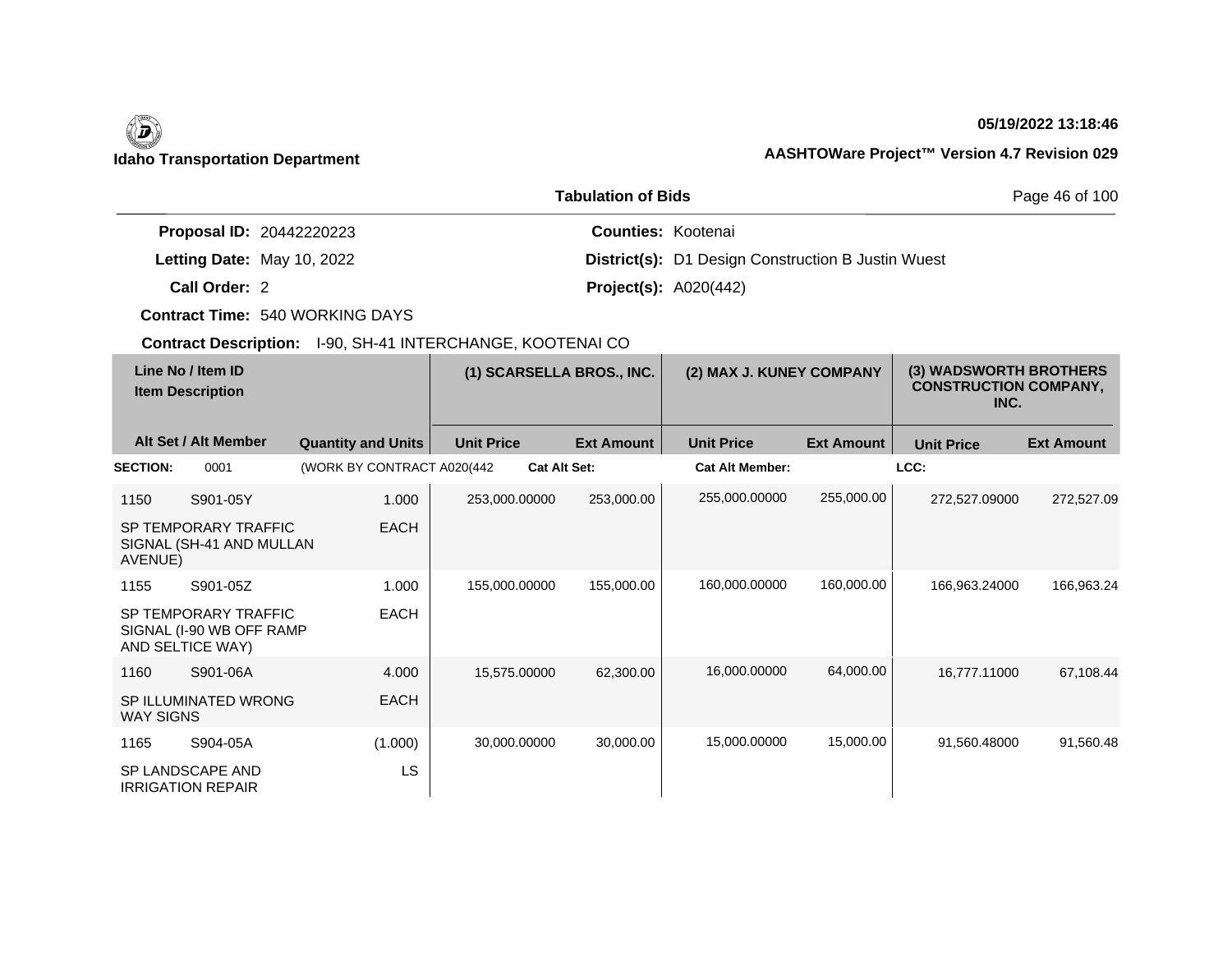## **05/19/2022 13:18:46**

## **Idaho Transportation Department AASHTOWare Project™ Version 4.7 Revision 029**

|                                 | Page 47 of 100                                            |  |
|---------------------------------|-----------------------------------------------------------|--|
| <b>Proposal ID: 20442220223</b> | <b>Counties: Kootenai</b>                                 |  |
| Letting Date: May 10, 2022      | <b>District(s):</b> D1 Design Construction B Justin Wuest |  |
| Call Order: 2                   | <b>Project(s): A020(442)</b>                              |  |

**Contract Time:** 540 WORKING DAYS

|                                              | <b>OOMTOOL DUSCH DITE:</b> TOO, OFF THIN ENOTIATIOL, NOOT LIVAL OO |                            |                   |                          |                   |                                                                |                   |                   |                   |
|----------------------------------------------|--------------------------------------------------------------------|----------------------------|-------------------|--------------------------|-------------------|----------------------------------------------------------------|-------------------|-------------------|-------------------|
| Line No / Item ID<br><b>Item Description</b> |                                                                    | (1) SCARSELLA BROS., INC.  |                   | (2) MAX J. KUNEY COMPANY |                   | (3) WADSWORTH BROTHERS<br><b>CONSTRUCTION COMPANY,</b><br>INC. |                   |                   |                   |
|                                              | Alt Set / Alt Member                                               | <b>Quantity and Units</b>  | <b>Unit Price</b> |                          | <b>Ext Amount</b> | <b>Unit Price</b>                                              | <b>Ext Amount</b> | <b>Unit Price</b> | <b>Ext Amount</b> |
| <b>SECTION:</b>                              | 0001                                                               | (WORK BY CONTRACT A020(442 |                   | <b>Cat Alt Set:</b>      |                   | <b>Cat Alt Member:</b>                                         |                   | LCC:              |                   |
| 1170                                         | S904-05B                                                           | (1.000)                    |                   | 83,650.00000             | 83,650.00         | 85,000.00000                                                   | 85,000.00         | 90,106.29000      | 90,106.29         |
|                                              | SP ITS INSTALLATION                                                | <b>LS</b>                  |                   |                          |                   |                                                                |                   |                   |                   |
| 1175                                         | S904-05D                                                           | (1.000)                    |                   | 69,000.00000             | 69,000.00         | 70,000.00000                                                   | 70,000.00         | 74,325.57000      | 74,325.57         |
|                                              | <b>SP EMERGENCY VEHICLE</b><br>PREEMPT DETECTION                   | LS.                        |                   |                          |                   |                                                                |                   |                   |                   |
| 1180                                         | S904-05E                                                           | (1.000)                    |                   | 190,000.00000            | 190,000.00        | 130,000.00000                                                  | 130,000.00        | 163,731.69000     | 163,731.69        |
|                                              | SP 24" STEEL CASING                                                | LS.                        |                   |                          |                   |                                                                |                   |                   |                   |
| 1185                                         | S904-05K                                                           | (1.000)                    |                   | 30.000.00000             | 30,000.00         | 1.00000                                                        | 1.00              | 375.677.73000     | 375,677.73        |
| <b>WORK ZONES</b>                            | SP TEMPORARY ACCESS TO                                             | L S                        |                   |                          |                   |                                                                |                   |                   |                   |
| 1190                                         | S904-05N                                                           | (1.000)                    |                   | 123,775.00000            | 123,775.00        | 125,000.00000                                                  | 125,000.00        | 133,328.22000     | 133,328.22        |
|                                              | SP DMS ASSEMBLY                                                    | L S                        |                   |                          |                   |                                                                |                   |                   |                   |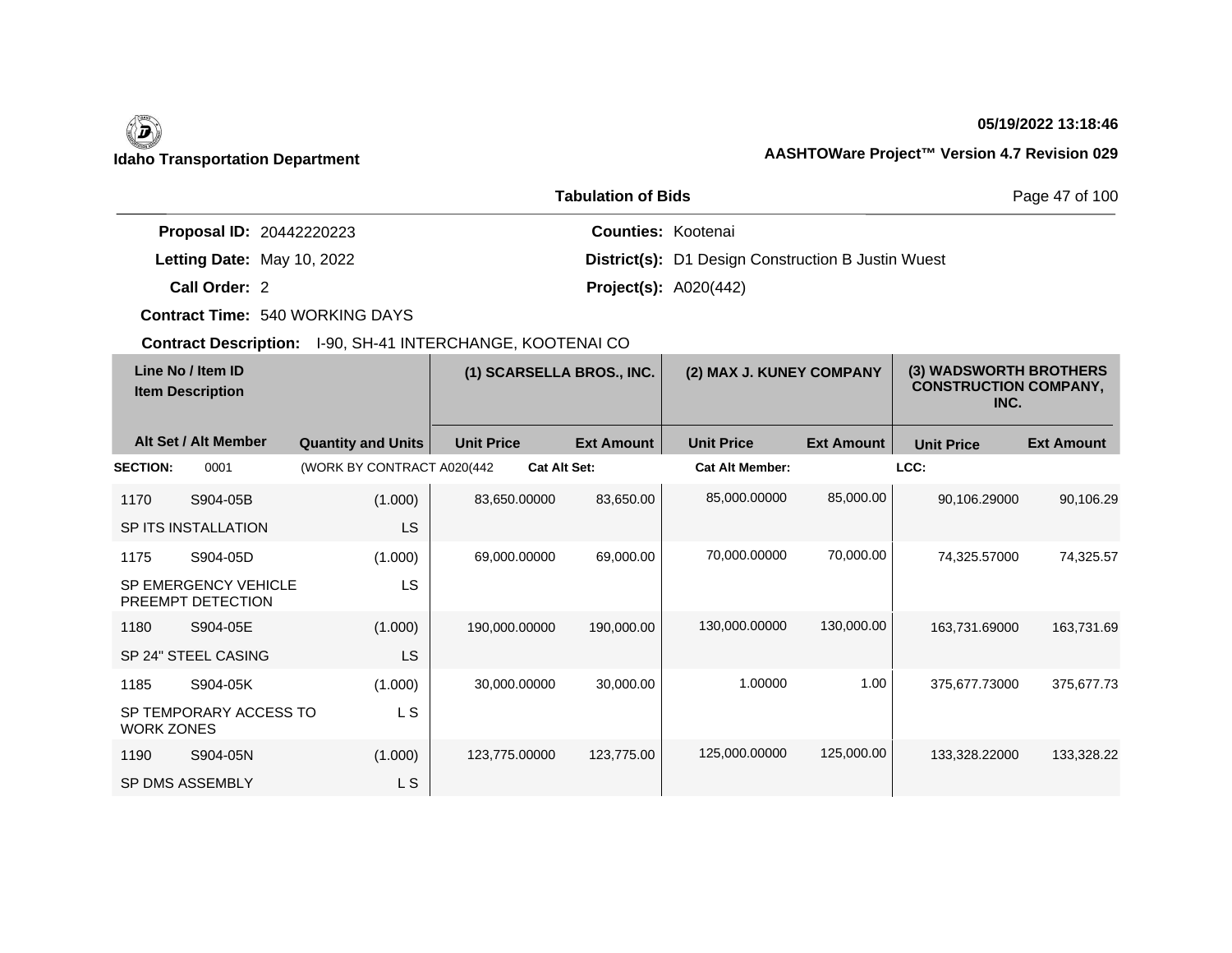## **05/19/2022 13:18:46**

|                                 | <b>Tabulation of Bids</b>                                 | Page 48 of 100 |  |
|---------------------------------|-----------------------------------------------------------|----------------|--|
| <b>Proposal ID: 20442220223</b> | <b>Counties: Kootenai</b>                                 |                |  |
| Letting Date: May 10, 2022      | <b>District(s):</b> D1 Design Construction B Justin Wuest |                |  |
| Call Order: 2                   | <b>Project(s):</b> $A020(442)$                            |                |  |

**Contract Time:** 540 WORKING DAYS

|                 | Line No / Item ID<br><b>Item Description</b> |                             | (1) SCARSELLA BROS., INC. |                   | (2) MAX J. KUNEY COMPANY |                   | (3) WADSWORTH BROTHERS<br><b>CONSTRUCTION COMPANY,</b><br>INC. |                   |
|-----------------|----------------------------------------------|-----------------------------|---------------------------|-------------------|--------------------------|-------------------|----------------------------------------------------------------|-------------------|
|                 | Alt Set / Alt Member                         | <b>Quantity and Units</b>   | <b>Unit Price</b>         | <b>Ext Amount</b> | <b>Unit Price</b>        | <b>Ext Amount</b> | <b>Unit Price</b>                                              | <b>Ext Amount</b> |
| <b>SECTION:</b> | 0001                                         | (WORK BY CONTRACT A020(442) | <b>Cat Alt Set:</b>       |                   | <b>Cat Alt Member:</b>   |                   | LCC:                                                           |                   |
| 1195            | S911-05A                                     | 694.000                     | 23.60000                  | 16,378.40         | 75.00000                 | 52,050.00         | 11.77000                                                       | 8,168.38          |
|                 | SP REM OF RETAINING WALL                     | <b>FT</b>                   |                           |                   |                          |                   |                                                                |                   |
| 1200            | S911-05B                                     | 77.000                      | 74.80000                  | 5,759.60          | 60.00000                 | 4,620.00          | 67.86000                                                       | 5,225.22          |
|                 | SP MODIFIED CURB TYPE 2                      | <b>FT</b>                   |                           |                   |                          |                   |                                                                |                   |
| 1205            | S911-05C                                     | 2,918.500                   | 160.00000                 | 466,960.00        | 225,00000                | 656,662.50        | 138.66000                                                      | 404,679.21        |
| <b>BARRIER</b>  | SP SINGLE SLOPE CONCRETE                     | <b>FT</b>                   |                           |                   |                          |                   |                                                                |                   |
| 1210            | S911-05D                                     | 214.000                     | 35.00000                  | 7,490.00          | 22,00000                 | 4,708.00          | 32,32000                                                       | 6,916.48          |
|                 | SP REM OF SOIL NAIL WALL                     | <b>FT</b>                   |                           |                   |                          |                   |                                                                |                   |
| 1215            | S911-05E                                     | 150,000.000                 | 0.55000                   | 82,500.00         | 0.60000                  | 90,000.00         | 0.70000                                                        | 105,000.00        |
| <b>ADHESIVE</b> | SP PAVEMENT JOINT                            | <b>FT</b>                   |                           |                   |                          |                   |                                                                |                   |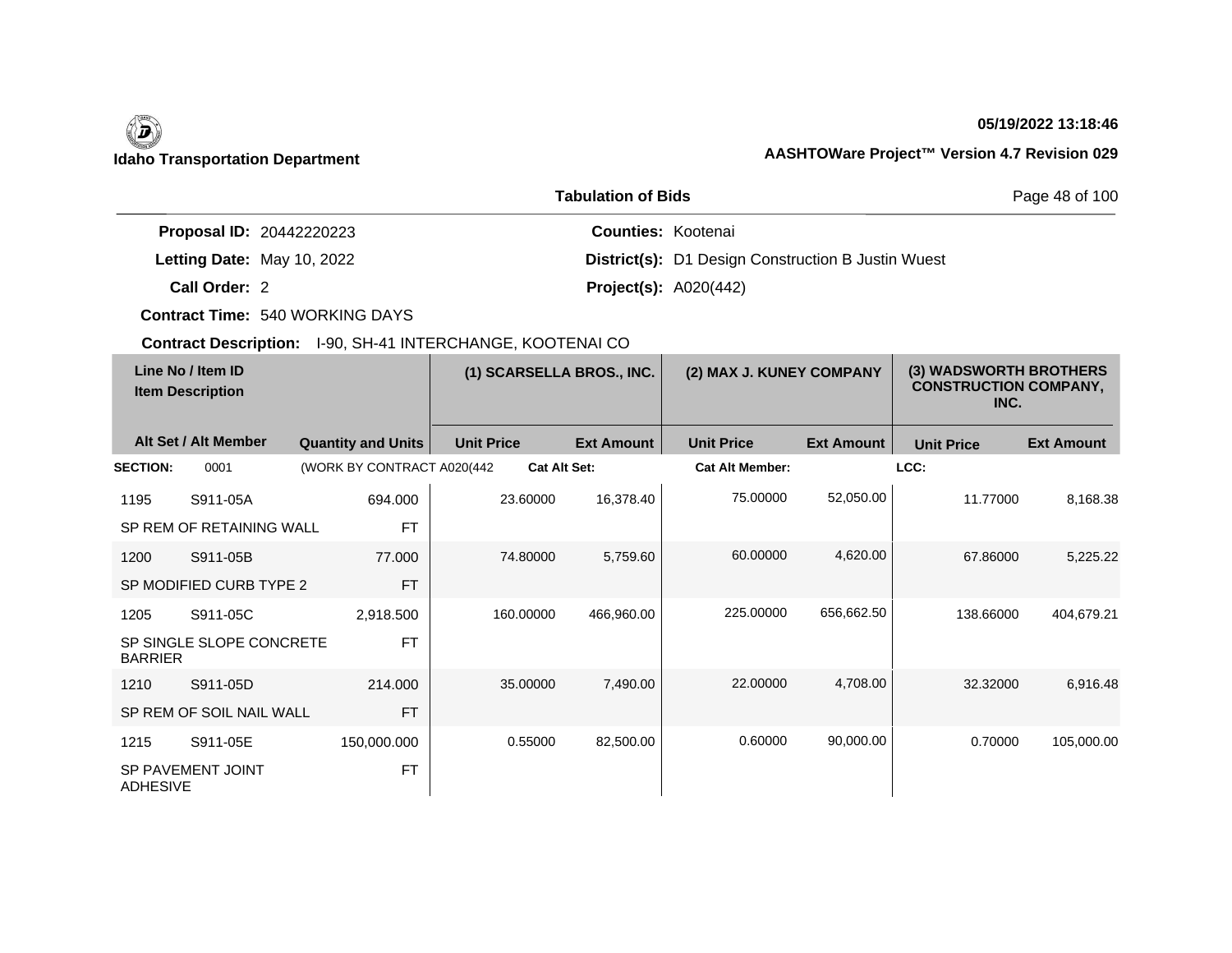## **05/19/2022 13:18:46**

|                                 | <b>Tabulation of Bids</b>                                 | Page 49 of 100 |  |
|---------------------------------|-----------------------------------------------------------|----------------|--|
| <b>Proposal ID: 20442220223</b> | <b>Counties: Kootenai</b>                                 |                |  |
| Letting Date: May 10, 2022      | <b>District(s):</b> D1 Design Construction B Justin Wuest |                |  |
| Call Order: 2                   | <b>Project(s):</b> $A020(442)$                            |                |  |

**Contract Time:** 540 WORKING DAYS

|                        | Line No / Item ID<br><b>Item Description</b> |                             |                   | (1) SCARSELLA BROS., INC. | (2) MAX J. KUNEY COMPANY |                   | (3) WADSWORTH BROTHERS<br><b>CONSTRUCTION COMPANY,</b><br>INC. |                   |
|------------------------|----------------------------------------------|-----------------------------|-------------------|---------------------------|--------------------------|-------------------|----------------------------------------------------------------|-------------------|
|                        | Alt Set / Alt Member                         | <b>Quantity and Units</b>   | <b>Unit Price</b> | <b>Ext Amount</b>         | <b>Unit Price</b>        | <b>Ext Amount</b> | <b>Unit Price</b>                                              | <b>Ext Amount</b> |
| <b>SECTION:</b>        | 0001                                         | (WORK BY CONTRACT A020(442) |                   | <b>Cat Alt Set:</b>       | <b>Cat Alt Member:</b>   |                   | LCC:                                                           |                   |
| 1220                   | S911-05F                                     | 84,978.000                  | 1.30000           | 110,471.40                | 1.45000                  | 123,218.10        | 1.40000                                                        | 118,969.20        |
| <b>MARKINGS</b>        | SP RECESSED PAVEMENT                         | <b>FT</b>                   |                   |                           |                          |                   |                                                                |                   |
| 1225                   | S911-05G                                     | 40.000                      | 670,00000         | 26,800.00                 | 1,200.00000              | 48,000.00         | 2,692.96000                                                    | 107,718.40        |
| <b>SP SPLIT CASING</b> |                                              | <b>FT</b>                   |                   |                           |                          |                   |                                                                |                   |
| 1230                   | S911-05H                                     | 14,219.000                  | 8.00000           | 113,752.00                | 9.00000                  | 127,971.00        | 8.62000                                                        | 122,567.78        |
|                        | SP REM OF FIBER OPTIC LINE                   | <b>FT</b>                   |                   |                           |                          |                   |                                                                |                   |
| 1235                   | S911-05I                                     | 3,850.000                   | 7.00000           | 26,950.00                 | 8.00000                  | 30,800.00         | 7.54000                                                        | 29,029.00         |
|                        | SP FIBER OPTIC CABLE                         | <b>FT</b>                   |                   |                           |                          |                   |                                                                |                   |
| 1240                   | S911-05J                                     | 17,340.000                  | 12,00000          | 208,080.00                | 13.00000                 | 225,420.00        | 12.93000                                                       | 224,206.20        |
|                        | SP UNDERGROUND CONDUIT                       | <b>FT</b>                   |                   |                           |                          |                   |                                                                |                   |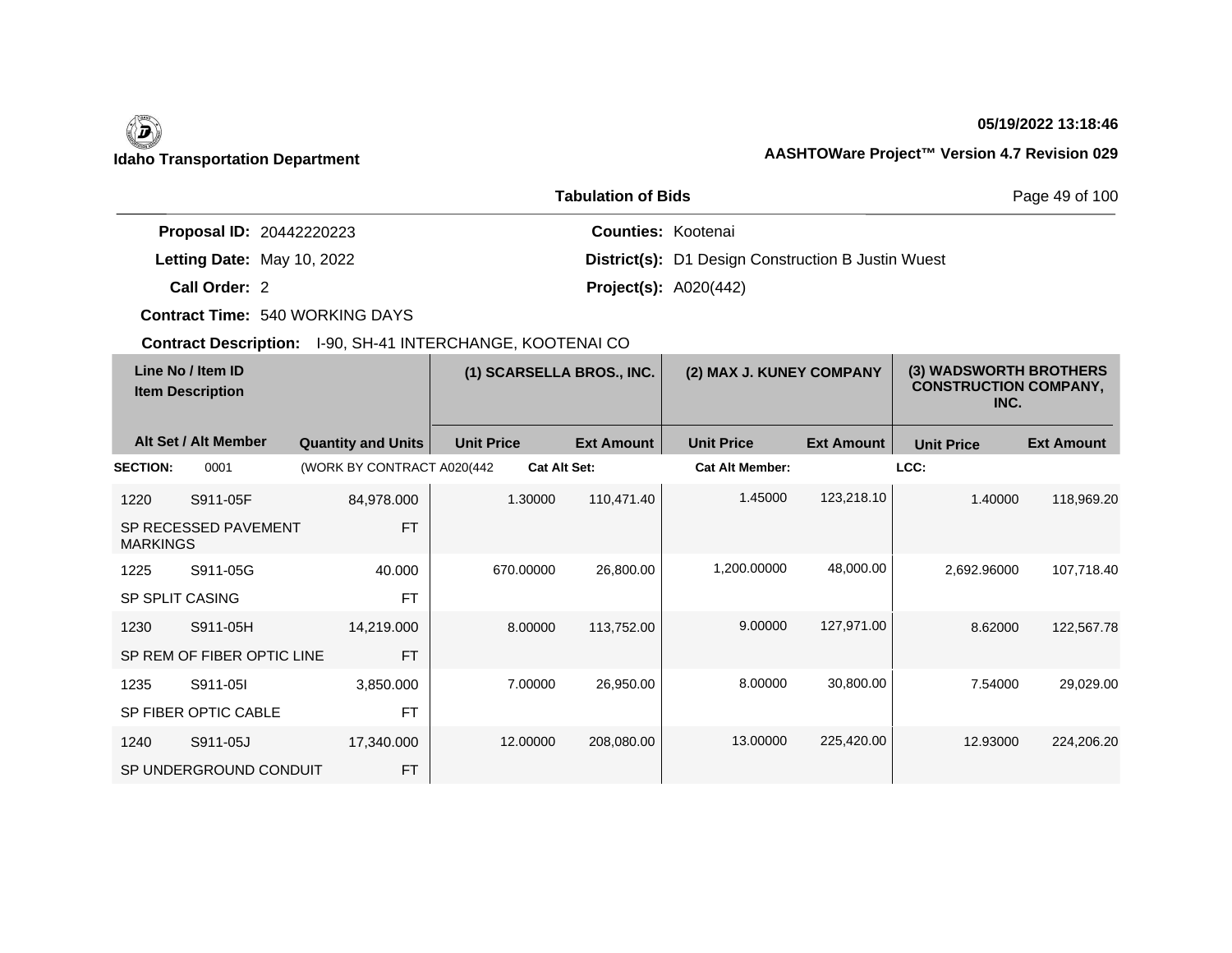## **05/19/2022 13:18:46**

|                                 | <b>Tabulation of Bids</b>                                 | Page 50 of 100 |  |
|---------------------------------|-----------------------------------------------------------|----------------|--|
| <b>Proposal ID: 20442220223</b> | <b>Counties: Kootenai</b>                                 |                |  |
| Letting Date: May 10, 2022      | <b>District(s):</b> D1 Design Construction B Justin Wuest |                |  |
| Call Order: 2                   | <b>Project(s): A020(442)</b>                              |                |  |

**Contract Time:** 540 WORKING DAYS

|                      | Line No / Item ID<br><b>Item Description</b> |                             | (1) SCARSELLA BROS., INC. |                   | (2) MAX J. KUNEY COMPANY |                   | (3) WADSWORTH BROTHERS<br><b>CONSTRUCTION COMPANY,</b><br>INC. |                   |
|----------------------|----------------------------------------------|-----------------------------|---------------------------|-------------------|--------------------------|-------------------|----------------------------------------------------------------|-------------------|
|                      | Alt Set / Alt Member                         | <b>Quantity and Units</b>   | <b>Unit Price</b>         | <b>Ext Amount</b> | <b>Unit Price</b>        | <b>Ext Amount</b> | <b>Unit Price</b>                                              | <b>Ext Amount</b> |
| <b>SECTION:</b>      | 0001                                         | (WORK BY CONTRACT A020(442) | <b>Cat Alt Set:</b>       |                   | <b>Cat Alt Member:</b>   |                   | LCC:                                                           |                   |
| 1245                 | S911-05K                                     | 2,000.000                   | 3.50000                   | 7,000.00          | 4.00000                  | 8,000.00          | 8.62000                                                        | 17,240.00         |
|                      | SP CONSTRUCTION FENCE                        | <b>FT</b>                   |                           |                   |                          |                   |                                                                |                   |
| 1250                 | S911-05L                                     | 900.000                     | 37.00000                  | 33,300.00         | 25.00000                 | 22,500.00         | 34.59000                                                       | 31,131.00         |
|                      | <b>SP IRRIGATION SLEEVE</b>                  | <b>FT</b>                   |                           |                   |                          |                   |                                                                |                   |
| 1255                 | S911-05M                                     | 500.000                     | 50.00000                  | 25,000.00         | 35.00000                 | 17,500.00         | 49.01000                                                       | 24,505.00         |
| <b>SP PEDESTRIAN</b> | CHANNELIZING DEVICES                         | <b>FT</b>                   |                           |                   |                          |                   |                                                                |                   |
| 1260                 | S913-05D                                     | 734.000                     | 72.10000                  | 52,921.40         | 40.00000                 | 29,360.00         | 79.03000                                                       | 58,008.02         |
| <b>SP ROCK MULCH</b> |                                              | <b>CY</b>                   |                           |                   |                          |                   |                                                                |                   |
| 1265                 | S915-05A                                     | 6,604.000                   | 35.00000                  | 231,140.00        | 25.00000                 | 165,100.00        | 43.09000                                                       | 284,566.36        |
|                      | SP GEOSYNTHETIC WALL<br>(TEMPORARY SUPPORT)  | <b>SF</b>                   |                           |                   |                          |                   |                                                                |                   |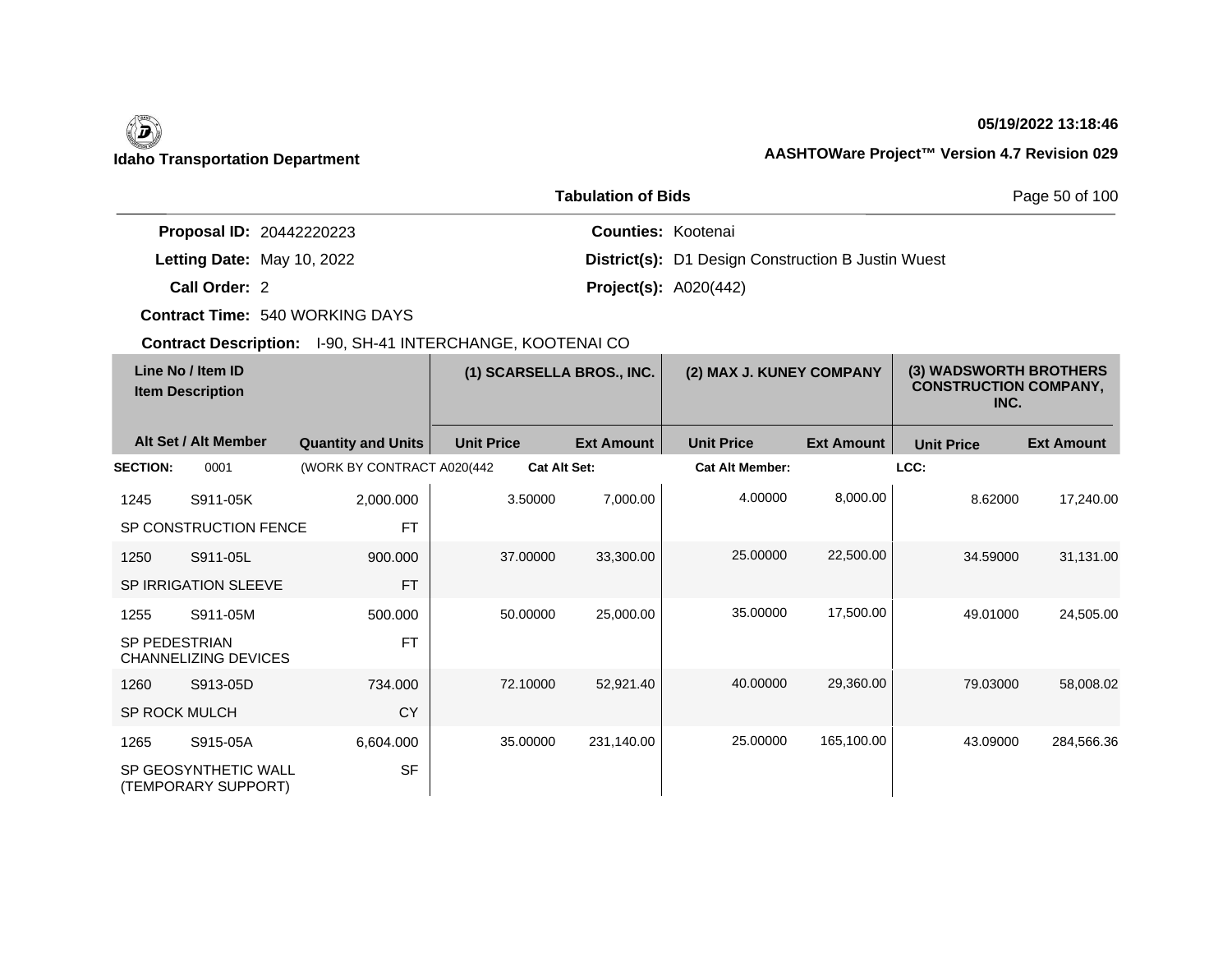# (D)

## **05/19/2022 13:18:46**

## **Idaho Transportation Department AASHTOWare Project™ Version 4.7 Revision 029**

|                                 | <b>Tabulation of Bids</b>                                 | Page 51 of 100 |  |
|---------------------------------|-----------------------------------------------------------|----------------|--|
| <b>Proposal ID: 20442220223</b> | <b>Counties: Kootenai</b>                                 |                |  |
| Letting Date: May 10, 2022      | <b>District(s):</b> D1 Design Construction B Justin Wuest |                |  |
| Call Order: 2                   | <b>Project(s):</b> $A020(442)$                            |                |  |

**Contract Time:** 540 WORKING DAYS

|                     | Line No / Item ID<br><b>Item Description</b> |                                         | (1) SCARSELLA BROS., INC. |                   | (2) MAX J. KUNEY COMPANY |                   | (3) WADSWORTH BROTHERS<br><b>CONSTRUCTION COMPANY,</b><br>INC. |                   |
|---------------------|----------------------------------------------|-----------------------------------------|---------------------------|-------------------|--------------------------|-------------------|----------------------------------------------------------------|-------------------|
|                     | Alt Set / Alt Member                         | <b>Quantity and Units</b>               | <b>Unit Price</b>         | <b>Ext Amount</b> | <b>Unit Price</b>        | <b>Ext Amount</b> | <b>Unit Price</b>                                              | <b>Ext Amount</b> |
| <b>SECTION:</b>     | 0001                                         | (WORK BY CONTRACT A020(442)             | <b>Cat Alt Set:</b>       |                   | <b>Cat Alt Member:</b>   |                   | LCC:                                                           |                   |
| 1270                | S916-05A                                     | 1,562.000                               | 35.00000                  | 54,670.00         | 20.00000                 | 31,240.00         | 32.32000                                                       | 50,483.84         |
| <b>TRAILER</b>      | SP RADAR SPEED FEEDBACK                      | <b>DAY</b>                              |                           |                   |                          |                   |                                                                |                   |
| 1275                | Z629-05A                                     | (1.000)                                 | 7,731,000.00000           | 7,731,000.00      | 7,770,000.00000          | 7,770,000.00      | 8,271,681.96000                                                | 8,271,681.96      |
| <b>MOBILIZATION</b> |                                              | LS                                      |                           |                   |                          |                   |                                                                |                   |
|                     | <b>Section Totals:</b>                       |                                         |                           | \$77,318,318.18   |                          | \$78,813,876.80   |                                                                | \$81,998,979.13   |
|                     | <b>Life Cycle Costs:</b>                     |                                         |                           |                   |                          |                   |                                                                |                   |
|                     | <b>Section Total with LCC:</b>               |                                         |                           | \$77,318,318.18   |                          | \$78,813,876.80   |                                                                | \$81,998,979.13   |
|                     |                                              | <b>Contract Item Totals</b>             |                           | \$77,318,318.18   |                          | \$78,813,876.80   |                                                                | \$81,998,979.13   |
|                     |                                              | <b>Contract Time Totals</b>             |                           |                   |                          |                   |                                                                |                   |
|                     |                                              | <b>Contract Life Cycle Costs Totals</b> |                           | \$0.00            |                          | \$0.00            |                                                                | \$0.00            |
|                     |                                              | <b>Contract Grand Totals</b>            |                           | \$77,318,318.18   |                          | \$78,813,876.80   |                                                                | 81,998,979.13     |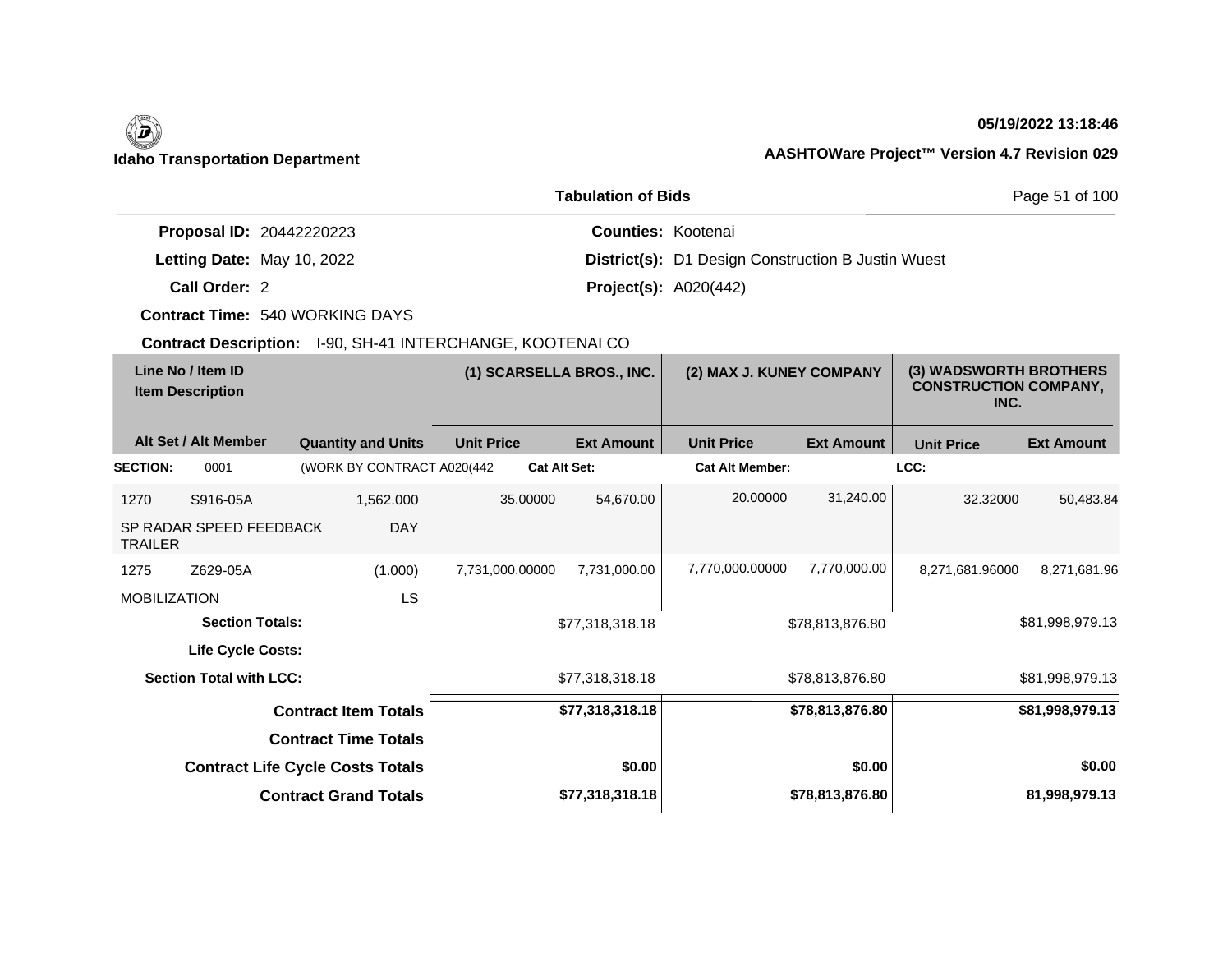

### **05/19/2022 13:18:46**

|                                                            | <b>Tabulation of Bids</b>                                 | Page 52 of 100 |
|------------------------------------------------------------|-----------------------------------------------------------|----------------|
| <b>Proposal ID: 20442220223</b>                            | <b>Counties: Kootenai</b>                                 |                |
| Letting Date: May 10, 2022                                 | <b>District(s):</b> D1 Design Construction B Justin Wuest |                |
| Call Order: 2                                              | <b>Project(s): A020(442)</b>                              |                |
| <b>Contract Time: 540 WORKING DAYS</b>                     |                                                           |                |
| Contract Description: I-90, SH-41 INTERCHANGE, KOOTENAI CO |                                                           |                |

**( ) indicates item is bid as Lump Sum**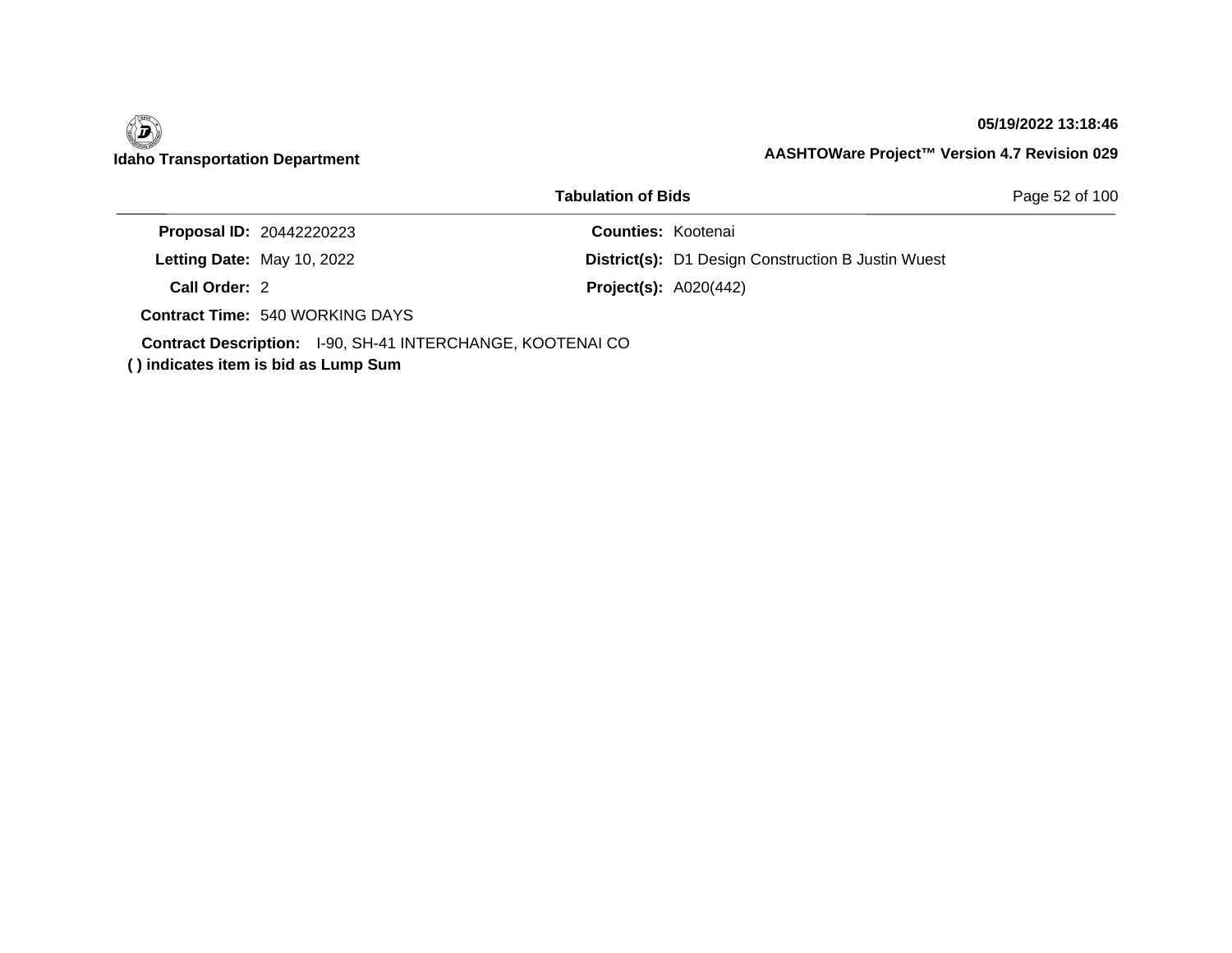## **05/19/2022 13:18:46**

|                                 | <b>Tabulation of Bids</b>                                 | Page 53 of 100 |
|---------------------------------|-----------------------------------------------------------|----------------|
| <b>Proposal ID: 20442220223</b> | <b>Counties: Kootenai</b>                                 |                |
| Letting Date: May 10, 2022      | <b>District(s):</b> D1 Design Construction B Justin Wuest |                |
| Call Order: 2                   | <b>Project(s): A020(442)</b>                              |                |

**Contract Time:** 540 WORKING DAYS

| Line No / Item ID<br><b>Item Description</b> |                                                    | (4) CECCANTI, INC.          |                   | (5) RALPH L. WADSWORTH<br><b>CONST. CO., LLC</b> |                        | (6) APOLLO, INC. dba APOLLO<br><b>CONSTRUCTION</b> |                   |                   |
|----------------------------------------------|----------------------------------------------------|-----------------------------|-------------------|--------------------------------------------------|------------------------|----------------------------------------------------|-------------------|-------------------|
|                                              | Alt Set / Alt Member                               | <b>Quantity and Units</b>   | <b>Unit Price</b> | <b>Ext Amount</b>                                | <b>Unit Price</b>      | <b>Ext Amount</b>                                  | <b>Unit Price</b> | <b>Ext Amount</b> |
| <b>SECTION:</b>                              | 0001                                               | (WORK BY CONTRACT A020(442) |                   | <b>Cat Alt Set:</b>                              | <b>Cat Alt Member:</b> |                                                    | LCC:              |                   |
| 0005                                         | 105-010A                                           | 102,000.000                 | 1.00000           | 102,000.00                                       | 1.00000                | 102,000.00                                         | 1.00000           | 102,000.00        |
|                                              | <b>DISPUTE REVIEW BOARD-3</b><br>MEMBER(CONT ITEM) | CA                          |                   |                                                  |                        |                                                    |                   |                   |
| 0010                                         | 110-005A                                           | 8,750.000                   | 0.80000           | 7,000.00                                         | 0.80000                | 7,000.00                                           | 0.80000           | 7,000.00          |
| <b>TRAINING</b>                              |                                                    | <b>HR</b>                   |                   |                                                  |                        |                                                    |                   |                   |
| 0015                                         | 201-005A                                           | 33.200                      | 4.549.43000       | 151,041.08                                       | 10,000.00000           | 332,000.00                                         | 22,700.00000      | 753,640.00        |
|                                              | <b>CLEARING &amp; GRUBBING</b>                     | <b>ACRE</b>                 |                   |                                                  |                        |                                                    |                   |                   |
| 0020                                         | 203-005A                                           | (1.000)                     | 30,000.00000      | 30,000.00                                        | 34,211.57000           | 34,211.57                                          | 951,562.39000     | 951,562.39        |
|                                              | <b>REM OF OBSTRUCTIONS</b>                         | LS                          |                   |                                                  |                        |                                                    |                   |                   |
| 0025                                         | 203-015A                                           | 135,316.000                 | 2.46000           | 332,877.36                                       | 12.02000               | 1,626,498.32                                       | 3.06000           | 414,066.96        |
|                                              | <b>REM OF BITUMINOUS SURF</b>                      | <b>SY</b>                   |                   |                                                  |                        |                                                    |                   |                   |
| 0030                                         | 203-020A                                           | 1.000                       | 361,465.63000     | 361,465.63                                       | 125,000.00000          | 125,000.00                                         | 407,000.00000     | 407,000.00        |
|                                              | REM OF BRIDGE (I-90 EB)                            | <b>EACH</b>                 |                   |                                                  |                        |                                                    |                   |                   |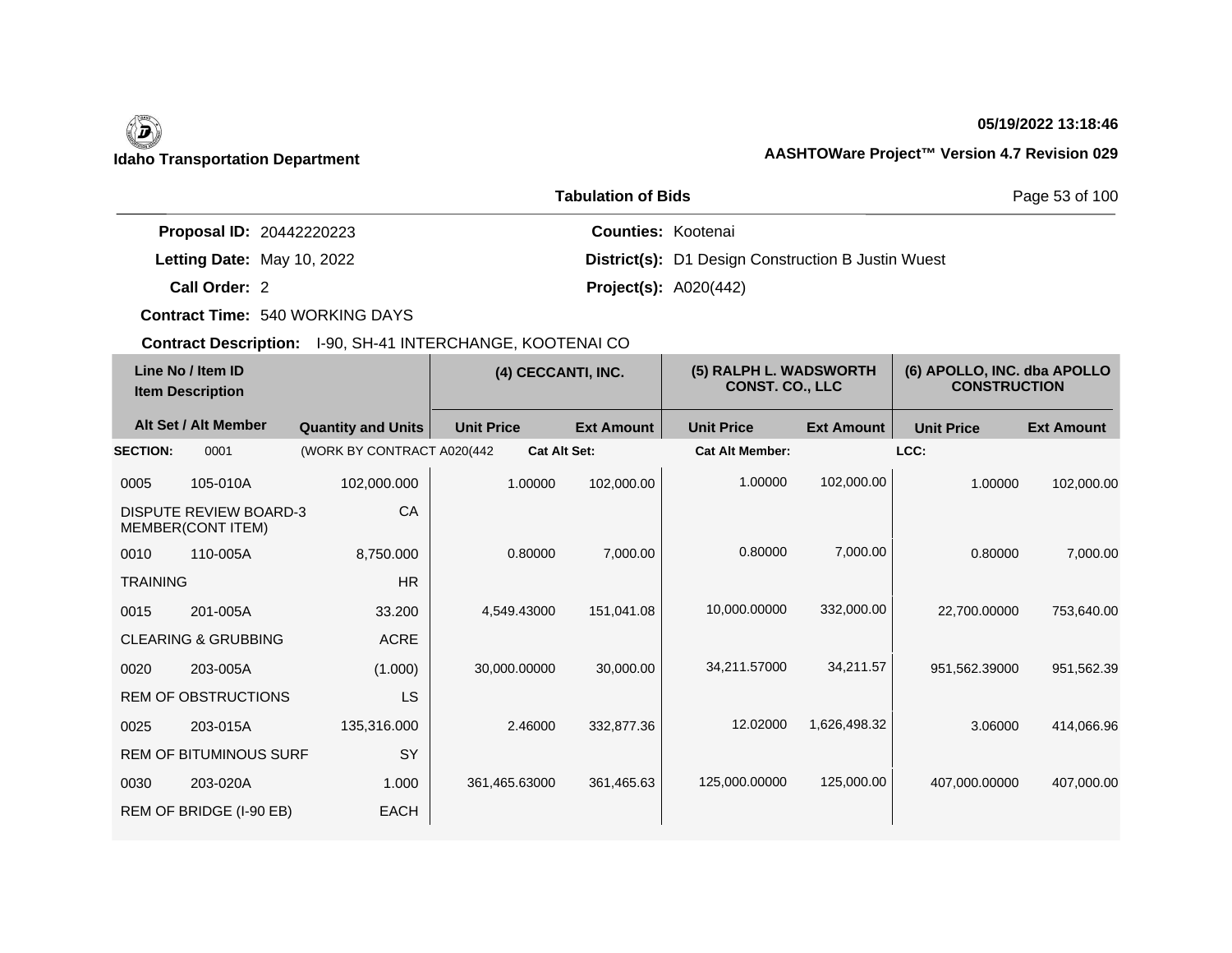## **05/19/2022 13:18:46**

|                                 | <b>Tabulation of Bids</b>                                 | Page 54 of 100 |
|---------------------------------|-----------------------------------------------------------|----------------|
| <b>Proposal ID: 20442220223</b> | <b>Counties: Kootenai</b>                                 |                |
| Letting Date: May 10, 2022      | <b>District(s):</b> D1 Design Construction B Justin Wuest |                |
| Call Order: 2                   | <b>Project(s): A020(442)</b>                              |                |

**Contract Time:** 540 WORKING DAYS

| Line No / Item ID<br><b>Item Description</b> |                                                    | (4) CECCANTI, INC.          |                     | (5) RALPH L. WADSWORTH<br><b>CONST. CO., LLC</b> |                        | (6) APOLLO, INC. dba APOLLO<br><b>CONSTRUCTION</b> |                   |                   |
|----------------------------------------------|----------------------------------------------------|-----------------------------|---------------------|--------------------------------------------------|------------------------|----------------------------------------------------|-------------------|-------------------|
|                                              | Alt Set / Alt Member                               | <b>Quantity and Units</b>   | <b>Unit Price</b>   | <b>Ext Amount</b>                                | <b>Unit Price</b>      | <b>Ext Amount</b>                                  | <b>Unit Price</b> | <b>Ext Amount</b> |
| <b>SECTION:</b>                              | 0001                                               | (WORK BY CONTRACT A020(442) | <b>Cat Alt Set:</b> |                                                  | <b>Cat Alt Member:</b> |                                                    | LCC:              |                   |
| 0035                                         | 203-020B                                           | 1.000                       | 361,465.63000       | 361,465.63                                       | 135,000.00000          | 135,000.00                                         | 407,000.00000     | 407,000.00        |
|                                              | REM OF BRIDGE (I-90 WB)                            | <b>EACH</b>                 |                     |                                                  |                        |                                                    |                   |                   |
| 0040                                         | 203-025A                                           | 10.000                      | 413.10000           | 4,131.00                                         | 724.30000              | 7,243.00                                           | 375.00000         | 3,750.00          |
|                                              | <b>REM OF CATCH BASIN</b>                          | <b>EACH</b>                 |                     |                                                  |                        |                                                    |                   |                   |
| 0045                                         | 203-050A                                           | 2.000                       | 1,807.33000         | 3,614.66                                         | 6,941.00000            | 13,882.00                                          | 1,050.00000       | 2,100.00          |
|                                              | <b>REM OF CONC HEADWALL</b>                        | <b>EACH</b>                 |                     |                                                  |                        |                                                    |                   |                   |
| 0050                                         | 203-050B                                           | 25,000.000                  | 1.00000             | 25,000.00                                        | 1.00000                | 25,000.00                                          | 1.00000           | 25,000.00         |
| <b>DISPOSAL</b>                              | <b>HAZARDOUS MATERIAL</b><br>TESTING, REMOVAL, AND | CA                          |                     |                                                  |                        |                                                    |                   |                   |
| 0055                                         | 203-055A                                           | 7,044.000                   | 10.77000            | 75,863.88                                        | 66.75000               | 470,187.00                                         | 15,00000          | 105,660.00        |
|                                              | <b>REM OF CONC PAV</b>                             | <b>SY</b>                   |                     |                                                  |                        |                                                    |                   |                   |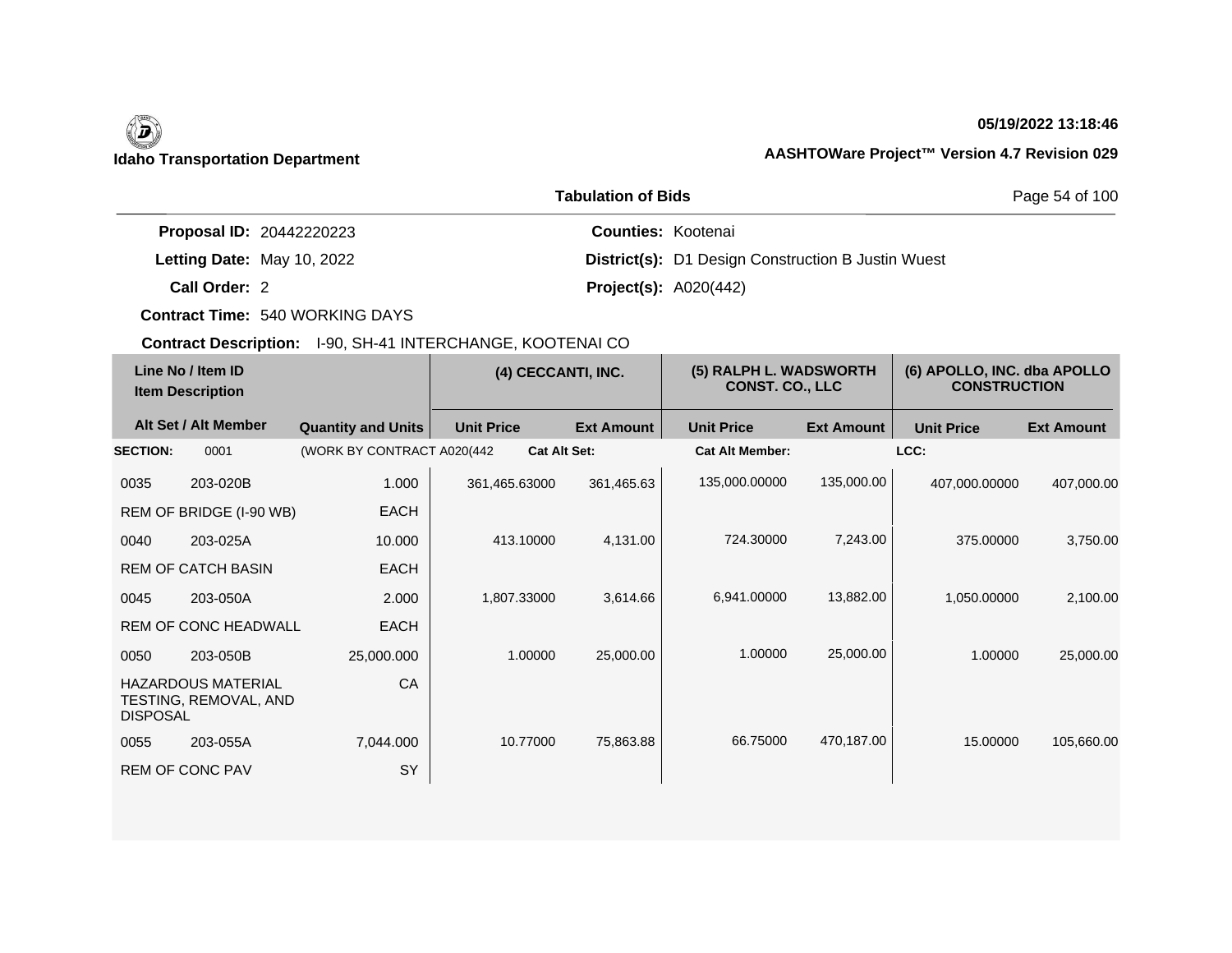## **05/19/2022 13:18:46**

|                                 | Page 55 of 100                                            |  |
|---------------------------------|-----------------------------------------------------------|--|
| <b>Proposal ID: 20442220223</b> | <b>Counties: Kootenai</b>                                 |  |
| Letting Date: May 10, 2022      | <b>District(s):</b> D1 Design Construction B Justin Wuest |  |
| Call Order: 2                   | <b>Project(s): A020(442)</b>                              |  |

**Contract Time:** 540 WORKING DAYS

| Line No / Item ID<br><b>Item Description</b> |                                 | (4) CECCANTI, INC.         |                   | (5) RALPH L. WADSWORTH<br><b>CONST. CO., LLC</b> |                   | (6) APOLLO, INC. dba APOLLO<br><b>CONSTRUCTION</b> |                   |                   |                   |
|----------------------------------------------|---------------------------------|----------------------------|-------------------|--------------------------------------------------|-------------------|----------------------------------------------------|-------------------|-------------------|-------------------|
|                                              | Alt Set / Alt Member            | <b>Quantity and Units</b>  | <b>Unit Price</b> |                                                  | <b>Ext Amount</b> | <b>Unit Price</b>                                  | <b>Ext Amount</b> | <b>Unit Price</b> | <b>Ext Amount</b> |
| <b>SECTION:</b>                              | 0001                            | (WORK BY CONTRACT A020(442 |                   | <b>Cat Alt Set:</b>                              |                   | <b>Cat Alt Member:</b>                             |                   | LCC:              |                   |
| 0060                                         | 203-060A                        | 2,252.000                  |                   | 10.33000                                         | 23,263.16         | 92.80000                                           | 208,985.60        | 15.00000          | 33,780.00         |
|                                              | <b>REM OF CONC SIDEWALK</b>     | SY                         |                   |                                                  |                   |                                                    |                   |                   |                   |
| 0065                                         | 203-065A                        | 2,121.000                  |                   | 2.58000                                          | 5,472.18          | 19.25000                                           | 40,829.25         | 8.00000           | 16,968.00         |
| <b>REM OF CURB</b>                           |                                 | <b>FT</b>                  |                   |                                                  |                   |                                                    |                   |                   |                   |
| 0070                                         | 203-070A                        | 9,649.000                  |                   | 2.58000                                          | 24,894.42         | 19.25000                                           | 185,743.25        | 8.00000           | 77,192.00         |
|                                              | <b>REM OF CURB &amp; GUTTER</b> | <b>FT</b>                  |                   |                                                  |                   |                                                    |                   |                   |                   |
| 0075                                         | 203-075A                        | 3,214.000                  |                   | 4.13000                                          | 13,273.82         | 5.65000                                            | 18,159.10         | 8.00000           | 25,712.00         |
| <b>REM OF FENCE</b>                          |                                 | <b>FT</b>                  |                   |                                                  |                   |                                                    |                   |                   |                   |
| 0080                                         | 203-080A                        | 29,402.000                 |                   | 2.48000                                          | 72,916.96         | 3.50000                                            | 102,907.00        | 4.00000           | 117,608.00        |
| (METAL)                                      | <b>REM OF GUARDRAIL/BARRIER</b> | <b>FT</b>                  |                   |                                                  |                   |                                                    |                   |                   |                   |
| 0085                                         | 203-080B                        | 415.000                    |                   | 10.33000                                         | 4,286.95          | 11.70000                                           | 4,855.50          | 12.00000          | 4,980.00          |
| (CONC)                                       | <b>REM OF GUARDRAIL/BARRIER</b> | <b>FT</b>                  |                   |                                                  |                   |                                                    |                   |                   |                   |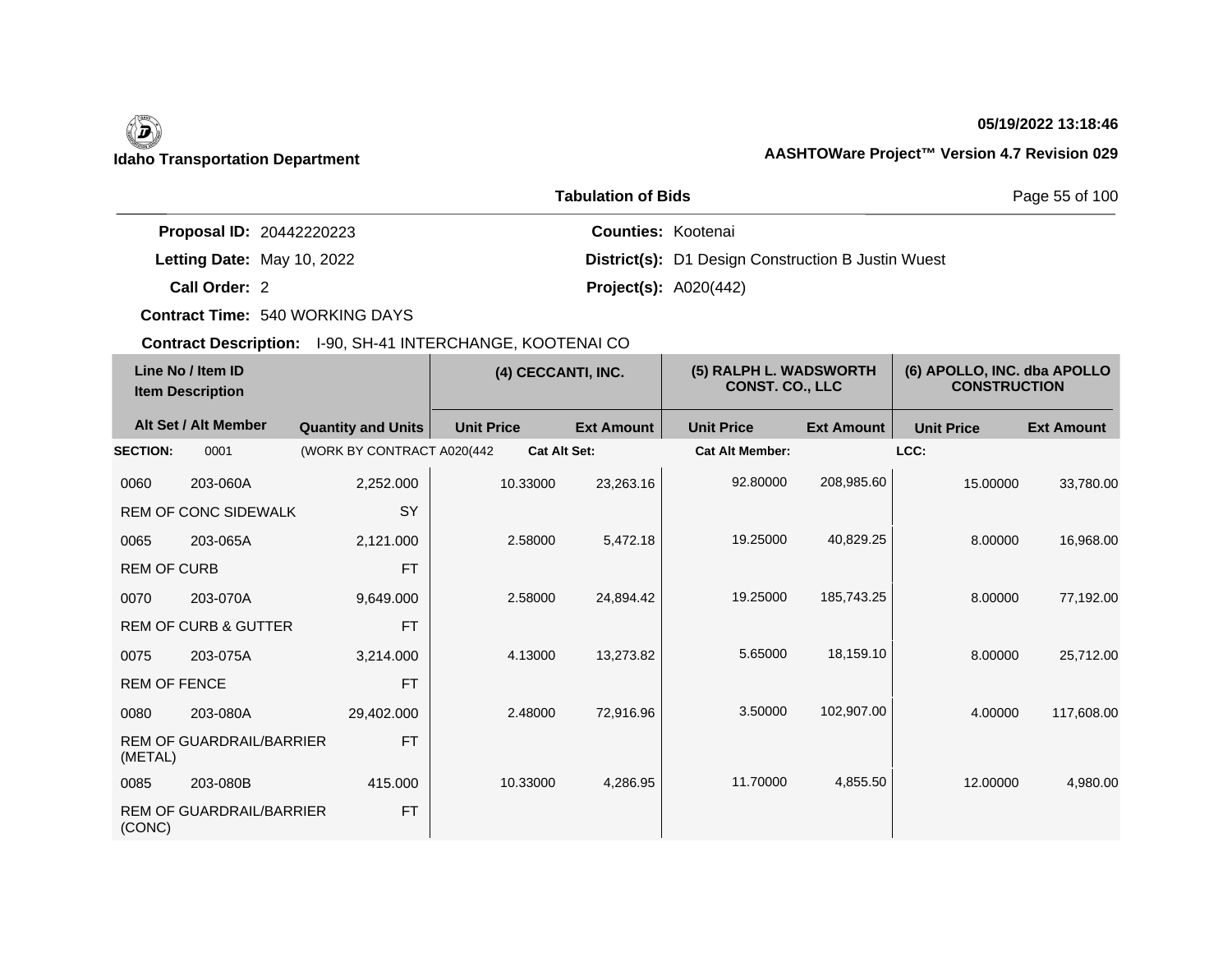## **05/19/2022 13:18:46**

|                                 | Page 56 of 100                                            |  |
|---------------------------------|-----------------------------------------------------------|--|
| <b>Proposal ID: 20442220223</b> | <b>Counties: Kootenai</b>                                 |  |
| Letting Date: May 10, 2022      | <b>District(s):</b> D1 Design Construction B Justin Wuest |  |
| Call Order: 2                   | <b>Project(s): A020(442)</b>                              |  |

**Contract Time:** 540 WORKING DAYS

| Line No / Item ID<br><b>Item Description</b> |                                                          | (4) CECCANTI, INC.          |                     | (5) RALPH L. WADSWORTH<br>CONST. CO., LLC |                        | (6) APOLLO, INC. dba APOLLO<br><b>CONSTRUCTION</b> |                   |                   |
|----------------------------------------------|----------------------------------------------------------|-----------------------------|---------------------|-------------------------------------------|------------------------|----------------------------------------------------|-------------------|-------------------|
|                                              | Alt Set / Alt Member                                     | <b>Quantity and Units</b>   | <b>Unit Price</b>   | <b>Ext Amount</b>                         | <b>Unit Price</b>      | <b>Ext Amount</b>                                  | <b>Unit Price</b> | <b>Ext Amount</b> |
| <b>SECTION:</b>                              | 0001                                                     | (WORK BY CONTRACT A020(442) | <b>Cat Alt Set:</b> |                                           | <b>Cat Alt Member:</b> |                                                    | LCC:              |                   |
| 0090                                         | 203-085A                                                 | 312.000                     | 2.58000             | 804.96                                    | 22.65000               | 7,066.80                                           | 8.00000           | 2,496.00          |
| <b>REM OF GUTTER</b>                         |                                                          | <b>FT</b>                   |                     |                                           |                        |                                                    |                   |                   |
| 0095                                         | 203-090A                                                 | 1.000                       | 464.74000           | 464.74                                    | 724.30000              | 724.30                                             | 375.00000         | 375.00            |
| <b>REM OF INLET</b>                          |                                                          | <b>EACH</b>                 |                     |                                           |                        |                                                    |                   |                   |
| 0100                                         | 203-095A                                                 | 3.000                       | 464.74000           | 1,394.22                                  | 829.55000              | 2,488.65                                           | 400.00000         | 1,200.00          |
|                                              | <b>REM OF MANHOLE</b>                                    | <b>EACH</b>                 |                     |                                           |                        |                                                    |                   |                   |
| 0105                                         | 203-125B                                                 | 12.000                      | 892.30000           | 10,707.60                                 | 2,020.20000            | 24,242.40                                          | 2,200.00000       | 26,400.00         |
|                                              | <b>REM OF MISCELLANEOUS</b><br><b>ITEMS (CULVERT)</b>    | EA                          |                     |                                           |                        |                                                    |                   |                   |
| 0110                                         | 203-125C                                                 | 5,728.000                   | 58.87000            | 337,207.36                                | 23.75000               | 136,040.00                                         | 24.00000          | 137,472.00        |
|                                              | <b>REM OF MISCELLANEOUS</b><br><b>ITEMS (WATER MAIN)</b> | <b>FT</b>                   |                     |                                           |                        |                                                    |                   |                   |
| 0115                                         | 203-130A                                                 | 150,673.000                 | 0.52000             | 78,349.96                                 | 0.57000                | 85,883.61                                          | 0.60000           | 90,403.80         |
|                                              | <b>REMOVAL OF PAV MARKINGS</b>                           | <b>FT</b>                   |                     |                                           |                        |                                                    |                   |                   |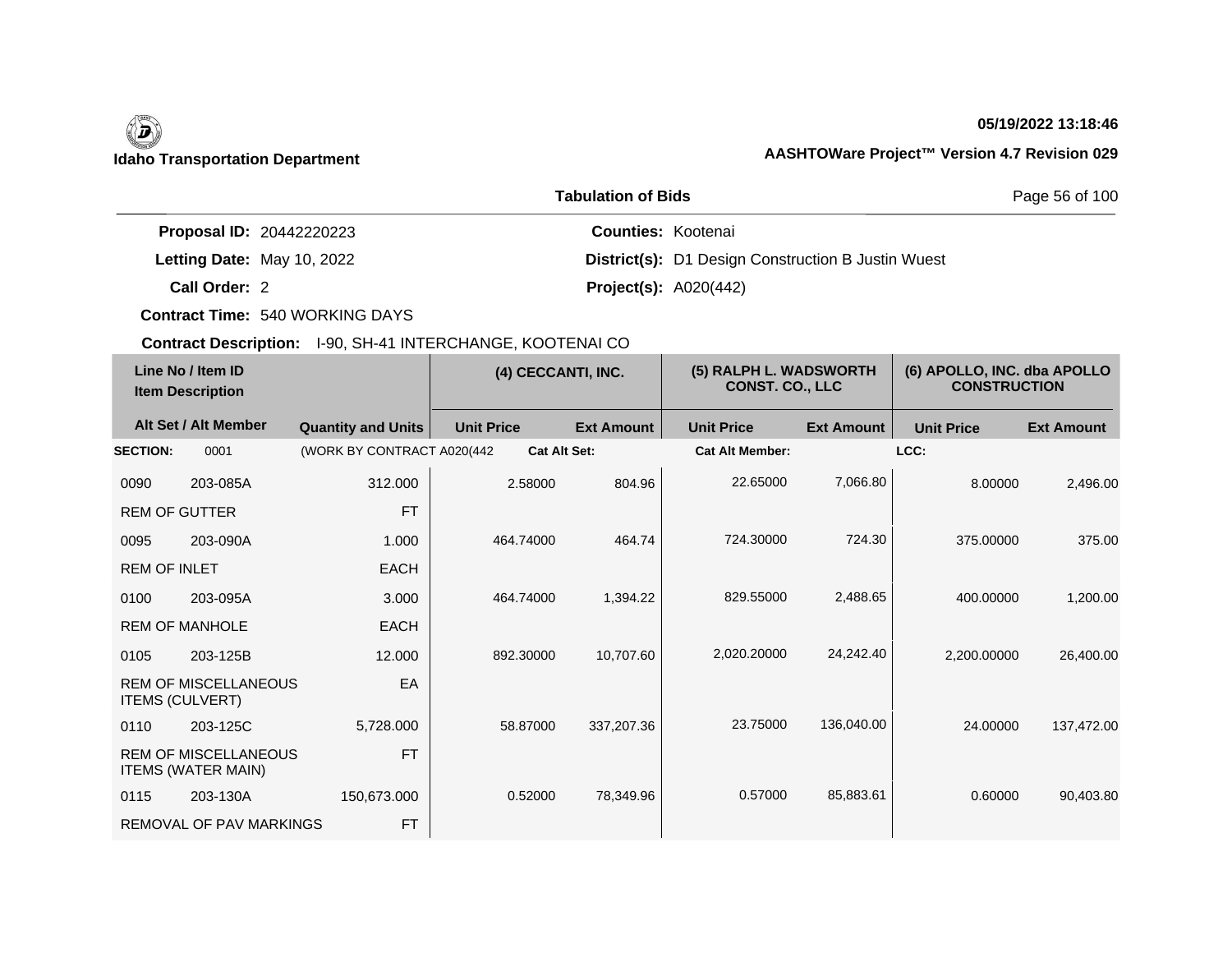## **05/19/2022 13:18:46**

|                                 | Page 57 of 100                                            |  |
|---------------------------------|-----------------------------------------------------------|--|
| <b>Proposal ID: 20442220223</b> | <b>Counties: Kootenai</b>                                 |  |
| Letting Date: May 10, 2022      | <b>District(s):</b> D1 Design Construction B Justin Wuest |  |
| Call Order: 2                   | <b>Project(s): A020(442)</b>                              |  |

**Contract Time:** 540 WORKING DAYS

| Line No / Item ID<br><b>Item Description</b> |                          | (4) CECCANTI, INC.          |                     | (5) RALPH L. WADSWORTH<br><b>CONST. CO., LLC</b> |                        | (6) APOLLO, INC. dba APOLLO<br><b>CONSTRUCTION</b> |                   |                   |
|----------------------------------------------|--------------------------|-----------------------------|---------------------|--------------------------------------------------|------------------------|----------------------------------------------------|-------------------|-------------------|
|                                              | Alt Set / Alt Member     | <b>Quantity and Units</b>   | <b>Unit Price</b>   | <b>Ext Amount</b>                                | <b>Unit Price</b>      | <b>Ext Amount</b>                                  | <b>Unit Price</b> | <b>Ext Amount</b> |
| <b>SECTION:</b>                              | 0001                     | (WORK BY CONTRACT A020(442) | <b>Cat Alt Set:</b> |                                                  | <b>Cat Alt Member:</b> |                                                    | LCC:              |                   |
| 0120                                         | 203-135A                 | 112.000                     | 284.01000           | 31,809.12                                        | 311.25000              | 34,860.00                                          | 325.00000         | 36,400.00         |
|                                              | <b>REMOVAL OF SIGN</b>   | <b>EACH</b>                 |                     |                                                  |                        |                                                    |                   |                   |
| 0125                                         | 204-006A                 | (1.000)                     | 201,759.79000       | 201,759.79                                       | 12,500.00000           | 12,500.00                                          | 95,000.00000      | 95,000.00         |
|                                              | OBLITERATION OF OLD ROAD | L S                         |                     |                                                  |                        |                                                    |                   |                   |
| 0130                                         | 205-005A                 | 442,562.000                 | 24.83000            | 10,988,814.46                                    | 15.00000               | 6,638,430.00                                       | 27.35000          | 12,104,070.70     |
| <b>EXCAVATION</b>                            |                          | CY                          |                     |                                                  |                        |                                                    |                   |                   |
| 0135                                         | 205-040A                 | 254.000                     | 66.21000            | 16,817.34                                        | 65.00000               | 16,510.00                                          | 56.00000          | 14,224.00         |
|                                              | <b>GRANULAR BORROW</b>   | <b>CY</b>                   |                     |                                                  |                        |                                                    |                   |                   |
| 0140                                         | 205-060A                 | 33,000.000                  | 12.00000            | 396,000.00                                       | 28,30000               | 933,900.00                                         | 21.00000          | 693,000.00        |
| ABATEMENT                                    | <b>WATER FOR DUST</b>    | <b>MG</b>                   |                     |                                                  |                        |                                                    |                   |                   |
| 0145                                         | 205-095A                 | 15,000.000                  | 1.00000             | 15,000.00                                        | 1.00000                | 15,000.00                                          | 1.00000           | 15,000.00         |
|                                              | <b>SOFT SPOT REPAIR</b>  | CA                          |                     |                                                  |                        |                                                    |                   |                   |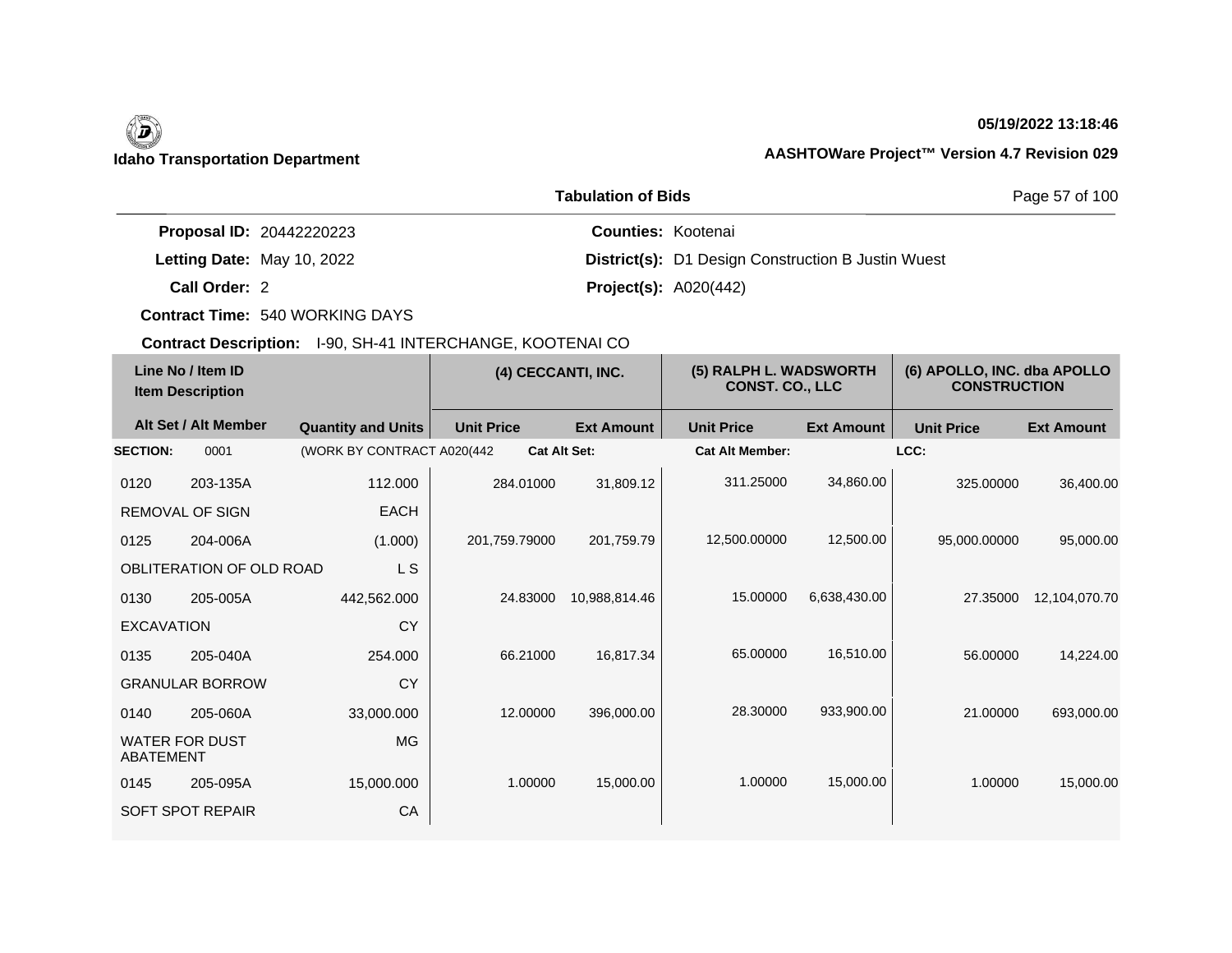## **05/19/2022 13:18:46**

|                                 | Page 58 of 100                                            |  |
|---------------------------------|-----------------------------------------------------------|--|
| <b>Proposal ID: 20442220223</b> | <b>Counties: Kootenai</b>                                 |  |
| Letting Date: May 10, 2022      | <b>District(s):</b> D1 Design Construction B Justin Wuest |  |
| Call Order: 2                   | <b>Project(s): A020(442)</b>                              |  |

**Contract Time:** 540 WORKING DAYS

| Line No / Item ID<br><b>Item Description</b> |                            | (4) CECCANTI, INC.         |                     | (5) RALPH L. WADSWORTH<br><b>CONST. CO., LLC</b> |                        | (6) APOLLO, INC. dba APOLLO<br><b>CONSTRUCTION</b> |                   |                   |
|----------------------------------------------|----------------------------|----------------------------|---------------------|--------------------------------------------------|------------------------|----------------------------------------------------|-------------------|-------------------|
|                                              | Alt Set / Alt Member       | <b>Quantity and Units</b>  | <b>Unit Price</b>   | <b>Ext Amount</b>                                | <b>Unit Price</b>      | <b>Ext Amount</b>                                  | <b>Unit Price</b> | <b>Ext Amount</b> |
| <b>SECTION:</b>                              | 0001                       | (WORK BY CONTRACT A020(442 | <b>Cat Alt Set:</b> |                                                  | <b>Cat Alt Member:</b> |                                                    | LCC:              |                   |
| 0150                                         | 210-005A                   | 7,625.000                  | 27.52000            | 209,840.00                                       | 30.55000               | 232,943.75                                         | 27.00000          | 205,875.00        |
|                                              | STR EXCAVATION SCH NO. 1   | <b>CY</b>                  |                     |                                                  |                        |                                                    |                   |                   |
| 0155                                         | 210-015A                   | 3,876.000                  | 3.10000             | 12,015.60                                        | 24.90000               | 96,512.40                                          | 38,00000          | 147,288.00        |
|                                              | <b>COMPACTING BACKFILL</b> | <b>CY</b>                  |                     |                                                  |                        |                                                    |                   |                   |
| 0160                                         | 212-011A                   | 27,612.000                 | 3.05000             | 84,216.60                                        | 5.10000                | 140,821.20                                         | 4.80000           | 132,537.60        |
| <b>FIBER WATTLE</b>                          |                            | <b>FT</b>                  |                     |                                                  |                        |                                                    |                   |                   |
| 0165                                         | 212-040A                   | 809,000                    | 12.41000            | 10,039.69                                        | 18.10000               | 14,642.90                                          | 60.00000          | 48,540.00         |
| <b>BERM</b>                                  |                            | <b>FT</b>                  |                     |                                                  |                        |                                                    |                   |                   |
| 0170                                         | 212-060A                   | 20.000                     | 6,403.11000         | 128,062.20                                       | 5,606.70000            | 112,134.00                                         | 3,542.00000       | 70,840.00         |
| <b>ENTRANCE</b>                              | <b>STABILIZED CONST</b>    | <b>EACH</b>                |                     |                                                  |                        |                                                    |                   |                   |
| 0175                                         | 212-095A                   | 56,000                     | 82.62000            | 4,626.72                                         | 147.65000              | 8,268.40                                           | 99.00000          | 5,544.00          |
|                                              | <b>INLET PROTECTION</b>    | <b>EACH</b>                |                     |                                                  |                        |                                                    |                   |                   |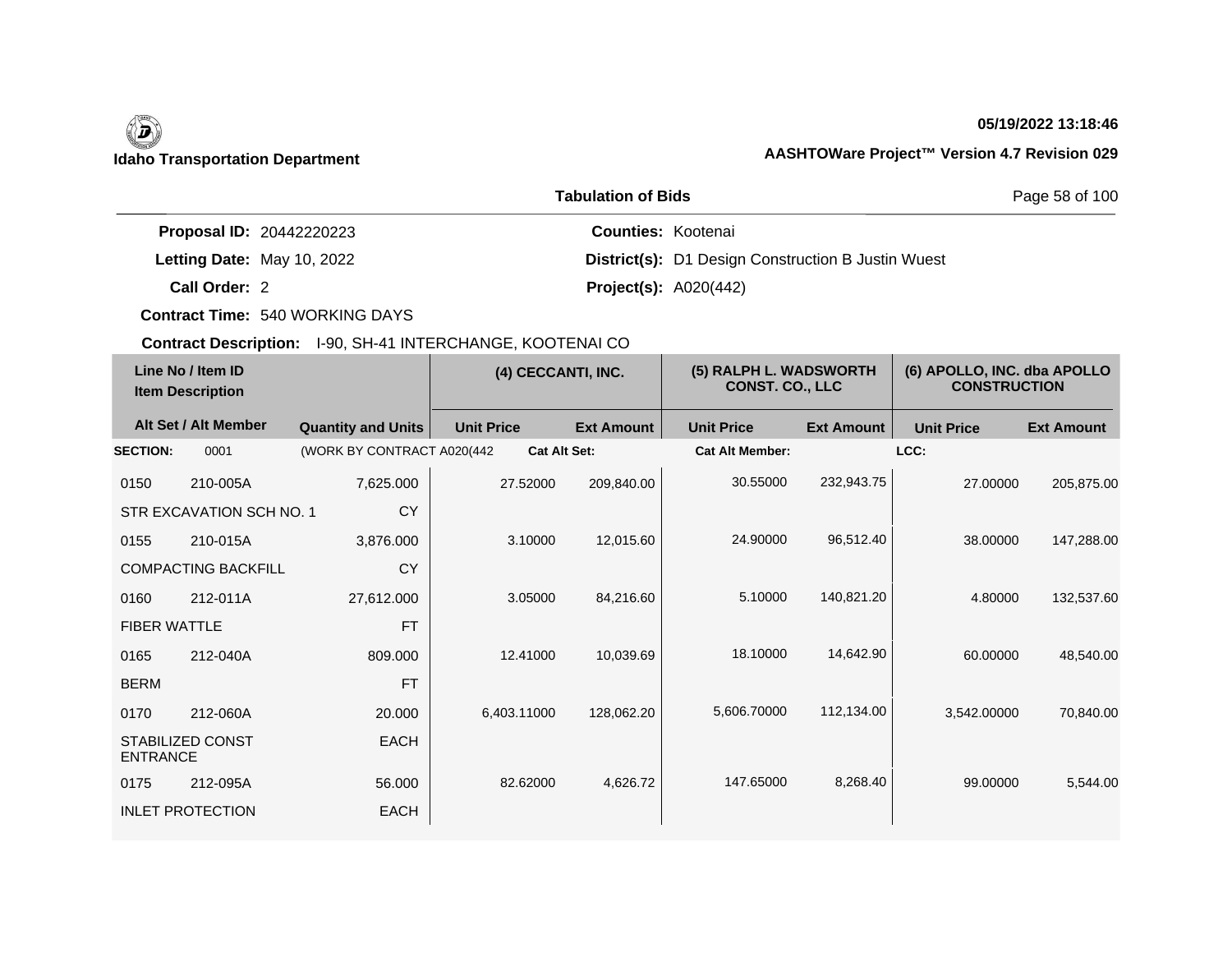# 0

## **05/19/2022 13:18:46**

## **Idaho Transportation Department AASHTOWare Project™ Version 4.7 Revision 029**

|                                 | Page 59 of 100                                            |  |
|---------------------------------|-----------------------------------------------------------|--|
| <b>Proposal ID: 20442220223</b> | <b>Counties: Kootenai</b>                                 |  |
| Letting Date: May 10, 2022      | <b>District(s):</b> D1 Design Construction B Justin Wuest |  |
| Call Order: 2                   | <b>Project(s): A020(442)</b>                              |  |

**Contract Time:** 540 WORKING DAYS

| Line No / Item ID<br><b>Item Description</b> |                                                      | (4) CECCANTI, INC.         |                   | (5) RALPH L. WADSWORTH<br><b>CONST. CO., LLC</b> |                        | (6) APOLLO, INC. dba APOLLO<br><b>CONSTRUCTION</b> |                   |                   |
|----------------------------------------------|------------------------------------------------------|----------------------------|-------------------|--------------------------------------------------|------------------------|----------------------------------------------------|-------------------|-------------------|
|                                              | Alt Set / Alt Member                                 | <b>Quantity and Units</b>  | <b>Unit Price</b> | <b>Ext Amount</b>                                | <b>Unit Price</b>      | <b>Ext Amount</b>                                  | <b>Unit Price</b> | <b>Ext Amount</b> |
| <b>SECTION:</b>                              | 0001                                                 | (WORK BY CONTRACT A020(442 |                   | <b>Cat Alt Set:</b>                              | <b>Cat Alt Member:</b> |                                                    | LCC:              |                   |
| 0180                                         | 212-105A                                             | 50,000.000                 | 1.00000           | 50,000.00                                        | 1.00000                | 50,000.00                                          | 1.00000           | 50,000.00         |
|                                              | <b>WATER POLLUTION AND</b><br><b>EROSION CONTROL</b> | CA                         |                   |                                                  |                        |                                                    |                   |                   |
| 0185                                         | 212-110A                                             | (1.000)                    | 1,858.96000       | 1,858.96                                         | 200,000.00000          | 200,000.00                                         | 95,000.00000      | 95,000.00         |
| <b>MANAGER</b>                               | <b>WATER POLLUTION CONTROL</b>                       | L S                        |                   |                                                  |                        |                                                    |                   |                   |
| 0190                                         | 213-010A                                             | 131,595.000                | 1.72000           | 226,343.40                                       | 2.85000                | 375,045.75                                         | 3.75000           | 493,481.25        |
| TOPSOIL (6")                                 |                                                      | <b>SY</b>                  |                   |                                                  |                        |                                                    |                   |                   |
| 0195                                         | 251-005A                                             | 10,000.000                 | 1.00000           | 10,000.00                                        | 1.00000                | 10,000.00                                          | 1.00000           | 10,000.00         |
| <b>COMPLIANCE</b>                            | <b>MIGRATORY BIRD</b>                                | CA                         |                   |                                                  |                        |                                                    |                   |                   |
| 0200                                         | 303-021A                                             | 153,958.000                | 24.01000          | 3,696,531.58                                     | 29.40000               | 4,526,365.20                                       | 22.10000          | 3,402,471.80      |
|                                              | 3/4" AGGR TY A FOR BASE                              | <b>TON</b>                 |                   |                                                  |                        |                                                    |                   |                   |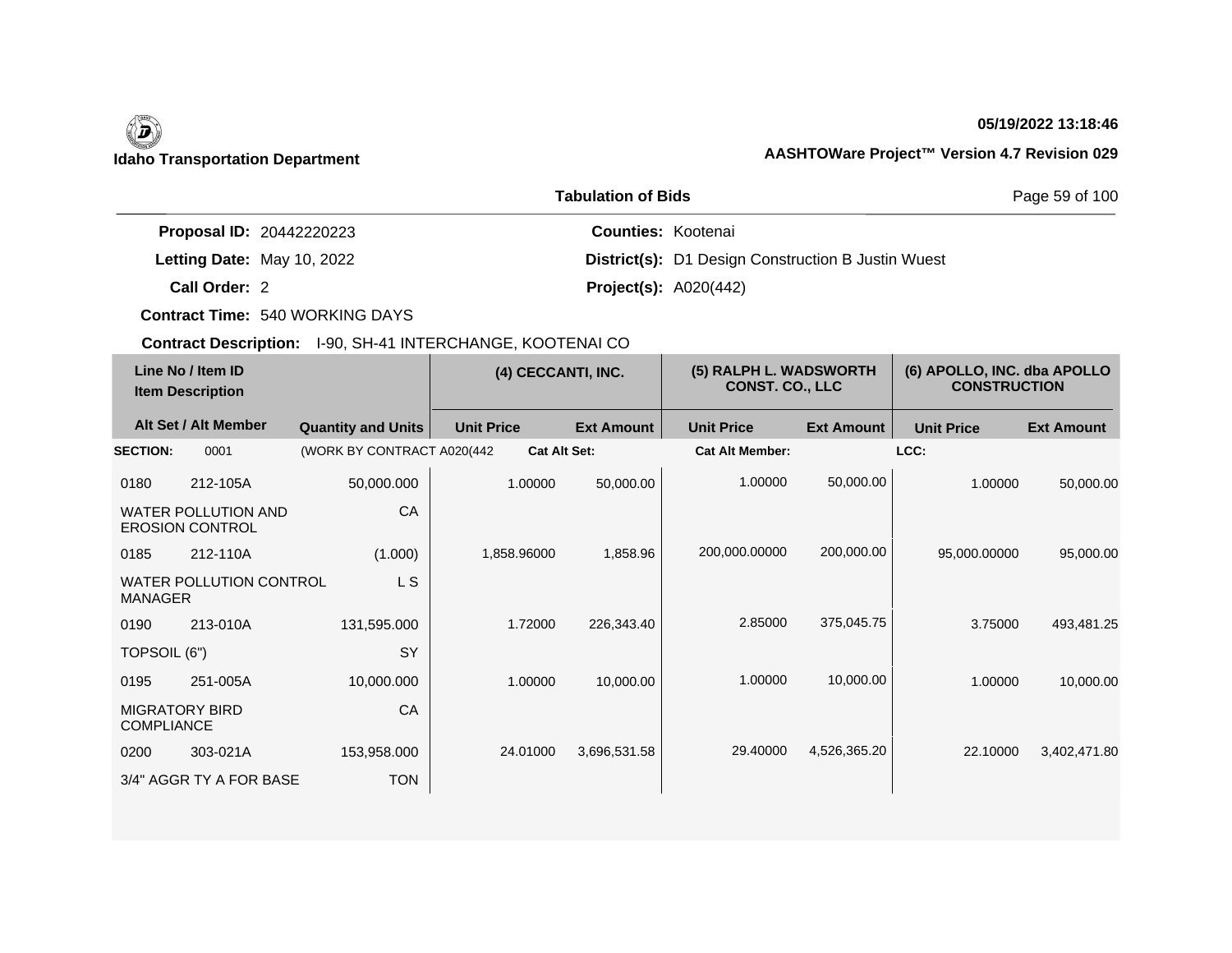## **05/19/2022 13:18:46**

|                                 | Page 60 of 100                                            |  |
|---------------------------------|-----------------------------------------------------------|--|
| <b>Proposal ID: 20442220223</b> | <b>Counties: Kootenai</b>                                 |  |
| Letting Date: May 10, 2022      | <b>District(s):</b> D1 Design Construction B Justin Wuest |  |
| Call Order: 2                   | <b>Project(s): A020(442)</b>                              |  |

**Contract Time:** 540 WORKING DAYS

| Line No / Item ID<br><b>Item Description</b> |                                 | (4) CECCANTI, INC.          |                     | (5) RALPH L. WADSWORTH<br>CONST. CO., LLC |                        | (6) APOLLO, INC. dba APOLLO<br><b>CONSTRUCTION</b> |                   |                   |
|----------------------------------------------|---------------------------------|-----------------------------|---------------------|-------------------------------------------|------------------------|----------------------------------------------------|-------------------|-------------------|
|                                              | Alt Set / Alt Member            | <b>Quantity and Units</b>   | <b>Unit Price</b>   | <b>Ext Amount</b>                         | <b>Unit Price</b>      | <b>Ext Amount</b>                                  | <b>Unit Price</b> | <b>Ext Amount</b> |
| <b>SECTION:</b>                              | 0001                            | (WORK BY CONTRACT A020(442) | <b>Cat Alt Set:</b> |                                           | <b>Cat Alt Member:</b> |                                                    | LCC:              |                   |
| 0205                                         | 307-010A                        | 469,000                     | 28.92000            | 13,563.48                                 | 26.05000               | 12,217.45                                          | 43.00000          | 20,167.00         |
|                                              | <b>OPEN-GRADED BASE CLASS I</b> | <b>TON</b>                  |                     |                                           |                        |                                                    |                   |                   |
| 0210                                         | 401-020A                        | 24,299.000                  | 4.65000             | 112,990.35                                | 5.10000                | 123,924.90                                         | 5.30000           | 128,784.70        |
| <b>TACK COAT</b>                             | CSS-1 DIL EMUL ASPH FOR         | GAL                         |                     |                                           |                        |                                                    |                   |                   |
| 0215                                         | 405-240A                        | 345,000                     | 56.65000            | 19,544.25                                 | 62.10000               | 21,424.50                                          | 64.85000          | 22,373.25         |
| <b>MISC PAV</b>                              |                                 | SY                          |                     |                                           |                        |                                                    |                   |                   |
| 0220                                         | 405-245A                        | 12.000                      | 2,664.52000         | 31,974.24                                 | 2,071.10000            | 24,853.20                                          | 4,914.00000       | 58,968.00         |
| <b>APPROACH</b>                              |                                 | <b>EACH</b>                 |                     |                                           |                        |                                                    |                   |                   |
| 0225                                         | 405-260A                        | 117.000                     | 147.15000           | 17,216.55                                 | 31.90000               | 3,732.30                                           | 58.00000          | 6,786.00          |
| <b>WEDGE MILLING)</b>                        | <b>WEDGE MILLING (SHOE</b>      | SY                          |                     |                                           |                        |                                                    |                   |                   |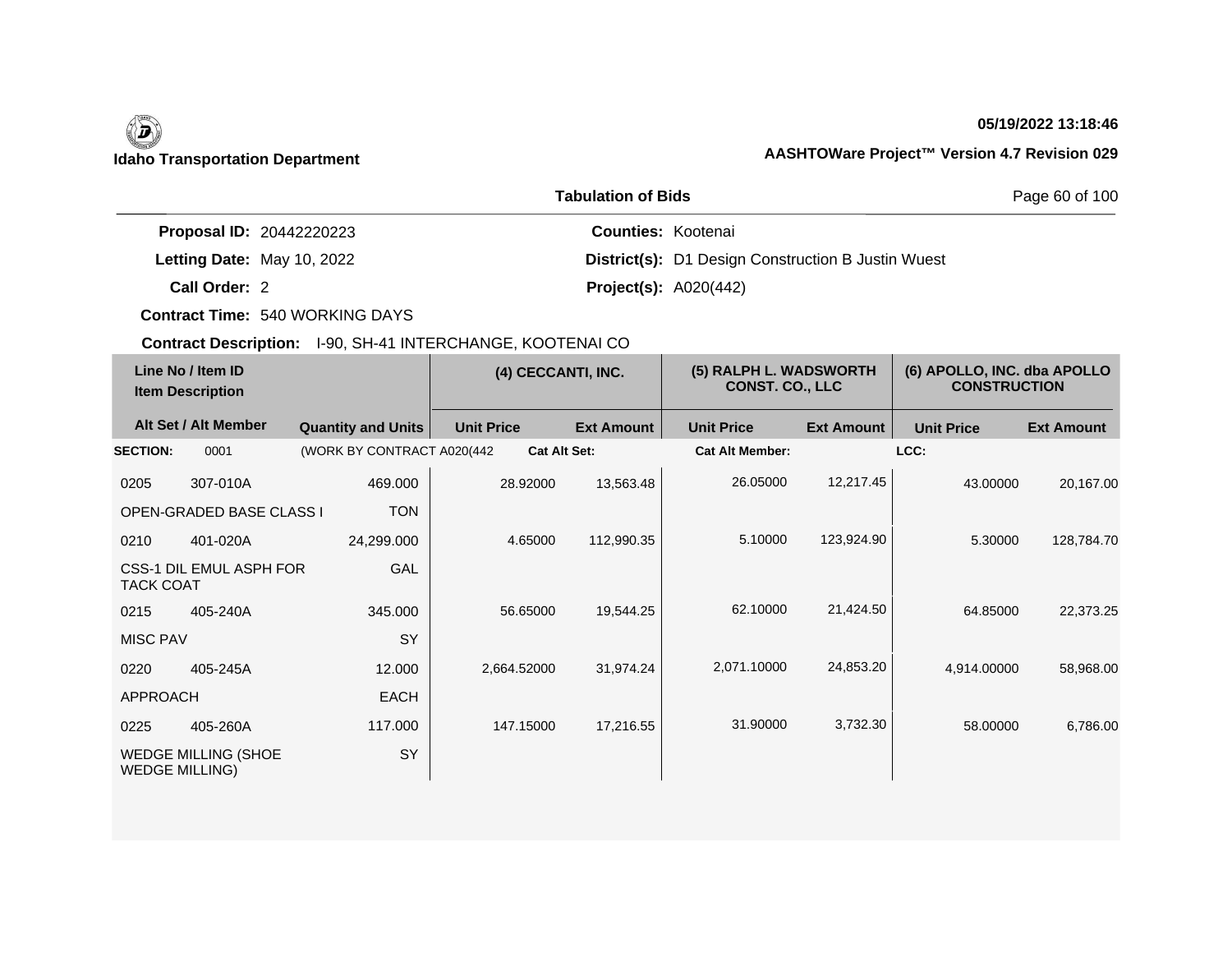## **05/19/2022 13:18:46**

|                                 | <b>Tabulation of Bids</b>                                 | Page 61 of 100 |
|---------------------------------|-----------------------------------------------------------|----------------|
| <b>Proposal ID: 20442220223</b> | <b>Counties: Kootenai</b>                                 |                |
| Letting Date: May 10, 2022      | <b>District(s):</b> D1 Design Construction B Justin Wuest |                |
| Call Order: 2                   | <b>Project(s): A020(442)</b>                              |                |

**Contract Time:** 540 WORKING DAYS

|                     | Line No / Item ID<br><b>Item Description</b> |                             | (4) CECCANTI, INC.  |                   | (5) RALPH L. WADSWORTH<br><b>CONST. CO., LLC</b> |                   | (6) APOLLO, INC. dba APOLLO<br><b>CONSTRUCTION</b> |                   |
|---------------------|----------------------------------------------|-----------------------------|---------------------|-------------------|--------------------------------------------------|-------------------|----------------------------------------------------|-------------------|
|                     | Alt Set / Alt Member                         | <b>Quantity and Units</b>   | <b>Unit Price</b>   | <b>Ext Amount</b> | <b>Unit Price</b>                                | <b>Ext Amount</b> | <b>Unit Price</b>                                  | <b>Ext Amount</b> |
| <b>SECTION:</b>     | 0001                                         | (WORK BY CONTRACT A020(442) | <b>Cat Alt Set:</b> |                   | <b>Cat Alt Member:</b>                           |                   | LCC:                                               |                   |
| 0230                | 405-435A                                     | 46,094.000                  | 119.03000           | 5,486,568.82      | 130.45000                                        | 6,012,962.30      | 136.00000                                          | 6,268,784.00      |
|                     | SUPERPAVE HMA PAV INCL<br>ASPH&ADD CL SP-3   | <b>TON</b>                  |                     |                   |                                                  |                   |                                                    |                   |
| 0235                | 405-455A                                     | 30,255.000                  | 117.11000           | 3,543,163.05      | 128.35000                                        | 3,883,229.25      | 134.00000                                          | 4,054,170.00      |
|                     | SUPERPAVE HMA PAV INCL<br>ASPH&ADD CL SP-5   | <b>TON</b>                  |                     |                   |                                                  |                   |                                                    |                   |
| 0240                | 409-015A                                     | 15,991.000                  | 150.29000           | 2,403,287.39      | 150.00000                                        | 2,398,650.00      | 149.00000                                          | 2,382,659.00      |
| <b>CONC PAV</b>     |                                              | SY                          |                     |                   |                                                  |                   |                                                    |                   |
| 0245                | 431-005A                                     | 2,084.000                   | 11.36000            | 23,674.24         | 8.15000                                          | 16,984.60         | 10.00000                                           | 20,840.00         |
| <b>COLD MILLING</b> |                                              | SY                          |                     |                   |                                                  |                   |                                                    |                   |
| 0250                | 502-025A                                     | 325,000                     | 1.298.49000         | 422,009.25        | 1,000.00000                                      | 325,000.00        | 1,410.00000                                        | 458,250.00        |
| CONC CL 40-A        |                                              | <b>CY</b>                   |                     |                   |                                                  |                   |                                                    |                   |
| 0255                | 502-140A                                     | 1,330.000                   | 1,004.02000         | 1,335,346.60      | 800.00000                                        | 1,064,000.00      | 910.00000                                          | 1,210,300.00      |
|                     | CONC CL 40-A SCH NO. 1                       | CY                          |                     |                   |                                                  |                   |                                                    |                   |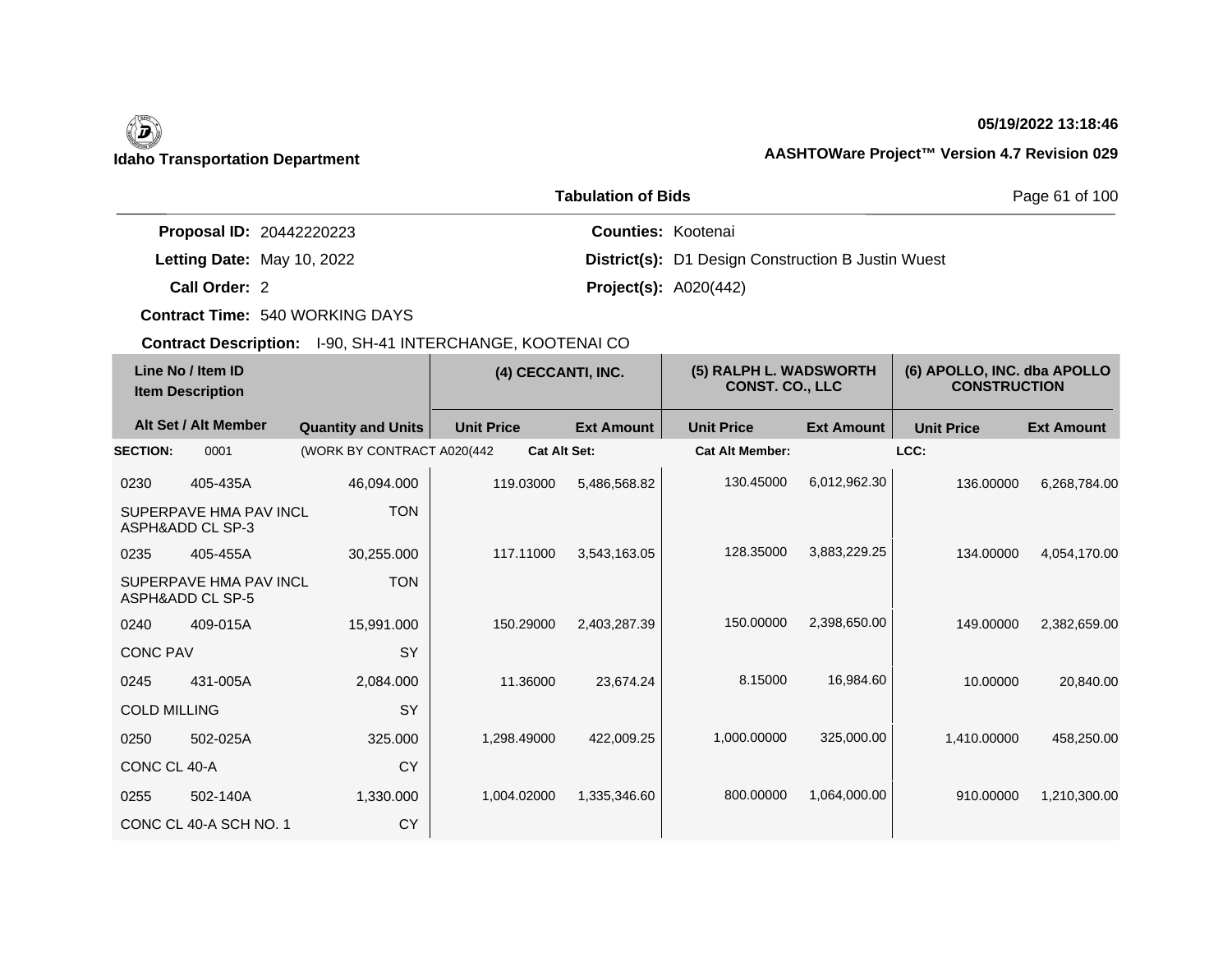## **05/19/2022 13:18:46**

|                                 | <b>Tabulation of Bids</b>                                 | Page 62 of 100 |
|---------------------------------|-----------------------------------------------------------|----------------|
| <b>Proposal ID: 20442220223</b> | <b>Counties: Kootenai</b>                                 |                |
| Letting Date: May 10, 2022      | <b>District(s):</b> D1 Design Construction B Justin Wuest |                |
| Call Order: 2                   | <b>Project(s): A020(442)</b>                              |                |

**Contract Time:** 540 WORKING DAYS

| Line No / Item ID<br><b>Item Description</b> |                         | (4) CECCANTI, INC.          |                     | (5) RALPH L. WADSWORTH<br><b>CONST. CO., LLC</b> |                        | (6) APOLLO, INC. dba APOLLO<br><b>CONSTRUCTION</b> |                   |                   |
|----------------------------------------------|-------------------------|-----------------------------|---------------------|--------------------------------------------------|------------------------|----------------------------------------------------|-------------------|-------------------|
|                                              | Alt Set / Alt Member    | <b>Quantity and Units</b>   | <b>Unit Price</b>   | <b>Ext Amount</b>                                | <b>Unit Price</b>      | <b>Ext Amount</b>                                  | <b>Unit Price</b> | <b>Ext Amount</b> |
| <b>SECTION:</b>                              | 0001                    | (WORK BY CONTRACT A020(442) | <b>Cat Alt Set:</b> |                                                  | <b>Cat Alt Member:</b> |                                                    | LCC:              |                   |
| 0260                                         | 502-310A                | 2,671.000                   | 1,764.66000         | 4,713,406.86                                     | 1,200.00000            | 3,205,200.00                                       | 1,637.00000       | 4,372,427.00      |
|                                              | CONC CL 40 AF SCH NO. 2 | <b>CY</b>                   |                     |                                                  |                        |                                                    |                   |                   |
| 0265                                         | 502-380A                | 8,424.000                   | 544.01000           | 4,582,740.24                                     | 700.00000              | 5,896,800.00                                       | 647.00000         | 5,450,328.00      |
| (66" DEPTH)                                  | PRESTRESSED WF GIRDER   | <b>FT</b>                   |                     |                                                  |                        |                                                    |                   |                   |
| 0270                                         | 502-430A                | 4,312.300                   | 193.90000           | 836,154.97                                       | 200.00000              | 862,460.00                                         | 330,00000         | 1,423,059.00      |
|                                              | CONC PARAPET (42" HIGH) | <b>FT</b>                   |                     |                                                  |                        |                                                    |                   |                   |
| 0275                                         | 502-435A                | 3,947.000                   | 431.80000           | 1,704,314.60                                     | 385.00000              | 1,519,595.00                                       | 393,00000         | 1,551,171.00      |
| APPROACH SLAB                                |                         | SY                          |                     |                                                  |                        |                                                    |                   |                   |
| 0280                                         | 503-005A                | 65,549.000                  | 2.58000             | 169,116.42                                       | 2.10000                | 137,652.90                                         | 1.78000           | 116,677.22        |
| <b>METAL REINF</b>                           |                         | <b>LB</b>                   |                     |                                                  |                        |                                                    |                   |                   |
| 0285                                         | 503-010A                | 194,998.000                 | 2.58000             | 503,094.84                                       | 2.15000                | 419,245.70                                         | 1.84000           | 358,796.32        |
|                                              | METAL REINF SCH NO. 1   | <b>LB</b>                   |                     |                                                  |                        |                                                    |                   |                   |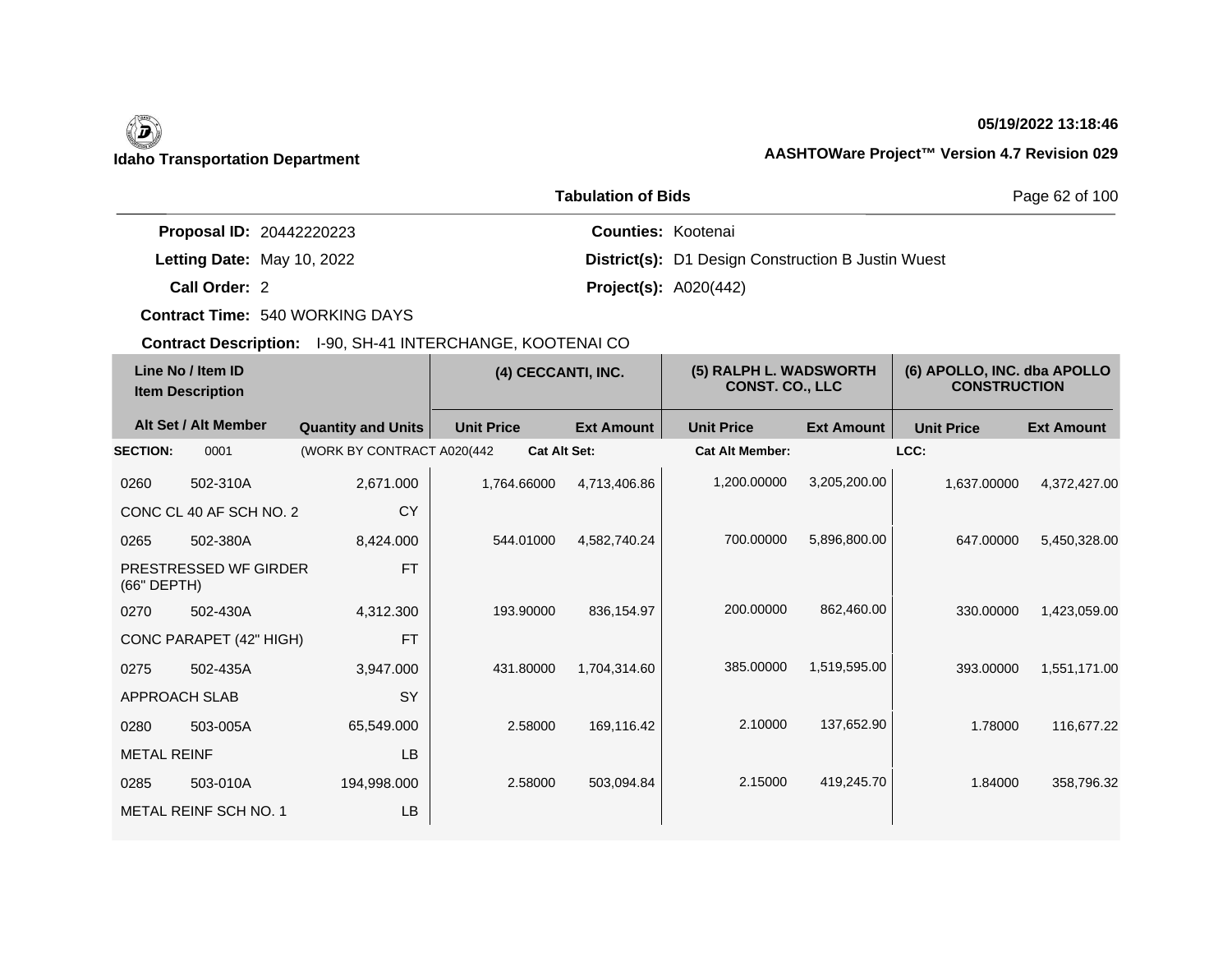# 0

## **05/19/2022 13:18:46**

## **Idaho Transportation Department AASHTOWare Project™ Version 4.7 Revision 029**

|                                 | <b>Tabulation of Bids</b>                                 | Page 63 of 100 |
|---------------------------------|-----------------------------------------------------------|----------------|
| <b>Proposal ID: 20442220223</b> | <b>Counties: Kootenai</b>                                 |                |
| Letting Date: May 10, 2022      | <b>District(s):</b> D1 Design Construction B Justin Wuest |                |
| Call Order: 2                   | <b>Project(s): A020(442)</b>                              |                |

**Contract Time:** 540 WORKING DAYS

| Line No / Item ID<br><b>Item Description</b> |                                              | (4) CECCANTI, INC.          |                   | (5) RALPH L. WADSWORTH<br><b>CONST. CO., LLC</b> |                        | (6) APOLLO, INC. dba APOLLO<br><b>CONSTRUCTION</b> |                   |                   |
|----------------------------------------------|----------------------------------------------|-----------------------------|-------------------|--------------------------------------------------|------------------------|----------------------------------------------------|-------------------|-------------------|
|                                              | Alt Set / Alt Member                         | <b>Quantity and Units</b>   | <b>Unit Price</b> | <b>Ext Amount</b>                                | <b>Unit Price</b>      | <b>Ext Amount</b>                                  | <b>Unit Price</b> | <b>Ext Amount</b> |
| <b>SECTION:</b>                              | 0001                                         | (WORK BY CONTRACT A020(442) |                   | <b>Cat Alt Set:</b>                              | <b>Cat Alt Member:</b> |                                                    | LCC:              |                   |
| 0290                                         | 503-015A                                     | 219,765.000                 | 2.58000           | 566,993.70                                       | 2.30000                | 505,459.50                                         | 1.97000           | 432,937.05        |
|                                              | METAL REINF SCH NO. 2                        | LB                          |                   |                                                  |                        |                                                    |                   |                   |
| 0295                                         | 503-020A                                     | 276,242.000                 | 3.10000           | 856,350.20                                       | 2.80000                | 773,477.60                                         | 2.35000           | 649,168.70        |
|                                              | <b>EPOXY COATED METAL REINF</b>              | <b>LB</b>                   |                   |                                                  |                        |                                                    |                   |                   |
| 0300                                         | 504-035A                                     | 2,262.000                   | 283.45000         | 641,163.90                                       | 350,00000              | 791,700.00                                         | 326,00000         | 737,412.00        |
| <b>RAILING</b>                               | PEDESTRIAN / BICYCLE                         | <b>FT</b>                   |                   |                                                  |                        |                                                    |                   |                   |
| 0305                                         | 505-050A                                     | 6,368.000                   | 232.37000         | 1,479,732.16                                     | 204.75000              | 1,303,848.00                                       | 268,00000         | 1,706,624.00      |
| <b>STEEL SHELL)</b>                          | PROV&DRIV PILE (20" DIA                      | <b>FT</b>                   |                   |                                                  |                        |                                                    |                   |                   |
| 0310                                         | 505-200A                                     | 820.000                     | 180.73000         | 148,198.60                                       | 214.85000              | 176,177.00                                         | 212,00000         | 173,840.00        |
|                                              | PROV&DRIV TEST PILE (20"<br>DIA STEEL SHELL) | <b>FT</b>                   |                   |                                                  |                        |                                                    |                   |                   |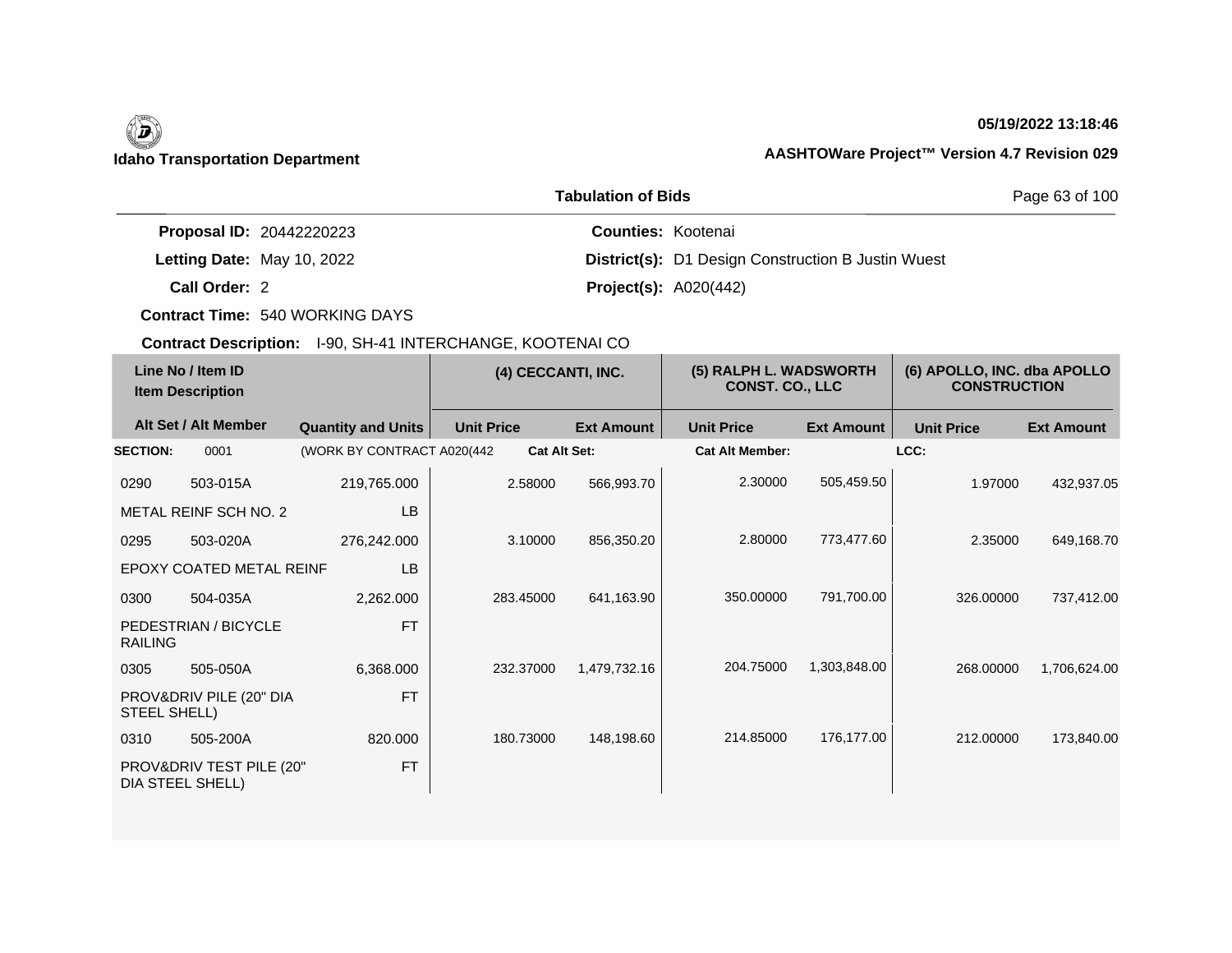## **05/19/2022 13:18:46**

|                                 | <b>Tabulation of Bids</b>                                 | Page 64 of 100 |
|---------------------------------|-----------------------------------------------------------|----------------|
| <b>Proposal ID: 20442220223</b> | <b>Counties: Kootenai</b>                                 |                |
| Letting Date: May 10, 2022      | <b>District(s):</b> D1 Design Construction B Justin Wuest |                |
| Call Order: 2                   | <b>Project(s): A020(442)</b>                              |                |

**Contract Time:** 540 WORKING DAYS

| Line No / Item ID<br><b>Item Description</b> |                                                       | (4) CECCANTI, INC.         |                   | (5) RALPH L. WADSWORTH<br><b>CONST. CO., LLC</b> |                   | (6) APOLLO, INC. dba APOLLO<br><b>CONSTRUCTION</b> |                   |                   |                   |
|----------------------------------------------|-------------------------------------------------------|----------------------------|-------------------|--------------------------------------------------|-------------------|----------------------------------------------------|-------------------|-------------------|-------------------|
|                                              | Alt Set / Alt Member                                  | <b>Quantity and Units</b>  | <b>Unit Price</b> |                                                  | <b>Ext Amount</b> | <b>Unit Price</b>                                  | <b>Ext Amount</b> | <b>Unit Price</b> | <b>Ext Amount</b> |
| <b>SECTION:</b>                              | 0001                                                  | (WORK BY CONTRACT A020(442 |                   | <b>Cat Alt Set:</b>                              |                   | <b>Cat Alt Member:</b>                             |                   | LCC:              |                   |
| 0315                                         | 505-205C                                              | 152.000                    | 1,807.33000       |                                                  | 274,714.16        | 1,500.00000                                        | 228,000.00        | 2,068.00000       | 314,336.00        |
| TIPS (20")                                   | <b>PROV&amp;INST PILE SHOES OR</b>                    | <b>EACH</b>                |                   |                                                  |                   |                                                    |                   |                   |                   |
| 0320                                         | 505-215A                                              | 11.000                     |                   | 1.03000                                          | 11.33             | 1.00000                                            | 11.00             | 1.00000           | 11.00             |
| <b>DRIVING</b>                               | <b>SPLICE STEEL PILE BEFORE</b>                       | <b>EACH</b>                |                   |                                                  |                   |                                                    |                   |                   |                   |
| 0325                                         | 505-215B                                              | 304.000                    |                   | 1.03000                                          | 313.12            | 1.00000                                            | 304.00            | 1.00000           | 304.00            |
| <b>DRIVING</b>                               | <b>SPLICE STEEL PILE DURING</b>                       | <b>EACH</b>                |                   |                                                  |                   |                                                    |                   |                   |                   |
| 0330                                         | 507-005A                                              | 108,000                    |                   | 807.74000                                        | 87,235.92         | 500.00000                                          | 54,000.00         | 326,00000         | 35,208.00         |
|                                              | <b>BRIDGE BEARINGS PLAIN</b><br>(Size__) 36"x12"x3/4" | EA                         |                   |                                                  |                   |                                                    |                   |                   |                   |
| 0335                                         | 509-010A                                              | 2,071.000                  |                   | 72.34000                                         | 149,816.14        | 80.00000                                           | 165,680.00        | 71.00000          | 147,041.00        |
| CLASS 30                                     | NON-STRUCTURAL CONC                                   | SY                         |                   |                                                  |                   |                                                    |                   |                   |                   |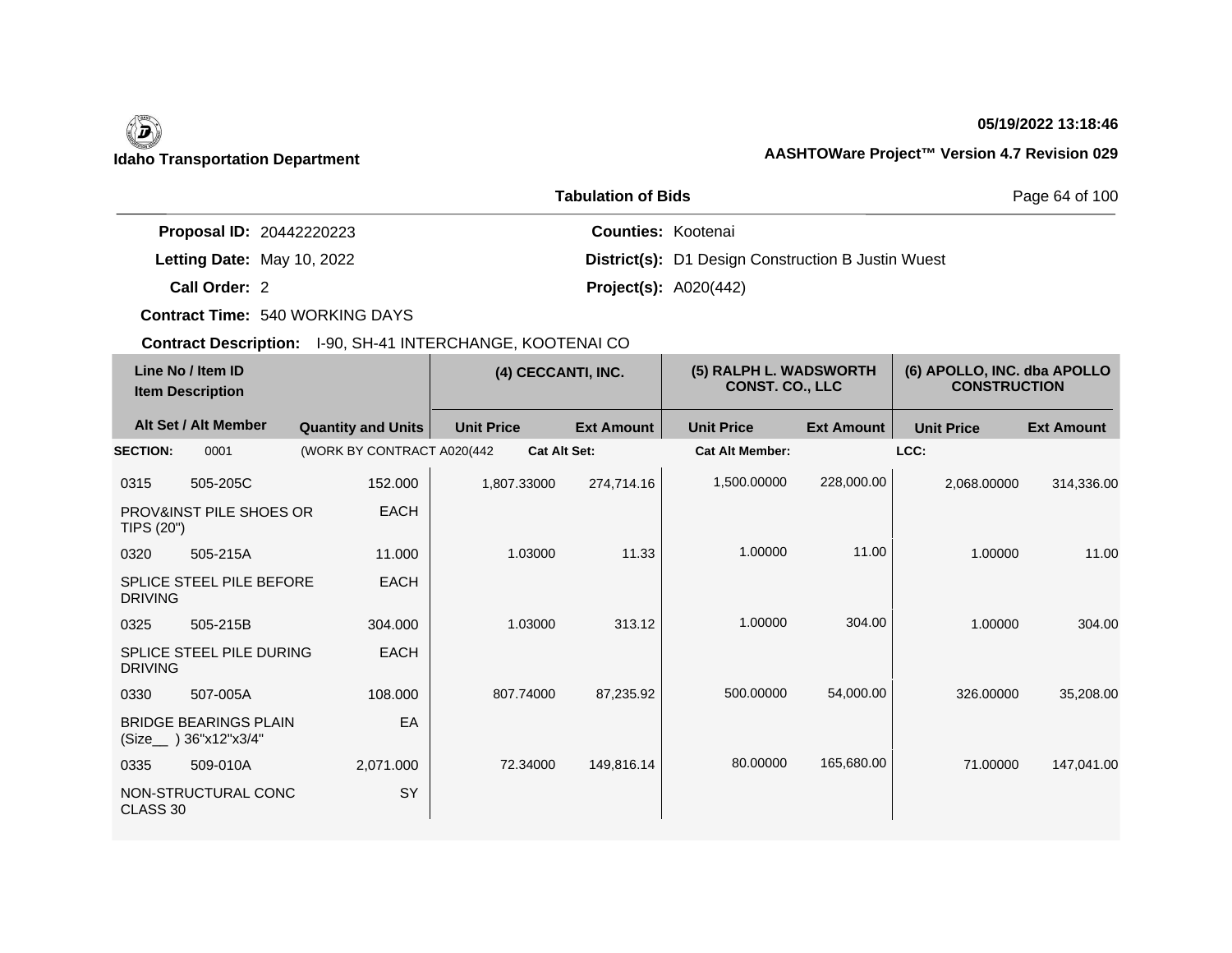## **05/19/2022 13:18:46**

|                                 | Page 65 of 100                                            |  |
|---------------------------------|-----------------------------------------------------------|--|
| <b>Proposal ID: 20442220223</b> | <b>Counties: Kootenai</b>                                 |  |
| Letting Date: May 10, 2022      | <b>District(s):</b> D1 Design Construction B Justin Wuest |  |
| Call Order: 2                   | <b>Project(s): A020(442)</b>                              |  |

**Contract Time:** 540 WORKING DAYS

| Line No / Item ID<br><b>Item Description</b> |                                | (4) CECCANTI, INC.          |                     | (5) RALPH L. WADSWORTH<br><b>CONST. CO., LLC</b> |                        | (6) APOLLO, INC. dba APOLLO<br><b>CONSTRUCTION</b> |                   |                   |
|----------------------------------------------|--------------------------------|-----------------------------|---------------------|--------------------------------------------------|------------------------|----------------------------------------------------|-------------------|-------------------|
|                                              | Alt Set / Alt Member           | <b>Quantity and Units</b>   | <b>Unit Price</b>   | <b>Ext Amount</b>                                | <b>Unit Price</b>      | <b>Ext Amount</b>                                  | <b>Unit Price</b> | <b>Ext Amount</b> |
| <b>SECTION:</b>                              | 0001                           | (WORK BY CONTRACT A020(442) | <b>Cat Alt Set:</b> |                                                  | <b>Cat Alt Member:</b> |                                                    | LCC:              |                   |
| 0340                                         | 511-005A                       | 724.000                     | 56.81000            | 41,130.44                                        | 14.00000               | 10,136.00                                          | 118,00000         | 85,432.00         |
|                                              | CONC WATERPROOF SYS            | SY                          |                     |                                                  |                        |                                                    |                   |                   |
| 0345                                         | 521-005A                       | 12.000                      | 18,073.28000        | 216,879.36                                       | 3,000.00000            | 36,000.00                                          | 2,955.00000       | 35,460.00         |
|                                              | DYNAMIC PILE TESTING           | EA                          |                     |                                                  |                        |                                                    |                   |                   |
| 0350                                         | 521-010A                       | 24,000                      | 2.065.52000         | 49,572.48                                        | 3,000.00000            | 72,000.00                                          | 1.478.00000       | 35,472.00         |
|                                              | <b>CAPWAP ANALYSIS</b>         | EA                          |                     |                                                  |                        |                                                    |                   |                   |
| 0355                                         | 522-005A                       | 362.000                     | 129.63000           | 46,926.06                                        | 188.90000              | 68,381.80                                          | 197.00000         | 71,314.00         |
|                                              | <b>CONTROLLED DENSITY FILL</b> | <b>CY</b>                   |                     |                                                  |                        |                                                    |                   |                   |
| 0360                                         | 551-005A                       | 10,013.000                  | 30.62000            | 306,598.06                                       | 30.85000               | 308,901.05                                         | 32,00000          | 320,416.00        |
| <b>OVERLAY</b>                               | PREPARED & PLACED PPC          | <b>SY</b>                   |                     |                                                  |                        |                                                    |                   |                   |
| 0365                                         | 551-010A                       | 243.000                     | 3,300.38000         | 801,992.34                                       | 3,524.30000            | 856,404.90                                         | 3,681.00000       | 894,483.00        |
|                                              | PPC OVERLAY MATERIAL           | CY                          |                     |                                                  |                        |                                                    |                   |                   |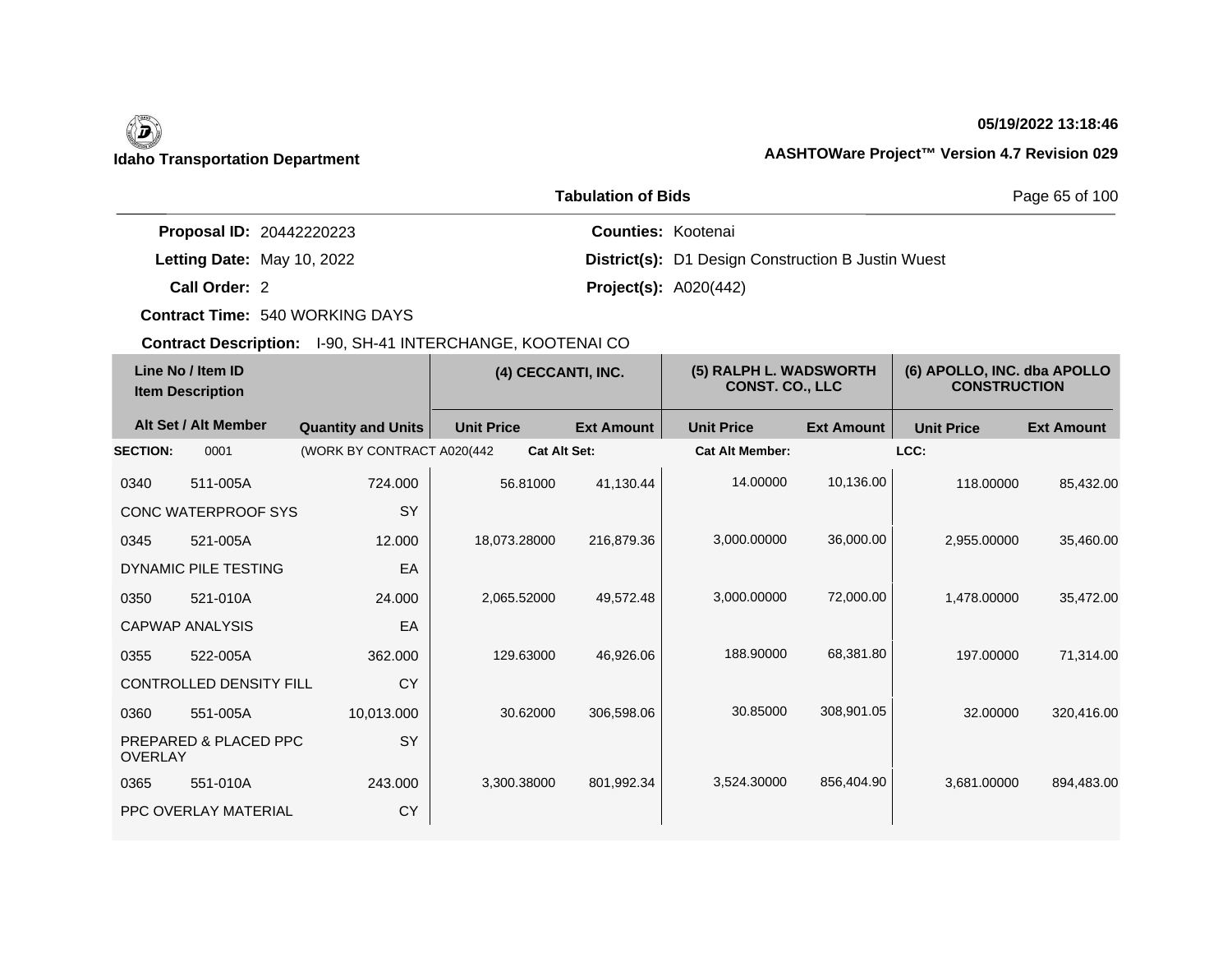## **05/19/2022 13:18:46**

|                                 | Page 66 of 100                                            |  |
|---------------------------------|-----------------------------------------------------------|--|
| <b>Proposal ID: 20442220223</b> | <b>Counties: Kootenai</b>                                 |  |
| Letting Date: May 10, 2022      | <b>District(s):</b> D1 Design Construction B Justin Wuest |  |
| Call Order: 2                   | <b>Project(s): A020(442)</b>                              |  |

**Contract Time:** 540 WORKING DAYS

| Line No / Item ID<br><b>Item Description</b> |                                                             | (4) CECCANTI, INC.          |                     | (5) RALPH L. WADSWORTH<br><b>CONST. CO., LLC</b> |                        | (6) APOLLO, INC. dba APOLLO<br><b>CONSTRUCTION</b> |                   |                   |
|----------------------------------------------|-------------------------------------------------------------|-----------------------------|---------------------|--------------------------------------------------|------------------------|----------------------------------------------------|-------------------|-------------------|
|                                              | Alt Set / Alt Member                                        | <b>Quantity and Units</b>   | <b>Unit Price</b>   | <b>Ext Amount</b>                                | <b>Unit Price</b>      | <b>Ext Amount</b>                                  | <b>Unit Price</b> | <b>Ext Amount</b> |
| <b>SECTION:</b>                              | 0001                                                        | (WORK BY CONTRACT A020(442) | <b>Cat Alt Set:</b> |                                                  | <b>Cat Alt Member:</b> |                                                    | LCC:              |                   |
| 0370                                         | 566-005A                                                    | 480.000                     | 135.21000           | 64,900.80                                        | 120.00000              | 57,600.00                                          | 104.00000         | 49,920.00         |
|                                              | <b>COMPRESSION EXPANSION</b><br><b>JOINT (2 1/2" JEENE)</b> | <b>FT</b>                   |                     |                                                  |                        |                                                    |                   |                   |
| 0375                                         | 566-005B                                                    | 28.000                      | 1,176.32000         | 32,936.96                                        | 1,600.00000            | 44,800.00                                          | 956.00000         | 26,768.00         |
| JOINT (2" JOINT)                             | <b>COMPRESSION EXPANSION</b>                                | <b>FT</b>                   |                     |                                                  |                        |                                                    |                   |                   |
| 0380                                         | 567-005A                                                    | 120,000                     | 614.86000           | 73,783.20                                        | 800.00000              | 96,000.00                                          | 528,00000         | 63,360.00         |
| <b>JOINT</b>                                 | STRIP SEAL EXPANSION                                        | <b>FT</b>                   |                     |                                                  |                        |                                                    |                   |                   |
| 0385                                         | 575-005A                                                    | 4,293.300                   | 4.00000             | 17,173.20                                        | 60.00000               | 257,598.00                                         | 17.00000          | 72,986.10         |
| <b>SURFACE</b>                               | <b>TEXTURED CONCRETE</b>                                    | <b>SY</b>                   |                     |                                                  |                        |                                                    |                   |                   |
| 0390                                         | 576-005A                                                    | 3,600.000                   | 12.00000            | 43,200.00                                        | 4.50000                | 16,200.00                                          | 4.70000           | 16,920.00         |
|                                              | (GFRP) REINFORCEMENT                                        | <b>FT</b>                   |                     |                                                  |                        |                                                    |                   |                   |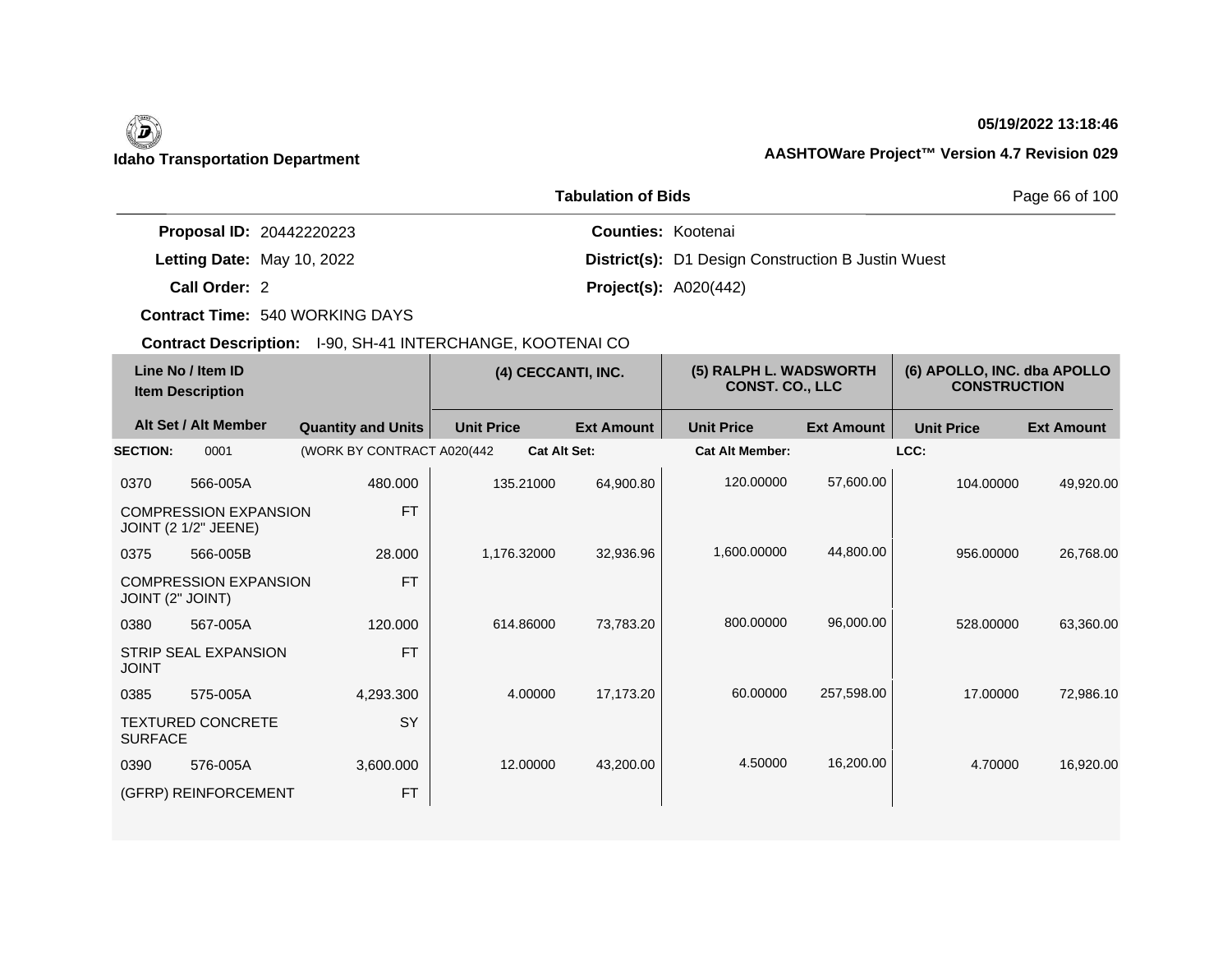## **05/19/2022 13:18:46**

|                                 | Page 67 of 100                                            |  |
|---------------------------------|-----------------------------------------------------------|--|
| <b>Proposal ID: 20442220223</b> | <b>Counties: Kootenai</b>                                 |  |
| Letting Date: May 10, 2022      | <b>District(s):</b> D1 Design Construction B Justin Wuest |  |
| Call Order: 2                   | <b>Project(s): A020(442)</b>                              |  |

**Contract Time:** 540 WORKING DAYS

| Line No / Item ID<br><b>Item Description</b> |                                                       | (4) CECCANTI, INC.          |                     | (5) RALPH L. WADSWORTH<br><b>CONST. CO., LLC</b> |                        | (6) APOLLO, INC. dba APOLLO<br><b>CONSTRUCTION</b> |                   |                   |
|----------------------------------------------|-------------------------------------------------------|-----------------------------|---------------------|--------------------------------------------------|------------------------|----------------------------------------------------|-------------------|-------------------|
|                                              | Alt Set / Alt Member                                  | <b>Quantity and Units</b>   | <b>Unit Price</b>   | <b>Ext Amount</b>                                | <b>Unit Price</b>      | <b>Ext Amount</b>                                  | <b>Unit Price</b> | <b>Ext Amount</b> |
| <b>SECTION:</b>                              | 0001                                                  | (WORK BY CONTRACT A020(442) | <b>Cat Alt Set:</b> |                                                  | <b>Cat Alt Member:</b> |                                                    | LCC:              |                   |
| 0395                                         | 584-005A                                              | (1.000)                     | 400,000.00000       | 400,000.00                                       | 400,000.00000          | 400,000.00                                         | 361,000.00000     | 361,000.00        |
| BRIDGE)                                      | TEMPORARY SHORING (SH-41                              | LS                          |                     |                                                  |                        |                                                    |                   |                   |
| 0400                                         | 584-005B                                              | (1.000)                     | 30,000.00000        | 30,000.00                                        | 75,000.00000           | 75,000.00                                          | 115,000.00000     | 115,000.00        |
|                                              | TEMPORARY SHORING (STAY-<br>IN-PLACE, SH-41 BRIDGE)   | LS                          |                     |                                                  |                        |                                                    |                   |                   |
| 0405                                         | 584-005C                                              | (1.000)                     | 400,000.00000       | 400,000.00                                       | 400,000.00000          | 400,000.00                                         | 325,000.00000     | 325,000.00        |
| AB BRIDGE)                                   | <b>TEMPORARY SHORING (RAMP</b>                        | LS                          |                     |                                                  |                        |                                                    |                   |                   |
| 0410                                         | 584-005D                                              | (1.000)                     | 30,000.00000        | 30,000.00                                        | 75,000.00000           | 75,000.00                                          | 115,000.00000     | 115,000.00        |
|                                              | TEMPORARY SHORING (STAY-<br>IN-PLACE, RAMP AB BRIDGE) | LS                          |                     |                                                  |                        |                                                    |                   |                   |
| 0415                                         | 584-005E                                              | (1.000)                     | 400,000.00000       | 400,000.00                                       | 400,000.00000          | 400,000.00                                         | 325,000.00000     | 325,000.00        |
| <b>BC BRIDGE)</b>                            | TEMPORARY SHORING (RAMP                               | <b>LS</b>                   |                     |                                                  |                        |                                                    |                   |                   |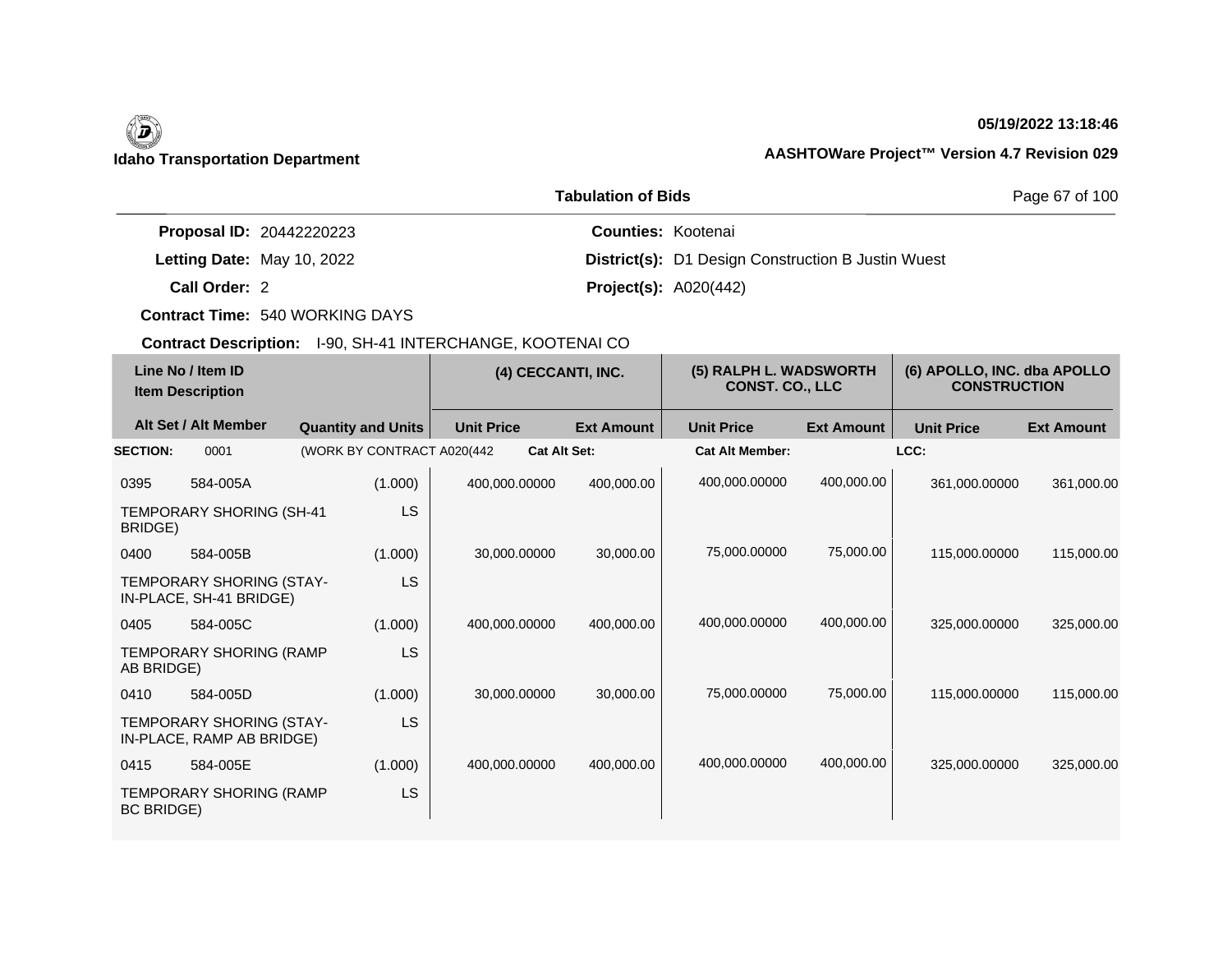## **05/19/2022 13:18:46**

|                                 | Page 68 of 100                                            |  |
|---------------------------------|-----------------------------------------------------------|--|
| <b>Proposal ID: 20442220223</b> | <b>Counties: Kootenai</b>                                 |  |
| Letting Date: May 10, 2022      | <b>District(s):</b> D1 Design Construction B Justin Wuest |  |
| Call Order: 2                   | <b>Project(s): A020(442)</b>                              |  |

**Contract Time:** 540 WORKING DAYS

| Line No / Item ID<br><b>Item Description</b> |                                                       | (4) CECCANTI, INC.          |                     | (5) RALPH L. WADSWORTH<br><b>CONST. CO., LLC</b> |                        | (6) APOLLO, INC. dba APOLLO<br><b>CONSTRUCTION</b> |                   |                   |
|----------------------------------------------|-------------------------------------------------------|-----------------------------|---------------------|--------------------------------------------------|------------------------|----------------------------------------------------|-------------------|-------------------|
|                                              | Alt Set / Alt Member                                  | <b>Quantity and Units</b>   | <b>Unit Price</b>   | <b>Ext Amount</b>                                | <b>Unit Price</b>      | <b>Ext Amount</b>                                  | <b>Unit Price</b> | <b>Ext Amount</b> |
| <b>SECTION:</b>                              | 0001                                                  | (WORK BY CONTRACT A020(442) | <b>Cat Alt Set:</b> |                                                  | <b>Cat Alt Member:</b> |                                                    | LCC:              |                   |
| 0420                                         | 584-005F                                              | (1.000)                     | 30,000.00000        | 30,000.00                                        | 75,000.00000           | 75,000.00                                          | 115,000.00000     | 115,000.00        |
|                                              | TEMPORARY SHORING (STAY-<br>IN-PLACE, RAMP BC BRIDGE) | <b>LS</b>                   |                     |                                                  |                        |                                                    |                   |                   |
| 0425                                         | 586-005A                                              | (1.000)                     | 150,000.00000       | 150,000.00                                       | 699,400.00000          | 699,400.00                                         | 423,000.00000     | 423,000.00        |
| UTILITY CONDUIT                              |                                                       | L S                         |                     |                                                  |                        |                                                    |                   |                   |
| 0430                                         | 602-035A                                              | 40.000                      | 101.68000           | 4,067.20                                         | 98.45000               | 3,938.00                                           | 103.00000         | 4,120.00          |
| 18" PIPE CULV                                |                                                       | <b>FT</b>                   |                     |                                                  |                        |                                                    |                   |                   |
| 0435                                         | 605-015A                                              | 71.000                      | 66.14000            | 4,695.94                                         | 50.90000               | 3,613.90                                           | 66,00000          | 4,686.00          |
|                                              | 8" STORM SEWER PIPE                                   | <b>FT</b>                   |                     |                                                  |                        |                                                    |                   |                   |
| 0440                                         | 605-025A                                              | 324.000                     | 68.03000            | 22,041.72                                        | 55.45000               | 17,965.80                                          | 75.00000          | 24,300.00         |
|                                              | 12" STORM SEWER PIPE                                  | <b>FT</b>                   |                     |                                                  |                        |                                                    |                   |                   |
| 0445                                         | 605-035A                                              | 6,242.000                   | 66.31000            | 413,907.02                                       | 72.45000               | 452,232.90                                         | 91.00000          | 568,022.00        |
|                                              | <b>18" STORM SEWER PIPE</b>                           | <b>FT</b>                   |                     |                                                  |                        |                                                    |                   |                   |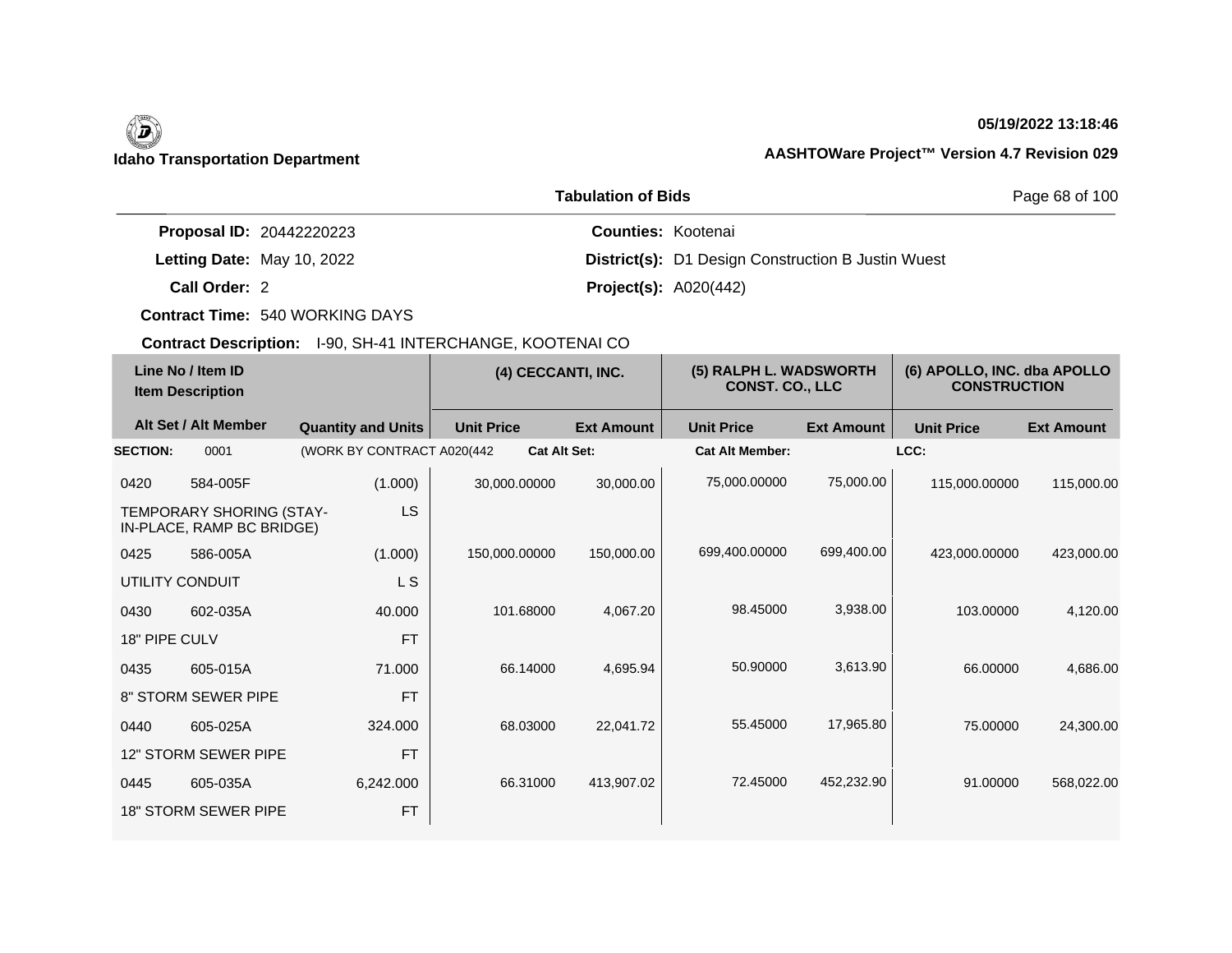## **05/19/2022 13:18:46**

|                                 | Page 69 of 100                                            |  |
|---------------------------------|-----------------------------------------------------------|--|
| <b>Proposal ID: 20442220223</b> | <b>Counties: Kootenai</b>                                 |  |
| Letting Date: May 10, 2022      | <b>District(s):</b> D1 Design Construction B Justin Wuest |  |
| Call Order: 2                   | <b>Project(s):</b> $A020(442)$                            |  |

**Contract Time:** 540 WORKING DAYS

| Line No / Item ID<br><b>Item Description</b> |                          | (4) CECCANTI, INC.          |                     | (5) RALPH L. WADSWORTH<br><b>CONST. CO., LLC</b> |                        | (6) APOLLO, INC. dba APOLLO<br><b>CONSTRUCTION</b> |                   |                   |
|----------------------------------------------|--------------------------|-----------------------------|---------------------|--------------------------------------------------|------------------------|----------------------------------------------------|-------------------|-------------------|
|                                              | Alt Set / Alt Member     | <b>Quantity and Units</b>   | <b>Unit Price</b>   | <b>Ext Amount</b>                                | <b>Unit Price</b>      | <b>Ext Amount</b>                                  | <b>Unit Price</b> | <b>Ext Amount</b> |
| <b>SECTION:</b>                              | 0001                     | (WORK BY CONTRACT A020(442) | <b>Cat Alt Set:</b> |                                                  | <b>Cat Alt Member:</b> |                                                    | LCC:              |                   |
| 0450                                         | 605-045A                 | 1,249.000                   | 115.27000           | 143,972.23                                       | 129.00000              | 161,121.00                                         | 237.00000         | 296,013.00        |
|                                              | 24" STORM SEWER PIPE     | <b>FT</b>                   |                     |                                                  |                        |                                                    |                   |                   |
| 0455                                         | 605-205A                 | 14.000                      | 106.48000           | 1,490.72                                         | 273.90000              | 3,834.60                                           | 115,00000         | 1,610.00          |
|                                              | 4" SANITARY SEWER PIPE   | <b>FT</b>                   |                     |                                                  |                        |                                                    |                   |                   |
| 0460                                         | 605-455A                 | 17.000                      | 4,680.11000         | 79,561.87                                        | 6,051.50000            | 102,875.50                                         | 4,205.00000       | 71,485.00         |
| <b>MANHOLE TY A</b>                          |                          | <b>EACH</b>                 |                     |                                                  |                        |                                                    |                   |                   |
| 0465                                         | 605-465A                 | 9.000                       | 4,362.45000         | 39,262.05                                        | 5,786.60000            | 52,079.40                                          | 3,955.00000       | 35,595.00         |
| MANHOLE TY C                                 |                          | <b>EACH</b>                 |                     |                                                  |                        |                                                    |                   |                   |
| 0470                                         | 605-505A                 | 18.000                      | 3,333.44000         | 60,001.92                                        | 5,679.10000            | 102,223.80                                         | 2,290.00000       | 41,220.00         |
|                                              | <b>CATCH BASIN TY 1A</b> | <b>EACH</b>                 |                     |                                                  |                        |                                                    |                   |                   |
| 0475                                         | 605-525A                 | 20.000                      | 3,281.68000         | 65,633.60                                        | 5,553.50000            | 111,070.00                                         | 2,890.00000       | 57,800.00         |
|                                              | <b>CATCH BASIN TY 3A</b> | EACH                        |                     |                                                  |                        |                                                    |                   |                   |
|                                              |                          |                             |                     |                                                  |                        |                                                    |                   |                   |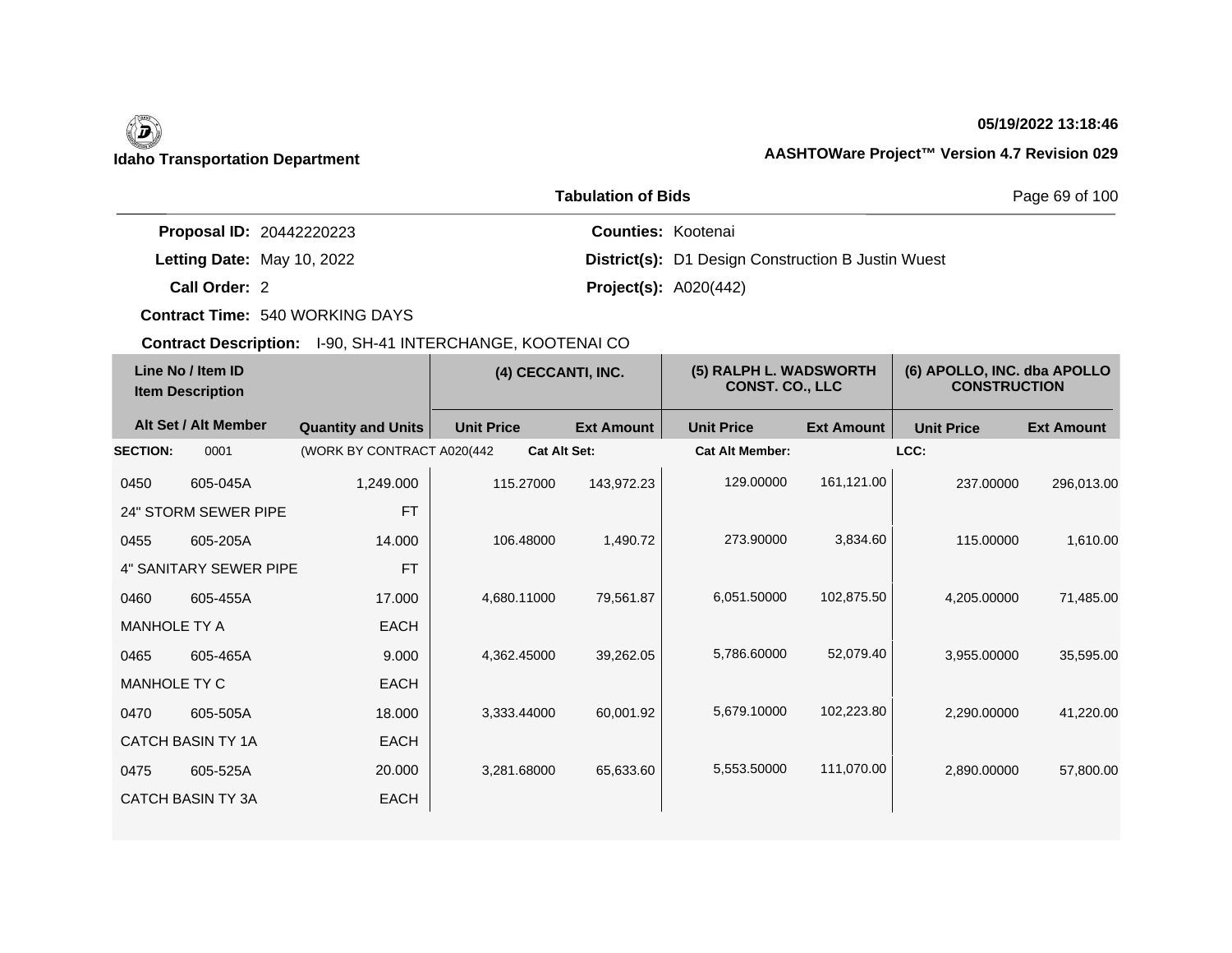## **05/19/2022 13:18:46**

|                                 | Page 70 of 100                                            |  |
|---------------------------------|-----------------------------------------------------------|--|
| <b>Proposal ID: 20442220223</b> | <b>Counties: Kootenai</b>                                 |  |
| Letting Date: May 10, 2022      | <b>District(s):</b> D1 Design Construction B Justin Wuest |  |
| Call Order: 2                   | <b>Project(s): A020(442)</b>                              |  |

**Contract Time:** 540 WORKING DAYS

| Line No / Item ID<br><b>Item Description</b> |                         | (4) CECCANTI, INC.          |                     | (5) RALPH L. WADSWORTH<br><b>CONST. CO., LLC</b> |                        | (6) APOLLO, INC. dba APOLLO<br><b>CONSTRUCTION</b> |                   |                   |
|----------------------------------------------|-------------------------|-----------------------------|---------------------|--------------------------------------------------|------------------------|----------------------------------------------------|-------------------|-------------------|
|                                              | Alt Set / Alt Member    | <b>Quantity and Units</b>   | <b>Unit Price</b>   | <b>Ext Amount</b>                                | <b>Unit Price</b>      | <b>Ext Amount</b>                                  | <b>Unit Price</b> | <b>Ext Amount</b> |
| <b>SECTION:</b>                              | 0001                    | (WORK BY CONTRACT A020(442) | <b>Cat Alt Set:</b> |                                                  | <b>Cat Alt Member:</b> |                                                    | LCC:              |                   |
| 0480                                         | 605-635A                | 18.000                      | 452.08000           | 8,137.44                                         | 1,779.10000            | 32,023.80                                          | 662.00000         | 11,916.00         |
|                                              | ADJUST MANHOLE COVERS   | <b>EACH</b>                 |                     |                                                  |                        |                                                    |                   |                   |
| 0485                                         | 605-640A                | 4.000                       | 452.08000           | 1,808.32                                         | 1,201.90000            | 4,807.60                                           | 467.00000         | 1,868.00          |
|                                              | ADJUST VALVE COVERS     | <b>EACH</b>                 |                     |                                                  |                        |                                                    |                   |                   |
| 0490                                         | 610-035A                | 1,532.500                   | 40.18000            | 61,575.85                                        | 36.20000               | 55,476.50                                          | 65.00000          | 99,612.50         |
| FENCE TY 4                                   |                         | <b>FT</b>                   |                     |                                                  |                        |                                                    |                   |                   |
| 0495                                         | 610-045A                | 5,291.000                   | 40.18000            | 212,592.38                                       | 26.05000               | 137,830.55                                         | 42.00000          | 222,222.00        |
| FENCE TY 5 B                                 |                         | <b>FT</b>                   |                     |                                                  |                        |                                                    |                   |                   |
| 0500                                         | 610-250A                | 86,000                      | 351.62000           | 30,239.32                                        | 396.10000              | 34,064.60                                          | 591.00000         | 50,826.00         |
| <b>BRACES</b>                                |                         | <b>EACH</b>                 |                     |                                                  |                        |                                                    |                   |                   |
| 0505                                         | 612-005D                | 16,710.000                  | 32.65000            | 545,581.50                                       | 38,00000               | 634,980.00                                         | 38.42000          | 641,998.20        |
|                                              | <b>W-BEAM GUARDRAIL</b> | <b>FT</b>                   |                     |                                                  |                        |                                                    |                   |                   |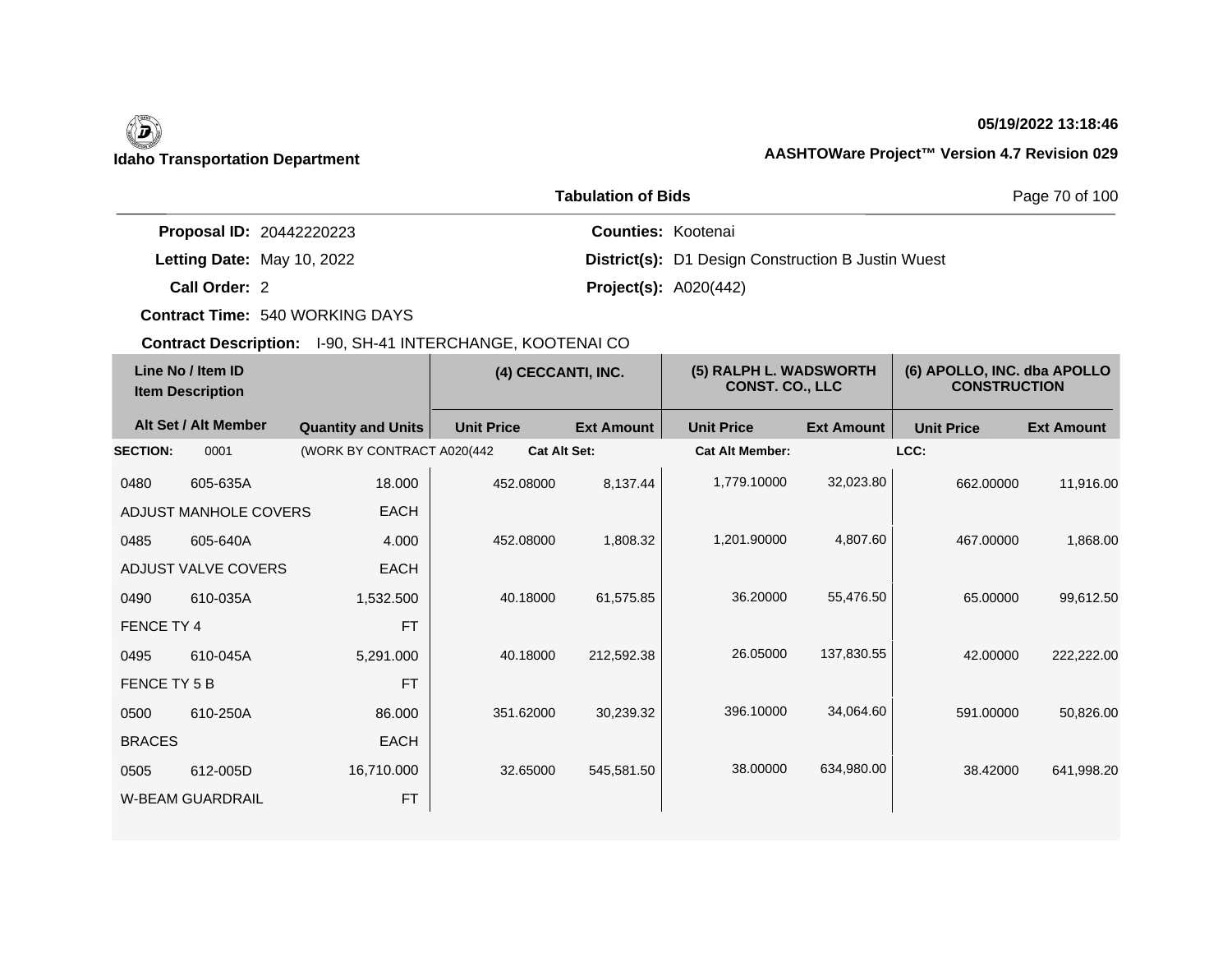# (B)

## **05/19/2022 13:18:46**

## **Idaho Transportation Department AASHTOWare Project™ Version 4.7 Revision 029**

|                                 | Page 71 of 100                                            |  |
|---------------------------------|-----------------------------------------------------------|--|
| <b>Proposal ID: 20442220223</b> | <b>Counties: Kootenai</b>                                 |  |
| Letting Date: May 10, 2022      | <b>District(s):</b> D1 Design Construction B Justin Wuest |  |
| Call Order: 2                   | <b>Project(s): A020(442)</b>                              |  |

**Contract Time:** 540 WORKING DAYS

| Line No / Item ID<br><b>Item Description</b> |                              | (4) CECCANTI, INC.          |                     | (5) RALPH L. WADSWORTH<br><b>CONST. CO., LLC</b> |                        | (6) APOLLO, INC. dba APOLLO<br><b>CONSTRUCTION</b> |                   |                   |
|----------------------------------------------|------------------------------|-----------------------------|---------------------|--------------------------------------------------|------------------------|----------------------------------------------------|-------------------|-------------------|
|                                              | Alt Set / Alt Member         | <b>Quantity and Units</b>   | <b>Unit Price</b>   | <b>Ext Amount</b>                                | <b>Unit Price</b>      | <b>Ext Amount</b>                                  | <b>Unit Price</b> | <b>Ext Amount</b> |
| <b>SECTION:</b>                              | 0001                         | (WORK BY CONTRACT A020(442) | <b>Cat Alt Set:</b> |                                                  | <b>Cat Alt Member:</b> |                                                    | LCC:              |                   |
| 0510                                         | 612-110A                     | 8.000                       | 1,506.94000         | 12,055.52                                        | 2,339.60000            | 18,716.80                                          | 2,364.00000       | 18,912.00         |
|                                              | <b>GUARDRAIL ANCHOR</b>      | <b>EACH</b>                 |                     |                                                  |                        |                                                    |                   |                   |
| 0515                                         | 612-115C                     | 9.000                       | 3,616.64000         | 32,549.76                                        | 3,509.40000            | 31,584.60                                          | 3,546.00000       | 31,914.00         |
| <b>TANGENT</b>                               | <b>GUARDRAIL TERMINAL,</b>   | <b>EACH</b>                 |                     |                                                  |                        |                                                    |                   |                   |
| 0520                                         | 612-120A                     | 5.000                       | 1,506.94000         | 7,534.70                                         | 2,924.50000            | 14,622.50                                          | 2,955.00000       | 14,775.00         |
| LOW SPEED                                    | <b>GUARDRAIL TRANSITION,</b> | <b>EACH</b>                 |                     |                                                  |                        |                                                    |                   |                   |
| 0525                                         | 612-120B                     | 12.000                      | 3,013.87000         | 36,166.44                                        | 2,924.50000            | 35,094.00                                          | 2,955.00000       | 35,460.00         |
| <b>HIGH SPEED</b>                            | <b>GUARDRAIL TRANSITION,</b> | <b>EACH</b>                 |                     |                                                  |                        |                                                    |                   |                   |
| 0530                                         | 612-150A                     | 3,536.000                   | 128.59000           | 454,694.24                                       | 143.90000              | 508,830.40                                         | 145,00000         | 512,720.00        |
|                                              | <b>CONCRETE BARRIER</b>      | <b>FT</b>                   |                     |                                                  |                        |                                                    |                   |                   |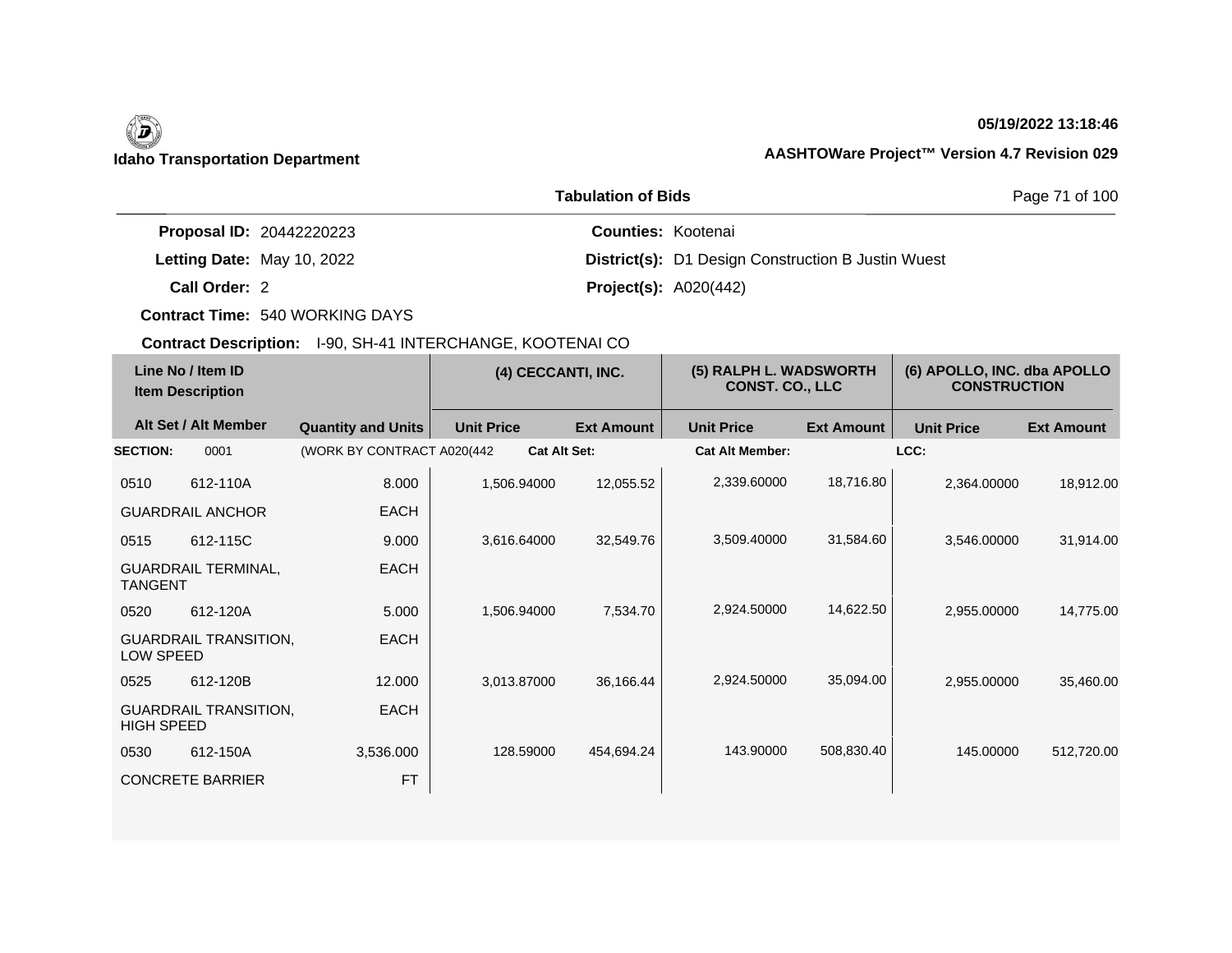## **05/19/2022 13:18:46**

|                                 | Page 72 of 100                                            |  |
|---------------------------------|-----------------------------------------------------------|--|
| <b>Proposal ID: 20442220223</b> | <b>Counties: Kootenai</b>                                 |  |
| Letting Date: May 10, 2022      | <b>District(s):</b> D1 Design Construction B Justin Wuest |  |
| Call Order: 2                   | <b>Project(s): A020(442)</b>                              |  |

**Contract Time:** 540 WORKING DAYS

|                    | Line No / Item ID<br><b>Item Description</b> |                             | (4) CECCANTI, INC.  |                   | (5) RALPH L. WADSWORTH<br><b>CONST. CO., LLC</b> |                   | (6) APOLLO, INC. dba APOLLO<br><b>CONSTRUCTION</b> |                   |
|--------------------|----------------------------------------------|-----------------------------|---------------------|-------------------|--------------------------------------------------|-------------------|----------------------------------------------------|-------------------|
|                    | Alt Set / Alt Member                         | <b>Quantity and Units</b>   | <b>Unit Price</b>   | <b>Ext Amount</b> | <b>Unit Price</b>                                | <b>Ext Amount</b> | <b>Unit Price</b>                                  | <b>Ext Amount</b> |
| <b>SECTION:</b>    | 0001                                         | (WORK BY CONTRACT A020(442) | <b>Cat Alt Set:</b> |                   | <b>Cat Alt Member:</b>                           |                   | LCC:                                               |                   |
| 0535               | 612-155A                                     | 2.000                       | 1.557.17000         | 3,114.34          | 584.90000                                        | 1,169.80          | 591.00000                                          | 1,182.00          |
|                    | CONCRETE TERMINAL TY A                       | <b>EACH</b>                 |                     |                   |                                                  |                   |                                                    |                   |
| 0540               | 613-030A                                     | 1.000                       | 39,180.31000        | 39,180.31         | 40,360.00000                                     | 40,360.00         | 40,781.00000                                       | 40,781.00         |
| <b>REUSABLE</b>    | <b>CRASH CUSHION, PARTIALLY</b>              | <b>EACH</b>                 |                     |                   |                                                  |                   |                                                    |                   |
| 0545               | 613-035A                                     | 3.000                       | 39.180.31000        | 117.540.93        | 43,135.00000                                     | 129,405.00        | 43.588.00000                                       | 130,764.00        |
| <b>MAINTENANCE</b> | CRASH CUSHION, LOW                           | EACH                        |                     |                   |                                                  |                   |                                                    |                   |
| 0550               | 614-015A                                     | 4,652.000                   | 62.79000            | 292,099.08        | 71.55000                                         | 332,850.60        | 79.00000                                           | 367,508.00        |
| <b>SIDEWALK</b>    |                                              | <b>SY</b>                   |                     |                   |                                                  |                   |                                                    |                   |
| 0555               | 614-020A                                     | 1,479.000                   | 107.59000           | 159,125.61        | 97.80000                                         | 144,646.20        | 105.00000                                          | 155,295.00        |
| <b>DRIVEWAY</b>    |                                              | SY                          |                     |                   |                                                  |                   |                                                    |                   |
| 0560               | 614-025A                                     | 518.000                     | 216.09000           | 111,934.62        | 233.80000                                        | 121,108.40        | 239.00000                                          | 123,802.00        |
| <b>CURB RAMP</b>   |                                              | SY                          |                     |                   |                                                  |                   |                                                    |                   |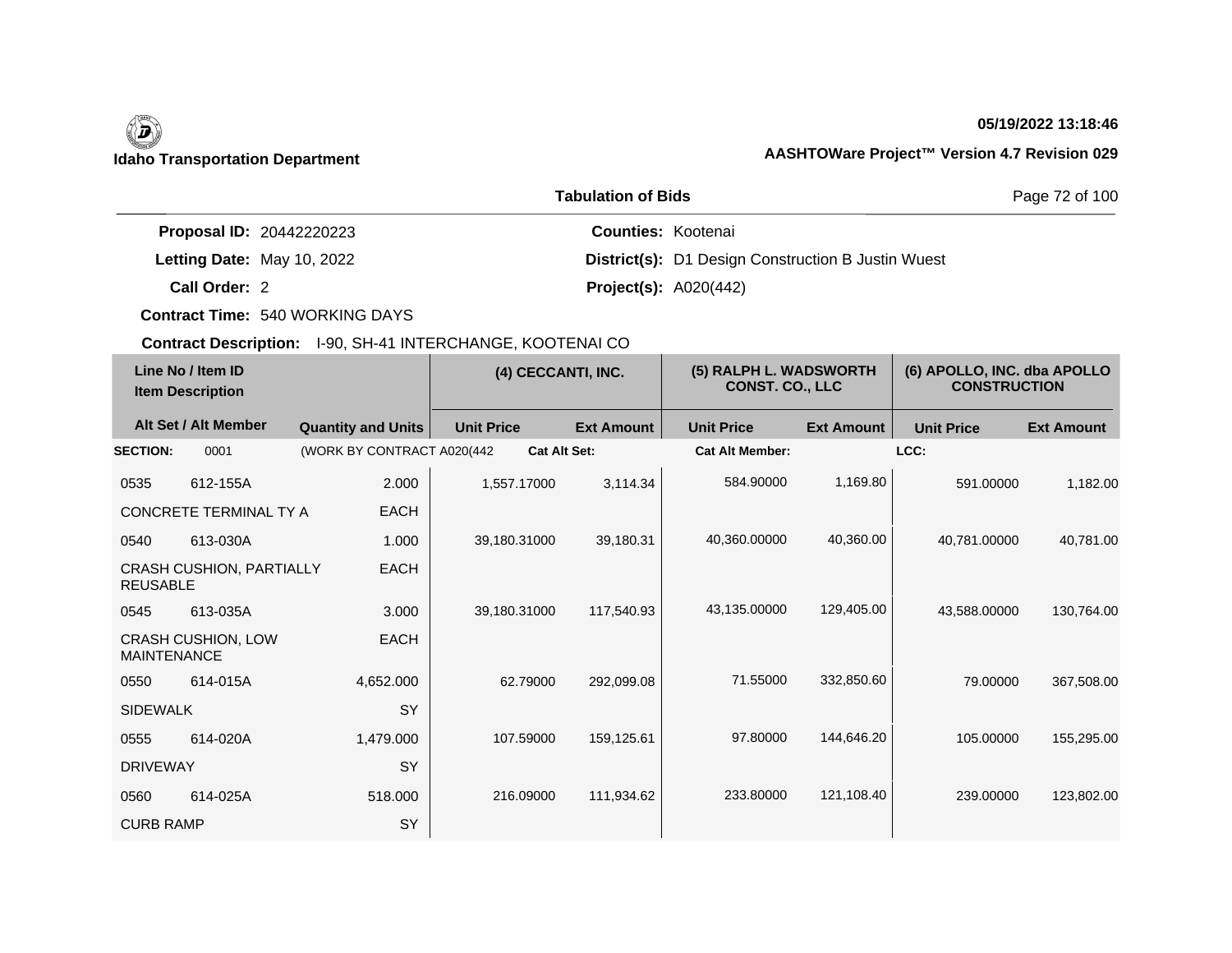## **05/19/2022 13:18:46**

|                                 | Page 73 of 100                                            |  |
|---------------------------------|-----------------------------------------------------------|--|
| <b>Proposal ID: 20442220223</b> | <b>Counties: Kootenai</b>                                 |  |
| Letting Date: May 10, 2022      | <b>District(s):</b> D1 Design Construction B Justin Wuest |  |
| Call Order: 2                   | <b>Project(s):</b> $A020(442)$                            |  |

**Contract Time:** 540 WORKING DAYS

| Line No / Item ID<br><b>Item Description</b> |                                 | (4) CECCANTI, INC.          |                   | (5) RALPH L. WADSWORTH<br><b>CONST. CO., LLC</b> |                        | (6) APOLLO, INC. dba APOLLO<br><b>CONSTRUCTION</b> |                   |                   |
|----------------------------------------------|---------------------------------|-----------------------------|-------------------|--------------------------------------------------|------------------------|----------------------------------------------------|-------------------|-------------------|
|                                              | Alt Set / Alt Member            | <b>Quantity and Units</b>   | <b>Unit Price</b> | <b>Ext Amount</b>                                | <b>Unit Price</b>      | <b>Ext Amount</b>                                  | <b>Unit Price</b> | <b>Ext Amount</b> |
| <b>SECTION:</b>                              | 0001                            | (WORK BY CONTRACT A020(442) |                   | <b>Cat Alt Set:</b>                              | <b>Cat Alt Member:</b> |                                                    | LCC:              |                   |
| 0565                                         | 614-025B                        | 10.000                      | 292.67000         | 2,926.70                                         | 506.95000              | 5,069.50                                           | 521.00000         | 5,210.00          |
|                                              | <b>CURB RAMP (BICYCLE)</b>      | <b>SY</b>                   |                   |                                                  |                        |                                                    |                   |                   |
| 0570                                         | 615-257A                        | 9,083.000                   | 24.79000          | 225, 167.57                                      | 33.40000               | 303,372.20                                         | 37,00000          | 336,071.00        |
| <b>CURB TYPE 2</b>                           |                                 | <b>FT</b>                   |                   |                                                  |                        |                                                    |                   |                   |
| 0575                                         | 615-258A                        | 36.000                      | 61.39000          | 2,210.04                                         | 120,50000              | 4,338.00                                           | 126,00000         | 4,536.00          |
| <b>CURB TYPE 3</b>                           |                                 | <b>FT</b>                   |                   |                                                  |                        |                                                    |                   |                   |
| 0580                                         | 615-260A                        | 643.000                     | 51.90000          | 33,371.70                                        | 43.55000               | 28,002.65                                          | 48.00000          | 30,864.00         |
| <b>CURB TYPE 5</b>                           |                                 | <b>FT</b>                   |                   |                                                  |                        |                                                    |                   |                   |
| 0585                                         | 615-492A                        | 9,164.000                   | 28.10000          | 257,508.40                                       | 35,80000               | 328,071.20                                         | 40.00000          | 366,560.00        |
|                                              | <b>CURB &amp; GUTTER TYPE 2</b> | <b>FT</b>                   |                   |                                                  |                        |                                                    |                   |                   |
| 0590                                         | 615-651A                        | 261.000                     | 45.42000          | 11,854.62                                        | 47.70000               | 12,449.70                                          | 59.00000          | 15,399.00         |
|                                              | <b>TRAFFIC SEPARATOR TYPE 1</b> | <b>FT</b>                   |                   |                                                  |                        |                                                    |                   |                   |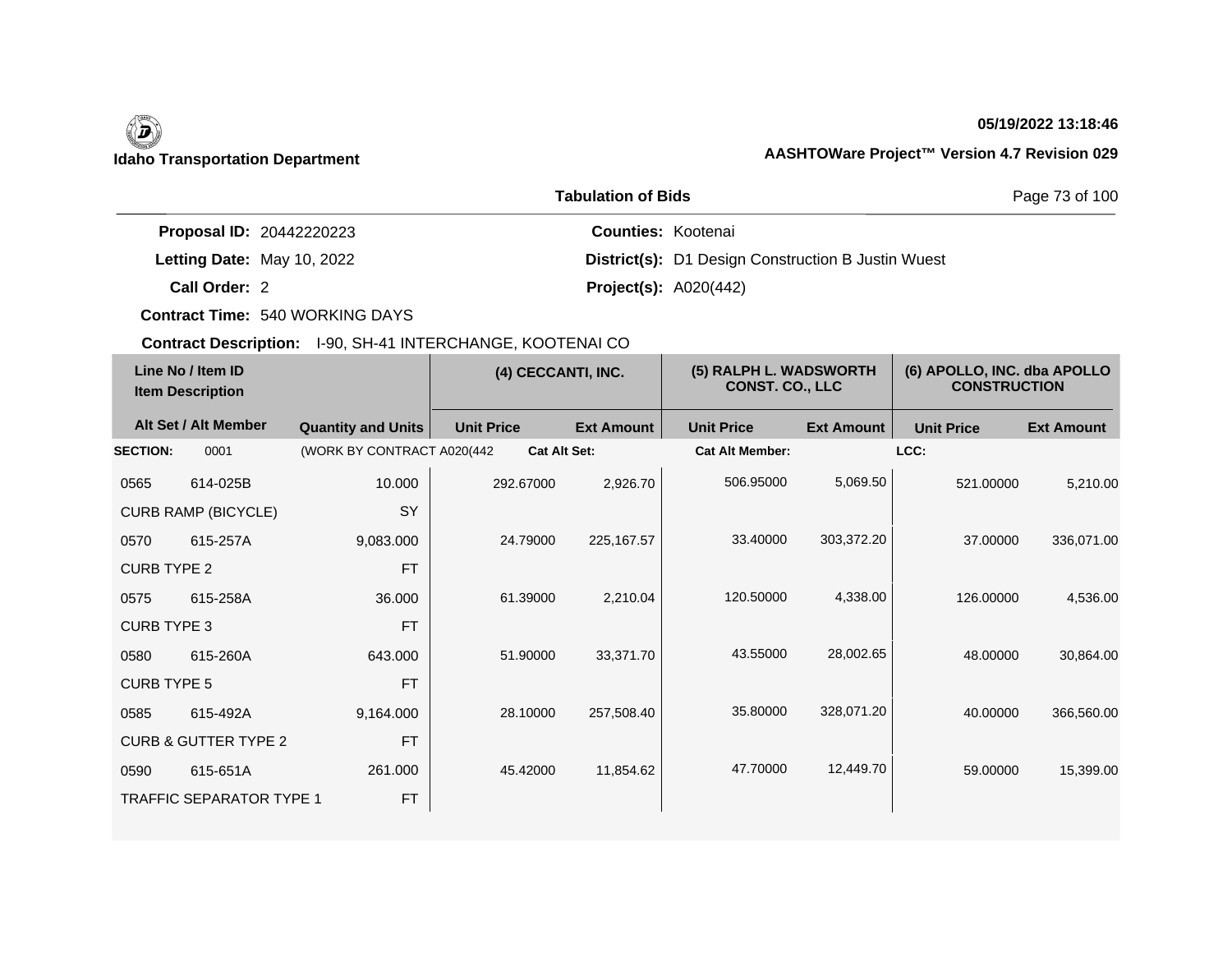# (D)

## **05/19/2022 13:18:46**

## **Idaho Transportation Department AASHTOWare Project™ Version 4.7 Revision 029**

|                                 | Page 74 of 100                                            |  |
|---------------------------------|-----------------------------------------------------------|--|
| <b>Proposal ID: 20442220223</b> | <b>Counties: Kootenai</b>                                 |  |
| Letting Date: May 10, 2022      | <b>District(s):</b> D1 Design Construction B Justin Wuest |  |
| Call Order: 2                   | <b>Project(s):</b> $A020(442)$                            |  |

**Contract Time:** 540 WORKING DAYS

| Line No / Item ID<br><b>Item Description</b> |                                                      | (4) CECCANTI, INC.          |                   | (5) RALPH L. WADSWORTH<br><b>CONST. CO., LLC</b> |                        | (6) APOLLO, INC. dba APOLLO<br><b>CONSTRUCTION</b> |                   |                   |
|----------------------------------------------|------------------------------------------------------|-----------------------------|-------------------|--------------------------------------------------|------------------------|----------------------------------------------------|-------------------|-------------------|
|                                              | Alt Set / Alt Member                                 | <b>Quantity and Units</b>   | <b>Unit Price</b> | <b>Ext Amount</b>                                | <b>Unit Price</b>      | <b>Ext Amount</b>                                  | <b>Unit Price</b> | <b>Ext Amount</b> |
| <b>SECTION:</b>                              | 0001                                                 | (WORK BY CONTRACT A020(442) |                   | <b>Cat Alt Set:</b>                              | <b>Cat Alt Member:</b> |                                                    | LCC:              |                   |
| 0595                                         | 616-010A                                             | 1,385.000                   | 16.07000          | 22,256.95                                        | 18.10000               | 25,068.50                                          | 19.00000          | 26,315.00         |
| SIGNS TY B                                   |                                                      | <b>SF</b>                   |                   |                                                  |                        |                                                    |                   |                   |
| 0600                                         | 616-015A                                             | 2,767.000                   | 30.14000          | 83,397.38                                        | 33.95000               | 93,939.65                                          | 35.00000          | 96,845.00         |
| SIGNS TY C                                   |                                                      | <b>SF</b>                   |                   |                                                  |                        |                                                    |                   |                   |
| 0605                                         | 616-030A                                             | 1.000                       | 150,000.00000     | 150,000.00                                       | 350,000.00000          | 350,000.00                                         | 357,000.00000     | 357,000.00        |
|                                              | <b>OVERHEAD BRIDGE SIGN</b><br>STRUCTURE (65' SPAN)  | <b>EACH</b>                 |                   |                                                  |                        |                                                    |                   |                   |
| 0610                                         | 616-030B                                             | 1.000                       | 300.000.00000     | 300,000.00                                       | 550,000.00000          | 550,000.00                                         | 758,000.00000     | 758,000.00        |
|                                              | <b>OVERHEAD BRIDGE SIGN</b><br>STRUCTURE (135' SPAN) | <b>EACH</b>                 |                   |                                                  |                        |                                                    |                   |                   |
| 0615                                         | 616-030C                                             | 1.000                       | 200,000.00000     | 200,000.00                                       | 450,000.00000          | 450,000.00                                         | 512,000.00000     | 512,000.00        |
|                                              | <b>OVERHEAD BRIDGE SIGN</b><br>STRUCTURE (105' SPAN) | <b>EACH</b>                 |                   |                                                  |                        |                                                    |                   |                   |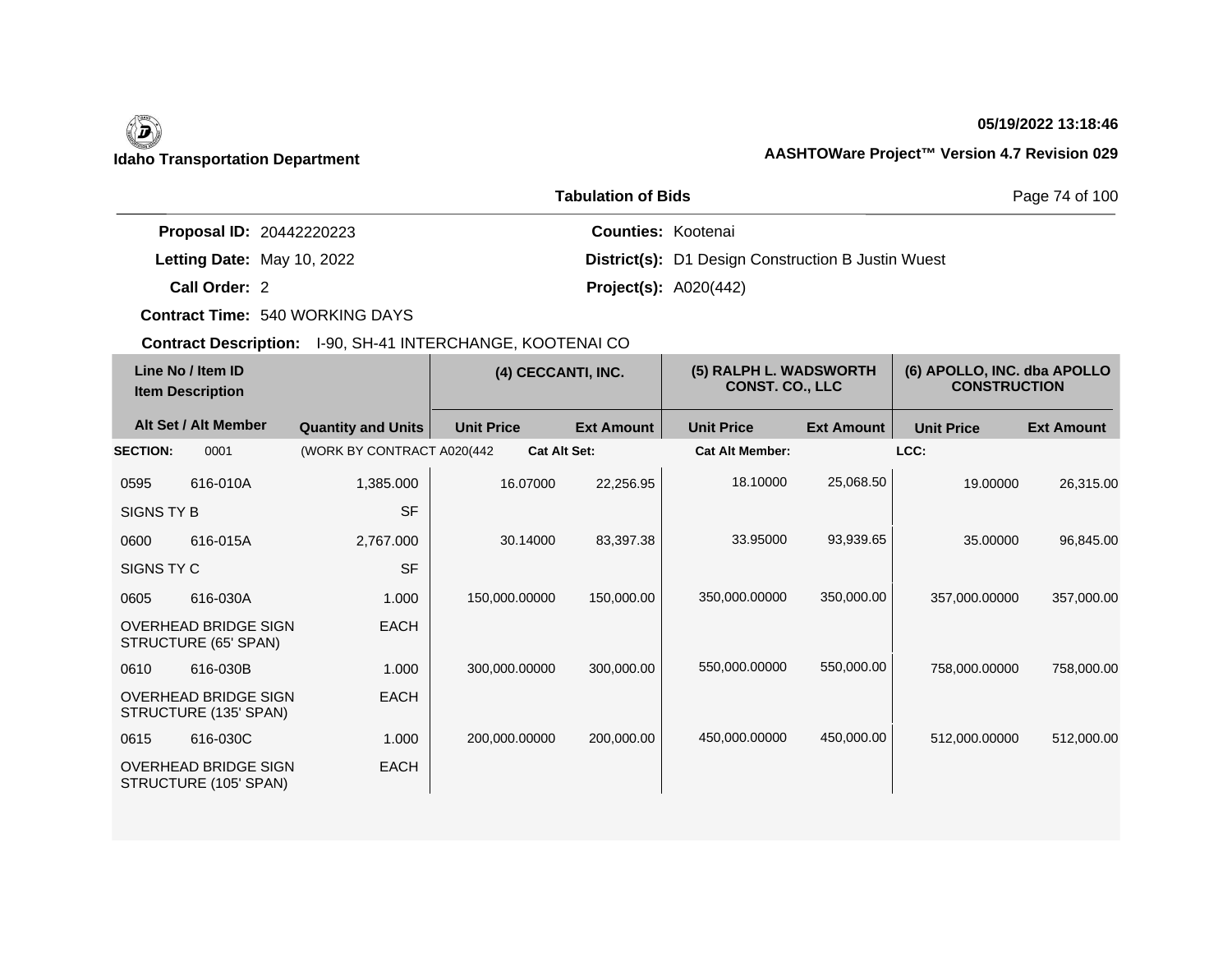## **05/19/2022 13:18:46**

|                                 | Page 75 of 100                                            |  |
|---------------------------------|-----------------------------------------------------------|--|
| <b>Proposal ID: 20442220223</b> | <b>Counties: Kootenai</b>                                 |  |
| Letting Date: May 10, 2022      | <b>District(s):</b> D1 Design Construction B Justin Wuest |  |
| Call Order: 2                   | <b>Project(s): A020(442)</b>                              |  |

**Contract Time:** 540 WORKING DAYS

| Line No / Item ID<br><b>Item Description</b> |                                                         | (4) CECCANTI, INC.          |                   | (5) RALPH L. WADSWORTH<br><b>CONST. CO., LLC</b> |                        | (6) APOLLO, INC. dba APOLLO<br><b>CONSTRUCTION</b> |                   |                   |
|----------------------------------------------|---------------------------------------------------------|-----------------------------|-------------------|--------------------------------------------------|------------------------|----------------------------------------------------|-------------------|-------------------|
|                                              | Alt Set / Alt Member                                    | <b>Quantity and Units</b>   | <b>Unit Price</b> | <b>Ext Amount</b>                                | <b>Unit Price</b>      | <b>Ext Amount</b>                                  | <b>Unit Price</b> | <b>Ext Amount</b> |
| <b>SECTION:</b>                              | 0001                                                    | (WORK BY CONTRACT A020(442) |                   | <b>Cat Alt Set:</b>                              | <b>Cat Alt Member:</b> |                                                    | LCC:              |                   |
| 0620                                         | 616-031A                                                | 1.000                       | 150,000.00000     | 150,000.00                                       | 250,000.00000          | 250,000.00                                         | 241,000.00000     | 241,000.00        |
|                                              | <b>OVERHEAD CANTILEVER</b><br>SIGN STRUCTURE (30' SPAN) | <b>EACH</b>                 |                   |                                                  |                        |                                                    |                   |                   |
| 0625                                         | 616-031B                                                | 2.000                       | 250,000.00000     | 500,000.00                                       | 250,000.00000          | 500,000.00                                         | 302,000.00000     | 604,000.00        |
|                                              | <b>OVERHEAD CANTILEVER</b><br>SIGN STRUCTURE (40' SPAN) | <b>EACH</b>                 |                   |                                                  |                        |                                                    |                   |                   |
| 0630                                         | 616-031C                                                | 1.000                       | 150,000.00000     | 150,000.00                                       | 300,000.00000          | 300,000.00                                         | 342,000.00000     | 342,000.00        |
|                                              | <b>OVERHEAD CANTILEVER</b><br>SIGN STRUCTURE (45' SPAN) | <b>EACH</b>                 |                   |                                                  |                        |                                                    |                   |                   |
| 0635                                         | 616-035A                                                | 1,596.000                   | 7.28000           | 11,618.88                                        | 8.20000                | 13,087.20                                          | 8.50000           | 13,566.00         |
| <b>ANGLES</b>                                | <b>SIGN BRACKETS &amp; BRACE</b>                        | <b>LB</b>                   |                   |                                                  |                        |                                                    |                   |                   |
| 0640                                         | 616-040A                                                | 2,075.000                   | 7.03000           | 14,587.25                                        | 7.95000                | 16,496.25                                          | 8.30000           | 17,222.50         |
|                                              | BRKAWY STL SIGN POST TY A                               | LB                          |                   |                                                  |                        |                                                    |                   |                   |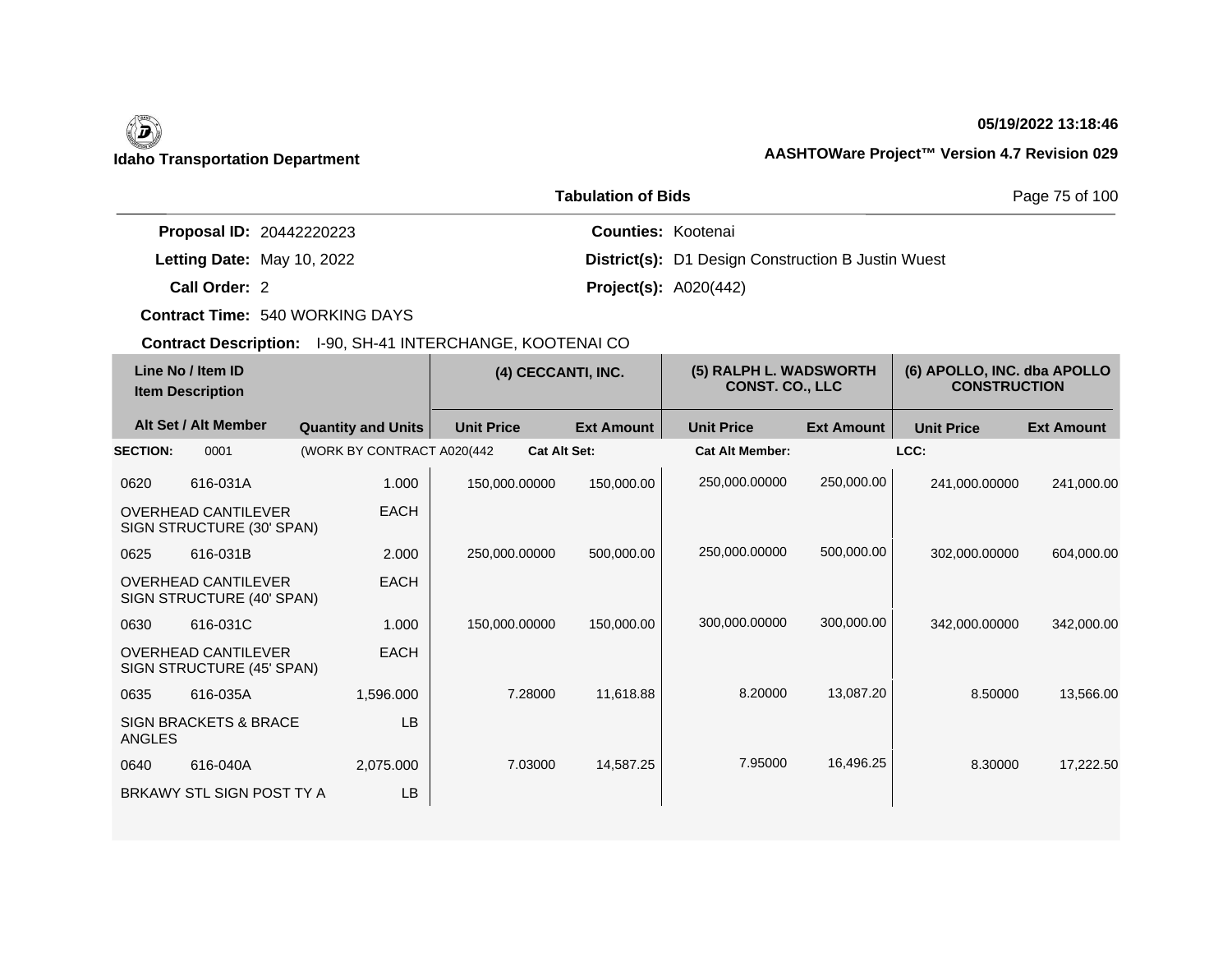# (D)

## **05/19/2022 13:18:46**

## **Idaho Transportation Department AASHTOWare Project™ Version 4.7 Revision 029**

|                                 | Page 76 of 100                                            |  |
|---------------------------------|-----------------------------------------------------------|--|
| <b>Proposal ID: 20442220223</b> | <b>Counties: Kootenai</b>                                 |  |
| Letting Date: May 10, 2022      | <b>District(s):</b> D1 Design Construction B Justin Wuest |  |
| Call Order: 2                   | <b>Project(s): A020(442)</b>                              |  |

**Contract Time:** 540 WORKING DAYS

| Line No / Item ID<br><b>Item Description</b> |                                  | (4) CECCANTI, INC.          |                   | (5) RALPH L. WADSWORTH<br><b>CONST. CO., LLC</b> |                        | (6) APOLLO, INC. dba APOLLO<br><b>CONSTRUCTION</b> |                   |                   |
|----------------------------------------------|----------------------------------|-----------------------------|-------------------|--------------------------------------------------|------------------------|----------------------------------------------------|-------------------|-------------------|
|                                              | Alt Set / Alt Member             | <b>Quantity and Units</b>   | <b>Unit Price</b> | <b>Ext Amount</b>                                | <b>Unit Price</b>      | <b>Ext Amount</b>                                  | <b>Unit Price</b> | <b>Ext Amount</b> |
| <b>SECTION:</b>                              | 0001                             | (WORK BY CONTRACT A020(442) |                   | <b>Cat Alt Set:</b>                              | <b>Cat Alt Member:</b> |                                                    | LCC:              |                   |
| 0645                                         | 616-045A                         | 6,772.000                   | 7.58000           | 51,331.76                                        | 8.55000                | 57,900.60                                          | 8.90000           | 60,270.80         |
|                                              | BRKAWY STL SIGN POST TY B        | <b>LB</b>                   |                   |                                                  |                        |                                                    |                   |                   |
| 0650                                         | 616-050A                         | 1,967.000                   | 4.02000           | 7,907.34                                         | 4.55000                | 8,949.85                                           | 4.80000           | 9,441.60          |
|                                              | BRKAWY STL SIGN POST TY E        | <b>LB</b>                   |                   |                                                  |                        |                                                    |                   |                   |
| 0655                                         | 616-060A                         | 11.000                      | 2,059.48000       | 22,654.28                                        | 2,320.10000            | 25,521.10                                          | 2,423.00000       | 26,653.00         |
| TY A                                         | BRKAWY STL SIGN POST INST        | <b>EACH</b>                 |                   |                                                  |                        |                                                    |                   |                   |
| 0660                                         | 616-065A                         | 61.000                      | 1,793.25000       | 109,388.25                                       | 2,020.20000            | 123,232.20                                         | 2,110.00000       | 128,710.00        |
| TY B                                         | <b>BRKAWY STL SIGN POST INST</b> | <b>EACH</b>                 |                   |                                                  |                        |                                                    |                   |                   |
| 0665                                         | 616-070A                         | 53.000                      | 502.31000         | 26,622.43                                        | 565.85000              | 29,990.05                                          | 591.00000         | 31,323.00         |
| TY E                                         | <b>BRKAWY STL SIGN POST INST</b> | <b>EACH</b>                 |                   |                                                  |                        |                                                    |                   |                   |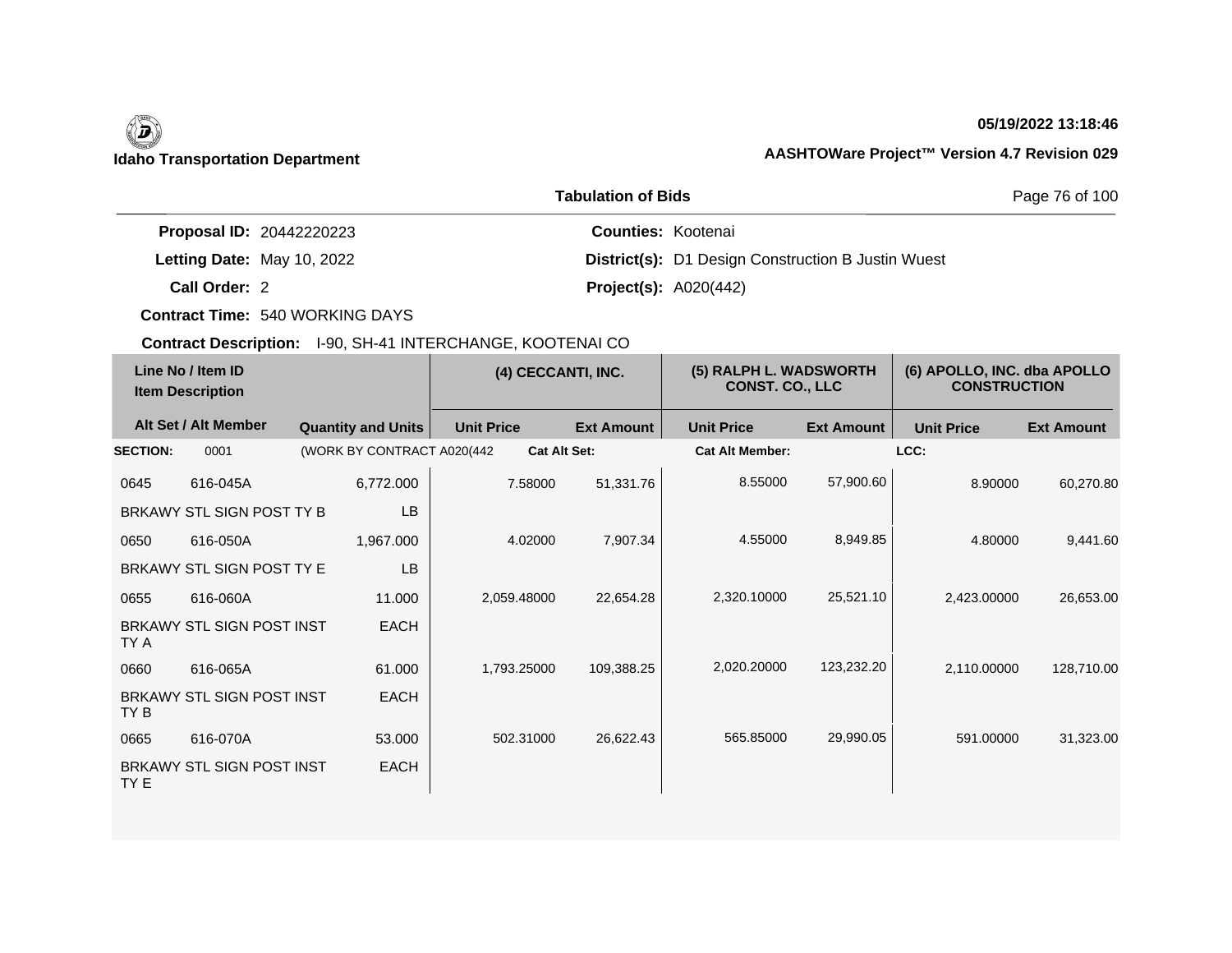## **05/19/2022 13:18:46**

|                                 | Page 77 of 100                                            |  |
|---------------------------------|-----------------------------------------------------------|--|
| <b>Proposal ID: 20442220223</b> | <b>Counties: Kootenai</b>                                 |  |
| Letting Date: May 10, 2022      | <b>District(s):</b> D1 Design Construction B Justin Wuest |  |
| Call Order: 2                   | <b>Project(s):</b> $A020(442)$                            |  |

**Contract Time:** 540 WORKING DAYS

| Line No / Item ID<br><b>Item Description</b> |                             | (4) CECCANTI, INC.          |                     | (5) RALPH L. WADSWORTH<br><b>CONST. CO., LLC</b> |                        | (6) APOLLO, INC. dba APOLLO<br><b>CONSTRUCTION</b> |                   |                   |
|----------------------------------------------|-----------------------------|-----------------------------|---------------------|--------------------------------------------------|------------------------|----------------------------------------------------|-------------------|-------------------|
|                                              | Alt Set / Alt Member        | <b>Quantity and Units</b>   | <b>Unit Price</b>   | <b>Ext Amount</b>                                | <b>Unit Price</b>      | <b>Ext Amount</b>                                  | <b>Unit Price</b> | <b>Ext Amount</b> |
| <b>SECTION:</b>                              | 0001                        | (WORK BY CONTRACT A020(442) | <b>Cat Alt Set:</b> |                                                  | <b>Cat Alt Member:</b> |                                                    | LCC:              |                   |
| 0670                                         | 617-010A                    | 102.000                     | 45.21000            | 4,611.42                                         | 50.90000               | 5,191.80                                           | 53.00000          | 5,406.00          |
|                                              | DELINEATOR TY 2             | <b>EACH</b>                 |                     |                                                  |                        |                                                    |                   |                   |
| 0675                                         | 617-020A                    | 5.000                       | 45.21000            | 226.05                                           | 50.90000               | 254.50                                             | 53.00000          | 265.00            |
|                                              | <b>DELINEATOR TY 4</b>      | <b>EACH</b>                 |                     |                                                  |                        |                                                    |                   |                   |
| 0680                                         | 617-045A                    | 227,000                     | 25.12000            | 5,702.24                                         | 28,30000               | 6,424.10                                           | 30.00000          | 6,810.00          |
|                                              | DELINEATOR TY 9             | <b>EACH</b>                 |                     |                                                  |                        |                                                    |                   |                   |
| 0685                                         | 617-050A                    | 2.000                       | 703.24000           | 1,406.48                                         | 792.20000              | 1,584.40                                           | 827.00000         | 1,654.00          |
| MILEPOST TY 1                                |                             | <b>EACH</b>                 |                     |                                                  |                        |                                                    |                   |                   |
| 0690                                         | 619-010A                    | (1.000)                     | 600,000.00000       | 600,000.00                                       | 2,060,870.00000        | 2,060,870.00                                       | 1,478,250.00000   | 1,478,250.00      |
|                                              | <b>ILLUMINATION TY 2</b>    | L S                         |                     |                                                  |                        |                                                    |                   |                   |
| 0695                                         | 621-005A                    | 27.680                      | 5,251.37000         | 145,357.92                                       | 422.15000              | 11,685.11                                          | 993.00000         | 27,486.24         |
|                                              | <b>SEED BED PREPARATION</b> | <b>ACRE</b>                 |                     |                                                  |                        |                                                    |                   |                   |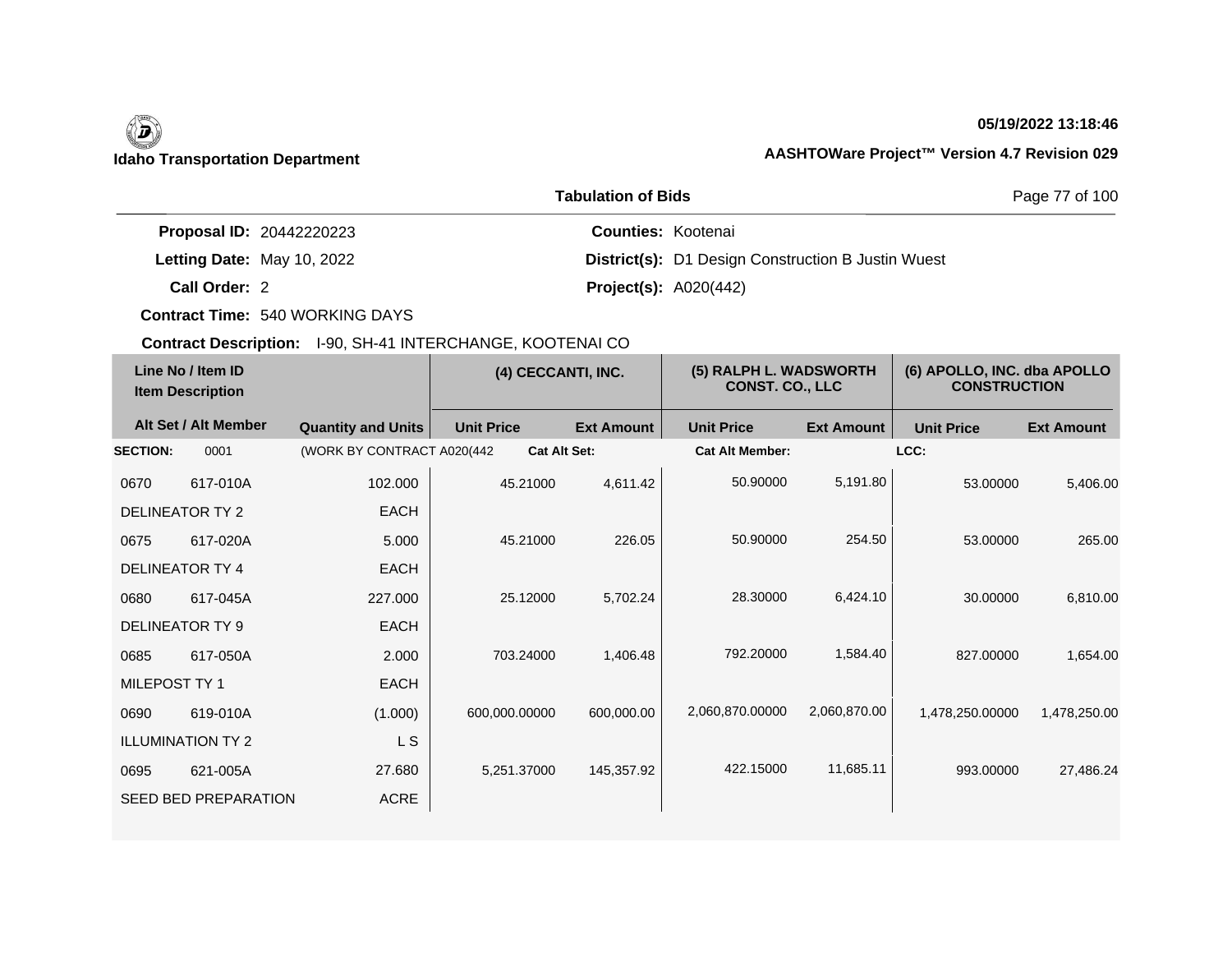## **05/19/2022 13:18:46**

|                                 | <b>Tabulation of Bids</b>                                 |  |  |  |  |
|---------------------------------|-----------------------------------------------------------|--|--|--|--|
| <b>Proposal ID: 20442220223</b> | <b>Counties: Kootenai</b>                                 |  |  |  |  |
| Letting Date: May 10, 2022      | <b>District(s):</b> D1 Design Construction B Justin Wuest |  |  |  |  |
| Call Order: 2                   | <b>Project(s): A020(442)</b>                              |  |  |  |  |

**Contract Time:** 540 WORKING DAYS

| <b>Ext Amount</b>        |
|--------------------------|
|                          |
| 39,179.34<br>1,418.00000 |
|                          |
| 886.00000<br>32,197.24   |
|                          |
| 532.00000<br>14,725.76   |
|                          |
| 2,010.00000<br>55,636.80 |
|                          |
| 92.00000<br>328,808.00   |
|                          |
| 85.00000<br>60,945.00    |
|                          |
|                          |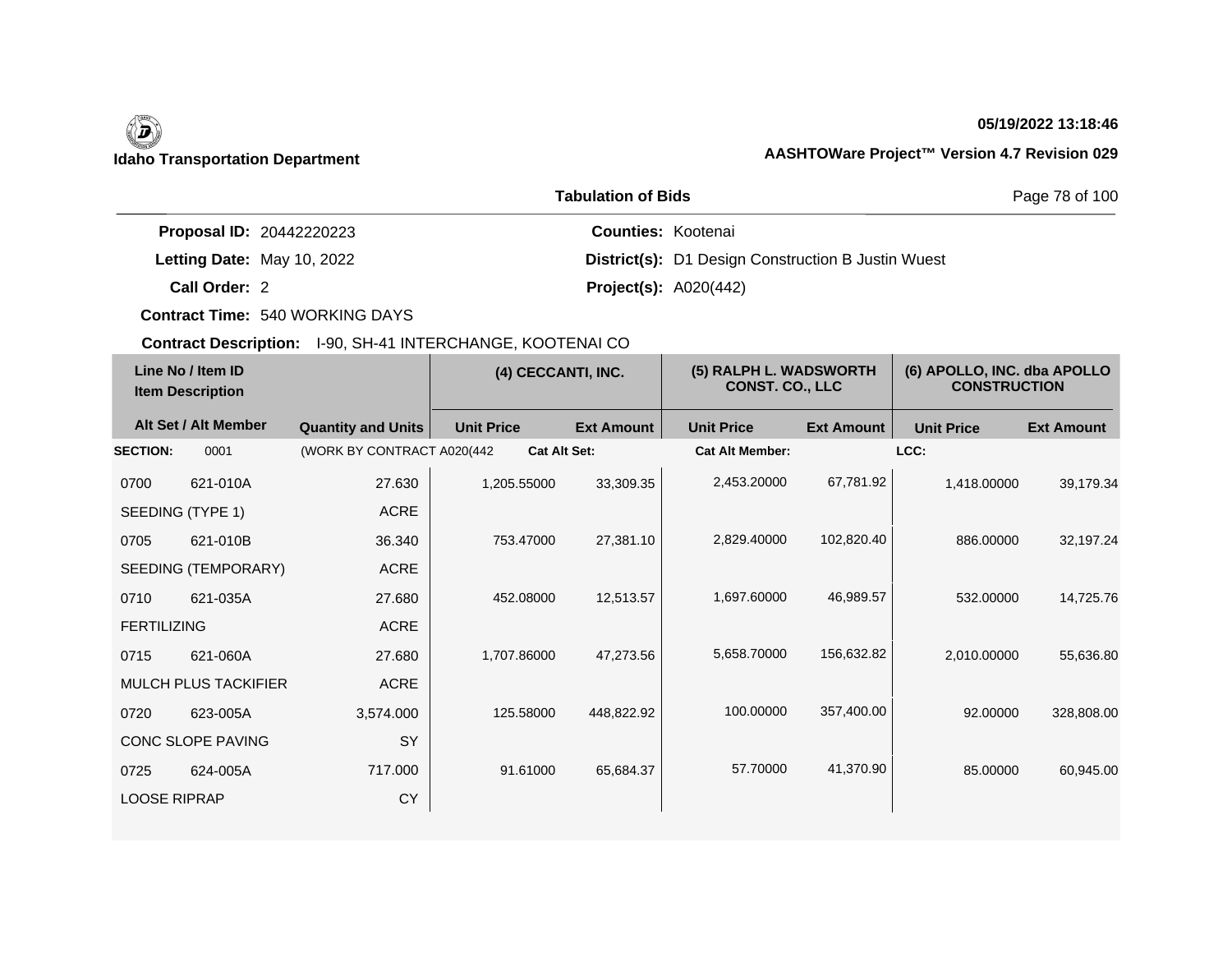## **05/19/2022 13:18:46**

|                                 | Page 79 of 100                                            |  |
|---------------------------------|-----------------------------------------------------------|--|
| <b>Proposal ID: 20442220223</b> | <b>Counties: Kootenai</b>                                 |  |
| Letting Date: May 10, 2022      | <b>District(s):</b> D1 Design Construction B Justin Wuest |  |
| Call Order: 2                   | <b>Project(s): A020(442)</b>                              |  |

**Contract Time:** 540 WORKING DAYS

| Line No / Item ID<br><b>Item Description</b> |                              | (4) CECCANTI, INC.          |                   | (5) RALPH L. WADSWORTH<br><b>CONST. CO., LLC</b> |                   | (6) APOLLO, INC. dba APOLLO<br><b>CONSTRUCTION</b> |                   |                   |                   |
|----------------------------------------------|------------------------------|-----------------------------|-------------------|--------------------------------------------------|-------------------|----------------------------------------------------|-------------------|-------------------|-------------------|
|                                              | Alt Set / Alt Member         | <b>Quantity and Units</b>   | <b>Unit Price</b> |                                                  | <b>Ext Amount</b> | <b>Unit Price</b>                                  | <b>Ext Amount</b> | <b>Unit Price</b> | <b>Ext Amount</b> |
| <b>SECTION:</b>                              | 0001                         | (WORK BY CONTRACT A020(442) |                   | <b>Cat Alt Set:</b>                              |                   | <b>Cat Alt Member:</b>                             |                   | LCC:              |                   |
| 0730                                         | 626-010A                     | 2,470.000                   |                   | 24.11000                                         | 59,551.70         | 28.45000                                           | 70,271.50         | 28.00000          | 69,160.00         |
| <b>CONTROL SIGNS</b>                         | <b>TEMPORARY TRAFFIC</b>     | <b>SF</b>                   |                   |                                                  |                   |                                                    |                   |                   |                   |
| 0735                                         | 626-040A                     | 38,000                      |                   | 90.42000                                         | 3,435.96          | 106.60000                                          | 4,050.80          | 106.00000         | 4,028.00          |
| <b>BARRICADE TY3</b>                         |                              | <b>EACH</b>                 |                   |                                                  |                   |                                                    |                   |                   |                   |
| 0740                                         | 626-050A                     | 762,000                     |                   | 38.18000                                         | 29,093.16         | 45.00000                                           | 34,290.00         | 45.00000          | 34,290.00         |
| <b>DRUMS</b>                                 |                              | <b>EACH</b>                 |                   |                                                  |                   |                                                    |                   |                   |                   |
| 0745                                         | 626-076B                     | 1,266.000                   |                   | 28.13000                                         | 35,612.58         | 33.20000                                           | 42,031.20         | 33.00000          | 41,778.00         |
|                                              | ARROW BOARD TY C             | <b>DAY</b>                  |                   |                                                  |                   |                                                    |                   |                   |                   |
| 0750                                         | 626-093A                     | 270,730.000                 |                   | 0.47000                                          | 127,243.10        | 0.28000                                            | 75,804.40         | 0.30000           | 81,219.00         |
| <b>WATERBORNE</b>                            | <b>TEMP PAV MARKING -</b>    | <b>FT</b>                   |                   |                                                  |                   |                                                    |                   |                   |                   |
| 0755                                         | 626-105A                     | 2,752.000                   |                   | 51.03000                                         | 140,434.56        | 56.85000                                           | 156,451.20        | 55.56000          | 152,901.12        |
|                                              | <b>TRAF CNTL MAINTENANCE</b> | <b>HR</b>                   |                   |                                                  |                   |                                                    |                   |                   |                   |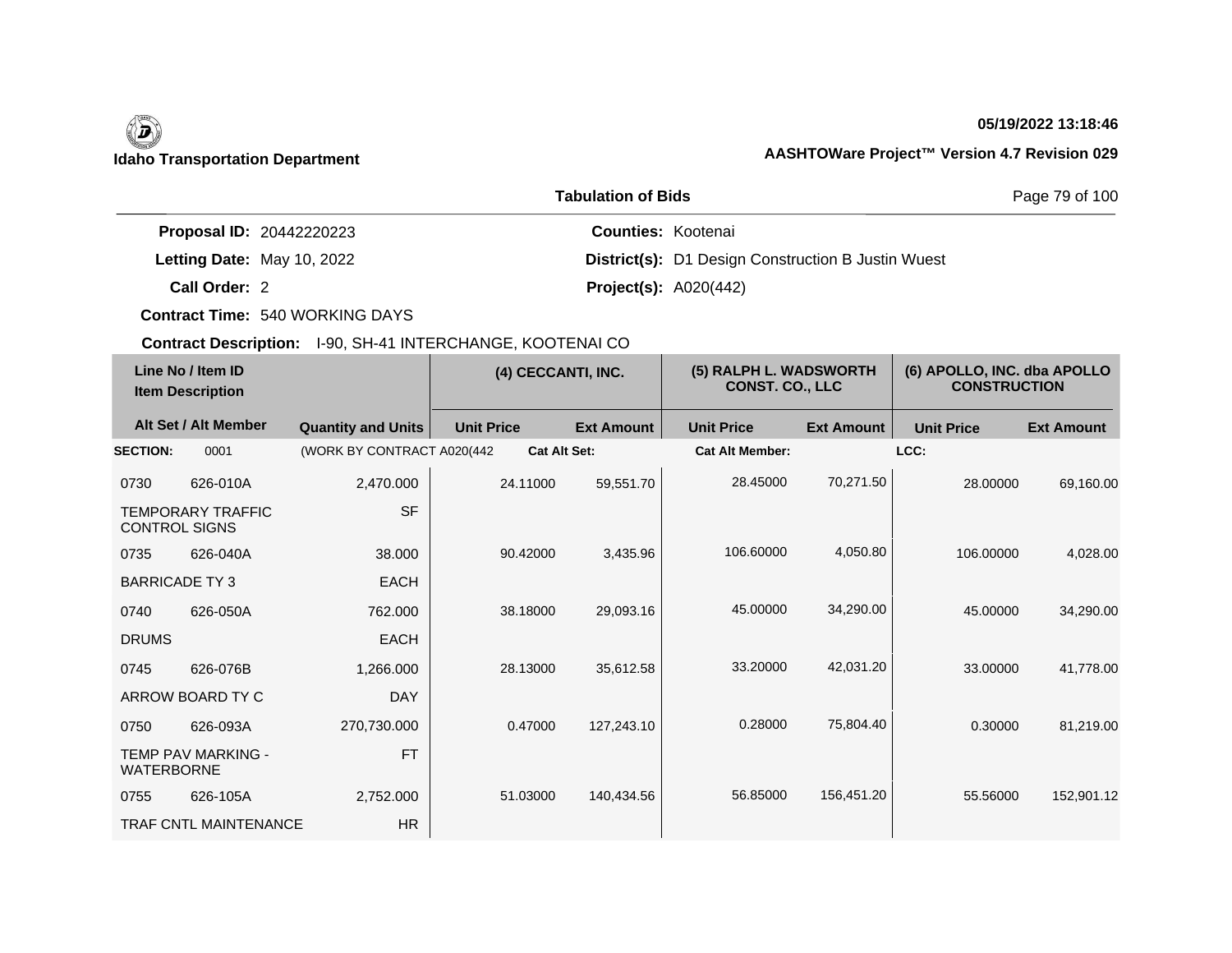## **05/19/2022 13:18:46**

|                                 | Page 80 of 100                                            |  |
|---------------------------------|-----------------------------------------------------------|--|
| <b>Proposal ID: 20442220223</b> | <b>Counties: Kootenai</b>                                 |  |
| Letting Date: May 10, 2022      | <b>District(s):</b> D1 Design Construction B Justin Wuest |  |
| Call Order: 2                   | <b>Project(s): A020(442)</b>                              |  |

**Contract Time:** 540 WORKING DAYS

| Line No / Item ID<br><b>Item Description</b> |                                                   | (4) CECCANTI, INC.          |                     | (5) RALPH L. WADSWORTH<br><b>CONST. CO., LLC</b> |                        | (6) APOLLO, INC. dba APOLLO<br><b>CONSTRUCTION</b> |                   |                   |
|----------------------------------------------|---------------------------------------------------|-----------------------------|---------------------|--------------------------------------------------|------------------------|----------------------------------------------------|-------------------|-------------------|
|                                              | Alt Set / Alt Member                              | <b>Quantity and Units</b>   | <b>Unit Price</b>   | <b>Ext Amount</b>                                | <b>Unit Price</b>      | <b>Ext Amount</b>                                  | <b>Unit Price</b> | <b>Ext Amount</b> |
| <b>SECTION:</b>                              | 0001                                              | (WORK BY CONTRACT A020(442) | <b>Cat Alt Set:</b> |                                                  | <b>Cat Alt Member:</b> |                                                    | LCC:              |                   |
| 0760                                         | 626-112B                                          | 150.000                     | 535.80000           | 80,370.00                                        | 94.80000               | 14,220.00                                          | 1,525.00000       | 228,750.00        |
| <b>FLOOD LIGHTS</b>                          |                                                   | <b>DAY</b>                  |                     |                                                  |                        |                                                    |                   |                   |
| 0765                                         | 626-115B                                          | 6,248.000                   | 34.16000            | 213,431.68                                       | 40.30000               | 251,794.40                                         | 40.00000          | 249,920.00        |
|                                              | PORTABLE CHANGEABLE<br><b>MESSAGE SIGN (PCMS)</b> | <b>DAY</b>                  |                     |                                                  |                        |                                                    |                   |                   |
| 0770                                         | 626-116A                                          | 19,816.000                  | 66.46000            | 1,316,971.36                                     | 50.00000               | 990,800.00                                         | 42.55000          | 843,170.80        |
|                                              | TEMP CONCRETE BARRIER                             | <b>FT</b>                   |                     |                                                  |                        |                                                    |                   |                   |
| 0775                                         | 626-117A                                          | 52,221.000                  | 0.01000             | 522.21                                           | 11.70000               | 610,985.70                                         | 12.00000          | 626,652.00        |
| <b>BARRIER</b>                               | <b>R&amp;R TEMP CONCRETE</b>                      | <b>FT</b>                   |                     |                                                  |                        |                                                    |                   |                   |
| 0780                                         | 626-118A                                          | 8.000                       | 7,333.75000         | 58,670.00                                        | 3,509.40000            | 28,075.20                                          | 3,546.00000       | 28,368.00         |
|                                              | <b>TEMP CRASH CUSHION</b>                         | <b>EACH</b>                 |                     |                                                  |                        |                                                    |                   |                   |
| 0785                                         | 626-119A                                          | 2.000                       | 49,226.55000        | 98,453.10                                        | 58,050.00000           | 116,100.00                                         | 57,920.00000      | 115,840.00        |
|                                              | <b>TRUCK ATTENTUATOR</b>                          | <b>EACH</b>                 |                     |                                                  |                        |                                                    |                   |                   |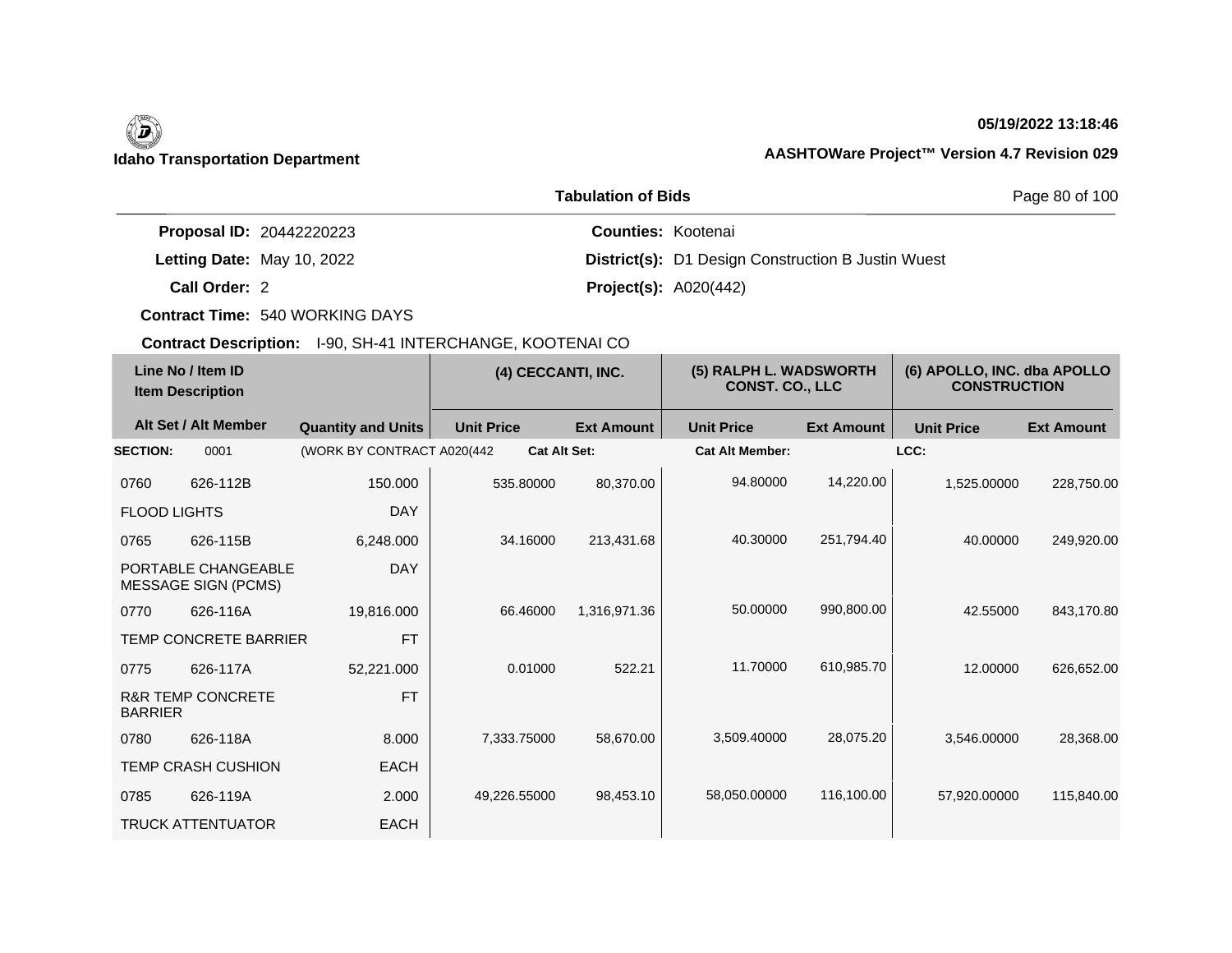## **05/19/2022 13:18:46**

|                                 | Page 81 of 100                                            |  |
|---------------------------------|-----------------------------------------------------------|--|
| <b>Proposal ID: 20442220223</b> | <b>Counties: Kootenai</b>                                 |  |
| Letting Date: May 10, 2022      | <b>District(s):</b> D1 Design Construction B Justin Wuest |  |
| Call Order: 2                   | <b>Project(s): A020(442)</b>                              |  |

**Contract Time:** 540 WORKING DAYS

| Line No / Item ID<br><b>Item Description</b> |                                           | (4) CECCANTI, INC.          |                     | (5) RALPH L. WADSWORTH<br><b>CONST. CO., LLC</b> |                        | (6) APOLLO, INC. dba APOLLO<br><b>CONSTRUCTION</b> |                   |                   |
|----------------------------------------------|-------------------------------------------|-----------------------------|---------------------|--------------------------------------------------|------------------------|----------------------------------------------------|-------------------|-------------------|
|                                              | Alt Set / Alt Member                      | <b>Quantity and Units</b>   | <b>Unit Price</b>   | <b>Ext Amount</b>                                | <b>Unit Price</b>      | <b>Ext Amount</b>                                  | <b>Unit Price</b> | <b>Ext Amount</b> |
| <b>SECTION:</b>                              | 0001                                      | (WORK BY CONTRACT A020(442) | <b>Cat Alt Set:</b> |                                                  | <b>Cat Alt Member:</b> |                                                    | LCC:              |                   |
| 0790                                         | 626-120A                                  | 1,000.000                   | 48.52000            | 48,520.00                                        | 75.00000               | 75,000.00                                          | 52.60000          | 52,600.00         |
|                                              | <b>FLAGGER CONTROL</b>                    | <b>HR</b>                   |                     |                                                  |                        |                                                    |                   |                   |
| 0795                                         | 626-121A                                  | 18.000                      | 2,812.95000         | 50,633.10                                        | 2,339.60000            | 42,112.80                                          | 2,364.00000       | 42,552.00         |
|                                              | <b>R&amp;R TEMP CRASH CUSHION</b>         | <b>EACH</b>                 |                     |                                                  |                        |                                                    |                   |                   |
| 0800                                         | 626-140A                                  | 48.000                      | 50.23000            | 2,411.04                                         | 59.25000               | 2,844.00                                           | 59.00000          | 2,832.00          |
|                                              | SURFACE-MOUNTED<br><b>TUBULAR MARKERS</b> | <b>EACH</b>                 |                     |                                                  |                        |                                                    |                   |                   |
| 0805                                         | 630-020A                                  | 480,000                     | 2.51000             | 1,204.80                                         | 2.85000                | 1,368.00                                           | 3.00000           | 1,440.00          |
|                                              | <b>PAV MKG - WATERBORNE</b>               | <b>SF</b>                   |                     |                                                  |                        |                                                    |                   |                   |
| 0810                                         | 630-020B                                  | 5,805.000                   | 11.40000            | 66,177.00                                        | 12.85000               | 74,594.25                                          | 13.40000          | 77,787.00         |
| <b>THERMOPLASTIC</b>                         | <b>PAV MKG - PREFORMED</b>                | <b>SF</b>                   |                     |                                                  |                        |                                                    |                   |                   |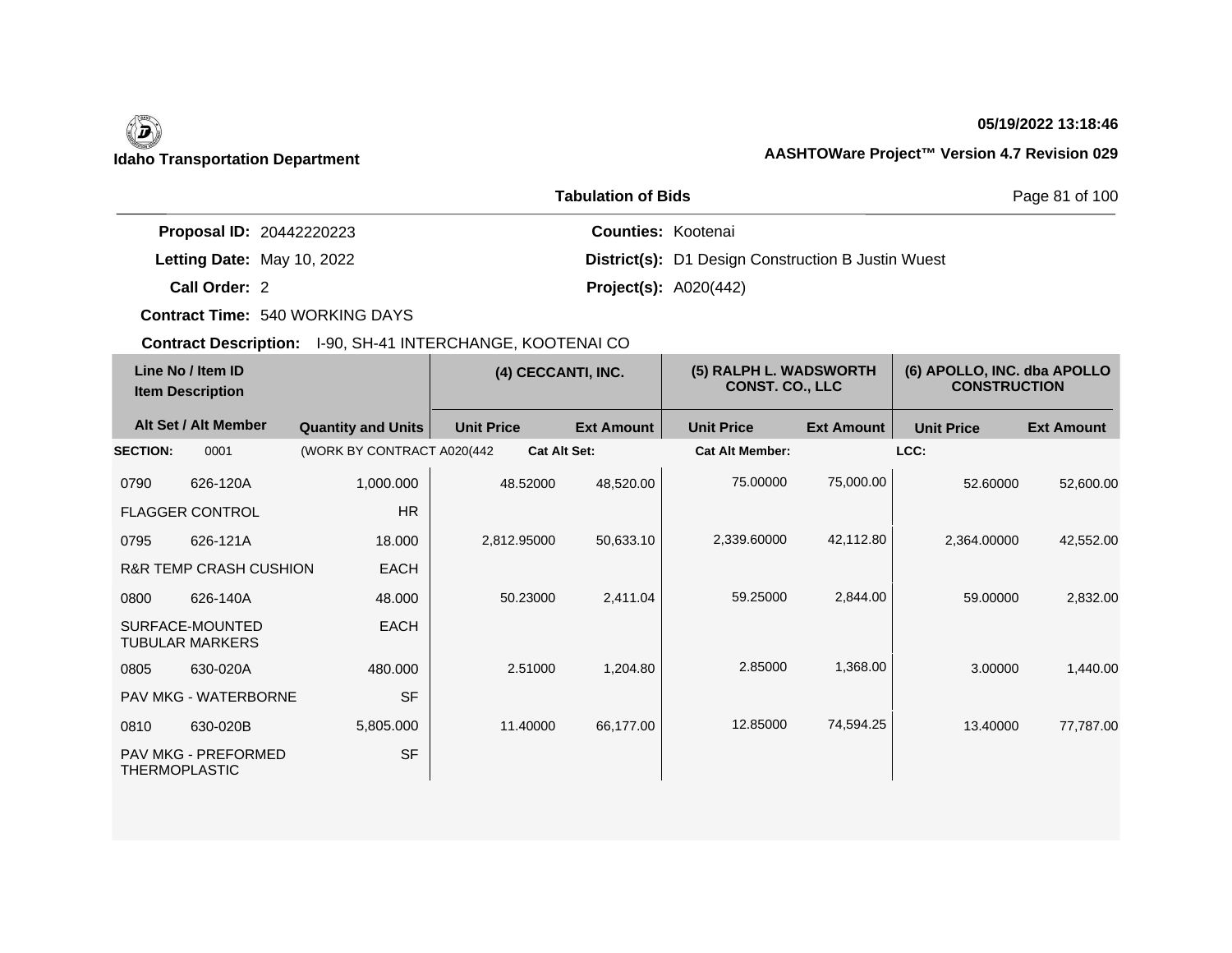# (d)

## **05/19/2022 13:18:46**

## **Idaho Transportation Department AASHTOWare Project™ Version 4.7 Revision 029**

|                                 | Page 82 of 100                                            |  |
|---------------------------------|-----------------------------------------------------------|--|
| <b>Proposal ID: 20442220223</b> | <b>Counties: Kootenai</b>                                 |  |
| Letting Date: May 10, 2022      | <b>District(s):</b> D1 Design Construction B Justin Wuest |  |
| Call Order: 2                   | <b>Project(s): A020(442)</b>                              |  |

**Contract Time:** 540 WORKING DAYS

| Line No / Item ID<br><b>Item Description</b> |                                                  | (4) CECCANTI, INC.          |                   | (5) RALPH L. WADSWORTH<br><b>CONST. CO., LLC</b> |                        | (6) APOLLO, INC. dba APOLLO<br><b>CONSTRUCTION</b> |                   |                   |
|----------------------------------------------|--------------------------------------------------|-----------------------------|-------------------|--------------------------------------------------|------------------------|----------------------------------------------------|-------------------|-------------------|
|                                              | Alt Set / Alt Member                             | <b>Quantity and Units</b>   | <b>Unit Price</b> | <b>Ext Amount</b>                                | <b>Unit Price</b>      | <b>Ext Amount</b>                                  | <b>Unit Price</b> | <b>Ext Amount</b> |
| <b>SECTION:</b>                              | 0001                                             | (WORK BY CONTRACT A020(442) |                   | <b>Cat Alt Set:</b>                              | <b>Cat Alt Member:</b> |                                                    | LCC:              |                   |
| 0815                                         | 630-025A                                         | 41,865.000                  | 0.12000           | 5,023.80                                         | 0.14000                | 5,861.10                                           | 0.14000           | 5,861.10          |
| <b>WATERBORNE</b>                            | <b>LONGITUDINAL PAV MKG-</b>                     | <b>FT</b>                   |                   |                                                  |                        |                                                    |                   |                   |
| 0820                                         | 630-025B                                         | 1,446.000                   | 3.52000           | 5,089.92                                         | 3.95000                | 5,711.70                                           | 4.14000           | 5,986.44          |
|                                              | <b>LONGITUDINAL PAV MKG-</b><br>PREFORMED THERMO | <b>FT</b>                   |                   |                                                  |                        |                                                    |                   |                   |
| 0825                                         | 631-010A                                         | 2.100                       | 16,576.29000      | 34,810.21                                        | 7.922.20000            | 16,636.62                                          | 8,851.00000       | 18,587.10         |
| <b>RUMBLE STRIPS</b>                         |                                                  | <b>MILE</b>                 |                   |                                                  |                        |                                                    |                   |                   |
| 0830                                         | 634-005A                                         | 1.000                       | 401.85000         | 401.85                                           | 452.70000              | 452.70                                             | 398.00000         | 398.00            |
| <b>MAILBOX</b>                               |                                                  | <b>EACH</b>                 |                   |                                                  |                        |                                                    |                   |                   |
| 0835                                         | 640-010A                                         | 2,110.000                   | 37.51000          | 79,146.10                                        | 3.95000                | 8,334.50                                           | 4.50000           | 9,495.00          |
| <b>GEOTEXTILE</b>                            | <b>RIPRAP/EROSION CONT</b>                       | SY                          |                   |                                                  |                        |                                                    |                   |                   |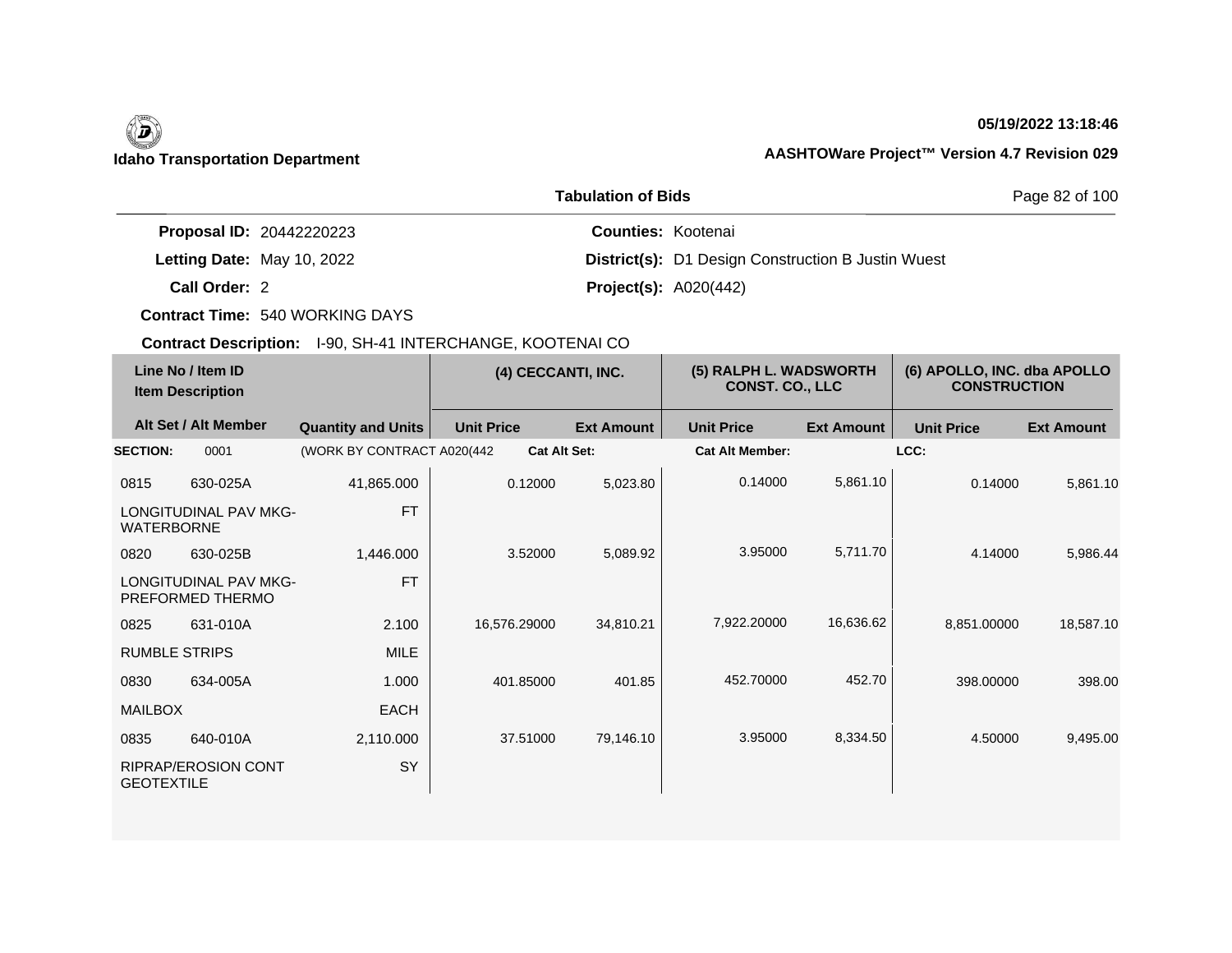# 0

## **05/19/2022 13:18:46**

## **Idaho Transportation Department AASHTOWare Project™ Version 4.7 Revision 029**

|                                 | Page 83 of 100                                            |  |
|---------------------------------|-----------------------------------------------------------|--|
| <b>Proposal ID: 20442220223</b> | <b>Counties: Kootenai</b>                                 |  |
| Letting Date: May 10, 2022      | <b>District(s):</b> D1 Design Construction B Justin Wuest |  |
| Call Order: 2                   | <b>Project(s): A020(442)</b>                              |  |

**Contract Time:** 540 WORKING DAYS

| Line No / Item ID<br><b>Item Description</b> |                                                         | (4) CECCANTI, INC.          |                   | (5) RALPH L. WADSWORTH<br><b>CONST. CO., LLC</b> |                        | (6) APOLLO, INC. dba APOLLO<br><b>CONSTRUCTION</b> |                   |                   |
|----------------------------------------------|---------------------------------------------------------|-----------------------------|-------------------|--------------------------------------------------|------------------------|----------------------------------------------------|-------------------|-------------------|
|                                              | Alt Set / Alt Member                                    | <b>Quantity and Units</b>   | <b>Unit Price</b> | <b>Ext Amount</b>                                | <b>Unit Price</b>      | <b>Ext Amount</b>                                  | <b>Unit Price</b> | <b>Ext Amount</b> |
| <b>SECTION:</b>                              | 0001                                                    | (WORK BY CONTRACT A020(442) |                   | <b>Cat Alt Set:</b>                              | <b>Cat Alt Member:</b> |                                                    | LCC:              |                   |
| 0840                                         | 645-004A                                                | (1.000)                     | 57,263.53000      | 57,263.53                                        | 1.00000                | 1.00                                               | 307,000.00000     | 307,000.00        |
|                                              | C1 AGG & SOILS FIELD LAB                                | <b>LS</b>                   |                   |                                                  |                        |                                                    |                   |                   |
| 0845                                         | 650-070A                                                | 1.000                       | 24,269.62000      | 24,269.62                                        | 11,315.00000           | 11,315.00                                          | 39,600.00000      | 39,600.00         |
|                                              | TIME-LAPSE CAMERA                                       | <b>EACH</b>                 |                   |                                                  |                        |                                                    |                   |                   |
| 0850                                         | 650-070B                                                | 34.000                      | 401.85000         | 13,662.90                                        | 536.90000              | 18,254.60                                          | 768.00000         | 26,112.00         |
| <b>SERVICE</b>                               | TIME-LAPSE CAMERA                                       | <b>MO</b>                   |                   |                                                  |                        |                                                    |                   |                   |
| 0855                                         | 656-005A                                                | (1.000)                     | 600,000.00000     | 600,000.00                                       | 410,000.00000          | 410.000.00                                         | 1,580,000.00000   | 1,580,000.00      |
| (SH-41 & I-90)                               | TRAF SIGNAL INSTALLATION                                | <b>LS</b>                   |                   |                                                  |                        |                                                    |                   |                   |
| 0860                                         | 656-005B                                                | (1.000)                     | 700,000.00000     | 700,000.00                                       | 545,000.00000          | 545,000.00                                         | 1,753,000.00000   | 1,753,000.00      |
|                                              | <b>TRAF SIGNAL INSTALLATION</b><br>(SH-41 & MULLAN AVE) | LS                          |                   |                                                  |                        |                                                    |                   |                   |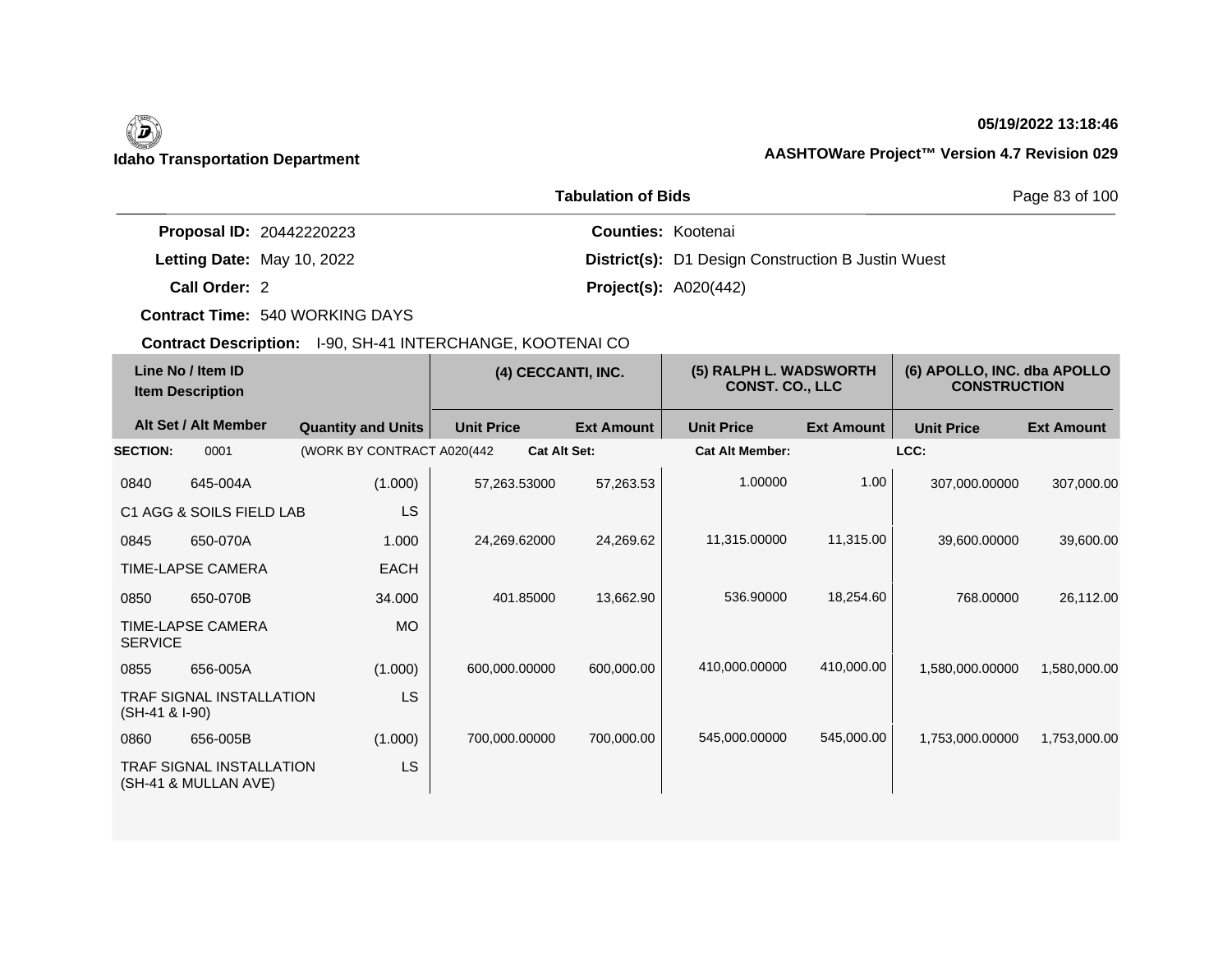# 0

## **05/19/2022 13:18:46**

## **Idaho Transportation Department AASHTOWare Project™ Version 4.7 Revision 029**

|                                 | Page 84 of 100                                            |  |
|---------------------------------|-----------------------------------------------------------|--|
| <b>Proposal ID: 20442220223</b> | <b>Counties: Kootenai</b>                                 |  |
| Letting Date: May 10, 2022      | <b>District(s):</b> D1 Design Construction B Justin Wuest |  |
| Call Order: 2                   | <b>Project(s): A020(442)</b>                              |  |

**Contract Time:** 540 WORKING DAYS

| Line No / Item ID<br><b>Item Description</b> |                                                               | (4) CECCANTI, INC.          |                     | (5) RALPH L. WADSWORTH<br><b>CONST. CO., LLC</b> |                        | (6) APOLLO, INC. dba APOLLO<br><b>CONSTRUCTION</b> |                   |                   |
|----------------------------------------------|---------------------------------------------------------------|-----------------------------|---------------------|--------------------------------------------------|------------------------|----------------------------------------------------|-------------------|-------------------|
|                                              | Alt Set / Alt Member                                          | <b>Quantity and Units</b>   | <b>Unit Price</b>   | <b>Ext Amount</b>                                | <b>Unit Price</b>      | <b>Ext Amount</b>                                  | <b>Unit Price</b> | <b>Ext Amount</b> |
| <b>SECTION:</b>                              | 0001                                                          | (WORK BY CONTRACT A020(442) | <b>Cat Alt Set:</b> |                                                  | <b>Cat Alt Member:</b> |                                                    | LCC:              |                   |
| 0865                                         | 656-005C                                                      | (1.000)                     | 400,000.00000       | 400,000.00                                       | 455,000.00000          | 455,000.00                                         | 928,000.00000     | 928,000.00        |
|                                              | <b>TRAF SIGNAL INSTALLATION</b><br>(SH-41 & SELTICE WAY)      | <b>LS</b>                   |                     |                                                  |                        |                                                    |                   |                   |
| 0870                                         | 656-005D                                                      | (1.000)                     | 200,000.00000       | 200,000.00                                       | 345,000.00000          | 345,000.00                                         | 329,000.00000     | 329,000.00        |
|                                              | <b>TRAF SIGNAL INSTALLATION</b><br>(ROSS POINT & SELTICE WAY) | <b>LS</b>                   |                     |                                                  |                        |                                                    |                   |                   |
| 0875                                         | 675-005A                                                      | (1.000)                     | 322.283.18000       | 322,283.18                                       | 389,000.00000          | 389,000.00                                         | 353,000.00000     | 353,000.00        |
| <b>SURVEY</b>                                |                                                               | <b>LS</b>                   |                     |                                                  |                        |                                                    |                   |                   |
| 0880                                         | 675-010A                                                      | 40,000.000                  | 1.00000             | 40,000.00                                        | 1.00000                | 40,000.00                                          | 1.00000           | 40,000.00         |
|                                              | DIRECTED SURVEYING<br>OFFICE COMPUTATIONS                     | CA                          |                     |                                                  |                        |                                                    |                   |                   |
| 0885                                         | 675-015A                                                      | 80,000.000                  | 1.00000             | 80,000.00                                        | 1.00000                | 80,000.00                                          | 1.00000           | 80,000.00         |
|                                              | DIRECTED SURVEYING CREW                                       | CA                          |                     |                                                  |                        |                                                    |                   |                   |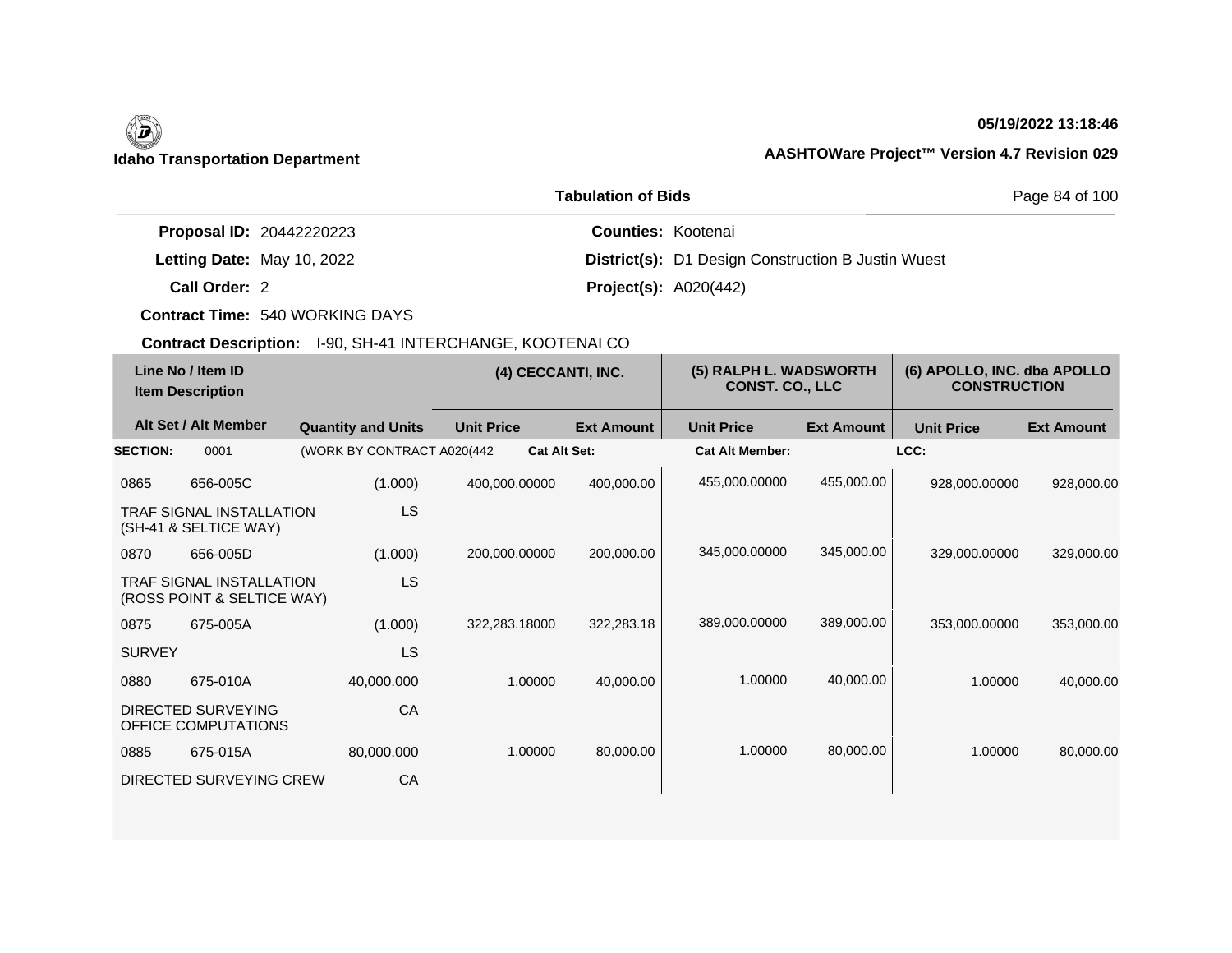## **05/19/2022 13:18:46**

|                                 | Page 85 of 100                                            |  |
|---------------------------------|-----------------------------------------------------------|--|
| <b>Proposal ID: 20442220223</b> | <b>Counties: Kootenai</b>                                 |  |
| Letting Date: May 10, 2022      | <b>District(s):</b> D1 Design Construction B Justin Wuest |  |
| Call Order: 2                   | <b>Project(s): A020(442)</b>                              |  |

**Contract Time:** 540 WORKING DAYS

|                                            | Line No / Item ID<br><b>Item Description</b>          |                             | (4) CECCANTI, INC.  |                   | (5) RALPH L. WADSWORTH<br><b>CONST. CO., LLC</b> |                   | (6) APOLLO, INC. dba APOLLO<br><b>CONSTRUCTION</b> |                   |
|--------------------------------------------|-------------------------------------------------------|-----------------------------|---------------------|-------------------|--------------------------------------------------|-------------------|----------------------------------------------------|-------------------|
|                                            | Alt Set / Alt Member                                  | <b>Quantity and Units</b>   | <b>Unit Price</b>   | <b>Ext Amount</b> | <b>Unit Price</b>                                | <b>Ext Amount</b> | <b>Unit Price</b>                                  | <b>Ext Amount</b> |
| <b>SECTION:</b>                            | 0001                                                  | (WORK BY CONTRACT A020(442) | <b>Cat Alt Set:</b> |                   | <b>Cat Alt Member:</b>                           |                   | LCC:                                               |                   |
| 0890                                       | 677-005A                                              | (1.000)                     | 17,681.37000        | 17,681.37         | 30,000.00000                                     | 30,000.00         | 20,000.00000                                       | 20,000.00         |
|                                            | <b>RECORD DRAWINGS</b>                                | L S                         |                     |                   |                                                  |                   |                                                    |                   |
| 0895                                       | S501-15A                                              | 731.000                     | 44.20000            | 32,310.20         | 100.00000                                        | 73,100.00         | 80.00000                                           | 58,480.00         |
|                                            | <b>RETAINING WALL GRAVITY</b><br>SMALL CONCRETE BLOCK | <b>SF</b>                   |                     |                   |                                                  |                   |                                                    |                   |
| 0900                                       | S501-15B                                              | 7,484.000                   | 127.63000           | 955,182.92        | 120.00000                                        | 898,080.00        | 129.00000                                          | 965,436.00        |
| <b>RETAINING WALL</b><br><b>CANTILEVER</b> |                                                       | <b>SF</b>                   |                     |                   |                                                  |                   |                                                    |                   |
| 0905                                       | S501-15F                                              | 7,481.000                   | 205.33000           | 1,536,073.73      | 260,00000                                        | 1,945,060.00      | 211.00000                                          | 1,578,491.00      |
|                                            | SOLDIER PILE WALL                                     | <b>SF</b>                   |                     |                   |                                                  |                   |                                                    |                   |
| 0910                                       | S501-17A                                              | 14,860.000                  | 61.86000            | 919,239.60        | 150.00000                                        | 2,229,000.00      | 95.50000                                           | 1,419,130.00      |
|                                            | <b>MSE RETAINING WALL</b>                             | <b>SF</b>                   |                     |                   |                                                  |                   |                                                    |                   |
| 0915                                       | S501-18A                                              | 1,262.000                   | 138.77000           | 175,127.74        | 220.00000                                        | 277,640.00        | 197.00000                                          | 248,614.00        |
|                                            | <b>COPING FOR MSE WALL</b>                            | <b>FT</b>                   |                     |                   |                                                  |                   |                                                    |                   |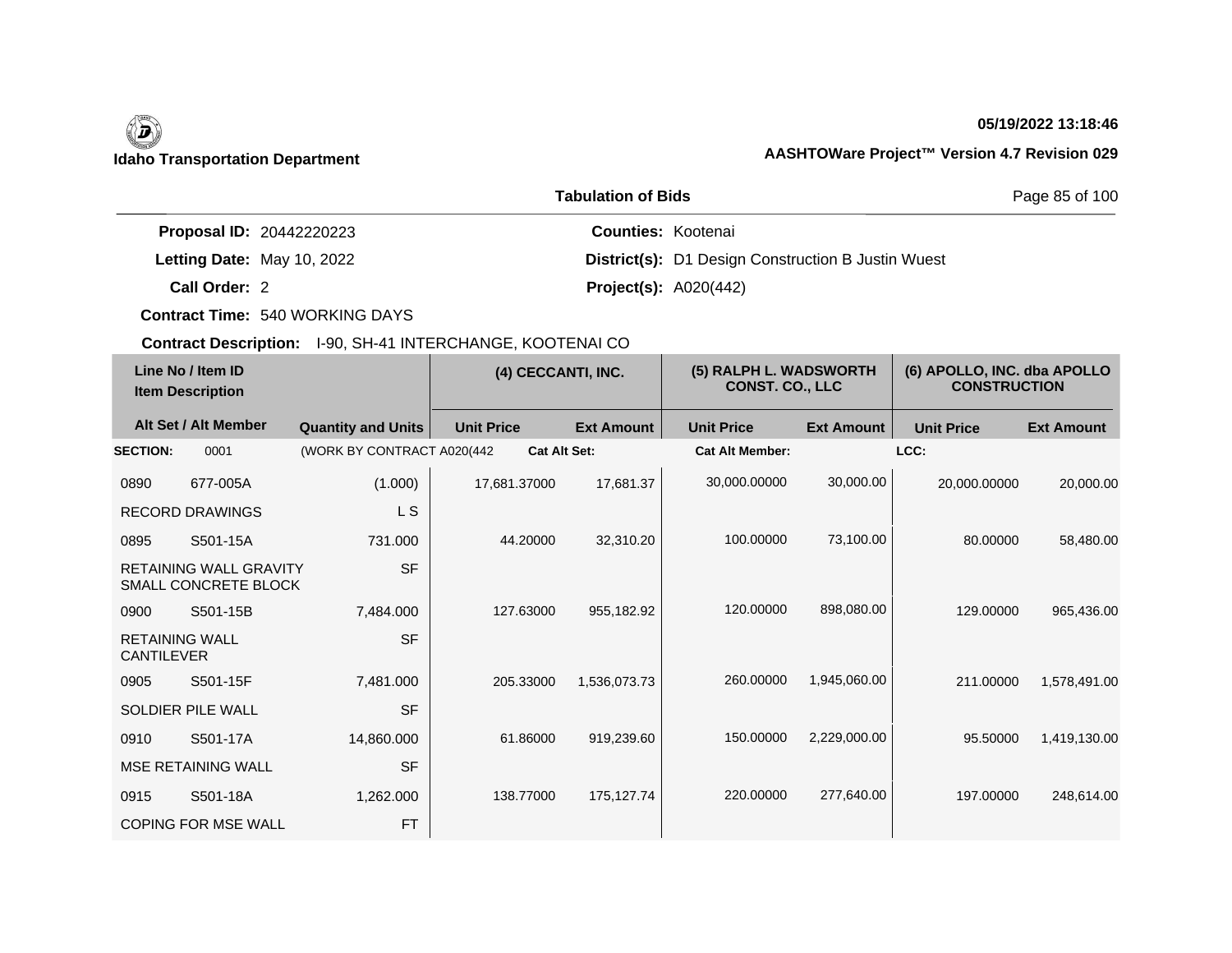## **05/19/2022 13:18:46**

|                                 | Page 86 of 100                                            |  |
|---------------------------------|-----------------------------------------------------------|--|
| <b>Proposal ID: 20442220223</b> | <b>Counties: Kootenai</b>                                 |  |
| Letting Date: May 10, 2022      | <b>District(s):</b> D1 Design Construction B Justin Wuest |  |
| Call Order: 2                   | <b>Project(s): A020(442)</b>                              |  |

**Contract Time:** 540 WORKING DAYS

| Line No / Item ID<br><b>Item Description</b> |                                                                                                    | (4) CECCANTI, INC.          |                   | (5) RALPH L. WADSWORTH<br><b>CONST. CO., LLC</b> |                        | (6) APOLLO, INC. dba APOLLO<br><b>CONSTRUCTION</b> |                   |                   |
|----------------------------------------------|----------------------------------------------------------------------------------------------------|-----------------------------|-------------------|--------------------------------------------------|------------------------|----------------------------------------------------|-------------------|-------------------|
|                                              | Alt Set / Alt Member                                                                               | <b>Quantity and Units</b>   | <b>Unit Price</b> | <b>Ext Amount</b>                                | <b>Unit Price</b>      | <b>Ext Amount</b>                                  | <b>Unit Price</b> | <b>Ext Amount</b> |
| <b>SECTION:</b>                              | 0001                                                                                               | (WORK BY CONTRACT A020(442) |                   | <b>Cat Alt Set:</b>                              | <b>Cat Alt Member:</b> |                                                    | LCC:              |                   |
| 0920                                         | S501-20A                                                                                           | 15.000                      | 30,000.00000      | 450,000.00                                       | 116,565.00000          | 1,748,475.00                                       | 57,500.00000      | 862,500.00        |
|                                              | SP BRIDGE OVERHEAD SIGN<br>& SIGNAL POLE WITH MAST<br>ARM GREATER THAN 55'<br>LONG - DRILLED SHAFT | <b>EACH</b>                 |                   |                                                  |                        |                                                    |                   |                   |
| 0925                                         | S501-20B                                                                                           | 1.000                       | 1,000,000.00000   | 1,000,000.00                                     | 1,000,000.00000        | 1,000,000.00                                       | 2,600,000.00000   | 2,600,000.00      |
| BRIDGE (I-90 EB)                             | <b>SP BRIDGE TEMPORARY</b>                                                                         | <b>EACH</b>                 |                   |                                                  |                        |                                                    |                   |                   |
| 0930                                         | S501-20C                                                                                           | 1.000                       | 1,000,000.00000   | 1,000,000.00                                     | 1,000,000.00000        | 1,000,000.00                                       | 2,600,000.00000   | 2,600,000.00      |
| BRIDGE (I-90 WB)                             | <b>SP BRIDGE TEMPORARY</b>                                                                         | <b>EACH</b>                 |                   |                                                  |                        |                                                    |                   |                   |
| 0935                                         | S501-25A                                                                                           | (1.000)                     | 394,019.30000     | 394,019.30                                       | 500,000.00000          | 500,000.00                                         | 490,000.00000     | 490,000.00        |
|                                              | SP BRIDGE PEDESTRIAN<br><b>BRIDGE SUPERSTRUCTURE</b>                                               | LS                          |                   |                                                  |                        |                                                    |                   |                   |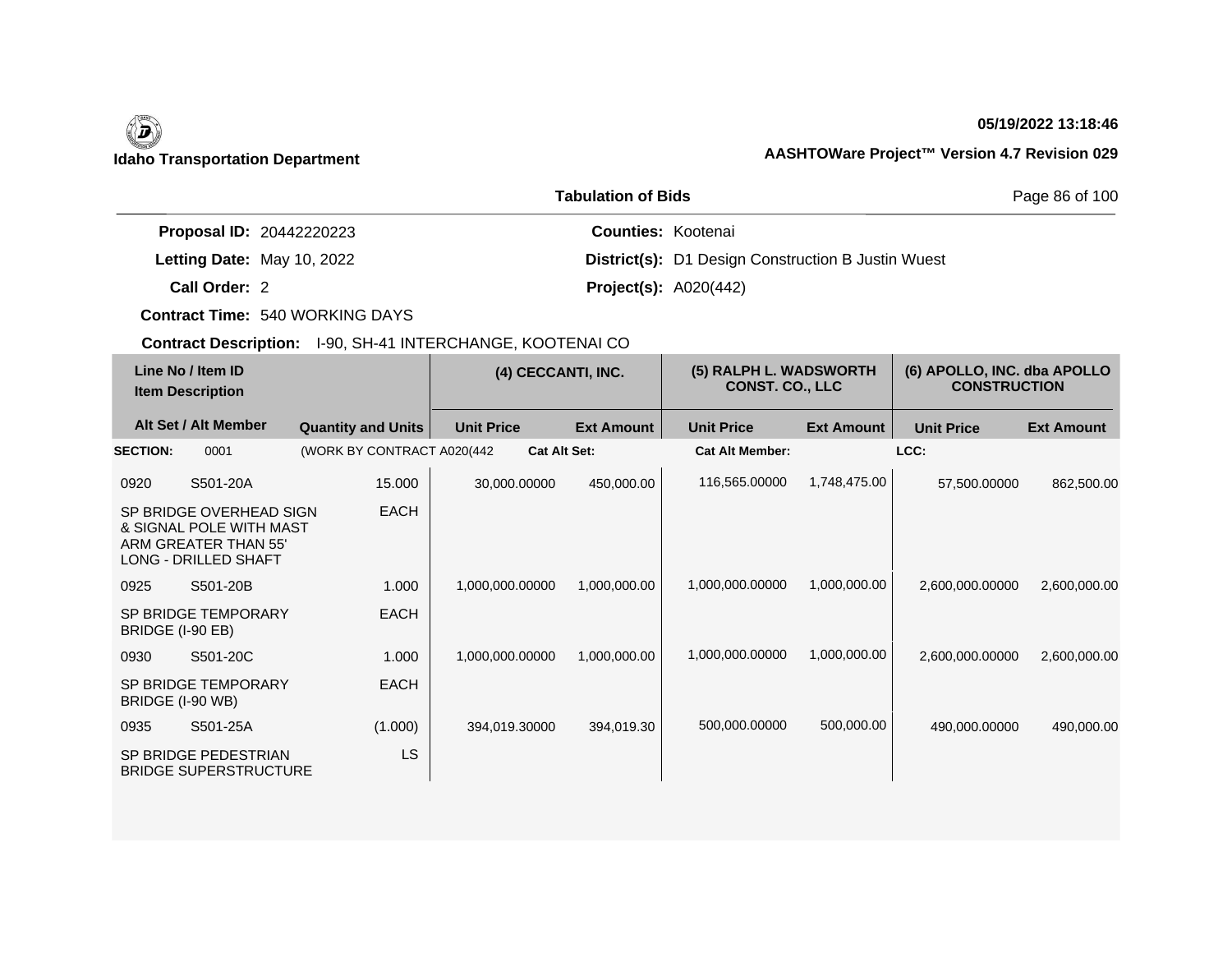## **05/19/2022 13:18:46**

|                                 | Page 87 of 100                                            |  |
|---------------------------------|-----------------------------------------------------------|--|
| <b>Proposal ID: 20442220223</b> | <b>Counties: Kootenai</b>                                 |  |
| Letting Date: May 10, 2022      | <b>District(s):</b> D1 Design Construction B Justin Wuest |  |
| Call Order: 2                   | <b>Project(s): A020(442)</b>                              |  |

**Contract Time:** 540 WORKING DAYS

| Line No / Item ID<br><b>Item Description</b> |                                                 | (4) CECCANTI, INC.          |                   | (5) RALPH L. WADSWORTH<br><b>CONST. CO., LLC</b> |                        | (6) APOLLO, INC. dba APOLLO<br><b>CONSTRUCTION</b> |                   |                   |
|----------------------------------------------|-------------------------------------------------|-----------------------------|-------------------|--------------------------------------------------|------------------------|----------------------------------------------------|-------------------|-------------------|
|                                              | Alt Set / Alt Member                            | <b>Quantity and Units</b>   | <b>Unit Price</b> | <b>Ext Amount</b>                                | <b>Unit Price</b>      | <b>Ext Amount</b>                                  | <b>Unit Price</b> | <b>Ext Amount</b> |
| <b>SECTION:</b>                              | 0001                                            | (WORK BY CONTRACT A020(442) |                   | <b>Cat Alt Set:</b>                              | <b>Cat Alt Member:</b> |                                                    | LCC:              |                   |
| 0940                                         | S501-25B                                        | (1.000)                     | 5,700.00000       | 5,700.00                                         | 30,355.00000           | 30,355.00                                          | 140,000.00000     | 140,000.00        |
|                                              | SP BRIDGE BRIDGE<br>MOUNTED LIGHT SUPPORT       | <b>LS</b>                   |                   |                                                  |                        |                                                    |                   |                   |
| 0945                                         | S501-25C                                        | (1.000)                     | 88.347.16000      | 88,347.16                                        | 102,780.00000          | 102,780.00                                         | 94,600.00000      | 94,600.00         |
|                                              | SP BRIDGE BRIDGE<br><b>MOUNTED SIGN BRACKET</b> | <b>LS</b>                   |                   |                                                  |                        |                                                    |                   |                   |
| 0950                                         | S501-30A                                        | 487.000                     | 563.59000         | 274,468.33                                       | 277.90000              | 135,337.30                                         | 425,00000         | 206,975.00        |
|                                              | SP BRIDGE MOMENT SLAB                           | <b>FT</b>                   |                   |                                                  |                        |                                                    |                   |                   |
| 0955                                         | S501-35A                                        | 374.000                     | 160.74000         | 60,116.76                                        | 35.40000               | 13,239.60                                          | 154.00000         | 57,596.00         |
| <b>GRINDING</b>                              | SP BRIDGE DIAMOND                               | SY                          |                   |                                                  |                        |                                                    |                   |                   |
| 0960                                         | S501-51A                                        | 108,701.000                 | 1.00000           | 108,701.00                                       | 2.45000                | 266,317.45                                         | 2.10000           | 228,272.10        |
| <b>COATING</b>                               | SP BRIDGE ANTI-GRAFFITI                         | <b>SF</b>                   |                   |                                                  |                        |                                                    |                   |                   |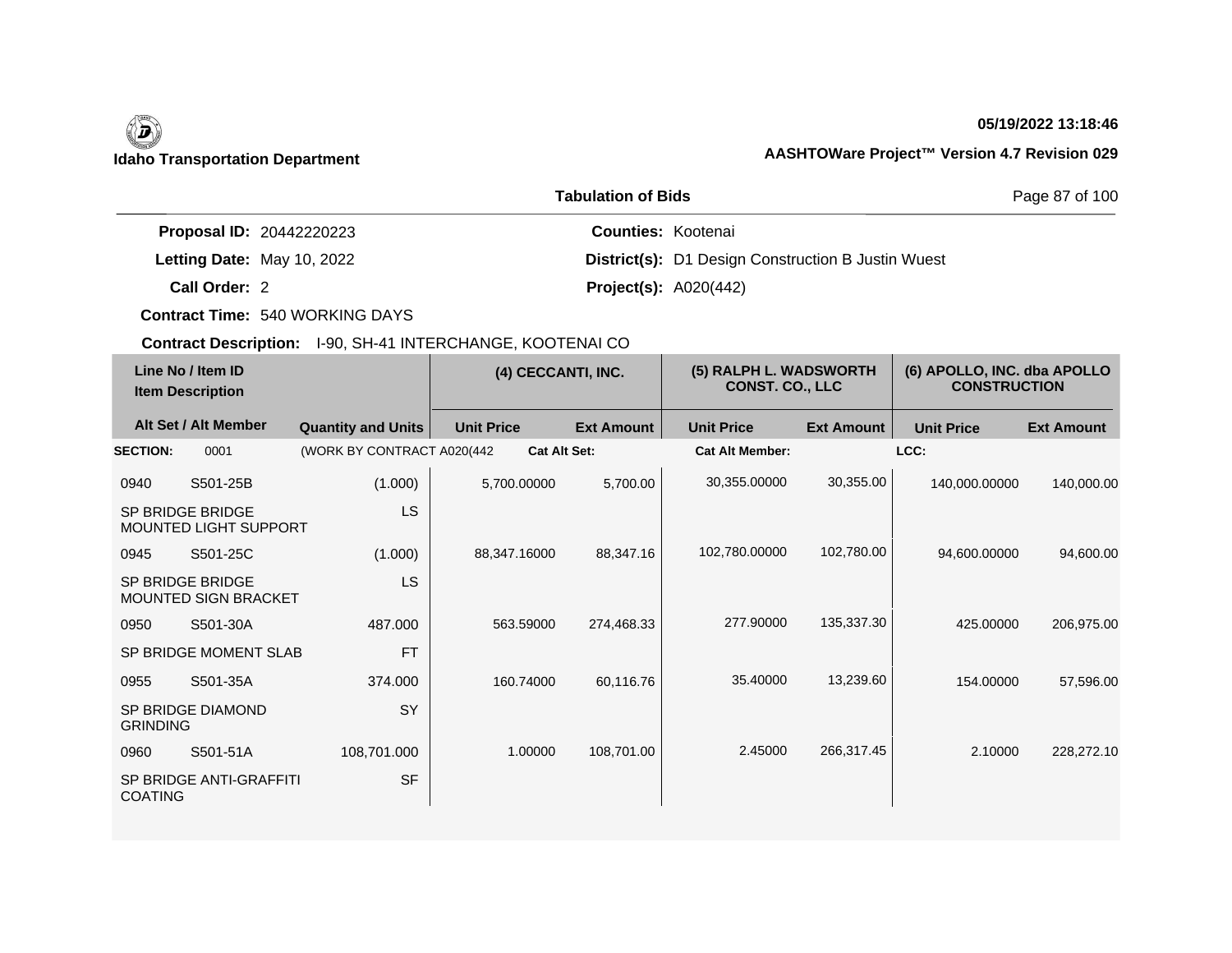## **05/19/2022 13:18:46**

|                                 | Page 88 of 100<br><b>Tabulation of Bids</b> |                                                           |
|---------------------------------|---------------------------------------------|-----------------------------------------------------------|
| <b>Proposal ID: 20442220223</b> |                                             | <b>Counties: Kootenai</b>                                 |
| Letting Date: May 10, 2022      |                                             | <b>District(s):</b> D1 Design Construction B Justin Wuest |
| Call Order: 2                   |                                             | <b>Project(s): A020(442)</b>                              |

**Contract Time:** 540 WORKING DAYS

| Line No / Item ID<br><b>Item Description</b> |                            | (4) CECCANTI, INC.          |                     | (5) RALPH L. WADSWORTH<br><b>CONST. CO., LLC</b> |                        | (6) APOLLO, INC. dba APOLLO<br><b>CONSTRUCTION</b> |                   |                   |
|----------------------------------------------|----------------------------|-----------------------------|---------------------|--------------------------------------------------|------------------------|----------------------------------------------------|-------------------|-------------------|
|                                              | Alt Set / Alt Member       | <b>Quantity and Units</b>   | <b>Unit Price</b>   | <b>Ext Amount</b>                                | <b>Unit Price</b>      | <b>Ext Amount</b>                                  | <b>Unit Price</b> | <b>Ext Amount</b> |
| <b>SECTION:</b>                              | 0001                       | (WORK BY CONTRACT A020(442) | <b>Cat Alt Set:</b> |                                                  | <b>Cat Alt Member:</b> |                                                    | LCC:              |                   |
| 0965                                         | S600-45A                   | 19.000                      | 114.96000           | 2,184.24                                         | 123.35000              | 2,343.65                                           | 106.00000         | 2,014.00          |
|                                              | <b>WATER LINE (6" PVC)</b> | <b>FT</b>                   |                     |                                                  |                        |                                                    |                   |                   |
| 0970                                         | S600-45B                   | 60.000                      | 182.08000           | 10,924.80                                        | 125.60000              | 7,536.00                                           | 118,00000         | 7,080.00          |
|                                              | WATER LINE (8" PVC)        | <b>FT</b>                   |                     |                                                  |                        |                                                    |                   |                   |
| 0975                                         | S600-45C                   | 1,874.000                   | 138.45000           | 259,455.30                                       | 157.30000              | 294,780.20                                         | 159.00000         | 297,966.00        |
|                                              | WATER LINE (12" PVC)       | <b>FT</b>                   |                     |                                                  |                        |                                                    |                   |                   |
| 0980                                         | S600-45D                   | 315,000                     | 273.13000           | 86,035.95                                        | 335.00000              | 105,525.00                                         | 453.00000         | 142,695.00        |
|                                              | WATER LINE (18" PVC)       | <b>FT</b>                   |                     |                                                  |                        |                                                    |                   |                   |
| 0985                                         | S626-30A                   | 781.000                     | 898.34000           | 701,603.54                                       | 825.75000              | 644,910.75                                         | 824.00000         | 643,544.00        |
|                                              | TRAF CNTL MANAGER          | <b>DAY</b>                  |                     |                                                  |                        |                                                    |                   |                   |
| 0990                                         | S637-10A                   | 1,379.000                   | 44.20000            | 60,951.80                                        | 47.55000               | 65,571.45                                          | 25.90000          | 35,716.10         |
| <b>USE PATH</b>                              | AGGR BASE FOR SHARED-      | <b>TON</b>                  |                     |                                                  |                        |                                                    |                   |                   |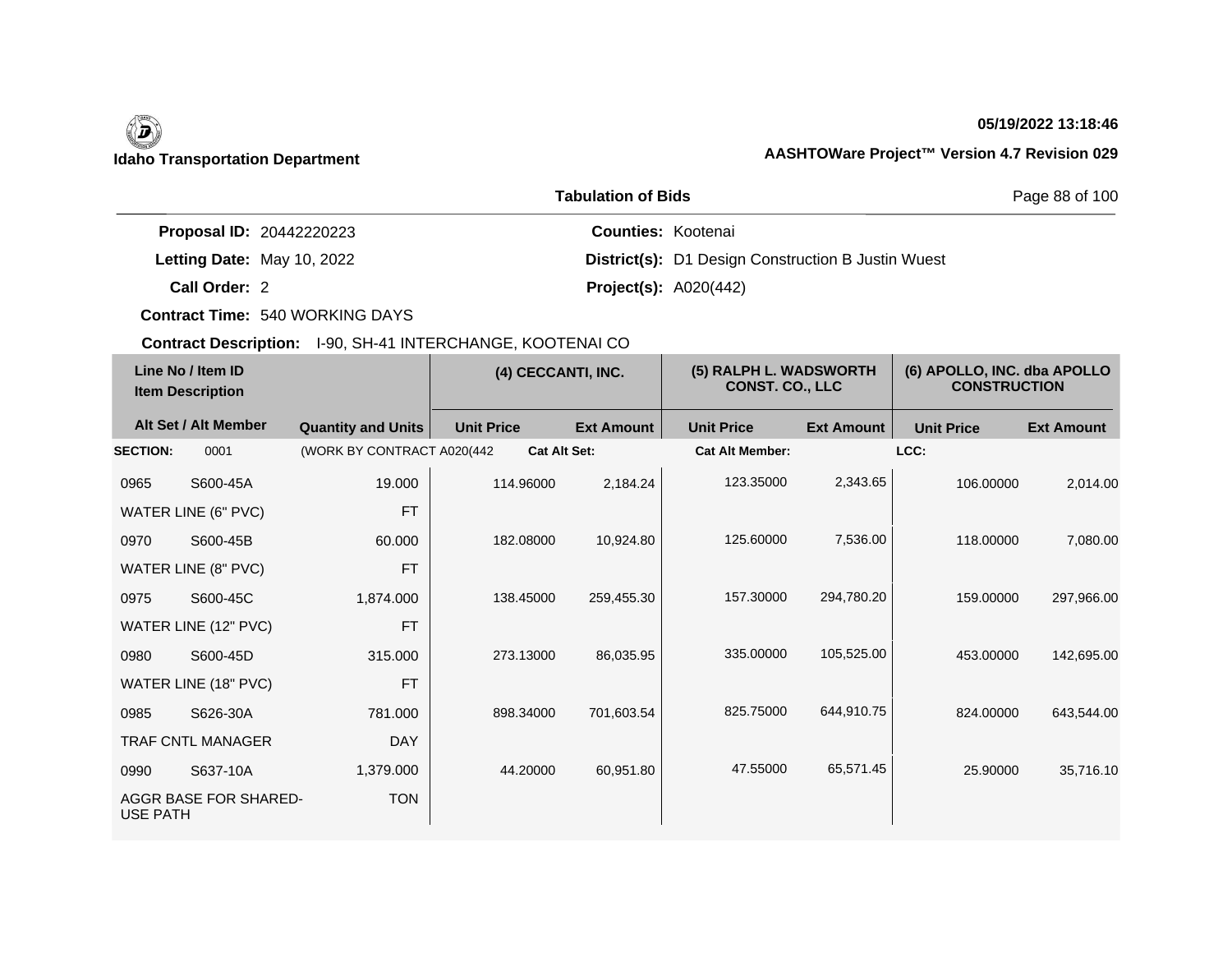## **05/19/2022 13:18:46**

|                                 | Page 89 of 100                                            |  |
|---------------------------------|-----------------------------------------------------------|--|
| <b>Proposal ID: 20442220223</b> | <b>Counties: Kootenai</b>                                 |  |
| Letting Date: May 10, 2022      | <b>District(s):</b> D1 Design Construction B Justin Wuest |  |
| Call Order: 2                   | <b>Project(s): A020(442)</b>                              |  |

**Contract Time:** 540 WORKING DAYS

| Line No / Item ID<br><b>Item Description</b> |                                                        | (4) CECCANTI, INC.          |                     | (5) RALPH L. WADSWORTH<br><b>CONST. CO., LLC</b> |                        | (6) APOLLO, INC. dba APOLLO<br><b>CONSTRUCTION</b> |                   |                   |
|----------------------------------------------|--------------------------------------------------------|-----------------------------|---------------------|--------------------------------------------------|------------------------|----------------------------------------------------|-------------------|-------------------|
|                                              | Alt Set / Alt Member                                   | <b>Quantity and Units</b>   | <b>Unit Price</b>   | <b>Ext Amount</b>                                | <b>Unit Price</b>      | <b>Ext Amount</b>                                  | <b>Unit Price</b> | <b>Ext Amount</b> |
| <b>SECTION:</b>                              | 0001                                                   | (WORK BY CONTRACT A020(442) | <b>Cat Alt Set:</b> |                                                  | <b>Cat Alt Member:</b> |                                                    | LCC:              |                   |
| 0995                                         | S637-15A                                               | 529.000                     | 153.81000           | 81,365.49                                        | 173.30000              | 91,675.70                                          | 181.00000         | 95,749.00         |
| <b>PATH</b>                                  | PLANTMIX FOR SHARED-USE                                | <b>TON</b>                  |                     |                                                  |                        |                                                    |                   |                   |
| 1000                                         | S656-15A                                               | (1.000)                     | 90,000.00000        | 90,000.00                                        | 230,305.00000          | 230,305.00                                         | 196,222.00000     | 196,222.00        |
|                                              | MULTIPLE APPROACH RADAR<br>DETECTION SYSTEM            | <b>LS</b>                   |                     |                                                  |                        |                                                    |                   |                   |
| 1005                                         | S900-50A                                               | 100.000.000                 | 1.00000             | 100,000.00                                       | 1.00000                | 100,000.00                                         | 1.00000           | 100,000.00        |
|                                              | <b>CONTINGENCY AMOUNT</b><br><b>WINTER MAINTENANCE</b> | CA                          |                     |                                                  |                        |                                                    |                   |                   |
| 1010                                         | S900-50B                                               | 50,000.000                  | 1.00000             | 50,000.00                                        | 1.00000                | 50,000.00                                          | 1.00000           | 50,000.00         |
|                                              | <b>CONTINGENCY AMOUNT</b><br>UNIDENTIFIED UTILITIES    | CA                          |                     |                                                  |                        |                                                    |                   |                   |
| 1015                                         | S900-50D                                               | 50,000.000                  | 1.00000             | 50,000.00                                        | 1.00000                | 50,000.00                                          | 1.00000           | 50,000.00         |
| <b>PLAN</b>                                  | <b>CONTINGENCY AMOUNT</b><br><b>EMERGENCY RESPONSE</b> | CA                          |                     |                                                  |                        |                                                    |                   |                   |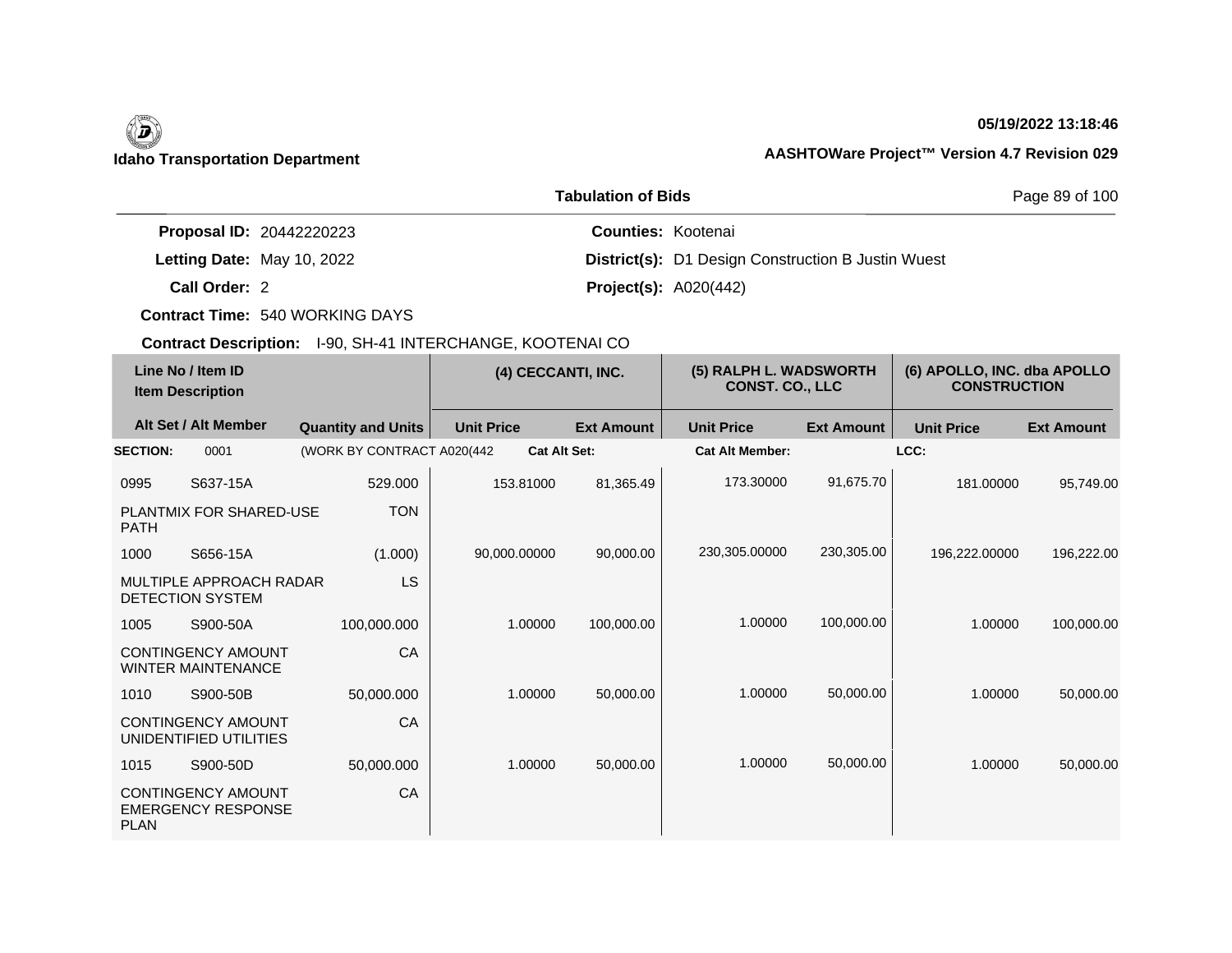## **05/19/2022 13:18:46**

|                                 | Page 90 of 100                                            |  |
|---------------------------------|-----------------------------------------------------------|--|
| <b>Proposal ID: 20442220223</b> | <b>Counties: Kootenai</b>                                 |  |
| Letting Date: May 10, 2022      | <b>District(s):</b> D1 Design Construction B Justin Wuest |  |
| Call Order: 2                   | <b>Project(s): A020(442)</b>                              |  |

**Contract Time:** 540 WORKING DAYS

| Line No / Item ID<br><b>Item Description</b> |                                                                                | (4) CECCANTI, INC.         |                   | (5) RALPH L. WADSWORTH<br><b>CONST. CO., LLC</b> |                   | (6) APOLLO, INC. dba APOLLO<br><b>CONSTRUCTION</b> |                   |                   |                   |
|----------------------------------------------|--------------------------------------------------------------------------------|----------------------------|-------------------|--------------------------------------------------|-------------------|----------------------------------------------------|-------------------|-------------------|-------------------|
|                                              | Alt Set / Alt Member                                                           | <b>Quantity and Units</b>  | <b>Unit Price</b> |                                                  | <b>Ext Amount</b> | <b>Unit Price</b>                                  | <b>Ext Amount</b> | <b>Unit Price</b> | <b>Ext Amount</b> |
| <b>SECTION:</b>                              | 0001                                                                           | (WORK BY CONTRACT A020(442 |                   | <b>Cat Alt Set:</b>                              |                   | <b>Cat Alt Member:</b>                             |                   | LCC:              |                   |
| 1020                                         | S900-50E                                                                       | 100,000.000                |                   | 1.00000                                          | 100,000.00        | 1.00000                                            | 100,000.00        | 1.00000           | 100,000.00        |
|                                              | CONTINGENCY AMOUNT<br>FORMAL PARTNERING                                        | CA                         |                   |                                                  |                   |                                                    |                   |                   |                   |
| 1025                                         | S900-50G                                                                       | 26,000.000                 |                   | 1.00000                                          | 26,000.00         | 1.00000                                            | 26,000.00         | 1.00000           | 26,000.00         |
|                                              | <b>CONTINGENCY AMOUNT</b><br><b>DRILLED SHAFT - REMOVAL</b><br>OF OBSTRUCTIONS | CA                         |                   |                                                  |                   |                                                    |                   |                   |                   |
| 1030                                         | S901-05A                                                                       | 12.000                     |                   | 351.62000                                        | 4,219.44          | 588.50000                                          | 7,062.00          | 345.00000         | 4,140.00          |
|                                              | SP ROCK CHECK DAM                                                              | <b>EACH</b>                |                   |                                                  |                   |                                                    |                   |                   |                   |
| 1035                                         | S901-05B                                                                       | 5.000                      |                   | 14,029.98000                                     | 70,149.90         | 11,315.00000                                       | 56,575.00         | 32,700.00000      | 163,500.00        |
| <b>SP REMOVE SIGN</b><br><b>STRUCTURE</b>    |                                                                                | <b>EACH</b>                |                   |                                                  |                   |                                                    |                   |                   |                   |
| 1040                                         | S901-05C                                                                       | 12.000                     |                   | 452.08000                                        | 5,424.96          | 942.75000                                          | 11,313.00         | 590.00000         | 7,080.00          |
|                                              | <b>SP REMOVE DRYWELL</b>                                                       | <b>EACH</b>                |                   |                                                  |                   |                                                    |                   |                   |                   |
|                                              |                                                                                |                            |                   |                                                  |                   |                                                    |                   |                   |                   |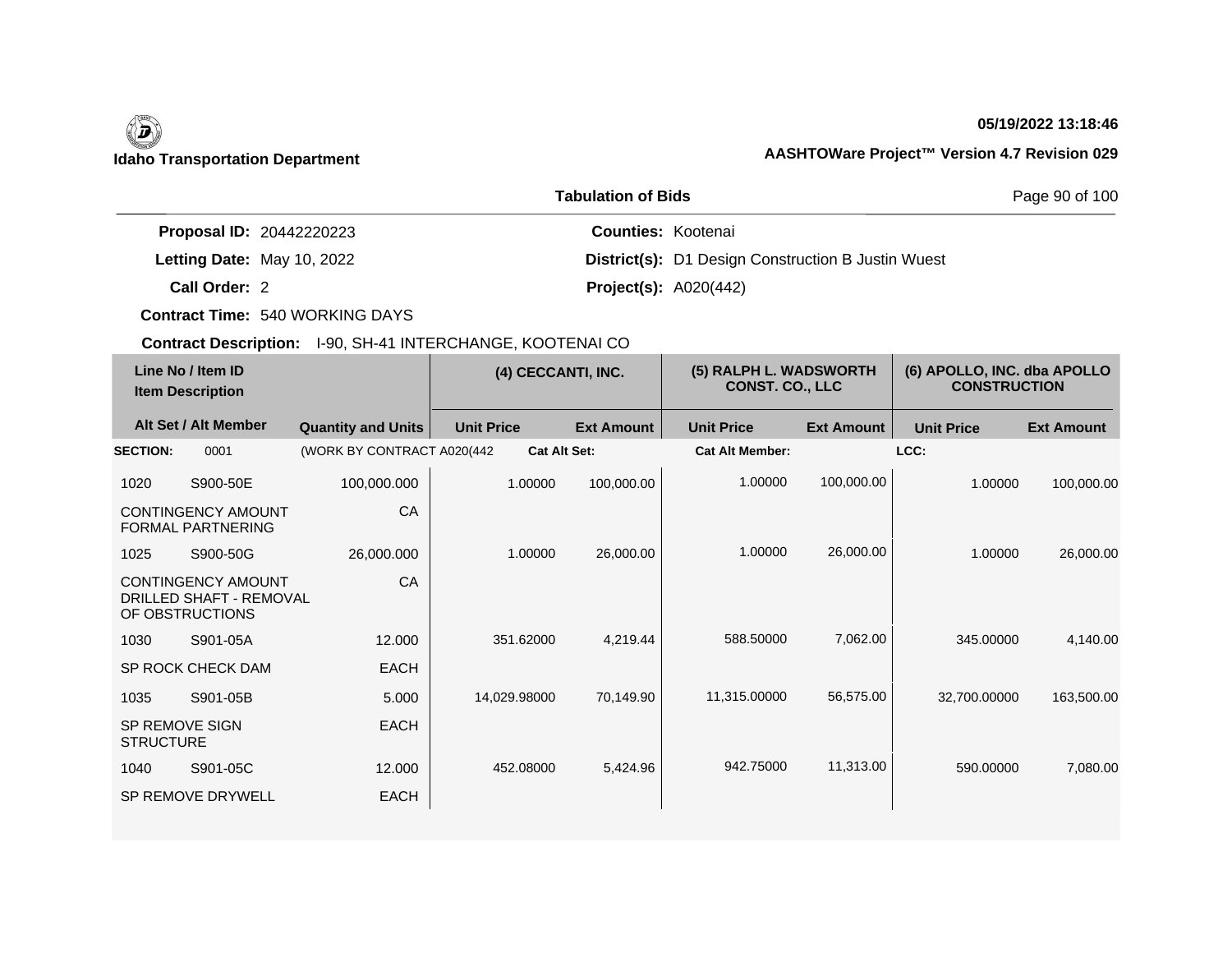## **05/19/2022 13:18:46**

|                                 | Page 91 of 100                                            |  |
|---------------------------------|-----------------------------------------------------------|--|
| <b>Proposal ID: 20442220223</b> | <b>Counties: Kootenai</b>                                 |  |
| Letting Date: May 10, 2022      | <b>District(s):</b> D1 Design Construction B Justin Wuest |  |
| Call Order: 2                   | <b>Project(s):</b> $A020(442)$                            |  |

**Contract Time:** 540 WORKING DAYS

| Line No / Item ID<br><b>Item Description</b> |                            | (4) CECCANTI, INC.          |                     | (5) RALPH L. WADSWORTH<br><b>CONST. CO., LLC</b> |                        | (6) APOLLO, INC. dba APOLLO<br><b>CONSTRUCTION</b> |                   |                   |
|----------------------------------------------|----------------------------|-----------------------------|---------------------|--------------------------------------------------|------------------------|----------------------------------------------------|-------------------|-------------------|
|                                              | Alt Set / Alt Member       | <b>Quantity and Units</b>   | <b>Unit Price</b>   | <b>Ext Amount</b>                                | <b>Unit Price</b>      | <b>Ext Amount</b>                                  | <b>Unit Price</b> | <b>Ext Amount</b> |
| <b>SECTION:</b>                              | 0001                       | (WORK BY CONTRACT A020(442) | <b>Cat Alt Set:</b> |                                                  | <b>Cat Alt Member:</b> |                                                    | LCC:              |                   |
| 1045                                         | S901-05D                   | 4.000                       | 5,374.74000         | 21,498.96                                        | 4,094.30000            | 16,377.20                                          | 4,137.00000       | 16,548.00         |
| <b>TRANSITION</b>                            | <b>SP CONCRETE BARRIER</b> | <b>EACH</b>                 |                     |                                                  |                        |                                                    |                   |                   |
| 1050                                         | S901-05E                   | 18,000                      | 192.12000           | 3,458.16                                         | 477.15000              | 8,588.70                                           | 177,00000         | 3,186.00          |
| SP CURB CUT                                  |                            | <b>EACH</b>                 |                     |                                                  |                        |                                                    |                   |                   |
| 1055                                         | S901-05F                   | 8.000                       | 2,480.32000         | 19,842.56                                        | 1,813.10000            | 14,504.80                                          | 2,412.00000       | 19,296.00         |
|                                              | SP SIDEWALK UNDERDRAIN     | <b>EACH</b>                 |                     |                                                  |                        |                                                    |                   |                   |
| 1060                                         | S901-05G                   | 26,000                      | 5,196.60000         | 135,111.60                                       | 4.447.80000            | 115,642.80                                         | 7,255.00000       | 188,630.00        |
|                                              | SP DRYWELL TYPE A          | <b>EACH</b>                 |                     |                                                  |                        |                                                    |                   |                   |
| 1065                                         | S901-05H                   | 1.000                       | 5,611.91000         | 5,611.91                                         | 5,262.60000            | 5,262.60                                           | 7.744.00000       | 7,744.00          |
|                                              | SP DRYWELL TYPE B          | <b>EACH</b>                 |                     |                                                  |                        |                                                    |                   |                   |
| 1070                                         | S901-05I                   | 3.000                       | 452.08000           | 1,356.24                                         | 509.30000              | 1,527.90                                           | 1,182.00000       | 3,546.00          |
| <b>TRAIL SIGN</b>                            | SP REMOVE AND RESET        | <b>EACH</b>                 |                     |                                                  |                        |                                                    |                   |                   |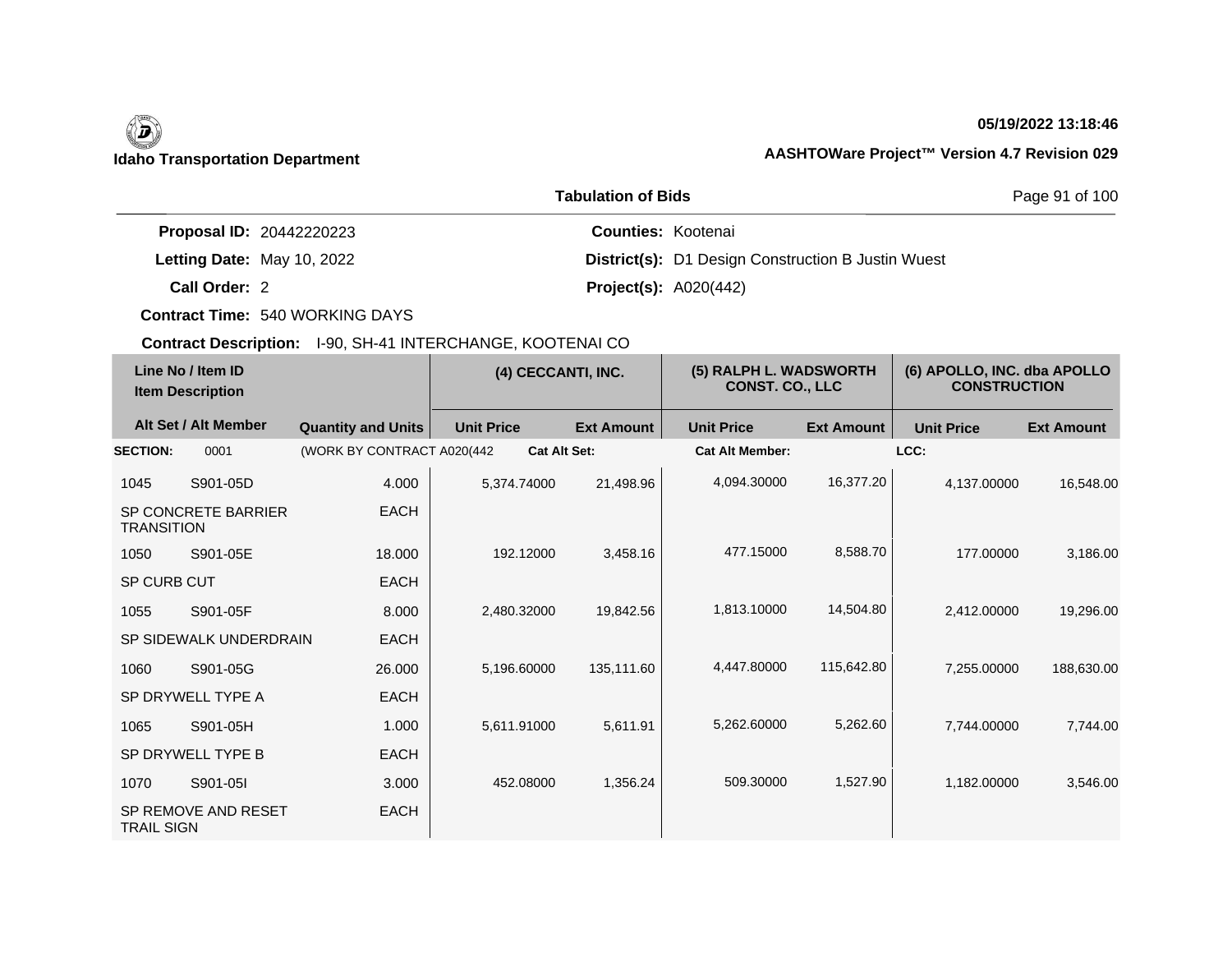# 0

## **05/19/2022 13:18:46**

## **Idaho Transportation Department AASHTOWare Project™ Version 4.7 Revision 029**

|                                 | Page 92 of 100                                            |  |
|---------------------------------|-----------------------------------------------------------|--|
| <b>Proposal ID: 20442220223</b> | <b>Counties: Kootenai</b>                                 |  |
| Letting Date: May 10, 2022      | <b>District(s):</b> D1 Design Construction B Justin Wuest |  |
| Call Order: 2                   | <b>Project(s): A020(442)</b>                              |  |

**Contract Time:** 540 WORKING DAYS

| Line No / Item ID<br><b>Item Description</b> |                                                     | (4) CECCANTI, INC.          |                     | (5) RALPH L. WADSWORTH<br><b>CONST. CO., LLC</b> |                        | (6) APOLLO, INC. dba APOLLO<br><b>CONSTRUCTION</b> |                   |                   |
|----------------------------------------------|-----------------------------------------------------|-----------------------------|---------------------|--------------------------------------------------|------------------------|----------------------------------------------------|-------------------|-------------------|
|                                              | Alt Set / Alt Member                                | <b>Quantity and Units</b>   | <b>Unit Price</b>   | <b>Ext Amount</b>                                | <b>Unit Price</b>      | <b>Ext Amount</b>                                  | <b>Unit Price</b> | <b>Ext Amount</b> |
| <b>SECTION:</b>                              | 0001                                                | (WORK BY CONTRACT A020(442) | <b>Cat Alt Set:</b> |                                                  | <b>Cat Alt Member:</b> |                                                    | LCC:              |                   |
| 1075                                         | S901-05J                                            | 3.000                       | 2,252.93000         | 6,758.79                                         | 4,866.50000            | 14,599.50                                          | 2,075.00000       | 6,225.00          |
|                                              | SP REMOVE AND RESET FIRE<br><b>HYDRANT ASSEMBLY</b> | <b>EACH</b>                 |                     |                                                  |                        |                                                    |                   |                   |
| 1080                                         | S901-05K                                            | 17.000                      | 1,551.56000         | 26,376.52                                        | 487.80000              | 8,292.60                                           | 704.00000         | 11,968.00         |
| <b>GRADING</b>                               | <b>SP GUARDRAIL TERMINAL</b>                        | <b>EACH</b>                 |                     |                                                  |                        |                                                    |                   |                   |
| 1085                                         | S901-05L                                            | 7.000                       | 9,834.92000         | 68,844.44                                        | 1,999.80000            | 13,998.60                                          | 6,823.00000       | 47,761.00         |
| <b>RAMP</b>                                  | SP TEMPORARY PEDESTRIAN                             | <b>EACH</b>                 |                     |                                                  |                        |                                                    |                   |                   |
| 1090                                         | S901-05M                                            | 4.000                       | 17,078.62000        | 68,314.48                                        | 12,380.00000           | 49,520.00                                          | 46,670.00000      | 186,680.00        |
|                                              | SP REM OF SIGNAL                                    | <b>EACH</b>                 |                     |                                                  |                        |                                                    |                   |                   |
| 1095                                         | S901-05N                                            | 7.000                       | 387.07000           | 2,709.49                                         | 565.85000              | 3,960.95                                           | 629.00000         | 4,403.00          |
|                                              | SP STORMWATER BERM                                  | <b>EACH</b>                 |                     |                                                  |                        |                                                    |                   |                   |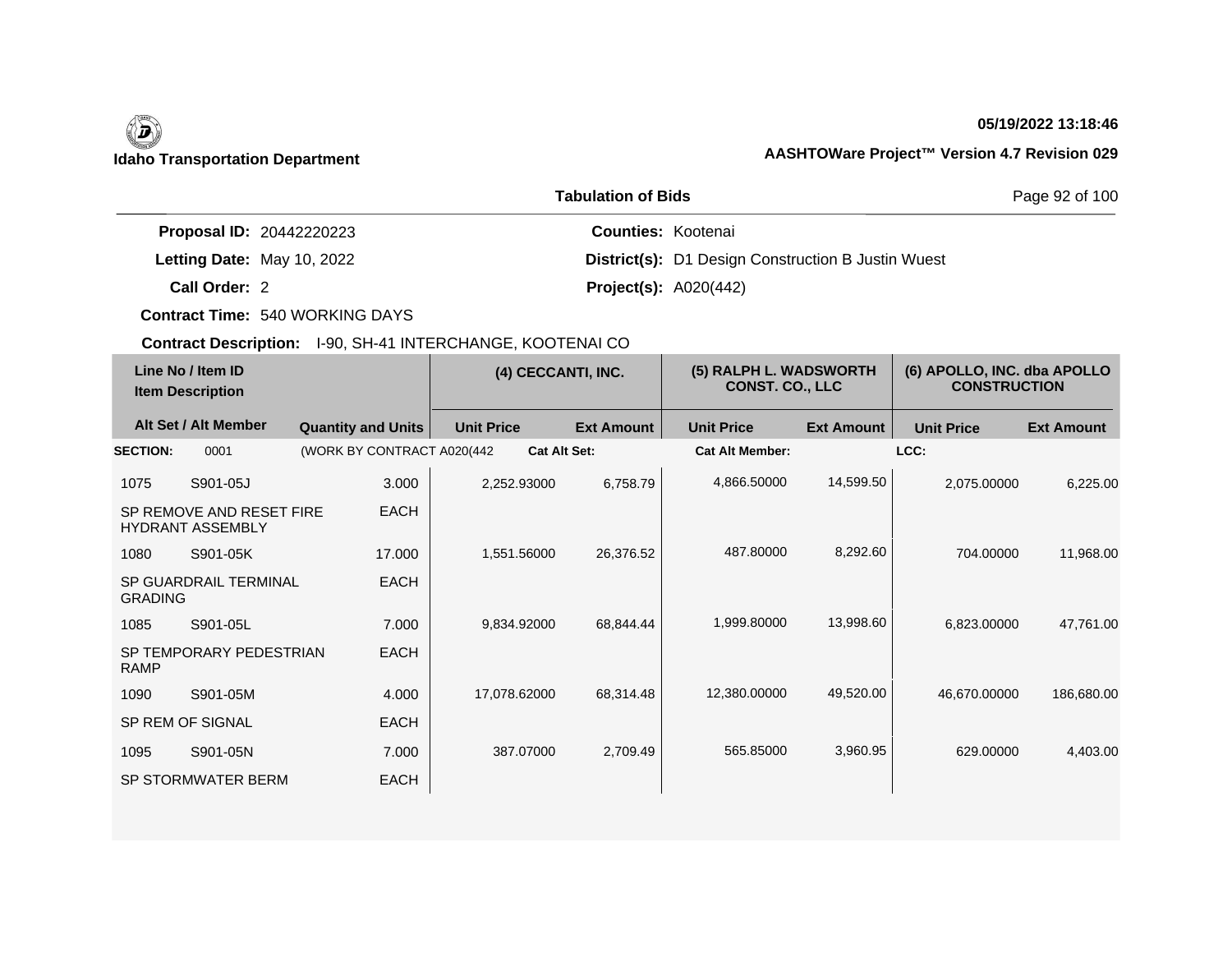## **05/19/2022 13:18:46**

|                                 | Page 93 of 100                                            |  |
|---------------------------------|-----------------------------------------------------------|--|
| <b>Proposal ID: 20442220223</b> | <b>Counties: Kootenai</b>                                 |  |
| Letting Date: May 10, 2022      | <b>District(s):</b> D1 Design Construction B Justin Wuest |  |
| Call Order: 2                   | <b>Project(s):</b> $A020(442)$                            |  |

**Contract Time:** 540 WORKING DAYS

| Line No / Item ID<br><b>Item Description</b> |                                                                          | (4) CECCANTI, INC.                                       |                        | (5) RALPH L. WADSWORTH<br><b>CONST. CO., LLC</b> |                   | (6) APOLLO, INC. dba APOLLO<br><b>CONSTRUCTION</b> |  |
|----------------------------------------------|--------------------------------------------------------------------------|----------------------------------------------------------|------------------------|--------------------------------------------------|-------------------|----------------------------------------------------|--|
|                                              | <b>Unit Price</b>                                                        | <b>Ext Amount</b>                                        | <b>Unit Price</b>      | <b>Ext Amount</b>                                | <b>Unit Price</b> | <b>Ext Amount</b>                                  |  |
|                                              |                                                                          |                                                          | <b>Cat Alt Member:</b> |                                                  | LCC:              |                                                    |  |
| 1.000                                        | 1,942.10000                                                              | 1,942.10                                                 | 3,519.70000            | 3,519.70                                         | 1,991.00000       | 1,991.00                                           |  |
| <b>EACH</b>                                  |                                                                          |                                                          |                        |                                                  |                   |                                                    |  |
| 2.000                                        | 2,536.62000                                                              | 5,073.24                                                 | 4,364.00000            | 8,728.00                                         | 2,654.00000       | 5,308.00                                           |  |
| <b>EACH</b>                                  |                                                                          |                                                          |                        |                                                  |                   |                                                    |  |
| 2.000                                        | 3,985.04000                                                              | 7,970.08                                                 | 6,430.60000            | 12,861.20                                        | 4,376.00000       | 8,752.00                                           |  |
| <b>EACH</b>                                  |                                                                          |                                                          |                        |                                                  |                   |                                                    |  |
| 2.000                                        | 7,665.05000                                                              | 15,330.10                                                | 11,255.00000           | 22,510.00                                        | 7,565.00000       | 15,130.00                                          |  |
| <b>EACH</b>                                  |                                                                          |                                                          |                        |                                                  |                   |                                                    |  |
| 244.000                                      | 80.00000                                                                 | 19,520.00                                                | 157.85000              | 38,515.40                                        | 88.00000          | 21,472.00                                          |  |
| <b>EACH</b>                                  |                                                                          |                                                          |                        |                                                  |                   |                                                    |  |
| 24.000                                       | 3,000.00000                                                              | 72,000.00                                                | 7,319.90000            | 175,677.60                                       | 4,669.00000       | 112,056.00                                         |  |
| <b>EACH</b>                                  |                                                                          |                                                          |                        |                                                  |                   |                                                    |  |
|                                              | Alt Set / Alt Member<br>SP 12" BUTTERFLY VALVE<br>SP 18" BUTTERFLY VALVE | <b>Quantity and Units</b><br>(WORK BY CONTRACT A020(442) | <b>Cat Alt Set:</b>    |                                                  |                   |                                                    |  |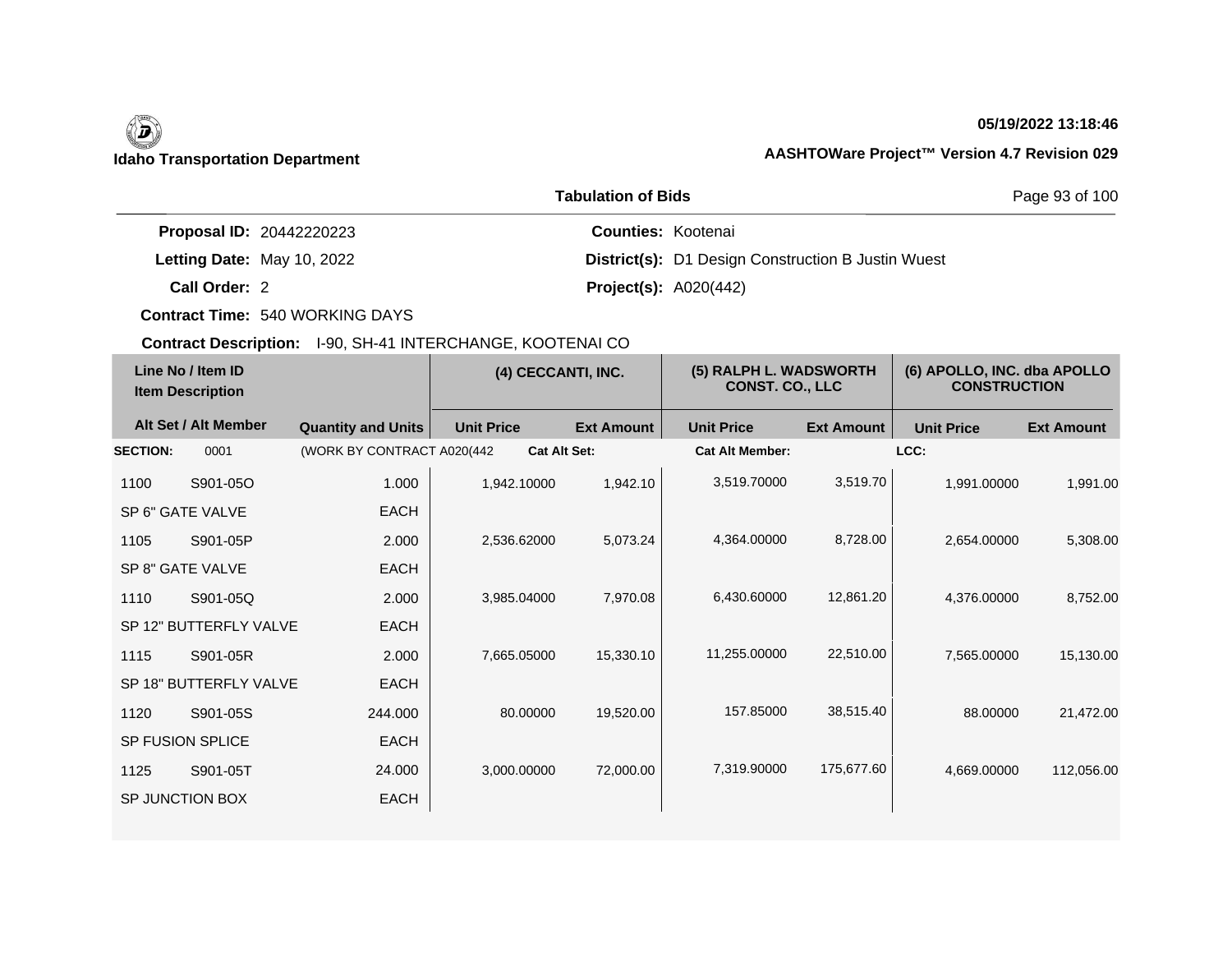## **05/19/2022 13:18:46**

|                                 | Page 94 of 100                                            |  |
|---------------------------------|-----------------------------------------------------------|--|
| <b>Proposal ID: 20442220223</b> | <b>Counties: Kootenai</b>                                 |  |
| Letting Date: May 10, 2022      | <b>District(s):</b> D1 Design Construction B Justin Wuest |  |
| Call Order: 2                   | <b>Project(s): A020(442)</b>                              |  |

**Contract Time:** 540 WORKING DAYS

| Line No / Item ID<br><b>Item Description</b> |                                                                     | (4) CECCANTI, INC.          |                     | (5) RALPH L. WADSWORTH<br><b>CONST. CO., LLC</b> |                        | (6) APOLLO, INC. dba APOLLO<br><b>CONSTRUCTION</b> |                   |                   |
|----------------------------------------------|---------------------------------------------------------------------|-----------------------------|---------------------|--------------------------------------------------|------------------------|----------------------------------------------------|-------------------|-------------------|
|                                              | Alt Set / Alt Member                                                | <b>Quantity and Units</b>   | <b>Unit Price</b>   | <b>Ext Amount</b>                                | <b>Unit Price</b>      | <b>Ext Amount</b>                                  | <b>Unit Price</b> | <b>Ext Amount</b> |
| <b>SECTION:</b>                              | 0001                                                                | (WORK BY CONTRACT A020(442) | <b>Cat Alt Set:</b> |                                                  | <b>Cat Alt Member:</b> |                                                    | LCC:              |                   |
| 1130                                         | S901-05U                                                            | 1.000                       | 37,171.11000        | 37,171.11                                        | 233,135.00000          | 233,135.00                                         | 184,000.00000     | 184,000.00        |
|                                              | SP TEMPORARY TRAFFIC<br>SIGNAL (I-90 EB ON RAMP<br>AND SELTICE WAY) | <b>EACH</b>                 |                     |                                                  |                        |                                                    |                   |                   |
| 1135                                         | S901-05V                                                            | 1.000                       | 37,171.11000        | 37,171.11                                        | 582,830.00000          | 582,830.00                                         | 349,000.00000     | 349,000.00        |
| HERBORN)                                     | SP TEMPORARY TRAFFIC<br>SIGNAL (SELTICE WAY AND                     | <b>EACH</b>                 |                     |                                                  |                        |                                                    |                   |                   |
| 1140                                         | S901-05W                                                            | 1.000                       | 37,171.11000        | 37,171.11                                        | 466,265.00000          | 466,265.00                                         | 293,000.00000     | 293,000.00        |
| ROSS POINT)                                  | SP TEMPORARY TRAFFIC<br>SIGNAL (SELTICE WAY AND                     | <b>EACH</b>                 |                     |                                                  |                        |                                                    |                   |                   |
| 1145                                         | S901-05X                                                            | 52,000                      | 452.08000           | 23,508.16                                        | 707.05000              | 36,766.60                                          | 1,420.00000       | 73,840.00         |
|                                              | SP REM OF LUMINAIRE                                                 | <b>EACH</b>                 |                     |                                                  |                        |                                                    |                   |                   |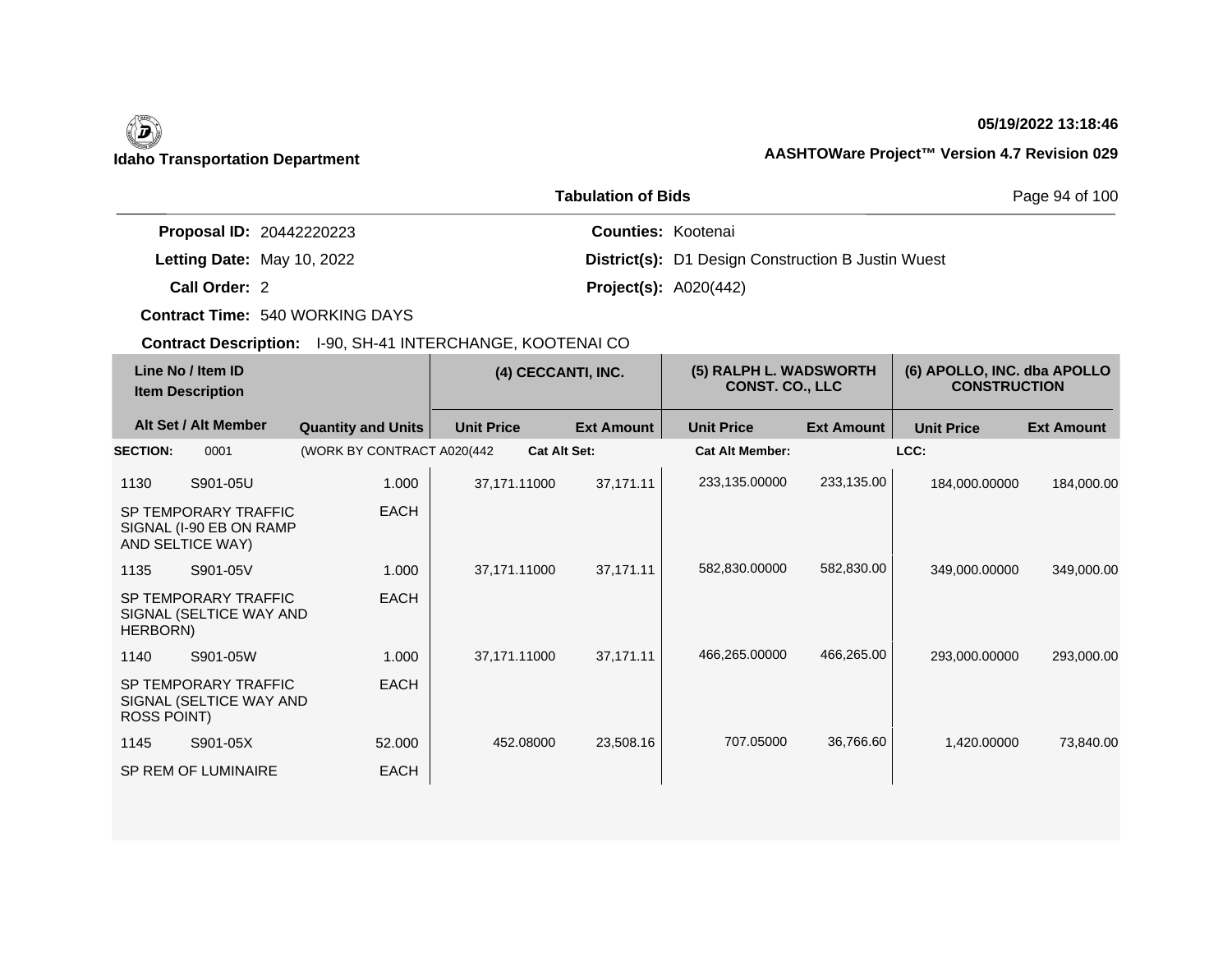## **05/19/2022 13:18:46**

|                                 | Page 95 of 100                                            |  |
|---------------------------------|-----------------------------------------------------------|--|
| <b>Proposal ID: 20442220223</b> | <b>Counties: Kootenai</b>                                 |  |
| Letting Date: May 10, 2022      | <b>District(s):</b> D1 Design Construction B Justin Wuest |  |
| Call Order: 2                   | <b>Project(s): A020(442)</b>                              |  |

**Contract Time:** 540 WORKING DAYS

|                  | Line No / Item ID<br><b>Item Description</b>                         |                             |                     | (4) CECCANTI, INC. |                        | (5) RALPH L. WADSWORTH<br><b>CONST. CO., LLC</b> |                   | (6) APOLLO, INC. dba APOLLO<br><b>CONSTRUCTION</b> |  |
|------------------|----------------------------------------------------------------------|-----------------------------|---------------------|--------------------|------------------------|--------------------------------------------------|-------------------|----------------------------------------------------|--|
|                  | Alt Set / Alt Member                                                 | <b>Quantity and Units</b>   | <b>Unit Price</b>   | <b>Ext Amount</b>  | <b>Unit Price</b>      | <b>Ext Amount</b>                                | <b>Unit Price</b> | <b>Ext Amount</b>                                  |  |
| <b>SECTION:</b>  | 0001                                                                 | (WORK BY CONTRACT A020(442) | <b>Cat Alt Set:</b> |                    | <b>Cat Alt Member:</b> |                                                  | LCC:              |                                                    |  |
| 1150             | S901-05Y                                                             | 1.000                       | 37,171.11000        | 37,171.11          | 193,335.00000          | 193,335.00                                       | 299,000.00000     | 299,000.00                                         |  |
| AVENUE)          | SP TEMPORARY TRAFFIC<br>SIGNAL (SH-41 AND MULLAN                     | <b>EACH</b>                 |                     |                    |                        |                                                  |                   |                                                    |  |
| 1155             | S901-05Z                                                             | 1.000                       | 37,171.11000        | 37,171.11          | 197,960.00000          | 197,960.00                                       | 183,220.00000     | 183,220.00                                         |  |
|                  | SP TEMPORARY TRAFFIC<br>SIGNAL (I-90 WB OFF RAMP<br>AND SELTICE WAY) | <b>EACH</b>                 |                     |                    |                        |                                                  |                   |                                                    |  |
| 1160             | S901-06A                                                             | 4.000                       | 5,000.00000         | 20,000.00          | 11,605.00000           | 46,420.00                                        | 18,410.00000      | 73,640.00                                          |  |
| <b>WAY SIGNS</b> | SP ILLUMINATED WRONG                                                 | <b>EACH</b>                 |                     |                    |                        |                                                  |                   |                                                    |  |
| 1165             | S904-05A                                                             | (1.000)                     | 88,406.95000        | 88,406.95          | 278,065.00000          | 278,065.00                                       | 212,000.00000     | 212,000.00                                         |  |
|                  | SP LANDSCAPE AND<br><b>IRRIGATION REPAIR</b>                         | LS                          |                     |                    |                        |                                                  |                   |                                                    |  |
| 1170             | S904-05B                                                             | (1.000)                     | 90,000.00000        | 90,000.00          | 226,090.00000          | 226,090.00                                       | 98,800.00000      | 98,800.00                                          |  |
|                  | SP ITS INSTALLATION                                                  | LS                          |                     |                    |                        |                                                  |                   |                                                    |  |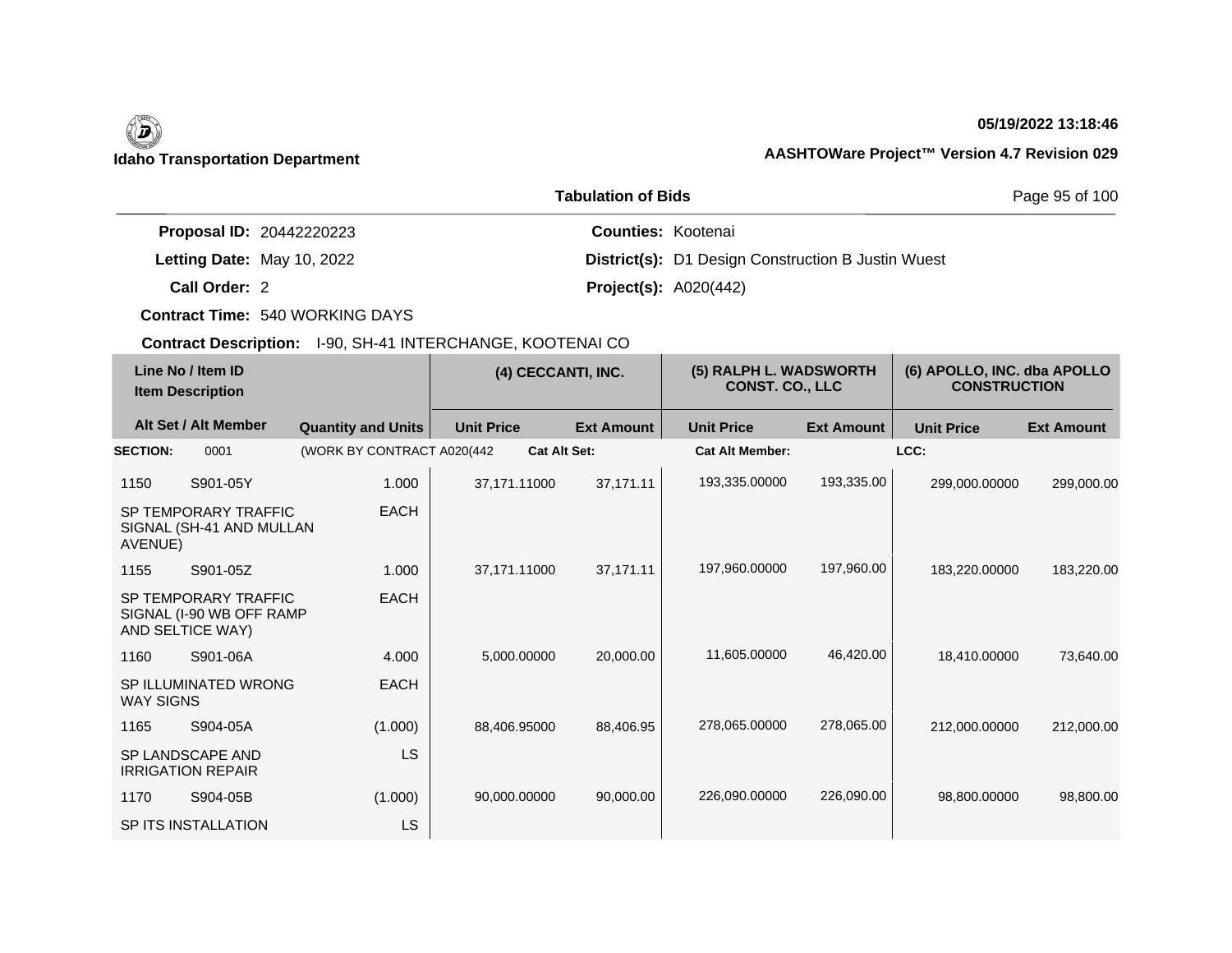## **05/19/2022 13:18:46**

|                                 | Page 96 of 100<br><b>Tabulation of Bids</b> |                                                           |
|---------------------------------|---------------------------------------------|-----------------------------------------------------------|
| <b>Proposal ID: 20442220223</b> |                                             | <b>Counties: Kootenai</b>                                 |
| Letting Date: May 10, 2022      |                                             | <b>District(s):</b> D1 Design Construction B Justin Wuest |
| Call Order: 2                   |                                             | <b>Project(s): A020(442)</b>                              |

**Contract Time:** 540 WORKING DAYS

| Line No / Item ID<br><b>Item Description</b> |                                                  | (4) CECCANTI, INC.          |                   | (5) RALPH L. WADSWORTH<br><b>CONST. CO., LLC</b> |                        | (6) APOLLO, INC. dba APOLLO<br><b>CONSTRUCTION</b> |                   |                   |
|----------------------------------------------|--------------------------------------------------|-----------------------------|-------------------|--------------------------------------------------|------------------------|----------------------------------------------------|-------------------|-------------------|
|                                              | Alt Set / Alt Member                             | <b>Quantity and Units</b>   | <b>Unit Price</b> | <b>Ext Amount</b>                                | <b>Unit Price</b>      | <b>Ext Amount</b>                                  | <b>Unit Price</b> | <b>Ext Amount</b> |
| <b>SECTION:</b>                              | 0001                                             | (WORK BY CONTRACT A020(442) |                   | <b>Cat Alt Set:</b>                              | <b>Cat Alt Member:</b> |                                                    | LCC:              |                   |
| 1175                                         | S904-05D                                         | (1.000)                     | 40,000.00000      | 40,000.00                                        | 53,555.00000           | 53,555.00                                          | 81,500.00000      | 81,500.00         |
|                                              | <b>SP EMERGENCY VEHICLE</b><br>PREEMPT DETECTION | <b>LS</b>                   |                   |                                                  |                        |                                                    |                   |                   |
| 1180                                         | S904-05E                                         | (1.000)                     | 212,615.21000     | 212,615.21                                       | 147,340.00000          | 147,340.00                                         | 173,000.00000     | 173,000.00        |
|                                              | SP 24" STEEL CASING                              | <b>LS</b>                   |                   |                                                  |                        |                                                    |                   |                   |
| 1185                                         | S904-05K                                         | (1.000)                     | 227,750.78000     | 227,750.78                                       | 200,000.00000          | 200,000.00                                         | 2,086,000.00000   | 2,086,000.00      |
| <b>WORK ZONES</b>                            | SP TEMPORARY ACCESS TO                           | L S                         |                   |                                                  |                        |                                                    |                   |                   |
| 1190                                         | S904-05N                                         | (1.000)                     | 100,000.00000     | 100,000.00                                       | 68,775.00000           | 68,775.00                                          | 146,000.00000     | 146,000.00        |
|                                              | SP DMS ASSEMBLY                                  | L S                         |                   |                                                  |                        |                                                    |                   |                   |
| 1195                                         | S911-05A                                         | 694.000                     | 52.26000          | 36,268.44                                        | 31.70000               | 21,999.80                                          | 27,00000          | 18,738.00         |
|                                              | SP REM OF RETAINING WALL                         | <b>FT</b>                   |                   |                                                  |                        |                                                    |                   |                   |
| 1200                                         | S911-05B                                         | 77.000                      | 81.76000          | 6,295.52                                         | 69.20000               | 5,328.40                                           | 75.00000          | 5,775.00          |
|                                              | SP MODIFIED CURB TYPE 2                          | <b>FT</b>                   |                   |                                                  |                        |                                                    |                   |                   |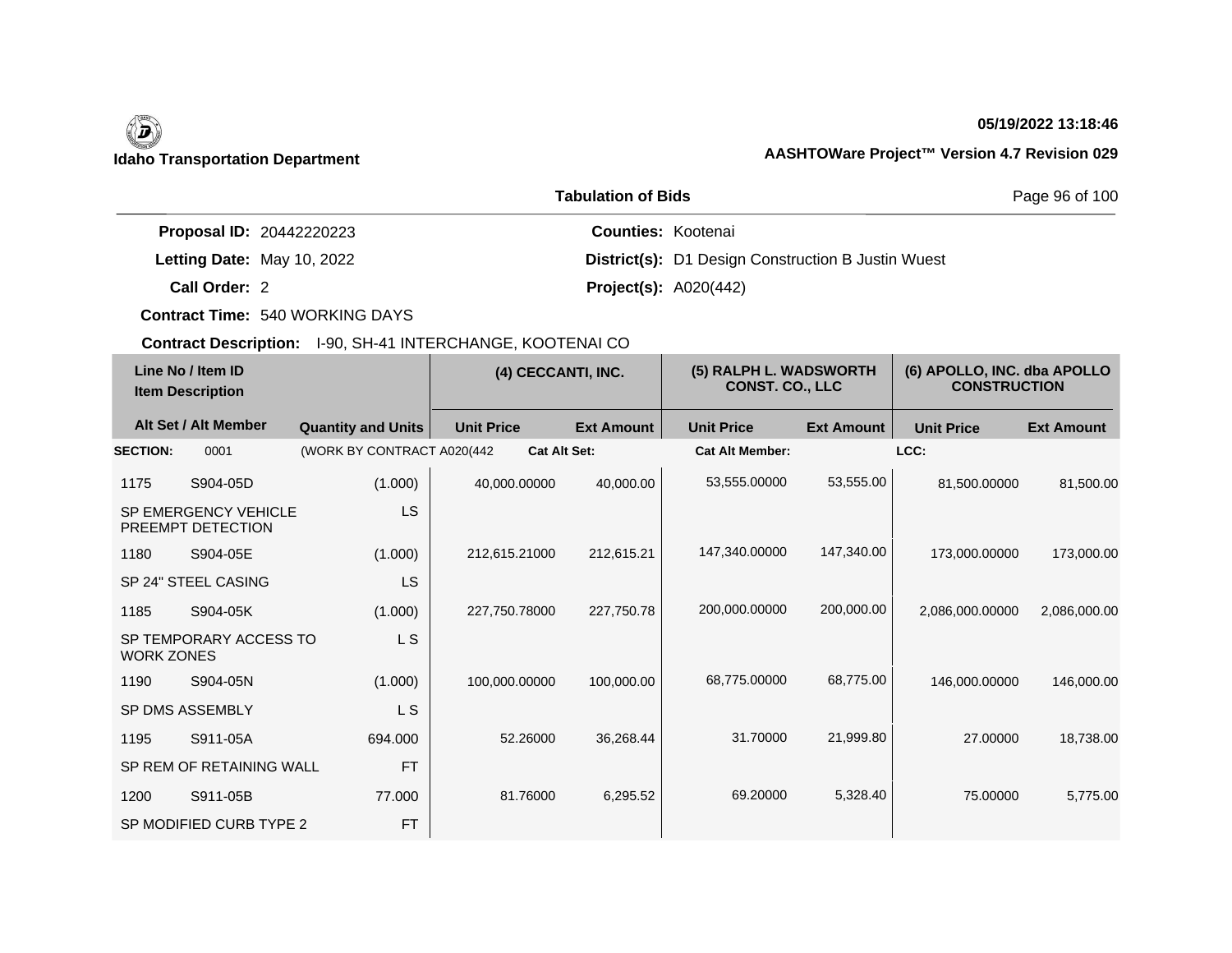# 0

## **05/19/2022 13:18:46**

## **Idaho Transportation Department AASHTOWare Project™ Version 4.7 Revision 029**

|                                 | Page 97 of 100                                            |  |
|---------------------------------|-----------------------------------------------------------|--|
| <b>Proposal ID: 20442220223</b> | <b>Counties: Kootenai</b>                                 |  |
| Letting Date: May 10, 2022      | <b>District(s):</b> D1 Design Construction B Justin Wuest |  |
| Call Order: 2                   | <b>Project(s): A020(442)</b>                              |  |

**Contract Time:** 540 WORKING DAYS

| Line No / Item ID<br><b>Item Description</b> |                          | (4) CECCANTI, INC.          |                     | (5) RALPH L. WADSWORTH<br><b>CONST. CO., LLC</b> |                        | (6) APOLLO, INC. dba APOLLO<br><b>CONSTRUCTION</b> |                   |                   |
|----------------------------------------------|--------------------------|-----------------------------|---------------------|--------------------------------------------------|------------------------|----------------------------------------------------|-------------------|-------------------|
|                                              | Alt Set / Alt Member     | <b>Quantity and Units</b>   | <b>Unit Price</b>   | <b>Ext Amount</b>                                | <b>Unit Price</b>      | <b>Ext Amount</b>                                  | <b>Unit Price</b> | <b>Ext Amount</b> |
| <b>SECTION:</b>                              | 0001                     | (WORK BY CONTRACT A020(442) | <b>Cat Alt Set:</b> |                                                  | <b>Cat Alt Member:</b> |                                                    | LCC:              |                   |
| 1205                                         | S911-05C                 | 2,918.500                   | 196.05000           | 572,171.93                                       | 230.05000              | 671,400.93                                         | 233.00000         | 680,010.50        |
| <b>BARRIER</b>                               | SP SINGLE SLOPE CONCRETE | <b>FT</b>                   |                     |                                                  |                        |                                                    |                   |                   |
| 1210                                         | S911-05D                 | 214,000                     | 78.12000            | 16,717.68                                        | 60.00000               | 12,840.00                                          | 46.00000          | 9,844.00          |
|                                              | SP REM OF SOIL NAIL WALL | <b>FT</b>                   |                     |                                                  |                        |                                                    |                   |                   |
| 1215                                         | S911-05E                 | 150,000.000                 | 0.55000             | 82,500.00                                        | 0.62000                | 93,000.00                                          | 0.65000           | 97,500.00         |
| <b>ADHESIVE</b>                              | SP PAVEMENT JOINT        | <b>FT</b>                   |                     |                                                  |                        |                                                    |                   |                   |
| 1220                                         | S911-05F                 | 84,978.000                  | 1.31000             | 111,321.18                                       | 1.45000                | 123,218.10                                         | 1.50000           | 127,467.00        |
| <b>MARKINGS</b>                              | SP RECESSED PAVEMENT     | <b>FT</b>                   |                     |                                                  |                        |                                                    |                   |                   |
| 1225                                         | S911-05G                 | 40.000                      | 1,423.33000         | 56,933.20                                        | 396.10000              | 15,844.00                                          | 783.00000         | 31,320.00         |
| <b>SP SPLIT CASING</b>                       |                          | <b>FT</b>                   |                     |                                                  |                        |                                                    |                   |                   |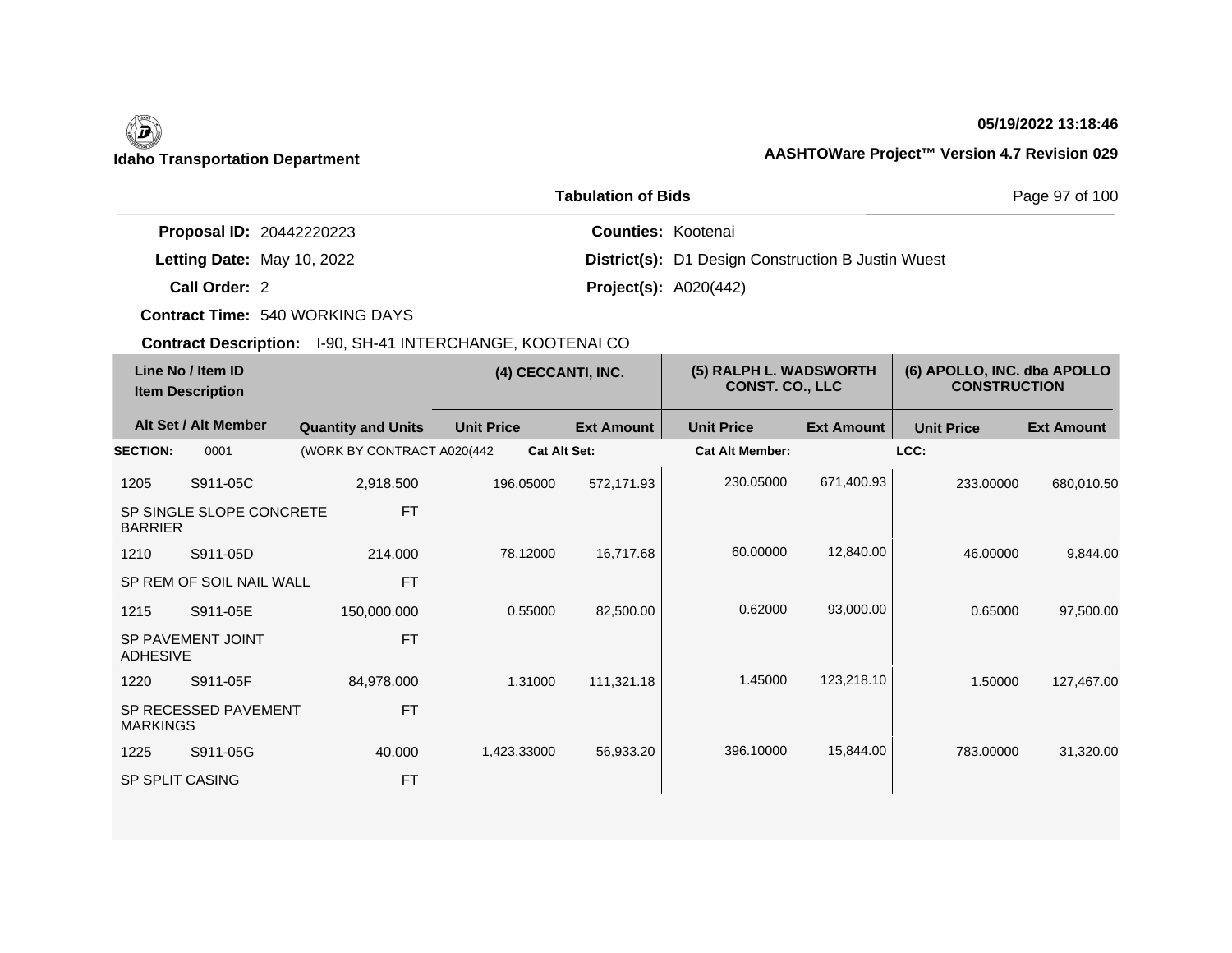## **05/19/2022 13:18:46**

|                                 | <b>Tabulation of Bids</b> | Page 98 of 100                                            |  |
|---------------------------------|---------------------------|-----------------------------------------------------------|--|
| <b>Proposal ID: 20442220223</b> |                           | <b>Counties: Kootenai</b>                                 |  |
| Letting Date: May 10, 2022      |                           | <b>District(s):</b> D1 Design Construction B Justin Wuest |  |
| Call Order: 2                   |                           | <b>Project(s): A020(442)</b>                              |  |

**Contract Time:** 540 WORKING DAYS

| Line No / Item ID<br><b>Item Description</b> |                             | (4) CECCANTI, INC.         |                   | (5) RALPH L. WADSWORTH<br><b>CONST. CO., LLC</b> |                        | (6) APOLLO, INC. dba APOLLO<br><b>CONSTRUCTION</b> |                   |                   |
|----------------------------------------------|-----------------------------|----------------------------|-------------------|--------------------------------------------------|------------------------|----------------------------------------------------|-------------------|-------------------|
|                                              | Alt Set / Alt Member        | <b>Quantity and Units</b>  | <b>Unit Price</b> | <b>Ext Amount</b>                                | <b>Unit Price</b>      | <b>Ext Amount</b>                                  | <b>Unit Price</b> | <b>Ext Amount</b> |
| <b>SECTION:</b>                              | 0001                        | (WORK BY CONTRACT A020(442 |                   | <b>Cat Alt Set:</b>                              | <b>Cat Alt Member:</b> |                                                    | LCC:              |                   |
| 1230                                         | S911-05H                    | 14,219.000                 | 4.00000           | 56,876.00                                        | 1.00000                | 14,219.00                                          | 9.46000           | 134,511.74        |
|                                              | SP REM OF FIBER OPTIC LINE  | <b>FT</b>                  |                   |                                                  |                        |                                                    |                   |                   |
| 1235                                         | S911-05I                    | 3,850.000                  | 2.00000           | 7,700.00                                         | 10.55000               | 40,617.50                                          | 8.27000           | 31,839.50         |
|                                              | SP FIBER OPTIC CABLE        | <b>FT</b>                  |                   |                                                  |                        |                                                    |                   |                   |
| 1240                                         | S911-05J                    | 17.340.000                 | 6.00000           | 104,040.00                                       | 32.95000               | 571,353.00                                         | 14.18000          | 245,881.20        |
|                                              | SP UNDERGROUND CONDUIT      | <b>FT</b>                  |                   |                                                  |                        |                                                    |                   |                   |
| 1245                                         | S911-05K                    | 2,000.000                  | 4.02000           | 8,040.00                                         | 5.10000                | 10,200.00                                          | 5.64000           | 11,280.00         |
|                                              | SP CONSTRUCTION FENCE       | <b>FT</b>                  |                   |                                                  |                        |                                                    |                   |                   |
| 1250                                         | S911-05L                    | 900.000                    | 37.17000          | 33,453.00                                        | 20.35000               | 18,315.00                                          | 17.51000          | 15,759.00         |
|                                              | SP IRRIGATION SLEEVE        | <b>FT</b>                  |                   |                                                  |                        |                                                    |                   |                   |
| 1255                                         | S911-05M                    | 500.000                    | 45.71000          | 22,855.00                                        | 53.90000               | 26,950.00                                          | 92.25000          | 46,125.00         |
| <b>SP PEDESTRIAN</b>                         | <b>CHANNELIZING DEVICES</b> | <b>FT</b>                  |                   |                                                  |                        |                                                    |                   |                   |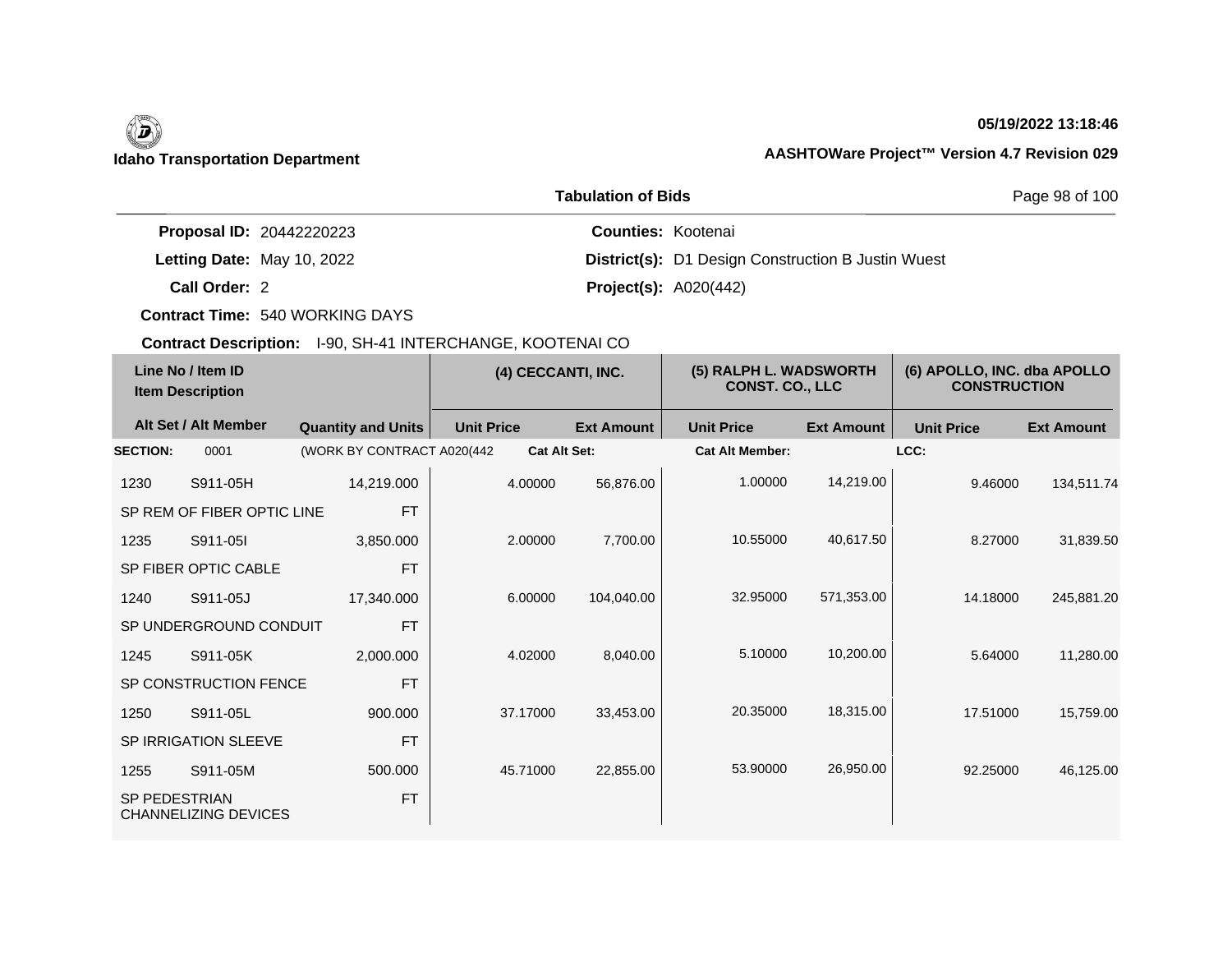# (d)

## **05/19/2022 13:18:46**

## **Idaho Transportation Department AASHTOWare Project™ Version 4.7 Revision 029**

|                                 | Page 99 of 100                                            |  |
|---------------------------------|-----------------------------------------------------------|--|
| <b>Proposal ID: 20442220223</b> | <b>Counties: Kootenai</b>                                 |  |
| Letting Date: May 10, 2022      | <b>District(s):</b> D1 Design Construction B Justin Wuest |  |
| Call Order: 2                   | <b>Project(s): A020(442)</b>                              |  |

**Contract Time:** 540 WORKING DAYS

|                      | Line No / Item ID<br><b>Item Description</b> |                             | (4) CECCANTI, INC.  |                   | (5) RALPH L. WADSWORTH<br><b>CONST. CO., LLC</b> |                   | (6) APOLLO, INC. dba APOLLO<br><b>CONSTRUCTION</b> |                   |
|----------------------|----------------------------------------------|-----------------------------|---------------------|-------------------|--------------------------------------------------|-------------------|----------------------------------------------------|-------------------|
|                      | Alt Set / Alt Member                         | <b>Quantity and Units</b>   | <b>Unit Price</b>   | <b>Ext Amount</b> | <b>Unit Price</b>                                | <b>Ext Amount</b> | <b>Unit Price</b>                                  | <b>Ext Amount</b> |
| <b>SECTION:</b>      | 0001                                         | (WORK BY CONTRACT A020(442  | <b>Cat Alt Set:</b> |                   | <b>Cat Alt Member:</b>                           |                   | LCC:                                               |                   |
| 1260                 | S913-05D                                     | 734.000                     | 82.20000            | 60,334.80         | 92.80000                                         | 68,115.20         | 60.00000                                           | 44,040.00         |
| <b>SP ROCK MULCH</b> |                                              | CY                          |                     |                   |                                                  |                   |                                                    |                   |
| 1265                 | S915-05A                                     | 6,604.000                   | 20.76000            | 137,099.04        | 31.70000                                         | 209,346.80        | 49.50000                                           | 326,898.00        |
|                      | SP GEOSYNTHETIC WALL<br>(TEMPORARY SUPPORT)  | <b>SF</b>                   |                     |                   |                                                  |                   |                                                    |                   |
| 1270                 | S916-05A                                     | 1,562.000                   | 30.14000            | 47,078.68         | 35.55000                                         | 55,529.10         | 35,50000                                           | 55,451.00         |
| <b>TRAILER</b>       | SP RADAR SPEED FEEDBACK                      | <b>DAY</b>                  |                     |                   |                                                  |                   |                                                    |                   |
| 1275                 | Z629-05A                                     | (1.000)                     | 12,500,000.00000    | 12,500,000.00     | 9,050,000.00000                                  | 9,050,000.00      | 10.400.000.00000                                   | 10,400,000.00     |
| <b>MOBILIZATION</b>  |                                              | LS                          |                     |                   |                                                  |                   |                                                    |                   |
|                      | <b>Section Totals:</b>                       |                             |                     | \$86,994,186.25   |                                                  | \$91,879,156.07   |                                                    | \$105,303,612.52  |
|                      | Life Cycle Costs:                            |                             |                     |                   |                                                  |                   |                                                    |                   |
|                      | <b>Section Total with LCC:</b>               |                             |                     | \$86,994,186.25   |                                                  | \$91,879,156.07   |                                                    | \$105,303,612.52  |
|                      |                                              | <b>Contract Item Totals</b> |                     | \$86,994,186.25   |                                                  | \$91,879,156.07   |                                                    | \$105,303,612.52  |